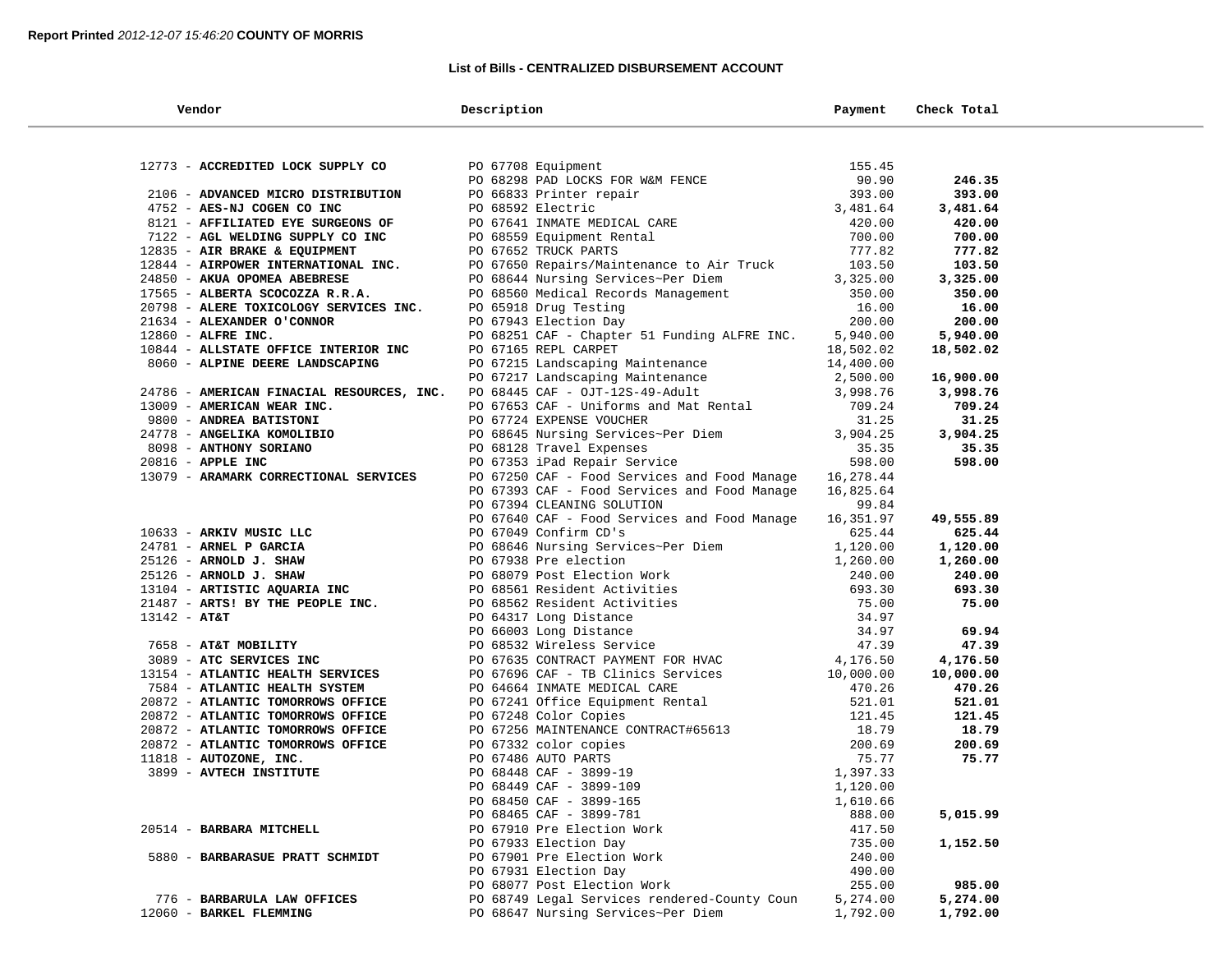|                                                         |                                                                                                                                                                                                                                                                                         | 348.48     | 348.48     |
|---------------------------------------------------------|-----------------------------------------------------------------------------------------------------------------------------------------------------------------------------------------------------------------------------------------------------------------------------------------|------------|------------|
|                                                         | 4374 - BARKI BITTENMASTER<br>2561 - <b>BATTERIES PLUS</b><br>2651 - <b>BATTERIES PLUS</b><br>27236 - <b>BERKIS OLIVERAS</b><br>27236 - <b>BERKIS OLIVERAS</b><br>27236 - <b>BERKIS OLIVERAS</b><br>2799 - <b>BERTHA WHALIN</b><br>27997 - <b>BERTH DERINGAN</b><br>27987 - <b>BERTH</b> | 79.98      | 79.98      |
|                                                         |                                                                                                                                                                                                                                                                                         | 237.50     |            |
|                                                         |                                                                                                                                                                                                                                                                                         | 82.50      | 320.00     |
|                                                         |                                                                                                                                                                                                                                                                                         | 72.00      | 72.00      |
|                                                         |                                                                                                                                                                                                                                                                                         | 395.00     | 395.00     |
|                                                         |                                                                                                                                                                                                                                                                                         | 105.10     | 105.10     |
|                                                         |                                                                                                                                                                                                                                                                                         | 36.69      | 36.69      |
|                                                         |                                                                                                                                                                                                                                                                                         | 122.87     | 122.87     |
|                                                         |                                                                                                                                                                                                                                                                                         | 153.72     | 153.72     |
|                                                         |                                                                                                                                                                                                                                                                                         | 39,841.20  | 39,841.20  |
| 9476 - BINSKY & SNYDER SERVICES LLC                     | PO 67178 CAF - Boiler Services                                                                                                                                                                                                                                                          | 3,250.00   |            |
|                                                         | PO 67179 CAF - Labor Rates HVAC Repair and S                                                                                                                                                                                                                                            | 736.00     |            |
|                                                         | PO 67179 CAF - Labor Rates HVAC Repair and S                                                                                                                                                                                                                                            | 2,475.00   | 6,461.00   |
| 6725 - BIO- REFERENCE LABORATORIES                      | PO 66612 CAF - Medical Laboratory Diagnostic                                                                                                                                                                                                                                            | 1,919.92   |            |
|                                                         |                                                                                                                                                                                                                                                                                         |            | 4,169.53   |
|                                                         | 6725 - BIO- REFERENCE LABORATORIES PO 6612 CAF - Medical Laboratory Diagnostic 1,919.62<br>13239 - BOB BARKER COMPANY, INC. PO 67225 Resident Testing<br>13239 - BOB BARKER COMPANY, INC. PO 67655 RUTCHS<br>153.32<br>13413 - BOONTO                                                   |            | 503.23     |
|                                                         |                                                                                                                                                                                                                                                                                         |            | 1,543.16   |
|                                                         |                                                                                                                                                                                                                                                                                         |            | 86.28      |
|                                                         |                                                                                                                                                                                                                                                                                         |            | 490.01     |
|                                                         |                                                                                                                                                                                                                                                                                         |            | 340.20     |
|                                                         |                                                                                                                                                                                                                                                                                         |            | 115.00     |
|                                                         |                                                                                                                                                                                                                                                                                         |            | 69.21      |
|                                                         |                                                                                                                                                                                                                                                                                         |            | 153.99     |
|                                                         |                                                                                                                                                                                                                                                                                         |            | 239.90     |
|                                                         |                                                                                                                                                                                                                                                                                         |            | 239.90     |
|                                                         |                                                                                                                                                                                                                                                                                         |            |            |
|                                                         |                                                                                                                                                                                                                                                                                         |            | 4,087.50   |
|                                                         |                                                                                                                                                                                                                                                                                         |            | 65.20      |
|                                                         |                                                                                                                                                                                                                                                                                         |            | 165.86     |
|                                                         |                                                                                                                                                                                                                                                                                         |            | 1,316.98   |
| 793 - CENTENNIAL PRODUCTS INC. PO 68078 MORGUE SUPPLIES |                                                                                                                                                                                                                                                                                         | 1,200.36   | 1,200.36   |
| 24856 - INSTITUTE FOR PREVENTION                        | PO 68078 MORGUE SUPPLIES<br>PO 65369 HIB presentation by Connie Greene.<br>PO 64772 Janitorial Supplies                                                                                                                                                                                 | 1,200.00   | 1,200.00   |
| 13731 - CENTRAL POLY CORP                               |                                                                                                                                                                                                                                                                                         | 1,355.00   | 1,355.00   |
| 20487 - CENTURYLINK                                     |                                                                                                                                                                                                                                                                                         | 1,785.33   |            |
|                                                         | PO 63309 HIL PRESENSIONER TV<br>PO 67813 Telephone Tichester<br>PO 67502 Long Valley Garage Fax                                                                                                                                                                                         | 155.17     |            |
|                                                         |                                                                                                                                                                                                                                                                                         |            |            |
|                                                         | PO 68455 Phone service Oct 2012<br>PO 68475 Telephone - (T1 Century)<br>PO 67368 Tree for Project Br. 563<br>PO 68648 Nursing Services~Per Diem<br>1,347.50                                                                                                                             |            | 3,912.97   |
| 1541 - CERBO'S PARSIPPANY GREENHOUSE                    |                                                                                                                                                                                                                                                                                         |            | 195.00     |
| 7940 - CHARLES NADARAJAH                                |                                                                                                                                                                                                                                                                                         |            | 1,347.50   |
| 20145 - CHARTWELLS DINING SERVICES                      | PO 68507 2012 Countywide Training - Youth Le                                                                                                                                                                                                                                            | 1,413.10   |            |
|                                                         | PO 68508 Supplemental Funding portion of foo 163.40                                                                                                                                                                                                                                     |            | 1,576.50   |
| 11407 - CHATHAM HISTORICAL SOCIETY                      | PO 65718 CAF - Heritage Commission Re-Grant                                                                                                                                                                                                                                             | 628.40     | 628.40     |
| 13777 - CHATHAM TOWNSHIP                                | PO 68502 CAF - 2012 Municipal Alliance Funds                                                                                                                                                                                                                                            | 3,113.01   | 3,113.01   |
| 4571 - CHERYL DRINKARD                                  | PO 67832 Training Expenses                                                                                                                                                                                                                                                              | 269.15     | 269.15     |
|                                                         | PO 67644 Portion of payment of Books (Supple                                                                                                                                                                                                                                            | 635.50     | 635.50     |
|                                                         | 25020 - CHOOSE TO LOVE, LLC<br>25020 - CHOOSE TO LOVE, LLC<br>25020 - CHRIS WALKER<br>25020 - CHRIS WALKER<br>260649 Nursing Services~Per Diem                                                                                                                                          | 80.73      | 80.73      |
|                                                         |                                                                                                                                                                                                                                                                                         | 1,578.36   | 1,578.36   |
| 12359 - CHRISTOPHER MERCADANTE                          | PO 68833 Car Wash                                                                                                                                                                                                                                                                       | 14.00      | 14.00      |
| 24880 - CHRISTOPHER N. RAPICANO                         | PO 68029 ANNUAL REASSESSMENT                                                                                                                                                                                                                                                            | 50.00      | 50.00      |
| 12595 - CITY LIMO AND TAXI, INC.                        | PO 68284 Transportation                                                                                                                                                                                                                                                                 | 190.55     | 190.55     |
| 11824 - CIVIL DYNAMICS INC                              | PO 68556 CAF - Rehabilitation of Saffin Pond                                                                                                                                                                                                                                            | 2,747.50   | 2,747.50   |
| 6925 - CLAUDIA SALOMON                                  | PO 67902 Pre Election Work                                                                                                                                                                                                                                                              | 70.00      | 70.00      |
| 24975 - COLLEEN M. OCONNELL                             | PO 67909 Pre Election Work                                                                                                                                                                                                                                                              | 70.00      | 70.00      |
| 24975 - COLLEEN M. OCONNELL                             | PO 68253 Pre Election Work                                                                                                                                                                                                                                                              | 240.00     | 240.00     |
| 13895 - COLONNELLI BROTHERS INC                         | PO 68542 CAF - Replacement of County Bridge                                                                                                                                                                                                                                             | 45,102.68  | 45,102.68  |
| 13937 - COMPUTER CABLE & CONNECTOR CO                   | PO 67351 Stock Supplies                                                                                                                                                                                                                                                                 | 29.70      | 29.70      |
| 18867 - CONSOLIDATED STEEL & ALUMINUM                   | PO 66666 W & M -101 WESTERN AVENUE, MORRISTO                                                                                                                                                                                                                                            | 11,068.00  | 11,068.00  |
| 8043 - CONTRACT PHARMACY SERVICES INC                   | PO 67642 CAF - Pharmaceutical Services                                                                                                                                                                                                                                                  | 19,207.72  | 19,207.72  |
| 12612 - COPPER SERVICES                                 | PO 66294 Telephone Conferencing Service                                                                                                                                                                                                                                                 | 22.60      | 22.60      |
| 14021 - COUNTY BUSINESS SYSTEMS INC                     | PO 66207 Invoice for Minute Book and Paper                                                                                                                                                                                                                                              | 356.50     | 356.50     |
| 14022 - COUNTY COLLEGE OF MORRIS                        | PO 68599 1ST HALF 12/12 OPERATING BUDGET                                                                                                                                                                                                                                                | 398,409.91 | 398,409.91 |
| 14028 - COUNTY COLLEGE OF MORRIS                        | PO 68895 CAF - Printing Services for Novembe                                                                                                                                                                                                                                            | 15,333.33  | 15,333.33  |
|                                                         |                                                                                                                                                                                                                                                                                         |            |            |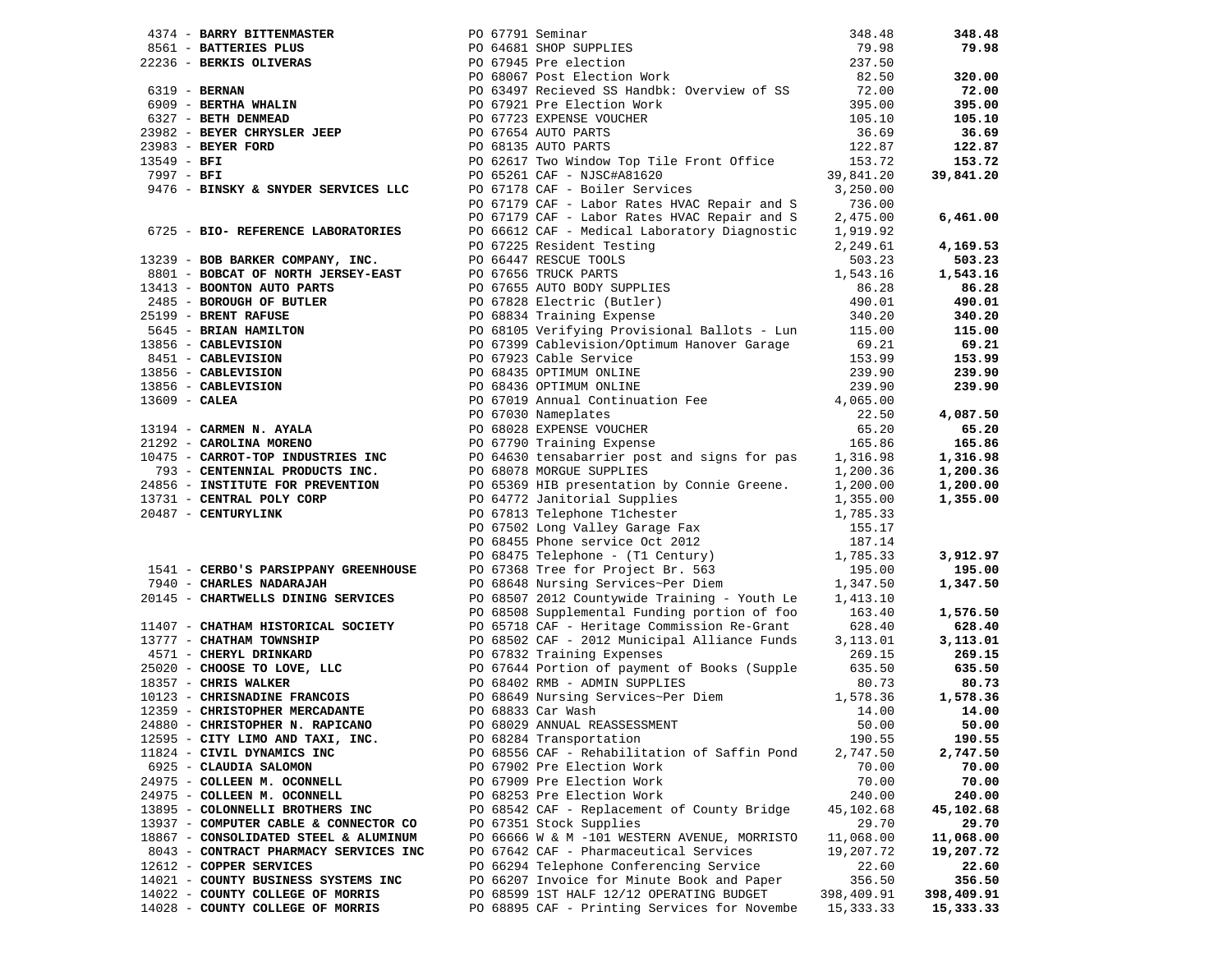|                                                                                         |  |                                                                                                                                                                                                                                                                                         |          | 228.30     |
|-----------------------------------------------------------------------------------------|--|-----------------------------------------------------------------------------------------------------------------------------------------------------------------------------------------------------------------------------------------------------------------------------------------|----------|------------|
|                                                                                         |  |                                                                                                                                                                                                                                                                                         |          |            |
|                                                                                         |  |                                                                                                                                                                                                                                                                                         |          | 513.04     |
|                                                                                         |  |                                                                                                                                                                                                                                                                                         |          | 330.20     |
|                                                                                         |  |                                                                                                                                                                                                                                                                                         |          | 80.80      |
|                                                                                         |  |                                                                                                                                                                                                                                                                                         |          |            |
|                                                                                         |  |                                                                                                                                                                                                                                                                                         |          |            |
|                                                                                         |  |                                                                                                                                                                                                                                                                                         |          | 4,727.73   |
|                                                                                         |  |                                                                                                                                                                                                                                                                                         |          | 248.02     |
|                                                                                         |  |                                                                                                                                                                                                                                                                                         |          |            |
|                                                                                         |  |                                                                                                                                                                                                                                                                                         |          | 87.78      |
|                                                                                         |  |                                                                                                                                                                                                                                                                                         |          | 259.44     |
|                                                                                         |  |                                                                                                                                                                                                                                                                                         |          | 145.92     |
|                                                                                         |  |                                                                                                                                                                                                                                                                                         |          | 65.16      |
|                                                                                         |  |                                                                                                                                                                                                                                                                                         |          | 52.16      |
|                                                                                         |  |                                                                                                                                                                                                                                                                                         |          | 449.04     |
|                                                                                         |  |                                                                                                                                                                                                                                                                                         |          |            |
|                                                                                         |  | 13. COMPTY OF MORAIN 1991 1202 - DANIE 11/12 ALL 11/12 MITERIES 11/12 ALL 2013<br>13. COMPTY OF MORAIN SUPPLY COMPOSITION (1999) 2013 2013 11/12 S.K., 11/12 MITERIES 16, 690.67<br>1411 - COMPIT PALL 24-12 PART PART (1999) 201                                                       |          | 737.50     |
|                                                                                         |  |                                                                                                                                                                                                                                                                                         |          |            |
|                                                                                         |  |                                                                                                                                                                                                                                                                                         |          | 226.00     |
|                                                                                         |  |                                                                                                                                                                                                                                                                                         |          | 1,678.95   |
|                                                                                         |  |                                                                                                                                                                                                                                                                                         |          | 50.00      |
|                                                                                         |  |                                                                                                                                                                                                                                                                                         |          | 52.14      |
|                                                                                         |  |                                                                                                                                                                                                                                                                                         |          | 18.81      |
|                                                                                         |  |                                                                                                                                                                                                                                                                                         |          | 198.93     |
|                                                                                         |  |                                                                                                                                                                                                                                                                                         |          | 4.18       |
|                                                                                         |  |                                                                                                                                                                                                                                                                                         |          |            |
|                                                                                         |  |                                                                                                                                                                                                                                                                                         |          | 10.45      |
|                                                                                         |  |                                                                                                                                                                                                                                                                                         |          | 313.50     |
|                                                                                         |  |                                                                                                                                                                                                                                                                                         |          | 16.80      |
|                                                                                         |  |                                                                                                                                                                                                                                                                                         |          | 30.38      |
|                                                                                         |  |                                                                                                                                                                                                                                                                                         |          | 11.95      |
|                                                                                         |  |                                                                                                                                                                                                                                                                                         |          | 33.44      |
|                                                                                         |  |                                                                                                                                                                                                                                                                                         |          | 146.30     |
|                                                                                         |  |                                                                                                                                                                                                                                                                                         |          | 14.63      |
|                                                                                         |  |                                                                                                                                                                                                                                                                                         |          | 70.38      |
|                                                                                         |  |                                                                                                                                                                                                                                                                                         |          |            |
|                                                                                         |  |                                                                                                                                                                                                                                                                                         |          | 8.36       |
|                                                                                         |  |                                                                                                                                                                                                                                                                                         |          | 224.82     |
| 14228 - DELL MARKETING L.P.                                                             |  |                                                                                                                                                                                                                                                                                         |          |            |
|                                                                                         |  | PO 60001 Seagate 2 TB USB 3.0 Hard Drive 224.82<br>PO 64009 CAF - NJSC#A70256 39,468.88<br>PO 64011 CAF - NJSC#A70256 10,250.79                                                                                                                                                         |          |            |
|                                                                                         |  |                                                                                                                                                                                                                                                                                         |          |            |
|                                                                                         |  | 10,250.79<br>1511 - <b>DENES HEIDINGER</b><br>1638 - <b>DENES HEIDINGER</b><br>291.90<br>291.90<br>290.00<br>200.00<br>200.00<br>200.00<br>200.00<br>200.00<br>200.00<br>200.00<br>200.00<br>200.00<br>200.00<br>200.00<br>200.00<br>200.00<br>200.00<br>200.00<br>200.00<br>200.00<br> |          |            |
|                                                                                         |  |                                                                                                                                                                                                                                                                                         |          | 172,812.99 |
|                                                                                         |  |                                                                                                                                                                                                                                                                                         |          | 90.00      |
|                                                                                         |  |                                                                                                                                                                                                                                                                                         |          |            |
| 25169 - DENISE THORNTON                                                                 |  |                                                                                                                                                                                                                                                                                         |          | 16.73      |
| 21638 - DENNIS GRAU <b>Example 19 September 1986</b> PO 68565 Resident Activities       |  |                                                                                                                                                                                                                                                                                         | 300.00   | 300.00     |
| 14265 - DENTRUST DENTAL INC.                                                            |  | PO 67249 CAF - Dental Services                                                                                                                                                                                                                                                          | 5,093.00 | 5,093.00   |
| 25063 - DH SPECIAL SERVICES                                                             |  | PO 68563 Conferences & Workshops                                                                                                                                                                                                                                                        | 455.00   | 455.00     |
| 2050 - DICK BLICK COMPANY                                                               |  | PO 66100 Confirm Supplies for Exhibits                                                                                                                                                                                                                                                  | 122.05   | 122.05     |
| 5396 - DIFRANCESCO, BATEMAN, COLEY, YOSPIN PO 68537 North Main Street Extension Project |  |                                                                                                                                                                                                                                                                                         | 60.00    | 60.00      |
| 22889 - DONALD ROBINSON                                                                 |  | PO 67947 Election Day                                                                                                                                                                                                                                                                   | 80.00    | 80.00      |
| 24751 - DONNA GIORDANO                                                                  |  | PO 67895 Pre Election Work                                                                                                                                                                                                                                                              | 210.00   | 210.00     |
|                                                                                         |  |                                                                                                                                                                                                                                                                                         |          |            |
| 24751 - DONNA GIORDANO                                                                  |  | PO 67918 Pre Election Work                                                                                                                                                                                                                                                              | 660.00   | 660.00     |
| 24751 - DONNA GIORDANO                                                                  |  | PO 68033 Pre Election Election Day                                                                                                                                                                                                                                                      | 1,065.00 | 1,065.00   |
| 7339 - DONNA GRUBLE                                                                     |  | PO 68299 REIMBURSEMENT                                                                                                                                                                                                                                                                  | 908.94   |            |
|                                                                                         |  | PO 68300 REIMBURSEMENT                                                                                                                                                                                                                                                                  | 75.00    | 983.94     |
| 22046 - DOUGLAS PITNEY                                                                  |  | PO 67905 Pre Election Work                                                                                                                                                                                                                                                              | 90.00    | 90.00      |
| 23985 - DRUGTESTSINBULK.COM                                                             |  | PO 66607 DRUG TESTING KITS                                                                                                                                                                                                                                                              | 162.50   | 162.50     |
|                                                                                         |  | 24352 - DYNASTY CHEMICAL CORPORATION PO 67085 CAF - Twelve 55 Gallon Drums of Bio 3,424.00                                                                                                                                                                                              |          | 3,424.00   |
|                                                                                         |  |                                                                                                                                                                                                                                                                                         |          |            |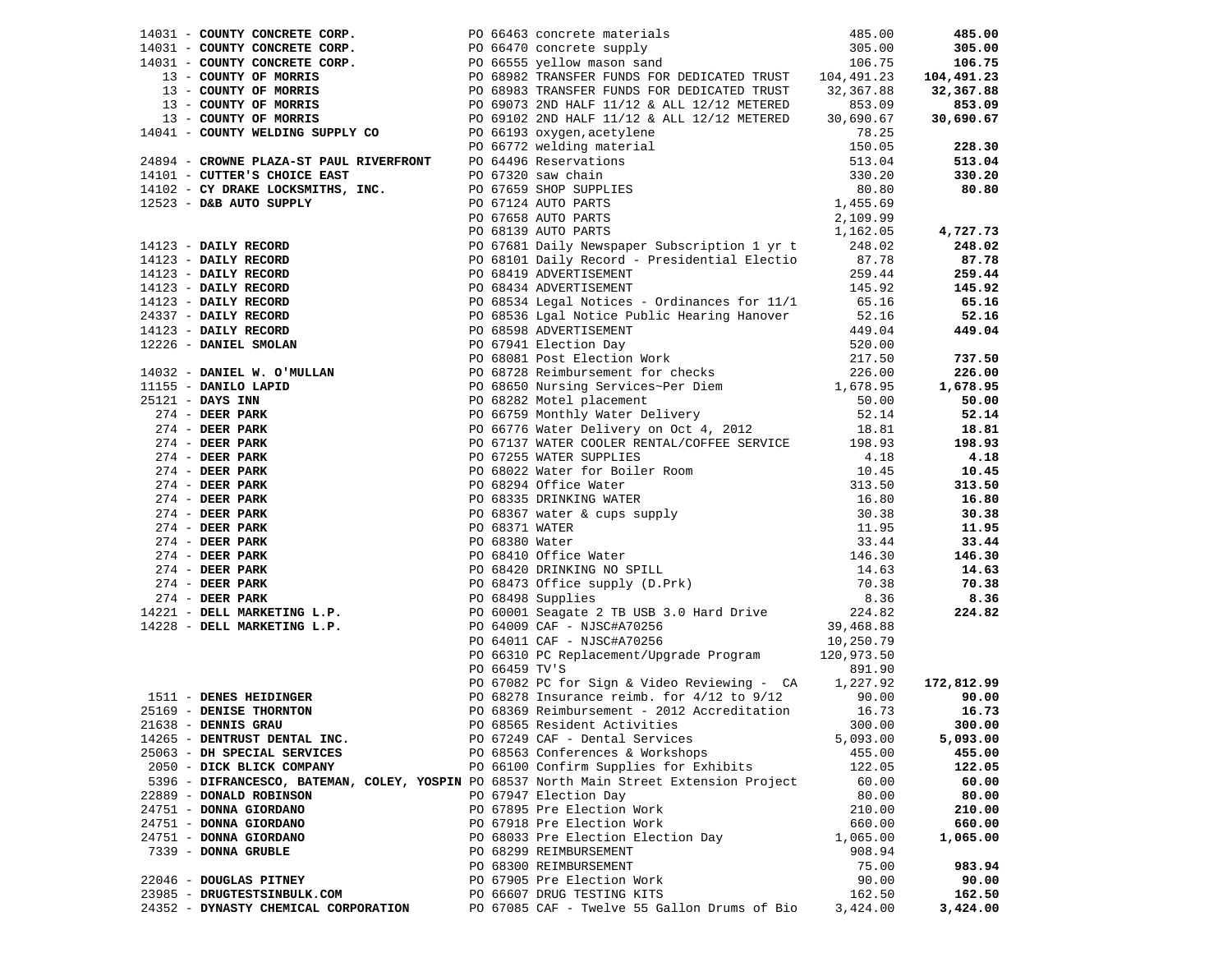|                 | 8791 - E-TEK COMPUTER TRAINING                                                     |                | PO 68443 CAF - 8791-621                                                                                                                                                                                                                                   | 802.00    | 802.00             |
|-----------------|------------------------------------------------------------------------------------|----------------|-----------------------------------------------------------------------------------------------------------------------------------------------------------------------------------------------------------------------------------------------------------|-----------|--------------------|
|                 |                                                                                    |                | 1438 - E.A. MORSE & CO. INC.<br>172 - EDI/ERGOSPACE DESIGN INC<br>172 - EDI/ERGOSPACE DESIGN INC<br>172 - EDIFIFIA MARQUEZ<br>172 - EDITHA MARQUEZ<br>176.15<br>1793.50<br>172 - EDITHA MARQUEZ<br>176.15<br>1793.50<br>1793.50<br>1793.50<br>1793.50<br> |           | 793.50             |
|                 |                                                                                    |                |                                                                                                                                                                                                                                                           |           | 500.94             |
|                 |                                                                                    |                |                                                                                                                                                                                                                                                           |           | 276.15             |
|                 |                                                                                    |                |                                                                                                                                                                                                                                                           |           | 7,362.00           |
|                 | 23996 - ELECTRONIC OFFICE SYSTEMS                                                  |                | PO 66220 Color Copies                                                                                                                                                                                                                                     | 11.90     | 11.90              |
|                 |                                                                                    |                |                                                                                                                                                                                                                                                           | 683.33    | 683.33             |
|                 |                                                                                    |                |                                                                                                                                                                                                                                                           | 570.00    | 570.00             |
|                 |                                                                                    |                |                                                                                                                                                                                                                                                           | 829.00    | 829.00             |
|                 |                                                                                    |                |                                                                                                                                                                                                                                                           | 560.00    | 560.00             |
|                 |                                                                                    |                |                                                                                                                                                                                                                                                           | 1,685.81  | 1,685.81           |
|                 | 9693 - FACTORY DIRECT BUS & TRUCK PO 67139 AUTO PARTS                              |                |                                                                                                                                                                                                                                                           | 290.85    | 290.85             |
|                 | 14641 - FAMILY INTERVENTION                                                        |                | PO 68530 CAF - FC-1214 Family Intervention 16,219.00                                                                                                                                                                                                      |           | 16,219.00          |
|                 | 14641 - FAMILY INTERVENTION<br>15382 - FAMILY PROMISE OF                           |                | PO $67701$ CAF - Grant in Aid funding for $2012$ 2, $275.00$                                                                                                                                                                                              |           | 2,275.00           |
|                 |                                                                                    |                | 14644 - FAMILY SERVICE OF MORRIS COUNTY PO 67798 CAF- Operation of Adult Day Care                                                                                                                                                                         | 24,927.16 |                    |
|                 |                                                                                    |                | PO 68566 CAF - Social Work Services                                                                                                                                                                                                                       | 21,000.00 | 45,927.16          |
| $14668$ - FEDEX |                                                                                    |                | PO 68003 SHIPPING                                                                                                                                                                                                                                         | 30.59     |                    |
|                 |                                                                                    |                | PO 68409 Express Mail                                                                                                                                                                                                                                     | 49.82     | 80.41              |
|                 |                                                                                    |                | PO 68409 Express Mail<br>PO 66700 FUEL FOR GENERATOR                                                                                                                                                                                                      | 1,945.64  |                    |
|                 | 8538 - FINCH FUEL OIL COMPANY, INC.                                                |                | PO 68567 Fuel Oil for Boiler Room Generators 3,235.53                                                                                                                                                                                                     |           | 5,181.17           |
|                 |                                                                                    |                | PO 68412 Part for Fill Line Valve                                                                                                                                                                                                                         | 22.50     | 22.50              |
|                 | 14702 - FIRE FIGHTERS EQUIPMENT CO INC<br>3051 - LAZ PARKING<br>3051 - LAZ PARKING |                | PO 68547 CAF - Juror Parking at Headquarters 11,144.25                                                                                                                                                                                                    |           | 11, 144. 25        |
|                 | 2795 - FLEET SERVICES                                                              |                | PO 68500 GAS PURCHASES                                                                                                                                                                                                                                    | 299.80    | 299.80             |
|                 | 12151 - FLEMINGTON BUICK CHEVROLET                                                 |                |                                                                                                                                                                                                                                                           |           |                    |
|                 |                                                                                    |                | PO 67660 AUTO PARTS                                                                                                                                                                                                                                       | 71.49     |                    |
|                 |                                                                                    |                | PO 68140 AUTO PARTS                                                                                                                                                                                                                                       | 11.42     | 82.91              |
|                 |                                                                                    |                | 24596 - FOGGIA TRINITY ELECTRIC LLC<br>14787 - FREEDOM HOUSE INC.<br>24596 - TREEDOM HOUSE INC.<br>24787 - TREEDOM HOUSE INC.<br>246525 Confirm NJ Auto Ins Law                                                                                           | 67,587.56 | 67,587.56          |
|                 |                                                                                    |                | PO 68250 CAF - Chapter 51 Funding Freedom Ho 4,772.89                                                                                                                                                                                                     |           | 4,772.89           |
|                 |                                                                                    |                |                                                                                                                                                                                                                                                           |           | 133.00             |
|                 |                                                                                    |                |                                                                                                                                                                                                                                                           |           | 1,740.80           |
|                 |                                                                                    |                |                                                                                                                                                                                                                                                           |           | 604.00             |
|                 |                                                                                    |                |                                                                                                                                                                                                                                                           |           | 896.00             |
|                 |                                                                                    |                |                                                                                                                                                                                                                                                           |           | 260.00             |
|                 |                                                                                    |                |                                                                                                                                                                                                                                                           |           | 65.00              |
|                 |                                                                                    |                |                                                                                                                                                                                                                                                           |           | 520.00             |
|                 |                                                                                    |                |                                                                                                                                                                                                                                                           |           | 494.98<br>1,684.75 |
|                 |                                                                                    |                |                                                                                                                                                                                                                                                           |           |                    |
|                 |                                                                                    |                |                                                                                                                                                                                                                                                           |           |                    |
|                 |                                                                                    |                |                                                                                                                                                                                                                                                           |           | 5,114.78           |
|                 |                                                                                    | PO 67661 TIRES |                                                                                                                                                                                                                                                           | 318.04    | 318.04             |
|                 | 14956 - GOODYEAR AUTO SERVICE<br>$14983$ - GRAINGER                                |                | PO 66372 4ADN5, Raymond Products Panel Dolly 490.20                                                                                                                                                                                                       |           |                    |
|                 |                                                                                    |                | PO 67324 universal wall mount                                                                                                                                                                                                                             | 39.72     |                    |
|                 |                                                                                    |                | PO 67325 HDTV/built in DVD                                                                                                                                                                                                                                | 300.60    |                    |
|                 |                                                                                    |                |                                                                                                                                                                                                                                                           | 370.26    | 1,200.78           |
|                 | $14984 -$ GRAINGER                                                                 |                | PO $68025$ B&G and Laundry<br>PO 67548 EQUIP PARTS                                                                                                                                                                                                        | 492.84    | 492.84             |
|                 | 15007 - GREENMAN PEDERSEN INC                                                      |                | PO 67548 EQUIP PARIS<br>PO 68239 CAF - Superstructure Replacement of 14,670.00<br>Also Danis Care Paris Theory Horn & 258.90                                                                                                                              |           | 14,670.00          |
|                 |                                                                                    |                |                                                                                                                                                                                                                                                           | 258.90    | 258.90             |
|                 |                                                                                    |                | 15010 - GREY HOUSE PUBLISHING<br>19134 - GRINNELL RECYCLING INC.<br>192012 - GTS WELCO<br>192012 - GTS WELCO<br>192012 - GTS WELCO<br>192012 - GTS WELCO<br>192012 - GTS WELCO<br>192012 - GTS WELCO<br>192012 - GTS WELCO<br>192012 - GTS WELCO          | 2,693.37  | 2,693.37           |
|                 |                                                                                    |                |                                                                                                                                                                                                                                                           | 122.75    |                    |
|                 |                                                                                    |                | PO 67484 WELDING GASES                                                                                                                                                                                                                                    | 140.20    | 262.95             |
|                 | 15490 - GUARANTEED REBUILDERS INC                                                  |                | PO 62086 TRUCK PARTS                                                                                                                                                                                                                                      | 405.00    |                    |
|                 |                                                                                    |                | PO 67489 TRUCK PARTS                                                                                                                                                                                                                                      | 285.00    | 690.00             |
|                 | 15318 - GULF SOUTH MEDICAL SUPPLY INC                                              |                | PO 68568 Storeroom~Nursing Supplies                                                                                                                                                                                                                       | 1,824.00  | 1,824.00           |
|                 | 24390 - HARMONIUM CHORAL SOCIETY                                                   |                | PO 68569 Resident Activities                                                                                                                                                                                                                              | 200.00    | 200.00             |
|                 | 8509 - HARRISON SUPPLY                                                             |                | PO 67089 catch basin blocks                                                                                                                                                                                                                               | 782.20    | 782.20             |
|                 | 21697 - HARRY L SCHWARZ & CO                                                       |                | PO 68069 Appraisal Services - 2012 OS Fundin                                                                                                                                                                                                              | 12,085.75 | 12,085.75          |
|                 | 7684 - HELEN HACKNEY                                                               |                | PO 67917 Pre Election Work                                                                                                                                                                                                                                | 475.00    |                    |
|                 |                                                                                    |                | PO 68034 Election Day                                                                                                                                                                                                                                     | 895.00    |                    |
|                 |                                                                                    |                | PO 68072 Post Election Work                                                                                                                                                                                                                               | 97.50     | 1,467.50           |
|                 | 1698 - HELEN PENNELLA                                                              |                | PO 67906 Pre Election Work                                                                                                                                                                                                                                | 280.00    |                    |
|                 |                                                                                    |                | PO 67932 Election Day                                                                                                                                                                                                                                     | 900.00    |                    |
|                 |                                                                                    |                | PO 68082 Post Election Work                                                                                                                                                                                                                               | 240.00    | 1,420.00           |
|                 | 25160 - HERMA I. MCNAB                                                             |                | PO 68557 Employee Reimbursement                                                                                                                                                                                                                           | 30.00     | 30.00              |
|                 |                                                                                    |                |                                                                                                                                                                                                                                                           |           |                    |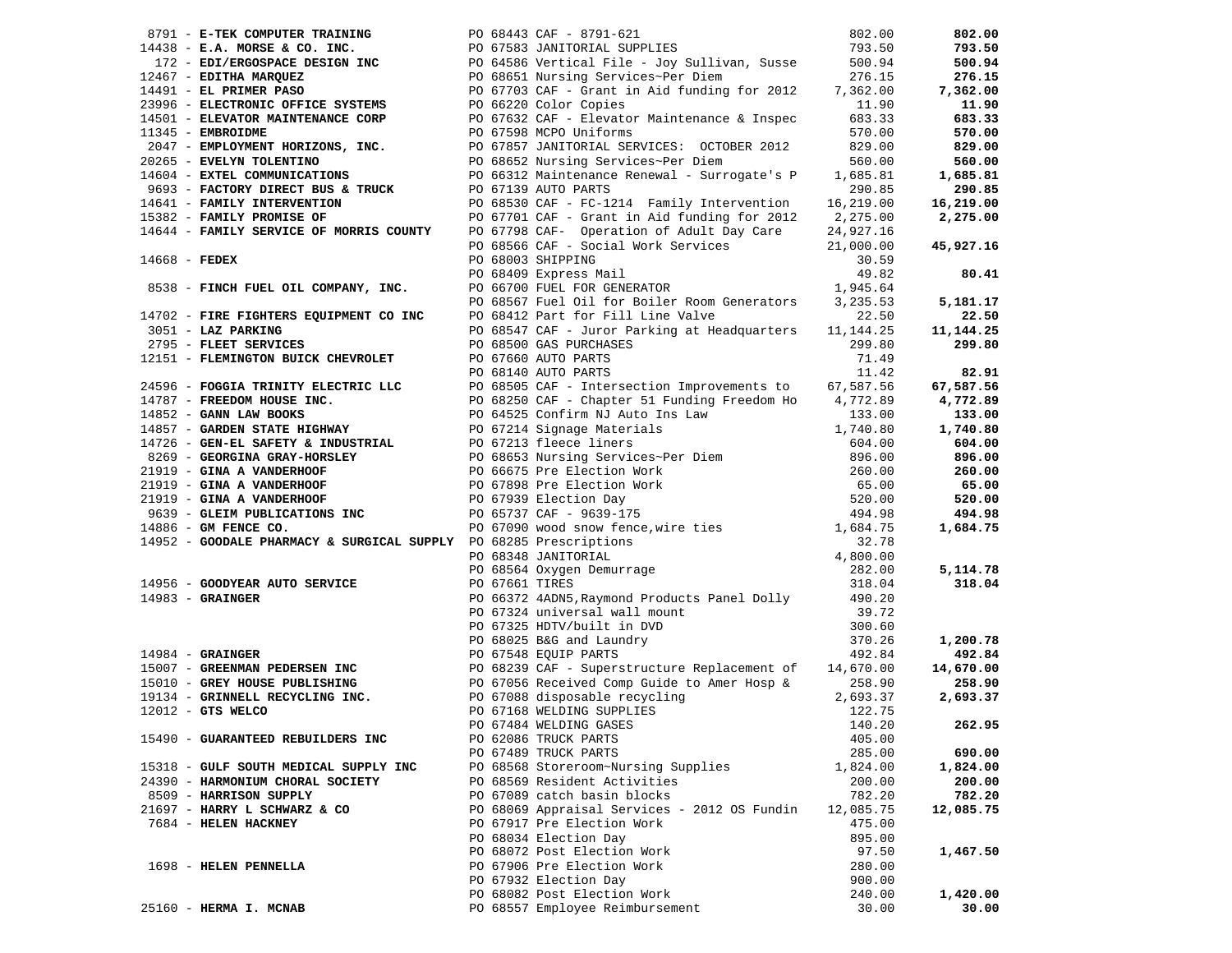|                 |                             |               |                                                                                                                                                                                                                               |          | 18,025.90 |
|-----------------|-----------------------------|---------------|-------------------------------------------------------------------------------------------------------------------------------------------------------------------------------------------------------------------------------|----------|-----------|
|                 |                             |               |                                                                                                                                                                                                                               |          |           |
|                 |                             |               | 1974-1984 E. The main constraints of constraints a constraints of the state of the state of the state of the state of the state of the state of the state of the state of the state of the state of the state of the state of |          |           |
|                 |                             |               |                                                                                                                                                                                                                               |          |           |
|                 |                             |               |                                                                                                                                                                                                                               |          |           |
|                 |                             |               |                                                                                                                                                                                                                               |          |           |
|                 |                             |               |                                                                                                                                                                                                                               |          |           |
|                 |                             |               |                                                                                                                                                                                                                               |          |           |
|                 | 1930 - JOHN PATTEN          |               | PO 66858 Travel & Expense Voucher                                                                                                                                                                                             | 307.94   | 307.94    |
|                 |                             |               |                                                                                                                                                                                                                               |          |           |
|                 | 16957 - JOHN PECORARO       |               | PO 68447 PETTY CASH                                                                                                                                                                                                           | 70.03    | 70.03     |
|                 | 5674 - JOHNSON & CONWAY LLP |               | PO 68090 Legal Services rendered - October,                                                                                                                                                                                   | 1,937.84 |           |
|                 |                             |               | PO 68092 Berkshire Valley Road Easement                                                                                                                                                                                       | 48.20    |           |
|                 |                             |               | PO 68093 Open Space Preservation Trust Fund                                                                                                                                                                                   | 4,320.98 | 6,307.02  |
|                 | 8131 - JOHNSTONE SUPPLY     |               | PO 67230 Buildings & Grounds~Belts                                                                                                                                                                                            | 181.24   | 181.24    |
|                 | 2695 - JOHNSTONE SUPPLY     | PO 68350 HVAC |                                                                                                                                                                                                                               | 350.00   | 350.00    |
|                 | $11770$ - JOYCE REED        |               | PO 68657 Nursing Services~Per Diem                                                                                                                                                                                            | 2,657.20 | 2,657.20  |
| $25043 - JSTOR$ |                             |               | PO 67057 Confirm ACF - Public Library 2                                                                                                                                                                                       | 958.35   | 958.35    |
|                 | 7253 - JURGENSEN CHARLES    |               | PO 67725 EXPENSE VOUCHER                                                                                                                                                                                                      | 754.85   | 754.85    |
|                 | 11239 - KAREN WEBSTER       |               | PO 68759 EXPENSE VOUCHER                                                                                                                                                                                                      | 28.10    | 28.10     |
|                 | 10680 - KATHLEEN SERAFINO   |               | PO 68209 Cell PHONE                                                                                                                                                                                                           | 122.93   | 122.93    |
|                 | 24997 - KAY FRANCES WALKER  |               | PO 67897 Pre Election Work                                                                                                                                                                                                    | 620.00   | 620.00    |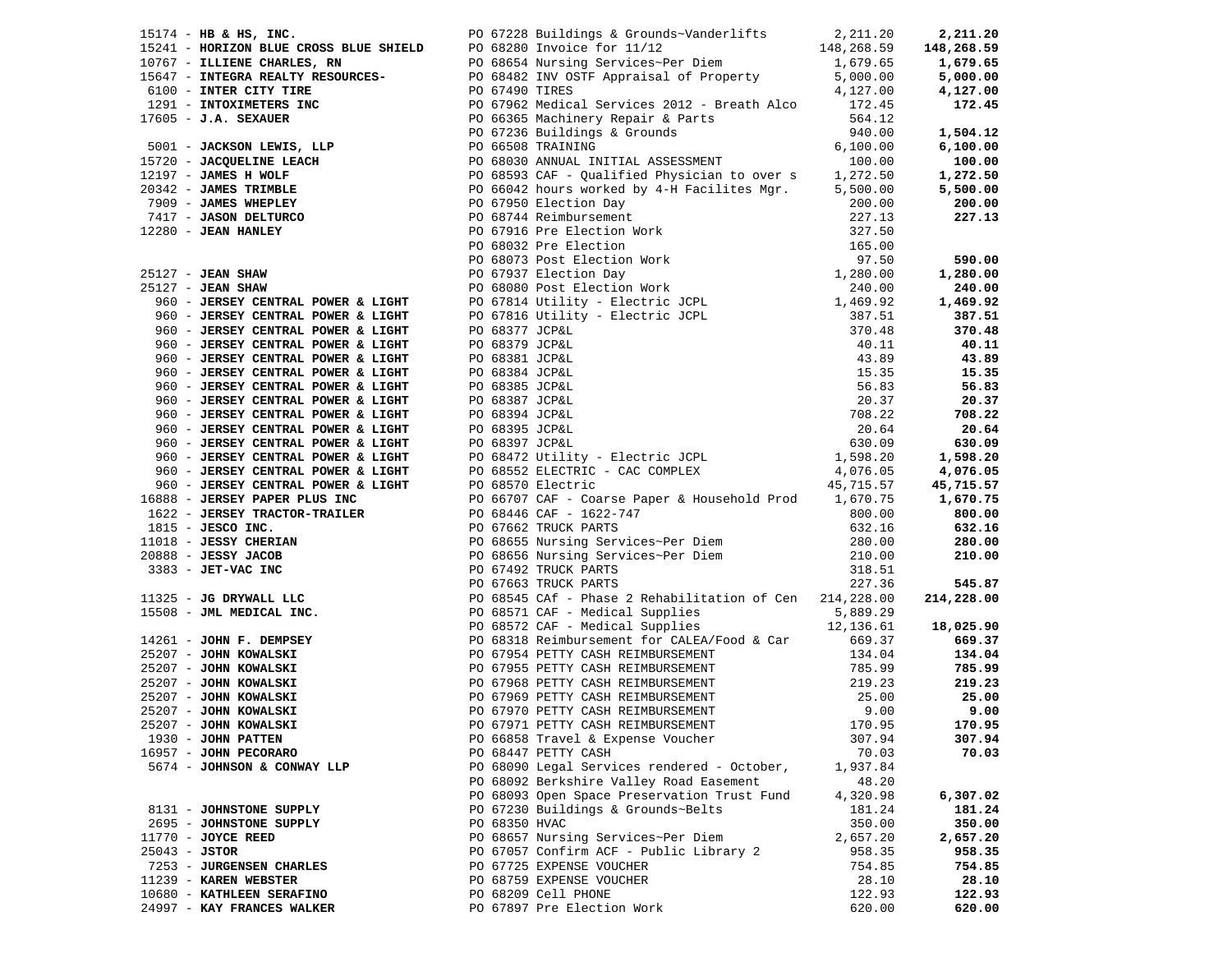| 24997 - KAY FRANCES WALKER THE RESERVING PO 67942 Election Day |  |                                                                                                                                                                                                                                                                             | 1,125.00 | 1,125.00   |
|----------------------------------------------------------------|--|-----------------------------------------------------------------------------------------------------------------------------------------------------------------------------------------------------------------------------------------------------------------------------|----------|------------|
|                                                                |  |                                                                                                                                                                                                                                                                             |          | 255.00     |
|                                                                |  |                                                                                                                                                                                                                                                                             |          |            |
|                                                                |  |                                                                                                                                                                                                                                                                             |          | 20,555.00  |
|                                                                |  | 24997 - KAI FRANCES WALKER<br>24997 - KAY FRANCES WALKER<br>255.00<br>24869 - KELLER & KIRKPATRICK<br>24869 - KELLY-ANN FREY<br>24869 - CONSUMER<br>24869 - CONSUMER<br>24869 - CONSUMER<br>24869 - CONSUMER<br>24869 - CONSUMER<br>24869 - CONSUM                          |          | 78.50      |
|                                                                |  |                                                                                                                                                                                                                                                                             |          |            |
| 15574 - KENVIL POWER EQUIPMENT, INC.                           |  | PO 66775 supplies<br>PO 67411 supplies and repairs<br>PO 67545 GRNDS MAINT<br>PO 66843 Smoke Fluid<br>PO 68573 Emplovee Becogniti                                                                                                                                           | 17.00    |            |
|                                                                |  |                                                                                                                                                                                                                                                                             | 24.16    |            |
|                                                                |  |                                                                                                                                                                                                                                                                             | 171.42   | 212.58     |
| 1343 - KENVIL WELDERY & MACHINE, INC.                          |  |                                                                                                                                                                                                                                                                             | 9,900.00 | 9,900.00   |
| 17948 - KIDDE FIRE TRAINERS, INC.                              |  |                                                                                                                                                                                                                                                                             | 1,200.00 | 1,200.00   |
| 15596 - KILBOURNE & KILBOURNE                                  |  | PO 68573 Employee Recognition                                                                                                                                                                                                                                               | 475.80   | 475.80     |
| 12333 - KNAPP TRIMBOLI & PRUSINOWSKI, LLC                      |  | PO 68094 Various legal services rendered thr                                                                                                                                                                                                                                | 2,865.73 |            |
|                                                                |  | PO 68095 Prosecutor's Office - legal servic                                                                                                                                                                                                                                 | 516.00   |            |
|                                                                |  | PO 68535 Legal services - MC Sheriff's Offic                                                                                                                                                                                                                                | 5,327.09 |            |
|                                                                |  | PO 68747 Legal Services-County Counsel's off 1,844.00                                                                                                                                                                                                                       |          | 10,552.82  |
| 11406 - KONKUS CORPORATION                                     |  | PO 68516 CAF - Replacement of County Bridge 112,189.40                                                                                                                                                                                                                      |          | 112,189.40 |
|                                                                |  | PO 68099 EXPENSE VOUCHER                                                                                                                                                                                                                                                    | 57.50    | 57.50      |
| 801 - KRISTINE A. BEIRNE                                       |  |                                                                                                                                                                                                                                                                             |          |            |
|                                                                |  | 21496 - KYOCERA MITA AMERICA INC.<br>12650 - KYOCERA MITA AMERICA, INC. PO 66844 Quarterly Payment for Kyocera Copie<br>PO 67629 Copier Lease                                                                                                                               | 1,028.97 | 1,028.97   |
| 12650 - KYOCERA MITA AMERICA, INC.                             |  |                                                                                                                                                                                                                                                                             | 851.97   |            |
|                                                                |  | PO 67629 Copier Lease                                                                                                                                                                                                                                                       | 1,404.27 |            |
|                                                                |  | PO 68643 Office Equipment Rental                                                                                                                                                                                                                                            | 5,157.46 | 7,413.70   |
|                                                                |  | PO 67829 Interpreter fees<br>1726 - LANGUAGE LINE SERVICES<br>20741 - LAUREL BURNS<br>20741 - LAUREL BURNS<br>20741 - LAUREL BURNS<br>20741 - LEONARDO A. FARIELLO<br>20741 - LEONARDO A. FARIELLO<br>2068035 Election Work<br>20140 - LEONARDO A. FARIELLO<br>2068035 Elec | 1,319.20 | 1,319.20   |
|                                                                |  |                                                                                                                                                                                                                                                                             | 179.17   | 179.17     |
|                                                                |  |                                                                                                                                                                                                                                                                             | 135.56   | 135.56     |
|                                                                |  |                                                                                                                                                                                                                                                                             | 2,530.00 | 2,530.00   |
|                                                                |  |                                                                                                                                                                                                                                                                             | 70.00    | 70.00      |
|                                                                |  |                                                                                                                                                                                                                                                                             | 240.00   | 240.00     |
|                                                                |  | 21896 - LIBERTY MECHANICAL CONTRACTORS, INC PO 68600 CAF - Chiller Plant Replacement 19,600.00                                                                                                                                                                              |          | 19,600.00  |
|                                                                |  |                                                                                                                                                                                                                                                                             | 45.00    | 45.00      |
|                                                                |  | 15775 - LIFESAVERS INC<br>15775 - LIFESAVERS INC<br>1684 - LINDA HUMPIRITES<br>11387 - LINDA NOLL<br>11387 - LINDA NOLL<br>1696 - LINDA NOLL<br>22899 - LISA KENNEDY<br>22899 - LISA KENNEDY<br>22899 - LISA KENNEDY<br>22899 - LISA KENNEDY<br>22                          | 350.00   | 350.00     |
|                                                                |  |                                                                                                                                                                                                                                                                             | 943.56   | 943.56     |
|                                                                |  |                                                                                                                                                                                                                                                                             | 55.00    | 55.00      |
|                                                                |  |                                                                                                                                                                                                                                                                             | 15.00    | 15.00      |
|                                                                |  |                                                                                                                                                                                                                                                                             |          |            |
|                                                                |  |                                                                                                                                                                                                                                                                             | 249.99   | 249.99     |
| 15816 - LONGFELLOWS SANDWICH DELI                              |  | PO 67247 Lunch for Pre Retirement Seminar                                                                                                                                                                                                                                   | 1,170.00 | 1,170.00   |
| 15816 - LONGFELLOWS SANDWICH DELI                              |  | PO 68192 FH Orientation Meeting<br>PO 68197 Countywide Unencumbered                                                                                                                                                                                                         | 87.00    | 87.00      |
| 15816 - LONGFELLOWS SANDWICH DELI                              |  |                                                                                                                                                                                                                                                                             | 395.00   | 395.00     |
| 15816 - LONGFELLOWS SANDWICH DELI                              |  | PO 68199 Countywide Training-Bullying Preven 892.50                                                                                                                                                                                                                         |          | 892.50     |
| 8307 - LOREEN RAFISURA                                         |  | PO 68658 Nursing Services~Per Diem                                                                                                                                                                                                                                          | 280.00   | 280.00     |
| 7908 - LORRAINE O'CONNOR                                       |  | PO 67908 Pre Election Work                                                                                                                                                                                                                                                  | 220.00   | 220.00     |
| 21100 - LOUISE R. MACCHIA                                      |  | PO 68659 Nursing Sercies~Per Diem<br>DO 68659 Nursing Sercies~Per Diem                                                                                                                                                                                                      | 2,240.00 | 2,240.00   |
| 00 - LOUISE R. MACCHIA<br>53 - LOVEYS PIZZA & GRILL            |  | PO 64332 emergency meals                                                                                                                                                                                                                                                    | 103.50   |            |
|                                                                |  | PO 68127 Resident Rewards-October & November                                                                                                                                                                                                                                | 246.13   |            |
|                                                                |  | PO 68326 O/S SERV                                                                                                                                                                                                                                                           | 520.00   | 869.63     |
| 666 - LUCY CANNIZZO                                            |  | PO 67722 EXPENSE VOUCHER                                                                                                                                                                                                                                                    | 54.00    | 54.00      |
| 15905 - LYNNE OLVER                                            |  | PO 68750 Petty Cash RMB for year end 2012                                                                                                                                                                                                                                   | 506.73   | 506.73     |
| 9832 - M.C. JUVENILE DETENTION CENTER                          |  | PO 68247 CAF - JABG-1114 MC DETENTION CENTER                                                                                                                                                                                                                                | 4,241.75 | 4,241.75   |
| 15909 - M.C. MUNICIPAL UTILITIES                               |  | PO 67317 Tipping Fees                                                                                                                                                                                                                                                       | 855.61   | 855.61     |
| $16385 - M.0.M.A.C$                                            |  | PO 68496 CAF - 2012 Municipal Alliance Funds                                                                                                                                                                                                                                | 4,881.56 | 4,881.56   |
| 20783 - MA. LIZA IMPERIAL                                      |  | PO 68661 Nursing Services~Per Diem                                                                                                                                                                                                                                          | 3,006.15 | 3,006.15   |
| 15951 - MADISON PLUMBING SUPPLY CO                             |  | PO 67086 PLUMBING                                                                                                                                                                                                                                                           |          |            |
|                                                                |  |                                                                                                                                                                                                                                                                             | 2,241.03 |            |
|                                                                |  | PO 67087 PLUMBING                                                                                                                                                                                                                                                           | 791.67   |            |
|                                                                |  | PO 67242 Buildings & Grounds                                                                                                                                                                                                                                                | 1,259.60 |            |
|                                                                |  | PO 67425 PLUMBING                                                                                                                                                                                                                                                           | 1,203.36 | 5,495.66   |
| 7568 - MADUKWE IMO IBOKO, RN                                   |  | PO 68660 Nursing Services~Per Diem                                                                                                                                                                                                                                          | 2,240.00 | 2,240.00   |
| 3368 - MANUELA SCHUSTER                                        |  | PO 67976 Travel Reimbursement                                                                                                                                                                                                                                               | 442.29   | 442.29     |
| 25130 - MARC ORTNER                                            |  | PO 68037 Election Day                                                                                                                                                                                                                                                       | 1,657.50 | 1,657.50   |
| 25130 - MARC ORTNER                                            |  | PO 68068 Post Election Work                                                                                                                                                                                                                                                 | 262.50   | 262.50     |
| 11653 - MARIA CAMPOS                                           |  | PO 68662 Nursing Services~Per Diem                                                                                                                                                                                                                                          | 560.00   | 560.00     |
| 25080 - MARIA CARMELITA OBLINA                                 |  | PO 68663 Nursing Services~Per Diem                                                                                                                                                                                                                                          | 672.00   | 672.00     |
| 21633 - MARIA O'CONNOR                                         |  | PO 67944 Election Day                                                                                                                                                                                                                                                       | 200.00   | 200.00     |
| $11023$ - MARTHA YAGHI                                         |  | PO 68664 Nursing Services~Per Diem                                                                                                                                                                                                                                          | 1,104.25 | 1,104.25   |
| 24354 - MARTYNA RUMINSKA                                       |  | PO 68323 Comminity Affairs Expense                                                                                                                                                                                                                                          | 4.28     | 4.28       |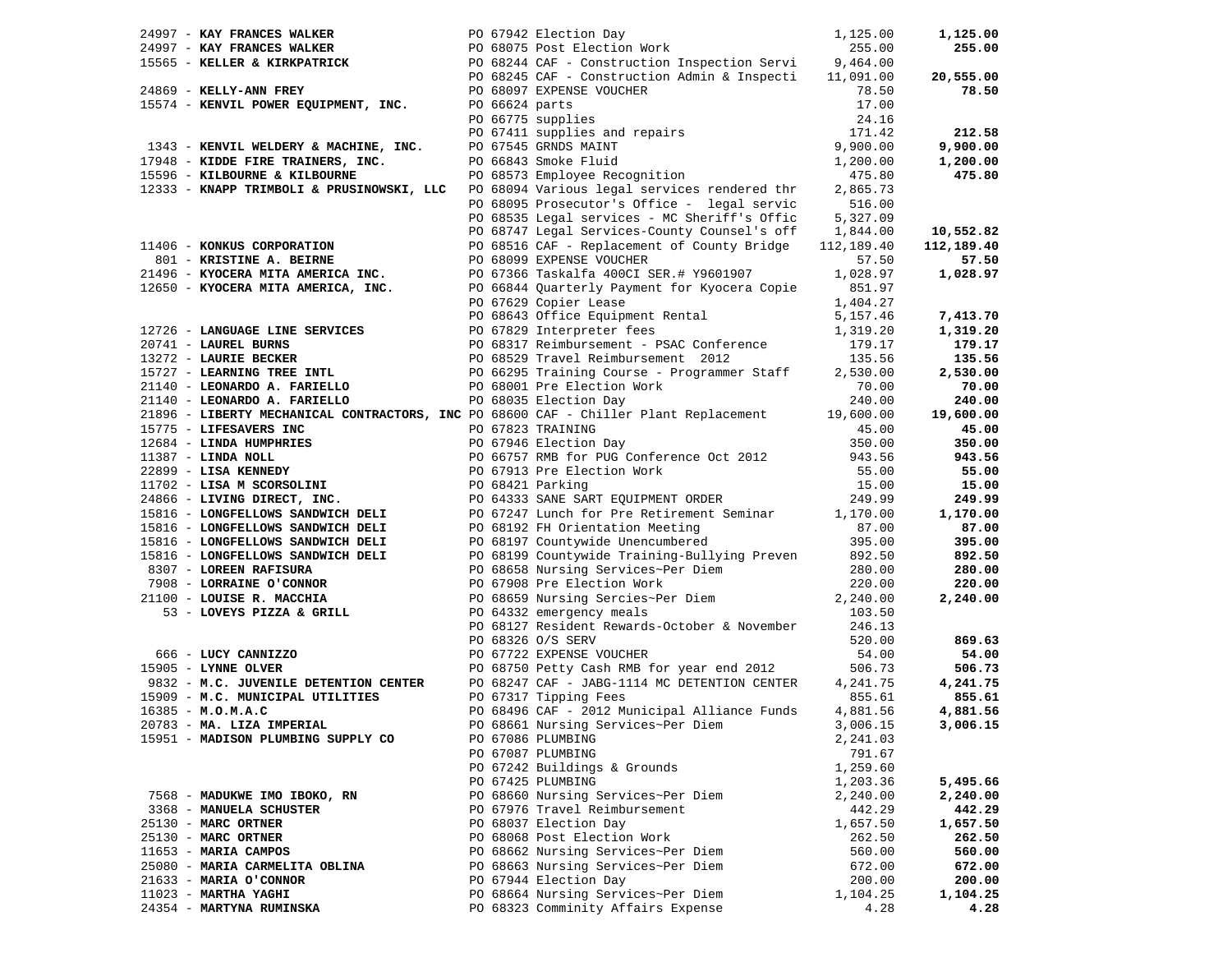|                                                                                                                                                                                                       |                | 20181 MARY JUME N. ARCHING 2018 Method Street Concerns and 2018 Method Street Concerns and 2018<br>1700 - MARY JUMENTS REPORT TO 2018 METHOD METHOD STREET 1899<br>1875 - MARY JUMENTS STATION 1992-2018 METHOD METHOD STREET 1899<br>                          |           | 560.00    |
|-------------------------------------------------------------------------------------------------------------------------------------------------------------------------------------------------------|----------------|-----------------------------------------------------------------------------------------------------------------------------------------------------------------------------------------------------------------------------------------------------------------|-----------|-----------|
|                                                                                                                                                                                                       |                |                                                                                                                                                                                                                                                                 |           |           |
|                                                                                                                                                                                                       |                |                                                                                                                                                                                                                                                                 |           | 960.00    |
|                                                                                                                                                                                                       |                |                                                                                                                                                                                                                                                                 |           | 223.80    |
|                                                                                                                                                                                                       |                |                                                                                                                                                                                                                                                                 |           | 425.88    |
|                                                                                                                                                                                                       |                |                                                                                                                                                                                                                                                                 |           | 9,630.48  |
|                                                                                                                                                                                                       |                |                                                                                                                                                                                                                                                                 |           |           |
|                                                                                                                                                                                                       |                |                                                                                                                                                                                                                                                                 |           | 178.50    |
|                                                                                                                                                                                                       |                |                                                                                                                                                                                                                                                                 |           |           |
|                                                                                                                                                                                                       |                |                                                                                                                                                                                                                                                                 |           |           |
|                                                                                                                                                                                                       |                |                                                                                                                                                                                                                                                                 |           |           |
|                                                                                                                                                                                                       |                |                                                                                                                                                                                                                                                                 |           | 3,860.00  |
|                                                                                                                                                                                                       |                |                                                                                                                                                                                                                                                                 |           | 7,980.00  |
|                                                                                                                                                                                                       |                |                                                                                                                                                                                                                                                                 |           | 1,400.00  |
|                                                                                                                                                                                                       |                |                                                                                                                                                                                                                                                                 |           |           |
|                                                                                                                                                                                                       |                |                                                                                                                                                                                                                                                                 |           | 788.00    |
|                                                                                                                                                                                                       |                |                                                                                                                                                                                                                                                                 |           | 1,655.00  |
|                                                                                                                                                                                                       |                |                                                                                                                                                                                                                                                                 |           | 290.00    |
|                                                                                                                                                                                                       |                |                                                                                                                                                                                                                                                                 |           | 1,800.00  |
|                                                                                                                                                                                                       |                |                                                                                                                                                                                                                                                                 |           | 120.00    |
|                                                                                                                                                                                                       |                |                                                                                                                                                                                                                                                                 |           | 1,930.95  |
|                                                                                                                                                                                                       |                |                                                                                                                                                                                                                                                                 |           |           |
|                                                                                                                                                                                                       |                |                                                                                                                                                                                                                                                                 |           |           |
|                                                                                                                                                                                                       |                |                                                                                                                                                                                                                                                                 |           | 3,841.25  |
|                                                                                                                                                                                                       |                |                                                                                                                                                                                                                                                                 |           | 2,428.86  |
|                                                                                                                                                                                                       |                |                                                                                                                                                                                                                                                                 |           | 484.13    |
|                                                                                                                                                                                                       |                |                                                                                                                                                                                                                                                                 |           | 822.42    |
|                                                                                                                                                                                                       |                |                                                                                                                                                                                                                                                                 |           | 366.45    |
|                                                                                                                                                                                                       |                |                                                                                                                                                                                                                                                                 |           | 19.28     |
|                                                                                                                                                                                                       |                |                                                                                                                                                                                                                                                                 |           | 206.50    |
|                                                                                                                                                                                                       |                |                                                                                                                                                                                                                                                                 |           | 90.50     |
|                                                                                                                                                                                                       |                |                                                                                                                                                                                                                                                                 |           | 11,040.00 |
|                                                                                                                                                                                                       |                |                                                                                                                                                                                                                                                                 |           | 644.00    |
|                                                                                                                                                                                                       |                |                                                                                                                                                                                                                                                                 |           |           |
|                                                                                                                                                                                                       |                |                                                                                                                                                                                                                                                                 |           |           |
|                                                                                                                                                                                                       |                |                                                                                                                                                                                                                                                                 |           |           |
|                                                                                                                                                                                                       |                |                                                                                                                                                                                                                                                                 |           |           |
|                                                                                                                                                                                                       |                |                                                                                                                                                                                                                                                                 |           |           |
|                                                                                                                                                                                                       |                |                                                                                                                                                                                                                                                                 |           |           |
|                                                                                                                                                                                                       |                |                                                                                                                                                                                                                                                                 |           | 914.59    |
| 12737 - MORRISTOWN MEMORIAL HOSPITAL<br>12737 - MORRISTOWN MEMORIAL HOSPITAL<br>16323 - MORRISTOWN MEMORIAL HOSPITAL<br>16338 - MORRISTOWN NEIGHBORHOOD HOUSE<br>16340 - MORRISTOWN PARKING AUTHORITY |                |                                                                                                                                                                                                                                                                 |           | 810.00    |
|                                                                                                                                                                                                       |                | PO 68249 CAF - Chapter 51 Funding Morristown 7,341.00 7,341.00<br>PO 68937 SAFE COMMUNITIES MORRIS COUNTY 28,041.17 28,041.17                                                                                                                                   |           |           |
|                                                                                                                                                                                                       |                |                                                                                                                                                                                                                                                                 |           |           |
|                                                                                                                                                                                                       |                |                                                                                                                                                                                                                                                                 |           |           |
|                                                                                                                                                                                                       |                |                                                                                                                                                                                                                                                                 |           |           |
|                                                                                                                                                                                                       |                |                                                                                                                                                                                                                                                                 |           |           |
|                                                                                                                                                                                                       |                |                                                                                                                                                                                                                                                                 |           |           |
|                                                                                                                                                                                                       |                |                                                                                                                                                                                                                                                                 |           |           |
|                                                                                                                                                                                                       |                | 16338 <b>MORRISTOWN MEMORIAL ROSPITAL</b> PO 68937 SAFE COMMUNITIES<br>16338 <b>MORRISTOWN MEMORIAL GORD HOUSE</b><br>16340 <b>MORRISTOWN PARKING AUTHORITY</b><br>16340 <b>MORRISTOWN PARKING AUTHORITY</b><br>16340 <b>MORRISTOWN PARKING AUTHORITY</b><br>PO |           |           |
|                                                                                                                                                                                                       |                |                                                                                                                                                                                                                                                                 |           |           |
|                                                                                                                                                                                                       |                |                                                                                                                                                                                                                                                                 |           |           |
|                                                                                                                                                                                                       |                |                                                                                                                                                                                                                                                                 |           |           |
|                                                                                                                                                                                                       |                |                                                                                                                                                                                                                                                                 |           |           |
|                                                                                                                                                                                                       |                |                                                                                                                                                                                                                                                                 |           |           |
|                                                                                                                                                                                                       |                | PO 67177 BLDG SUPPLIES                                                                                                                                                                                                                                          | 278.78    |           |
|                                                                                                                                                                                                       |                | PO 67494 SHOP SUPPLIES                                                                                                                                                                                                                                          | 318.98    |           |
|                                                                                                                                                                                                       |                | PO 67666 SHOP SUPPLIES                                                                                                                                                                                                                                          | 217.56    | 1,317.43  |
| 12624 - MY TOOL LADY                                                                                                                                                                                  | PO 67667 TOOLS |                                                                                                                                                                                                                                                                 | 49.99     | 49.99     |
| 21122 - NATIONAL FUEL OIL INC.                                                                                                                                                                        |                | PO 67495 CAF - Ultra Low Sulfur Diesel                                                                                                                                                                                                                          | 4,474.17  | 4,474.17  |
| 21122 - NATIONAL FUEL OIL INC.                                                                                                                                                                        |                | PO 67668 CAF - Ultra Low Sulfur Diesel                                                                                                                                                                                                                          | 30,077.95 | 30,077.95 |
| 16635 - NEW JERSEY LAW JOURNAL                                                                                                                                                                        |                | PO 66105 Received books                                                                                                                                                                                                                                         | 190.90    | 190.90    |
| 24712 - NICHOLAS L. ROCCAFORTE                                                                                                                                                                        |                | PO 68574 Resident Activities                                                                                                                                                                                                                                    | 75.00     | 75.00     |
| 16163 - NICHOLAS MICCHELLI                                                                                                                                                                            |                | PO 67727 iPad Case with Keyboard for John Bo                                                                                                                                                                                                                    | 129.99    | 129.99    |
| 23981 - NIELSEN DODGE - C-J-R                                                                                                                                                                         |                | PO 67158 AUTO PARTS                                                                                                                                                                                                                                             | 359.80    | 359.80    |
| 23981 - NIELSEN DODGE - C-J-R                                                                                                                                                                         |                | PO 67649 AUTO PARTS                                                                                                                                                                                                                                             | 986.04    | 986.04    |
|                                                                                                                                                                                                       |                |                                                                                                                                                                                                                                                                 |           |           |
| 580 - NJ SEX CRIMES OFFICERS ASSOC                                                                                                                                                                    |                | PO 66830 Training                                                                                                                                                                                                                                               | 1,240.00  | 1,240.00  |
| 16661 - NJ STATE ASSOC OF CTY ADJUSTER                                                                                                                                                                |                | PO 67326 NJ State Association of County Adju                                                                                                                                                                                                                    | 20.00     | 20.00     |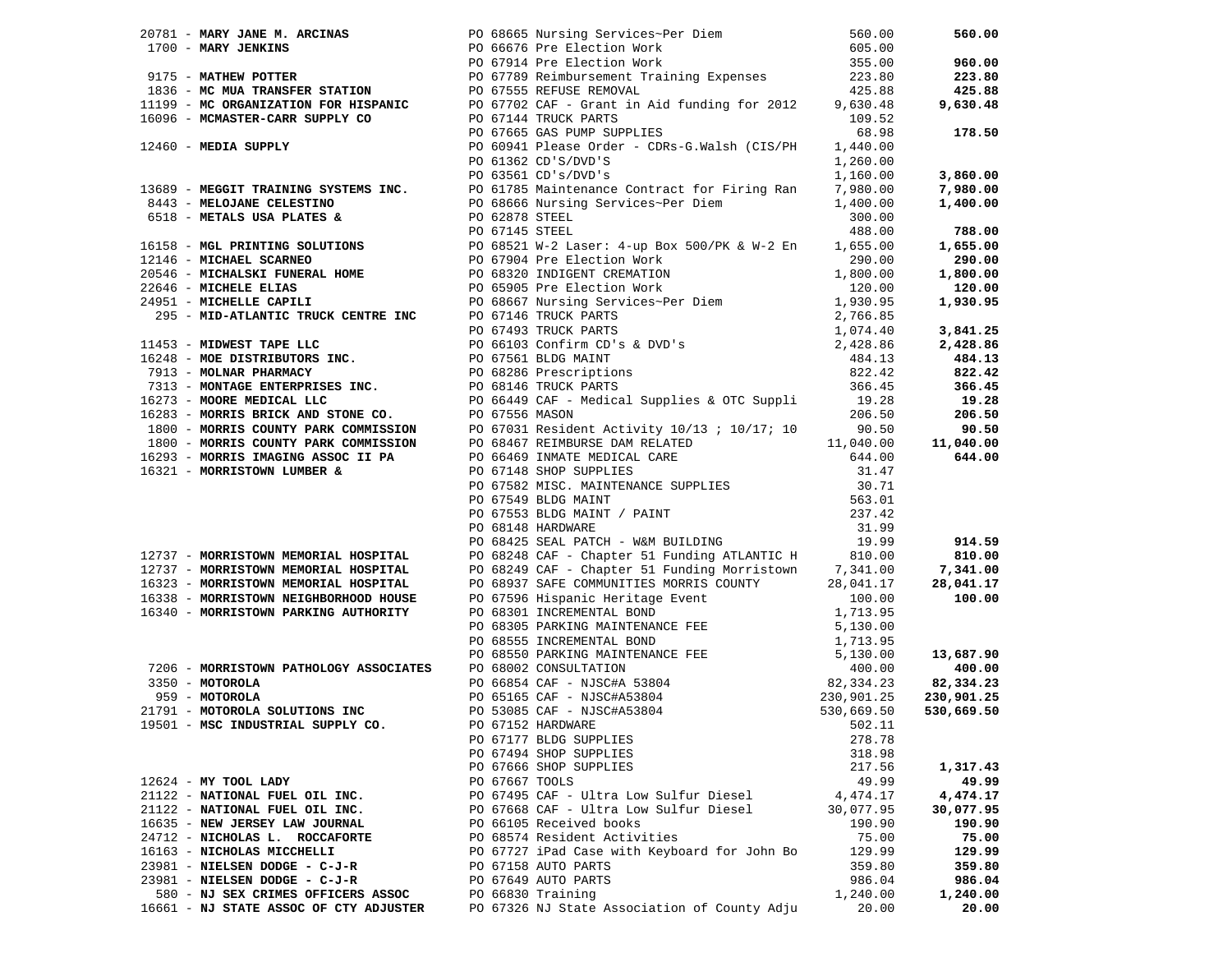|                                        |                                                                                                                                                                                                                                                                               |           | 20.00     |
|----------------------------------------|-------------------------------------------------------------------------------------------------------------------------------------------------------------------------------------------------------------------------------------------------------------------------------|-----------|-----------|
|                                        | 16670 - <b>NJ STATE LEAGUE OF</b><br>20.000<br>20.000<br>20.00062 - <b>NJ TAXI &amp; BLACK CAR SERVICES</b><br>PO 68287 - <b>NJ STATE OLDSMOBILE CORP</b><br>16672 - <b>NWS LABS</b><br>20.000<br>1359 - <b>NORMAN GALE OLDSMOBILE CORP</b><br>PO 68150 AUTO PARTS<br>PO 681  |           | 455.05    |
|                                        |                                                                                                                                                                                                                                                                               |           | 4,704.00  |
|                                        |                                                                                                                                                                                                                                                                               |           | 50.71     |
|                                        |                                                                                                                                                                                                                                                                               |           | 17,147.00 |
|                                        |                                                                                                                                                                                                                                                                               |           | 770.00    |
|                                        |                                                                                                                                                                                                                                                                               |           |           |
|                                        |                                                                                                                                                                                                                                                                               |           | 88.40     |
|                                        |                                                                                                                                                                                                                                                                               |           | 1,336.32  |
|                                        |                                                                                                                                                                                                                                                                               |           | 450.00    |
|                                        |                                                                                                                                                                                                                                                                               |           | 350.00    |
|                                        |                                                                                                                                                                                                                                                                               |           |           |
|                                        |                                                                                                                                                                                                                                                                               |           |           |
|                                        | PO 68031 Election Day<br>PO 67936 Pre Election<br>PO 68071 Post Election Work                                                                                                                                                                                                 |           |           |
|                                        |                                                                                                                                                                                                                                                                               | 210.00    |           |
|                                        |                                                                                                                                                                                                                                                                               | 255.00    | 2,260.00  |
|                                        |                                                                                                                                                                                                                                                                               |           | 250.00    |
|                                        |                                                                                                                                                                                                                                                                               |           | 77.90     |
|                                        |                                                                                                                                                                                                                                                                               |           | 336.40    |
|                                        |                                                                                                                                                                                                                                                                               |           | 189.99    |
|                                        |                                                                                                                                                                                                                                                                               |           | 3,677.96  |
|                                        |                                                                                                                                                                                                                                                                               |           | 1,091.64  |
|                                        |                                                                                                                                                                                                                                                                               |           | 54.30     |
|                                        |                                                                                                                                                                                                                                                                               |           | 122.53    |
|                                        |                                                                                                                                                                                                                                                                               |           | 379.00    |
|                                        |                                                                                                                                                                                                                                                                               |           |           |
|                                        |                                                                                                                                                                                                                                                                               |           | 73.00     |
|                                        |                                                                                                                                                                                                                                                                               |           | 429.50    |
|                                        |                                                                                                                                                                                                                                                                               |           | 447.99    |
|                                        |                                                                                                                                                                                                                                                                               |           | 1,093.68  |
|                                        |                                                                                                                                                                                                                                                                               |           | 284.00    |
|                                        |                                                                                                                                                                                                                                                                               |           | 1,749.50  |
|                                        |                                                                                                                                                                                                                                                                               |           |           |
|                                        |                                                                                                                                                                                                                                                                               |           | 542.12    |
|                                        | 21917 - <b>PAULINE MARIA HEIZANNY</b><br>21917 - <b>PAULINE MARIA HEIZANNY</b><br>2016 - <b>PRO DESTINETION, LLC</b><br>2016 - <b>PRO DESTINETION, LLC</b><br>2016 - <b>PRO DESTINETION (2016)</b><br>201724 - <b>PRO DESTINETION (2016)</b><br>201724 - <b>PRO DESTINE C</b> |           | 3,547.24  |
|                                        |                                                                                                                                                                                                                                                                               |           | 5,655.46  |
|                                        |                                                                                                                                                                                                                                                                               |           | 79.05     |
|                                        |                                                                                                                                                                                                                                                                               | 1,393.41  | 1,393.41  |
|                                        | 17209 - KEUNKUEL BUOKS LLU PO 66108 CONfirm CD's<br>21738 - RICOH AMERICAS CORP PO 66571 RENTAL MACHINES<br>2448 - RICOH AMERICAS CORPORATION PO 66763 Quarterly Copier Lease                                                                                                 | 701.10    | 701.10    |
|                                        |                                                                                                                                                                                                                                                                               |           | 550.69    |
|                                        |                                                                                                                                                                                                                                                                               |           | 546.00    |
|                                        |                                                                                                                                                                                                                                                                               |           |           |
|                                        |                                                                                                                                                                                                                                                                               |           | 100.00    |
|                                        |                                                                                                                                                                                                                                                                               |           | 198.82    |
|                                        |                                                                                                                                                                                                                                                                               |           |           |
|                                        |                                                                                                                                                                                                                                                                               |           | 1,171.25  |
|                                        |                                                                                                                                                                                                                                                                               |           | 50.00     |
|                                        |                                                                                                                                                                                                                                                                               |           | 1,393.70  |
|                                        |                                                                                                                                                                                                                                                                               |           | 30.00     |
|                                        |                                                                                                                                                                                                                                                                               |           | 1,400.00  |
|                                        |                                                                                                                                                                                                                                                                               |           |           |
|                                        |                                                                                                                                                                                                                                                                               |           |           |
|                                        |                                                                                                                                                                                                                                                                               |           | 3,790.72  |
| 11414 - ROUTEMATCH SOFTWARE, INC.      | PO 67839 LICENSE , HOSTING FEES, SERVICES                                                                                                                                                                                                                                     | 35,250.00 | 35,250.00 |
| 20721 - ROYAL SYSTEMS                  | PO 67396 SECURITY CAMERAS                                                                                                                                                                                                                                                     | 1,637.39  | 1,637.39  |
| 9938 - RUTGERS CENTER FOR CONTINUING   | PO 68451 CAF - 9938-735                                                                                                                                                                                                                                                       | 1,296.00  | 1,296.00  |
| 9325 - RUTGERS SCHOOL OF BUSINESS      | PO 68452 CAF - 9325-51                                                                                                                                                                                                                                                        | 3,160.00  |           |
|                                        | PO 68453 CAF - 9325-72                                                                                                                                                                                                                                                        | 3,950.00  |           |
|                                        |                                                                                                                                                                                                                                                                               |           |           |
|                                        | PO 68454 CAF - 9325-240                                                                                                                                                                                                                                                       | 3,192.00  | 10,302.00 |
| 17452 - RUTGERS, THE STATE UNIVERSITY  | PO 68442 CAF - 17452-243                                                                                                                                                                                                                                                      | 3,200.00  | 3,200.00  |
| 19806 - RUTGERS UNIVERSITY             | PO 62778 Public Purchasing Course                                                                                                                                                                                                                                             | 564.00    | 564.00    |
| 6653 - S.A. COMUNALE CO., INC          | PO 65265 CAF - Fire Sprinkler Maintenance an                                                                                                                                                                                                                                  | 6,556.00  | 6,556.00  |
| 11831 - SAFELITE AUTOGLASS             | PO 67672 AUTO PARTS                                                                                                                                                                                                                                                           | 78.93     | 78.93     |
| 21319 - SCHINDLER ELEVATOR CORPORATION | PO 68580 Elevator Repair                                                                                                                                                                                                                                                      | 1,016.18  | 1,016.18  |
| 25062 - SCHOMMER ENGINEERING INC.      | PO 68356 OSTF Feasibility Study                                                                                                                                                                                                                                               | 1,056.70  | 1,056.70  |
| 3032 - SCIENTIFIC WATER CONDITIONING   | PO 67634 WATER GUARD SERVICE                                                                                                                                                                                                                                                  | 232.00    | 232.00    |
|                                        |                                                                                                                                                                                                                                                                               |           |           |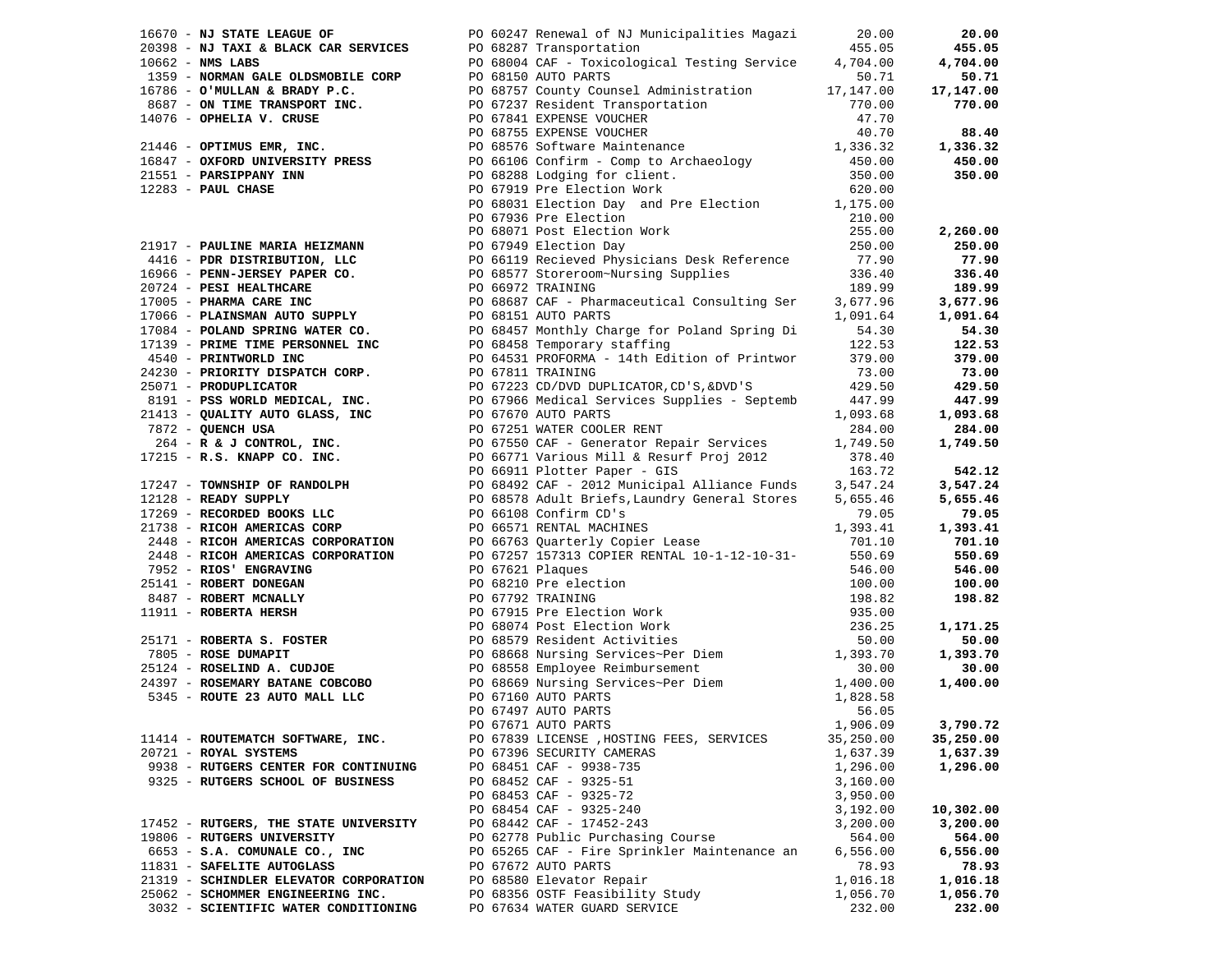|                                   | 17574 - SERRIFF EDIRIC INSTITUTE PO 61918 COULTURE PO 61164 TIRES<br>17365 - SHERIFF EDWARD V. ROCHFORD PO 67164 TIRES<br>17365 - SHERIFF EDWARD V. ROCHFORD PO 67483 TIRES<br>17726 - SHERIFF EDWARD V. ROCHFORD PO 66813 Petty Ca                                                                                                                                                                                                                                                          |           |            |
|-----------------------------------|----------------------------------------------------------------------------------------------------------------------------------------------------------------------------------------------------------------------------------------------------------------------------------------------------------------------------------------------------------------------------------------------------------------------------------------------------------------------------------------------|-----------|------------|
|                                   |                                                                                                                                                                                                                                                                                                                                                                                                                                                                                              |           |            |
|                                   |                                                                                                                                                                                                                                                                                                                                                                                                                                                                                              |           |            |
|                                   | PO 67434 CAF - Dietary Services 188,193.58                                                                                                                                                                                                                                                                                                                                                                                                                                                   |           |            |
|                                   |                                                                                                                                                                                                                                                                                                                                                                                                                                                                                              |           |            |
|                                   | PO 67700 Refreshements for HS. HSAC Meeting 124.35                                                                                                                                                                                                                                                                                                                                                                                                                                           |           |            |
|                                   | PO 68124 CAF - Dietary Services 9,893.51<br>PO 68098 CAF - Dietary Services 181,819.51                                                                                                                                                                                                                                                                                                                                                                                                       | 9,893.51  |            |
|                                   |                                                                                                                                                                                                                                                                                                                                                                                                                                                                                              |           |            |
|                                   | PO 68246 Refreshments for YSAC mtg on Oct. 1 41.30                                                                                                                                                                                                                                                                                                                                                                                                                                           |           |            |
|                                   |                                                                                                                                                                                                                                                                                                                                                                                                                                                                                              |           |            |
|                                   |                                                                                                                                                                                                                                                                                                                                                                                                                                                                                              |           | 779,116.29 |
|                                   |                                                                                                                                                                                                                                                                                                                                                                                                                                                                                              |           | 300.00     |
|                                   |                                                                                                                                                                                                                                                                                                                                                                                                                                                                                              |           | 1,811.04   |
|                                   |                                                                                                                                                                                                                                                                                                                                                                                                                                                                                              |           | 11,007.97  |
|                                   |                                                                                                                                                                                                                                                                                                                                                                                                                                                                                              |           | 456.15     |
|                                   |                                                                                                                                                                                                                                                                                                                                                                                                                                                                                              |           | 6,888.00   |
|                                   |                                                                                                                                                                                                                                                                                                                                                                                                                                                                                              |           | 400.00     |
|                                   |                                                                                                                                                                                                                                                                                                                                                                                                                                                                                              |           | 910.88     |
|                                   |                                                                                                                                                                                                                                                                                                                                                                                                                                                                                              |           | 359.91     |
|                                   |                                                                                                                                                                                                                                                                                                                                                                                                                                                                                              |           | 161.97     |
|                                   |                                                                                                                                                                                                                                                                                                                                                                                                                                                                                              |           |            |
|                                   |                                                                                                                                                                                                                                                                                                                                                                                                                                                                                              |           |            |
|                                   | 90 68246 Refreshments for YSAC mtg on Oct. 1 41.30<br>90 68246 Refreshments for YSAC mtg on Oct. 1 41.30<br>90 68583 CAF – Liedary Services<br>90 67219 Training fee 200.00<br>17755 – <b>SOUTHEAST MORRIS COUNTY</b><br>90 67219 Training fe                                                                                                                                                                                                                                                |           |            |
|                                   | PO 68430 NEXTEL MOBILE SERVICE FOR SEPT. 201 1,399.11<br>$\begin{tabular}{l c c c c c} \hline & \textbf{STAPLES BUSINES S DUNINASE} & & \textbf{PO 68430 NEXTEL MOBILE SERVICE FOR SEPT. 201} & 1,399.11 \\ \hline 4611 - STAPLES BUSINESS ADVANTAGE & & \textbf{PO 6674 O} Cifices supplies Order & & 128.23 \\ \hline 4611 - STAPLES BUSINESS ADVANTAGE & & \textbf{PO 67163 OFTICE SUPPILES} & & 69.42 \\ \hline 4611 - STAPLES BUSINESS ADVANTAGE & & \textbf{PO 67163 OFTICE SUPPILES}$ |           | 1,847.52   |
|                                   |                                                                                                                                                                                                                                                                                                                                                                                                                                                                                              |           | 128.23     |
|                                   |                                                                                                                                                                                                                                                                                                                                                                                                                                                                                              |           | 698.42     |
|                                   |                                                                                                                                                                                                                                                                                                                                                                                                                                                                                              |           | 408.66     |
|                                   |                                                                                                                                                                                                                                                                                                                                                                                                                                                                                              |           | 66.48      |
|                                   |                                                                                                                                                                                                                                                                                                                                                                                                                                                                                              |           | 125.91     |
|                                   |                                                                                                                                                                                                                                                                                                                                                                                                                                                                                              |           | 147.87     |
|                                   |                                                                                                                                                                                                                                                                                                                                                                                                                                                                                              |           | 3,036.83   |
|                                   |                                                                                                                                                                                                                                                                                                                                                                                                                                                                                              |           | 43.45      |
|                                   |                                                                                                                                                                                                                                                                                                                                                                                                                                                                                              |           | 551.45     |
|                                   |                                                                                                                                                                                                                                                                                                                                                                                                                                                                                              |           | 114.53     |
|                                   |                                                                                                                                                                                                                                                                                                                                                                                                                                                                                              |           | 99.75      |
|                                   |                                                                                                                                                                                                                                                                                                                                                                                                                                                                                              |           | 137.66     |
| 4611 - STAPLES BUSINESS ADVANTAGE | PO 68016 Office Supplies                                                                                                                                                                                                                                                                                                                                                                                                                                                                     | 480.61    | 480.61     |
| 4611 - STAPLES BUSINESS ADVANTAGE | PO 68123 Office Supplies                                                                                                                                                                                                                                                                                                                                                                                                                                                                     | 458.03    | 458.03     |
| 4611 - STAPLES BUSINESS ADVANTAGE | PO 68159 OFFICE SUPPLIES                                                                                                                                                                                                                                                                                                                                                                                                                                                                     | 381.66    | 381.66     |
| 4611 - STAPLES BUSINESS ADVANTAGE | PO 68352 Injet Cartridges - GIS Plotter                                                                                                                                                                                                                                                                                                                                                                                                                                                      | 314.74    | 314.74     |
| 4611 - STAPLES BUSINESS ADVANTAGE | PO 68383 Office supplies                                                                                                                                                                                                                                                                                                                                                                                                                                                                     | 384.57    | 384.57     |
| 4611 - STAPLES BUSINESS ADVANTAGE | PO 68413 Office Supplies                                                                                                                                                                                                                                                                                                                                                                                                                                                                     | 909.14    | 909.14     |
| 4611 - STAPLES BUSINESS ADVANTAGE | PO 68477 Office Supply                                                                                                                                                                                                                                                                                                                                                                                                                                                                       | 1,123.35  | 1,123.35   |
|                                   | PO 68463 CAF - Subgrant Agreement #STASHUT-1                                                                                                                                                                                                                                                                                                                                                                                                                                                 |           |            |
| 5021 - STATE SHUTTTLE INC         |                                                                                                                                                                                                                                                                                                                                                                                                                                                                                              | 3,323.72  |            |
|                                   | PO 68464 CAF - Subgrant Agreement #STASHUT-1                                                                                                                                                                                                                                                                                                                                                                                                                                                 | 3,323.72  | 6,647.44   |
| 17843 - STATEWIDE STRIPING CORP   | PO 66840 CAF - Pavement Markings                                                                                                                                                                                                                                                                                                                                                                                                                                                             | 26,476.98 | 26,476.98  |
| 5870 - STEPHEN WILSON             | PO 67922 Training                                                                                                                                                                                                                                                                                                                                                                                                                                                                            | 189.24    | 189.24     |
| 4298 - STERICYCLE INC.            | PO 65067 Medical Waste Disposal                                                                                                                                                                                                                                                                                                                                                                                                                                                              | 1,651.11  | 1,651.11   |
| 24120 - STEVE SEIDLER             | PO 67025 CAF - K-9 Supervisory Trainer                                                                                                                                                                                                                                                                                                                                                                                                                                                       | 1,230.00  | 1,230.00   |
| 20355 - STEVEN BRYLINSKI          | PO 67826 Training                                                                                                                                                                                                                                                                                                                                                                                                                                                                            | 198.30    | 198.30     |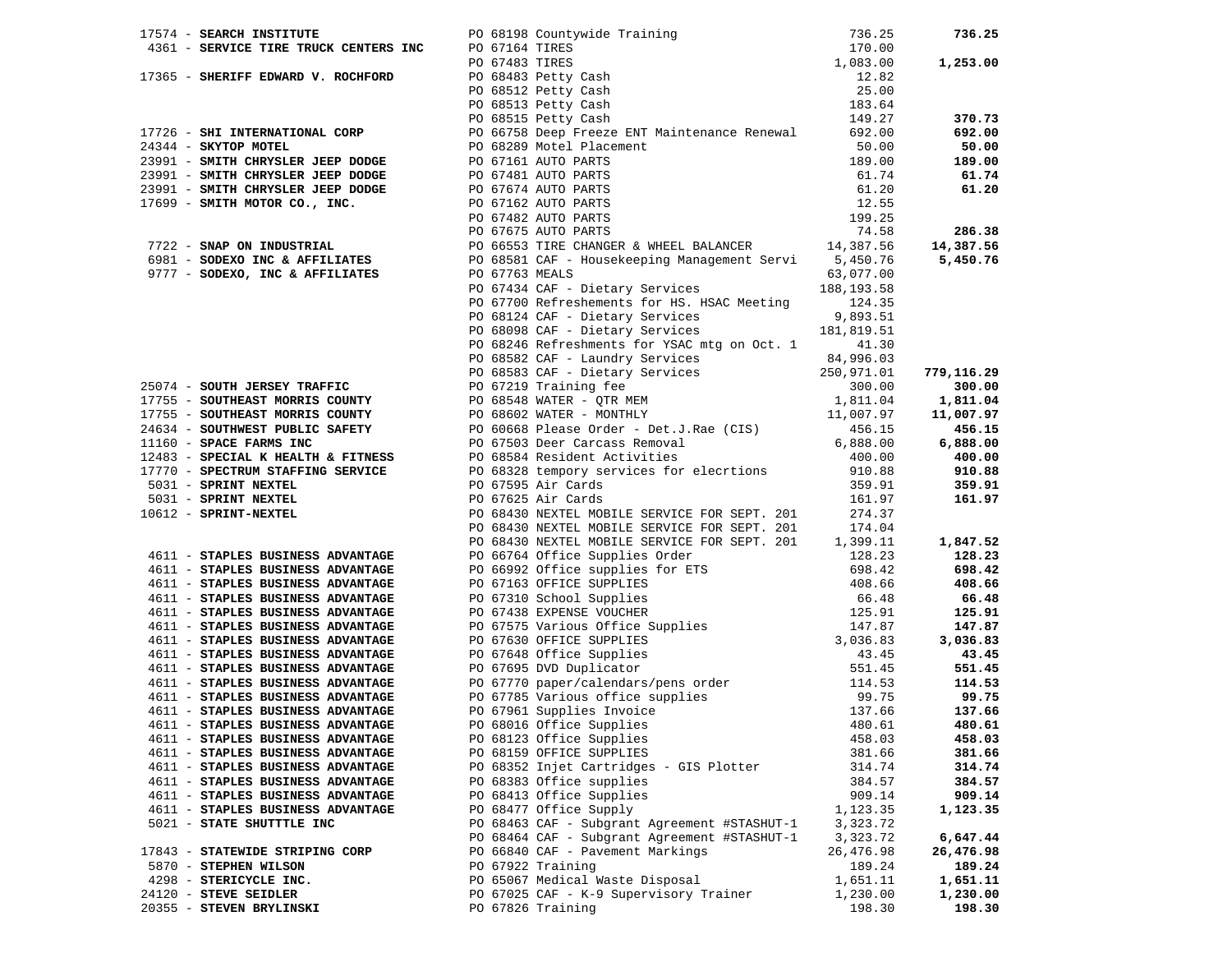| $17109$ - STEVEN POST                                                              |                | PO 68012 Tuition Reimbursement                                                                                                                                                                                                               | 1,449.06  |                    |
|------------------------------------------------------------------------------------|----------------|----------------------------------------------------------------------------------------------------------------------------------------------------------------------------------------------------------------------------------------------|-----------|--------------------|
|                                                                                    |                |                                                                                                                                                                                                                                              | 1,332.00  | 2,781.06           |
|                                                                                    |                |                                                                                                                                                                                                                                              | 7,620.00  | 7,620.00           |
|                                                                                    |                |                                                                                                                                                                                                                                              | 848.52    | 848.52             |
|                                                                                    |                | 21084 - STOLTZFUS STRUCTURES LLC<br>24132 - STS TIRE & AUTO CENTERS<br>24132 - STS TIRE & AUTO CENTERS<br>21632 - SUSAN COLARDEAU<br>21632 - SUSSEX COUNTY MUA<br>21429 - SUSSEX COUNTY MUA<br>21629 - SUSSEX COUNTY MUA<br>229 - SUSSEX COU | 250.00    | 250.00             |
|                                                                                    |                |                                                                                                                                                                                                                                              | 209.85    | 209.85             |
| 17934 - SUSSEX COUNTY TECH SCHOOL                                                  |                | PO 67977 CAF - Subgrant agreement #SCVOTE-13                                                                                                                                                                                                 | 657.90    |                    |
|                                                                                    |                | PO 67979 CAF - Subgrant agreement #SCVOTE-13                                                                                                                                                                                                 | 657.90    |                    |
|                                                                                    |                | PO 68122 CAF - Subgrant agreement #SCVOTE-13                                                                                                                                                                                                 | 534.56    | 1,850.36           |
| 25163 - SUZANNE MEYERS                                                             |                | PO 68279 Insurance reimb. for 7/12 to 9/12                                                                                                                                                                                                   | 36.00     | 36.00              |
| 18067 - T J'S SPORTWIDE TROPHY                                                     |                | PO 66702 MAGNETIC SIGNS                                                                                                                                                                                                                      | 1,556.10  |                    |
|                                                                                    |                | PO 66974 PLAQUE AND ENGRAVING                                                                                                                                                                                                                | 41.00     | 1,597.10           |
| 16110 - T. Y. LIN INTERNATIONAL                                                    |                | PO 68240 old Ref# CF09000629000-Ridgedale Av                                                                                                                                                                                                 | 191.06    |                    |
|                                                                                    |                | PO 68241 CAF - Superstructure Replacement of                                                                                                                                                                                                 | 5,050.20  |                    |
|                                                                                    |                | PO 68242 CAF - Construction Support Services                                                                                                                                                                                                 | 9,818.04  | 15,059.30          |
| 17990 - TELESEARCH INC                                                             |                | PO 68329 tempory services for elections                                                                                                                                                                                                      | 887.25    |                    |
|                                                                                    |                | PO 68459 Temporary staffing                                                                                                                                                                                                                  | 538.20    |                    |
|                                                                                    |                | PO 68585 Boiler Operators<br>PO 68586 Boiler Operators<br>PO 68587 Boiler Operators<br>PO 68589 Boiler Operators                                                                                                                             | 3,511.30  |                    |
|                                                                                    |                |                                                                                                                                                                                                                                              | 3,511.30  |                    |
|                                                                                    |                |                                                                                                                                                                                                                                              | 4,348.24  |                    |
|                                                                                    |                | PO 68588 Boiler Operators<br>20 60500 Boiler Operators                                                                                                                                                                                       | 3,443.96  |                    |
|                                                                                    |                |                                                                                                                                                                                                                                              | 3,184.22  | 19,424.47          |
| 21212 - THE BELL LAW GROUP, PC.                                                    |                | PO 68538 911 Center Investigation - legal se                                                                                                                                                                                                 | 1,200.00  | 1,200.00           |
| 14019 - THE COUNTRY NURSERY                                                        |                | PO 67847 WO67683/ RE: HOLIDAY DECOR/ 11-08-1                                                                                                                                                                                                 | 331.20    | 331.20             |
| 20797 - THE MUSIAL GROUP PA                                                        |                | PO 68494 CAF - Construction Inspection Servi                                                                                                                                                                                                 | 6,800.00  | 6,800.00           |
|                                                                                    |                | PO 68495 CAF - Final Design and Constr Docs                                                                                                                                                                                                  | 5,395.00  | 5,395.00           |
|                                                                                    |                | PO 68195 old Ref# CF09001500000                                                                                                                                                                                                              | 5,067.11  | 5,067.11           |
| 20797 - THE MUSIAL GROUP PA<br>19739 - THE RBA GROUP INC.<br>24933 - THOMAS POLLIO |                | PO 68824 Reimbursement of Petty Cash Account                                                                                                                                                                                                 | 376.98    | 376.98             |
| 122 - TILCON NEW YORK INC.                                                         |                | PO 67094 Bituminous Concrete                                                                                                                                                                                                                 | 2,099.72  |                    |
|                                                                                    | PO 67323 stone |                                                                                                                                                                                                                                              | 814.06    |                    |
|                                                                                    |                | PO 67398 bituminous concrete                                                                                                                                                                                                                 | 1,185.73  |                    |
|                                                                                    | PO 67501 stone |                                                                                                                                                                                                                                              | 128.02    |                    |
|                                                                                    |                | PO 68541 CAF - Milling and Resurfacing of Ri 564,193.42                                                                                                                                                                                      |           | 568,420.95         |
| 281 - TOMAR INDUSTRIES INC                                                         |                | PO 67676 JANITORIAL SUPPLIES                                                                                                                                                                                                                 | 165.20    | 165.20             |
| 14451 - TOWNSHIP OF EAST HANOVER                                                   |                | PO 68200 CAF - 2012 Municipal Alliance Funds                                                                                                                                                                                                 | 3,019.50  | 3,019.50           |
| 16913 - TOWNSHIP OF PARSIPPANY -                                                   |                | PO 68549 WATER - PSTA                                                                                                                                                                                                                        | 3,919.94  | 3,919.94           |
| 25009 - TOYELLA E GIBSON                                                           |                | PO 68670 Nursing Services~Per Diem                                                                                                                                                                                                           | 840.00    | 840.00             |
|                                                                                    |                | PO 67685 Stormwater Discharge permit                                                                                                                                                                                                         | 650.00    | 650.00             |
| 19990 - TREASURER-STATE OF NEW JERSEY<br>24804 - TRITEC OFFICE EQUIPMENT           |                |                                                                                                                                                                                                                                              | 4,490.00  |                    |
| 4189 - TURN OUT FIRE AND SAFETY                                                    |                | PO 65540 Office Machine<br>PO 65541 HazMat Gear-C. Goss                                                                                                                                                                                      | 334.74    | 4,490.00<br>334.74 |
| 1739 - TURTLE & HUGHES, INC                                                        |                |                                                                                                                                                                                                                                              |           |                    |
|                                                                                    |                | PO 67234 Buildings & Grounds<br>PO 67373 ELECTRICAL SUPPLIES<br>4,258.05                                                                                                                                                                     |           |                    |
|                                                                                    |                |                                                                                                                                                                                                                                              |           |                    |
|                                                                                    |                | PO 67633 ELECTRICAL SUPPLIES<br>PO 67778 holiday cards for office                                                                                                                                                                            | 162.02    | 4,515.01           |
| 18189 - TWILL PRINTING SERVICES                                                    |                |                                                                                                                                                                                                                                              | 287.00    |                    |
|                                                                                    |                | PO 67779 absentee and civilian envelopes for 4,459.00                                                                                                                                                                                        |           | 4,746.00           |
| 9285 - U.S. SECURITY ASSOCIATES, INC.                                              |                | PO 67176 CAF-Unarmed Security Guards - St.Cl 2,445.50                                                                                                                                                                                        |           |                    |
|                                                                                    |                | PO 68590 CAF - Unarmed Security Guards                                                                                                                                                                                                       | 29,584.39 | 32,029.89          |
| 5672 - UNITED RENTALS                                                              |                | PO 67166 TRUCK PARTS                                                                                                                                                                                                                         | 69.64     | 69.64              |
| 15732 - UNIVERSAL UNIFORM SALES CO INC                                             |                | PO 67252 CAF - Custom Fitted Uniforms                                                                                                                                                                                                        | 586.53    |                    |
|                                                                                    |                | PO 67812 Uniforms                                                                                                                                                                                                                            | 687.87    |                    |
|                                                                                    |                | PO 67819 Uniforms                                                                                                                                                                                                                            | 2,228.58  |                    |
|                                                                                    |                | PO 67827 Uniforms                                                                                                                                                                                                                            | 1,159.54  |                    |
|                                                                                    |                | PO 67831 Uniforms                                                                                                                                                                                                                            | 1,615.96  |                    |
|                                                                                    |                | PO 68476 Uniforms                                                                                                                                                                                                                            | 105.00    | 6,383.48           |
| 20679 - USHA THENAPPAN                                                             |                | PO 68283 Insurance reimb. for $4/12$ to $9/12$                                                                                                                                                                                               | 72.00     | 72.00              |
| 23944 - VANASSE HANGEN BRUSTLIN INC.                                               |                | PO 68129 CAF - Consultant Support for NJ 214                                                                                                                                                                                                 | 5,425.43  | 5,425.43           |
| 1855 - VERA BLOSSOM                                                                |                | PO 68606 EXPENSE VOUCHER                                                                                                                                                                                                                     | 45.95     | 45.95              |
| $1286 - VERIZON$                                                                   |                | PO 67709 Telephone - Communicator                                                                                                                                                                                                            | 866.00    | 866.00             |
| $1286$ - VERIZON                                                                   |                | PO 67809 telephone - T1's                                                                                                                                                                                                                    | 18,887.51 | 18,887.51          |
| $1286$ - VERIZON                                                                   |                | PO 67830 Telephone pobox4833                                                                                                                                                                                                                 | 405.71    | 405.71             |
| $10158 - VERTZON$                                                                  |                | PO 68100 PHONE BILL                                                                                                                                                                                                                          | 915.26    | 915.26             |
| $1286 - VERIZON$                                                                   |                | PO 68296 Land Line                                                                                                                                                                                                                           | 59.26     | 59.26              |
| $1286 - VERIZON$                                                                   |                | PO 68297 Land Line                                                                                                                                                                                                                           | 110.40    | 110.40             |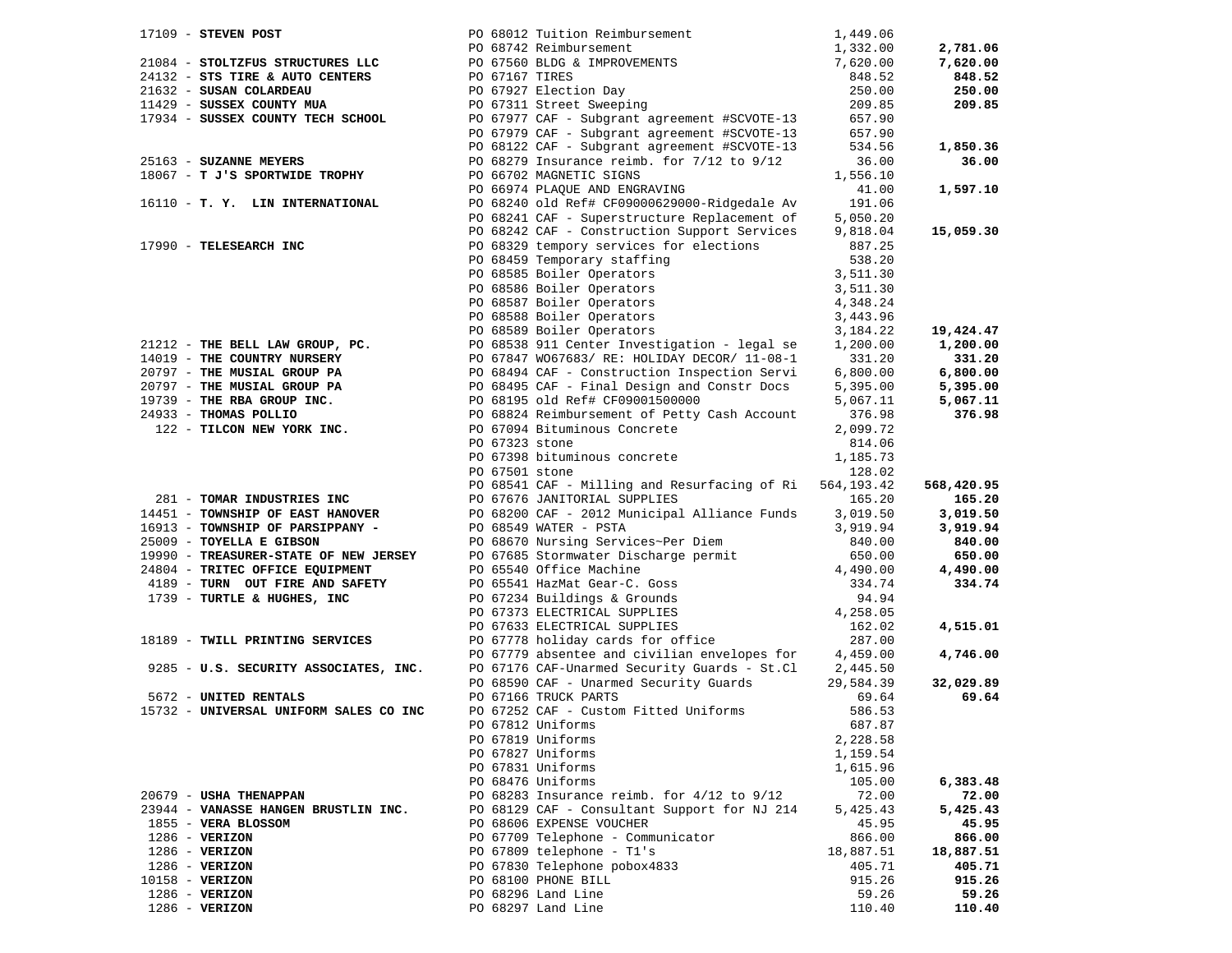| $1286 - VERIZON$                                                                                                                                                                                                                                 |  | 248.47<br>PO 68376 Wharton Garage                                                                                                                                                                                                              |          | 248.47         |
|--------------------------------------------------------------------------------------------------------------------------------------------------------------------------------------------------------------------------------------------------|--|------------------------------------------------------------------------------------------------------------------------------------------------------------------------------------------------------------------------------------------------|----------|----------------|
| $1286$ - VERIZON                                                                                                                                                                                                                                 |  | PO 68416 Telephone - Communicator System 1,501.40                                                                                                                                                                                              |          | 1,501.40       |
| $1286 - VERIZON$                                                                                                                                                                                                                                 |  |                                                                                                                                                                                                                                                |          | 30.30          |
| $1286$ - VERIZON                                                                                                                                                                                                                                 |  |                                                                                                                                                                                                                                                |          | 189.11         |
| $1286 - VERIZON$                                                                                                                                                                                                                                 |  |                                                                                                                                                                                                                                                |          | 97.63          |
| $1286$ - VERIZON                                                                                                                                                                                                                                 |  |                                                                                                                                                                                                                                                |          | 29.16          |
| $1286 - VERIZON$                                                                                                                                                                                                                                 |  |                                                                                                                                                                                                                                                |          | 223.22         |
| $1286 - VERIZON$                                                                                                                                                                                                                                 |  | PU 68432 SHERIFF'S<br>PO 68460 Phone bill November 2012<br>PO 68461 phone services November 97.63<br>PO 68462 November 97.63<br>PO 68474 Telephone pobox4833<br>PO 68478 telephone - Tl's 10,305.75<br>PO 68479 Telephone pobox 4833 (III)     |          | 10,305.75      |
| $1286 - VERIZON$                                                                                                                                                                                                                                 |  |                                                                                                                                                                                                                                                |          | 411.09         |
| 12431 - VERIZON SELECT SERVICES INC<br>1348 - VERIZON MIRELECT SERVICES INC<br>2348 - VERIZON MIRELECT SERVICES INC                                                                                                                              |  |                                                                                                                                                                                                                                                |          | 13,797.98      |
| 1348 - VERIZON WIRELESS                                                                                                                                                                                                                          |  | PO 66448 CELL PHONES                                                                                                                                                                                                                           | 349.98   |                |
|                                                                                                                                                                                                                                                  |  | PO 68429 VERIZON MOBILE PHONE SERVICE 5,293.82                                                                                                                                                                                                 |          | 5,643.80       |
| 18308 - <b>VERMEER NORTH ATLANTIC</b><br>10821 - DO 67322 tooth left/right forged, capscrews<br>10821 - <b>VICTORINE FUNG</b> PO 68758 EXPENSE VOUCHER                                                                                           |  |                                                                                                                                                                                                                                                |          | 563.16         |
|                                                                                                                                                                                                                                                  |  |                                                                                                                                                                                                                                                |          | 60.35          |
| 10821 - VICTORINE FUNG<br>10821 - VICTORINE FUNG<br>10821 - VICTORINE FUNG<br>1087 - VIKING TERMITE & PEST<br>1087 - VIKING TERMITE & PEST<br>1,855.00<br>21185 - VIVIAN BLANDURA<br>21185 - VIVIAN BLANDURA<br>21185 - VIVIAN BLANDURA<br>21185 |  |                                                                                                                                                                                                                                                |          | 870.00         |
|                                                                                                                                                                                                                                                  |  |                                                                                                                                                                                                                                                |          | 1,855.00       |
| 21185 - VIVIAN BLANDURA                                                                                                                                                                                                                          |  |                                                                                                                                                                                                                                                |          | 1,960.00       |
| $8384 - VMC$                                                                                                                                                                                                                                     |  | PO $68372$ CAF - 2012 Funding through the Olde 7,696.00                                                                                                                                                                                        |          | 7,696.00       |
| 6146 - W.B. MASON COMPANY INC                                                                                                                                                                                                                    |  | PO 67066 Confirm Processing Materials for Te 237.28                                                                                                                                                                                            |          |                |
|                                                                                                                                                                                                                                                  |  | 237.28<br>PO 67397 OFFICE SUPPLIES<br>PO 67821 Office Supply<br>PO 68255 Office supplies<br>PO 68255 Office supplies<br>PO 68344 msi toner for office<br>PO 68354 Office Supply & Paper Order<br>PO 68354 Office Supply & Paper Order<br>2373. |          |                |
|                                                                                                                                                                                                                                                  |  |                                                                                                                                                                                                                                                |          |                |
|                                                                                                                                                                                                                                                  |  |                                                                                                                                                                                                                                                |          |                |
|                                                                                                                                                                                                                                                  |  |                                                                                                                                                                                                                                                |          |                |
|                                                                                                                                                                                                                                                  |  |                                                                                                                                                                                                                                                |          |                |
|                                                                                                                                                                                                                                                  |  |                                                                                                                                                                                                                                                |          |                |
|                                                                                                                                                                                                                                                  |  | PO 68517 Treasury Office Supplies October 20 673.07                                                                                                                                                                                            |          | 5,682.50       |
| 24945 - WALGREENS PHARMACY #10379                                                                                                                                                                                                                |  | PO 68290 Prescriptions<br>PO 67677 TRUCK PARTS                                                                                                                                                                                                 | 191.21   | 191.21         |
| 18369 - WALT'S AUTO RADIATOR, LLC.                                                                                                                                                                                                               |  | PO 67677 TRUCK PARTS                                                                                                                                                                                                                           | 150.00   | 150.00         |
| 18395 - WASHINGTON TWP MUNICIPAL PO 67400 Fuel Purchase Agreement                                                                                                                                                                                |  |                                                                                                                                                                                                                                                | 1,502.60 | 1,502.60       |
| 18402 - WATCHUNG / LONG HILL                                                                                                                                                                                                                     |  | PO 67698 CAF - 2012 Municipal Alliance Funds 1,795.40                                                                                                                                                                                          |          | 1,795.40       |
| 24231 - WATERS, MCPHERSON, MCNEILL, P.C. PO 67773 Sussex Turnpike Improvement Project 2,014.80                                                                                                                                                   |  |                                                                                                                                                                                                                                                |          | 2,014.80       |
| 11537 - WERNER TIETJEN                                                                                                                                                                                                                           |  | PO 67899 Pre Election Work                                                                                                                                                                                                                     | 195.00   | 195.00         |
|                                                                                                                                                                                                                                                  |  |                                                                                                                                                                                                                                                |          | 939.36         |
|                                                                                                                                                                                                                                                  |  |                                                                                                                                                                                                                                                |          | 556.08         |
|                                                                                                                                                                                                                                                  |  |                                                                                                                                                                                                                                                |          | 83.43          |
| 11537 - WERNER TIETJEN<br>5455 - WEST PAYMENT CENTER<br>10812 - WEST PAYMENT CENTER<br>10812 - WEST PAYMENT CENTER<br>10812 - WEST PAYMENT CENTER<br>10812 - WEST PAYMENT CENTER<br>10812 - WEST PAYMENT CENTER<br>10812 - WEST PAYMENT CENT     |  |                                                                                                                                                                                                                                                | 3,374.03 | 3,374.03       |
|                                                                                                                                                                                                                                                  |  |                                                                                                                                                                                                                                                |          | 134.50         |
|                                                                                                                                                                                                                                                  |  |                                                                                                                                                                                                                                                |          |                |
|                                                                                                                                                                                                                                                  |  | PO 67541 Service Contract for 3 Time Stamps 450.00                                                                                                                                                                                             |          | 675.94         |
| 13246 - WILLIAM F. BARNISH $PQ$ 68601 CAF - Rent for property at 91-93 Ba $7,087.72$ 11870 - WILLIAM ROTH $PQ$ 66669 Pre Election Work $730.00$                                                                                                  |  |                                                                                                                                                                                                                                                |          | 7,087.72       |
|                                                                                                                                                                                                                                                  |  |                                                                                                                                                                                                                                                |          | 730.00         |
| 11394 - WILLIAM SCHIEVELLA                                                                                                                                                                                                                       |  | PO 67797 Community Affairs Expenses 272.05                                                                                                                                                                                                     |          |                |
|                                                                                                                                                                                                                                                  |  | PO 68456 Community Affairs Reimbursement                                                                                                                                                                                                       | 456.75   | 728.80         |
|                                                                                                                                                                                                                                                  |  |                                                                                                                                                                                                                                                |          | -------------- |

4,782,422.63 TOTAL **4,782,422.63** 

|  |  |  |  | Total to be paid from Fund 01 Current Fund    | 2,238,782.79 |  |
|--|--|--|--|-----------------------------------------------|--------------|--|
|  |  |  |  | Total to be paid from Fund 02 Grant Fund      | 831,784.51   |  |
|  |  |  |  | Total to be paid from Fund 04 County Capital  | 1,550,791.44 |  |
|  |  |  |  | Total to be paid from Fund 13 Dedicated Trust | 161,063.89   |  |
|  |  |  |  |                                               |              |  |
|  |  |  |  |                                               |              |  |

 **4,782,422.63**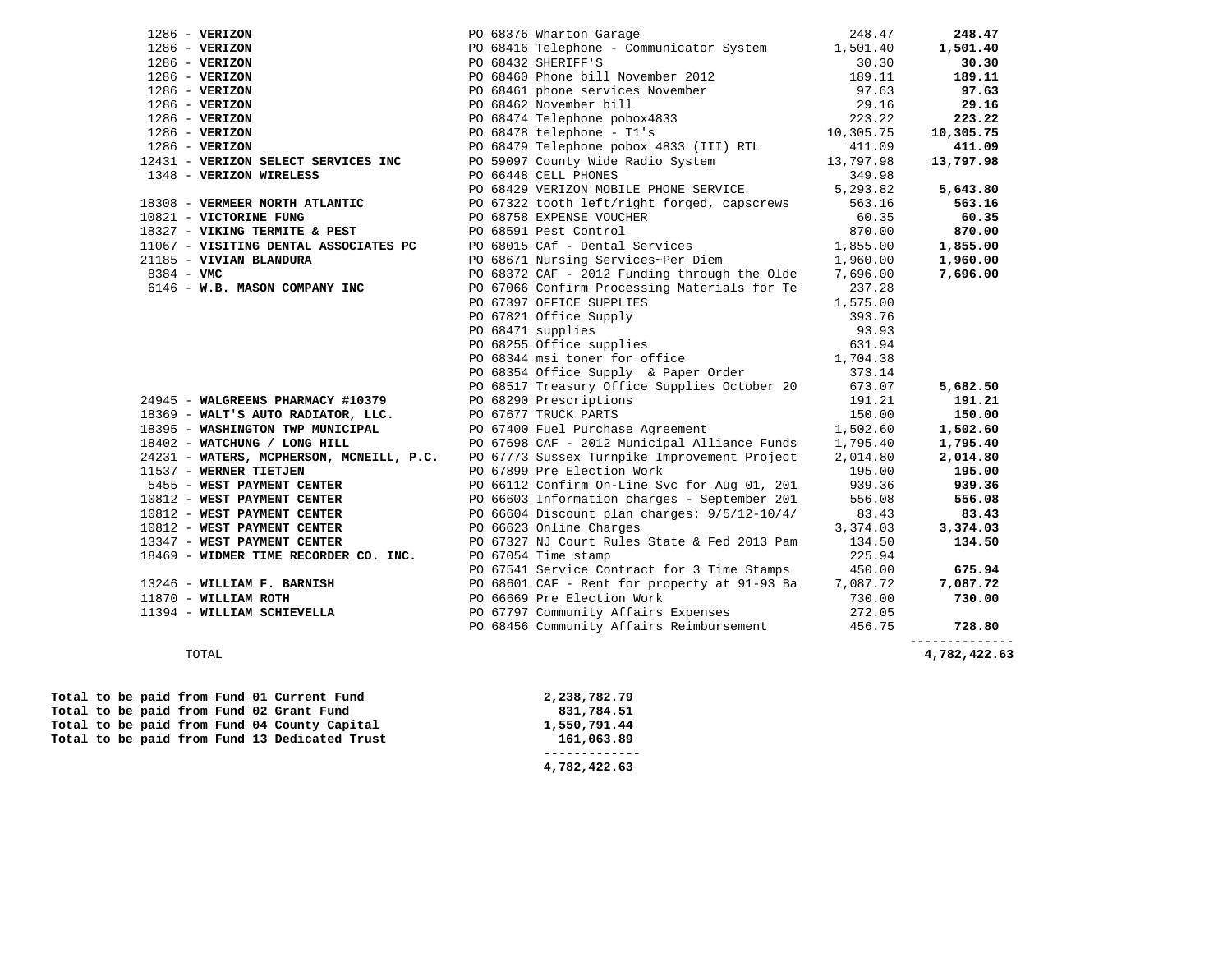## **List of Bills (Department/Account Detail) - CENTRALIZED DISBURSEMENT ACCOUNT**

| Account                            | P0 #                                     | Vendor                                | Description                                           | Payment        | Account Total            |
|------------------------------------|------------------------------------------|---------------------------------------|-------------------------------------------------------|----------------|--------------------------|
|                                    |                                          |                                       | <b>Current Fund</b>                                   |                |                          |
| <b>County Administrator</b>        |                                          |                                       |                                                       |                |                          |
|                                    |                                          | 67785 STAPLES BUSINESS ADVANTAGE      | Universal cover clear, report cover clea              | 99.75          |                          |
|                                    |                                          | 67575 STAPLES BUSINESS ADVANTAGE      | Universal cover clear 100/pk                          | 30.25          |                          |
|                                    |                                          | 67575 STAPLES BUSINESS ADVANTAGE      | Index maker bulk 8 tabs, 3 tab file fold              | 117.62         |                          |
| 01-201-20-100100-058               |                                          | OFFICE SUPPLIES & STATIONERY          | TOTAL FOR ACCOUNT                                     |                | 247.62                   |
|                                    |                                          | 69102 COUNTY OF MORRIS                | 2ND HALF 11/12 & ALL 12/12 METERED MAIL               | 157.90         |                          |
|                                    |                                          | 69102 COUNTY OF MORRIS                | 2ND HALF 11/12 & ALL 12/12 METERED MAIL               | 78.05          |                          |
| 01-201-20-100100-068               |                                          | POSTAGE & METERED MAIL                | TOTAL FOR ACCOUNT                                     |                | 235.95                   |
|                                    |                                          | 67176 U.S. SECURITY ASSOCIATES, INC.  | 573-1067-001 Unarmed security guard serv              | 803.00         |                          |
|                                    |                                          | 67176 U.S. SECURITY ASSOCIATES, INC.  | Unarmed security guard service 9/28/12-               | 817.60         |                          |
|                                    |                                          | 67176 U.S. SECURITY ASSOCIATES, INC.  | Unarmed security guard service at St. Cl              | 824.90         |                          |
| 01-201-20-100100-084               |                                          | OTHER OUTSIDE SERVICES                | TOTAL FOR ACCOUNT                                     |                | 2,445.50                 |
|                                    |                                          |                                       |                                                       |                | ============             |
|                                    |                                          | TOTAL for County Administrator        |                                                       |                | 2,929.07                 |
|                                    |                                          |                                       |                                                       |                |                          |
| <b>Personnel</b>                   |                                          | 69102 COUNTY OF MORRIS                | 2ND HALF 11/12 & ALL 12/12 METERED MAIL               | 194.35         |                          |
| 01-201-20-105100-068               |                                          | POSTAGE & METERED MAIL                | TOTAL FOR ACCOUNT                                     |                | 194.35                   |
|                                    |                                          |                                       |                                                       |                |                          |
|                                    |                                          | 67247 LONGFELLOWS SANDWICH DELI       | Lunch for Pre Retirement Seminar                      | 1,170.00       |                          |
| 01-201-20-105100-077               |                                          | SOCIAL SERVICE COSTS                  | TOTAL FOR ACCOUNT                                     |                | 1,170.00                 |
|                                    |                                          | 67248 ATLANTIC TOMORROWS OFFICE       | Color copies from 6/30/2012-9/29/2012                 | 121.45         |                          |
| 01-201-20-105100-164               |                                          | <b>OFFICE MACHINES - RENTAL</b>       | TOTAL FOR ACCOUNT                                     |                | 121.45                   |
|                                    |                                          |                                       |                                                       |                | ============             |
|                                    | TOTAL for Personnel                      |                                       |                                                       |                | 1,485.80                 |
|                                    |                                          |                                       |                                                       |                |                          |
| <b>Board of Chosen Freeholders</b> |                                          | 69102 COUNTY OF MORRIS                | 2ND HALF 11/12 & ALL 12/12 METERED MAIL               | 329.81         |                          |
|                                    |                                          | 69102 COUNTY OF MORRIS                | 2ND HALF 11/12 & ALL 12/12 METERED MAIL               | 304.53         |                          |
| 01-201-20-110100-068               |                                          | POSTAGE & METERED MAIL                | TOTAL FOR ACCOUNT                                     |                | 634.34                   |
|                                    |                                          | 68192 LONGFELLOWS SANDWICH DELI       | Freeholder Orientation Meeting 11/19/12               | 87.00          |                          |
| 01-201-20-110100-079               |                                          | SPECIAL PROJECTS                      | TOTAL FOR ACCOUNT                                     |                | 87.00                    |
|                                    |                                          | 67366 KYOCERA MITA AMERICA INC.       | 7629689-001 leasing charges $10/20/2012-$             | 1,028.97       |                          |
| 01-201-20-110100-164               |                                          | OFFICE MACHINES - RENTAL              | TOTAL FOR ACCOUNT                                     |                | 1,028.97                 |
|                                    |                                          |                                       |                                                       |                |                          |
|                                    |                                          | TOTAL for Board of Chosen Freeholders |                                                       |                | ============<br>1,750.31 |
|                                    |                                          |                                       |                                                       |                |                          |
| <b>Clerk of the Board</b>          |                                          |                                       |                                                       |                |                          |
|                                    | 68434 DAILY RECORD                       |                                       | ENV. CONTROL SYSTEMS 11/20/12                         | 70.36          |                          |
|                                    | 68434 DAILY RECORD                       |                                       | LABOR RATES/PLUMBING 11/20/12                         | 75.56          |                          |
|                                    | 68419 DAILY RECORD<br>68419 DAILY RECORD |                                       | UNIFORMS & MAT RENTAL 11/16/12<br>CAN LINERS 11/16/12 | 69.84<br>70.88 |                          |
|                                    |                                          |                                       |                                                       |                |                          |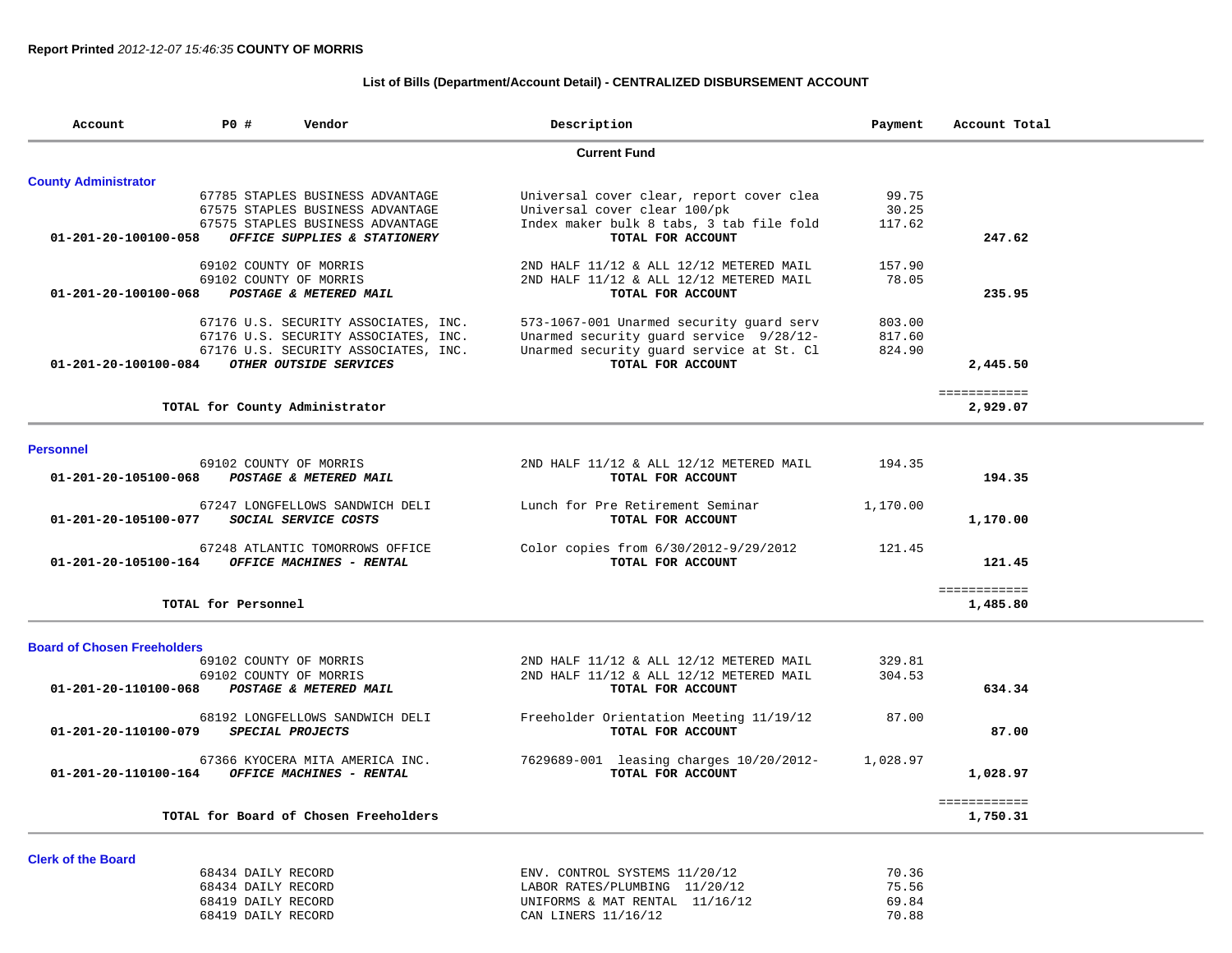|                                  | 68419 DAILY RECORD                | PAINTING THE ATRIUM 11/19/12              | 118.72   |              |  |
|----------------------------------|-----------------------------------|-------------------------------------------|----------|--------------|--|
|                                  | 68534 DAILY RECORD                | Bond Ord. Amending 953257 (p/d 11/16) In  | 65.16    |              |  |
|                                  | 68598 DAILY RECORD                | SUSSEX TPK 5/04/12                        | 113.52   |              |  |
|                                  | 68536 DAILY RECORD                | Hanover Horsehill                         | 52.16    |              |  |
| 01-201-20-110105-022             | <b>ADVERTISING</b>                | TOTAL FOR ACCOUNT                         |          | 636.20       |  |
|                                  |                                   |                                           |          |              |  |
|                                  | 67961 STAPLES BUSINESS ADVANTAGE  | Key Case                                  | 41.79    |              |  |
|                                  | 67961 STAPLES BUSINESS ADVANTAGE  | HP Black Ink                              | 63.57    |              |  |
|                                  | 67961 STAPLES BUSINESS ADVANTAGE  |                                           | 32.30    |              |  |
| 01-201-20-110105-058             |                                   | 81/2x11 Paper<br>TOTAL FOR ACCOUNT        |          | 137.66       |  |
|                                  | OFFICE SUPPLIES & STATIONERY      |                                           |          |              |  |
|                                  | 66207 COUNTY BUSINESS SYSTEMS INC | Order for a Minute Book                   | 261.00   |              |  |
|                                  | 66207 COUNTY BUSINESS SYSTEMS INC |                                           | 95.50    |              |  |
| 01-201-20-110105-095             |                                   | Order a Minute Paper<br>TOTAL FOR ACCOUNT |          |              |  |
|                                  | OTHER ADMINISTRATIVE SUPPLIES     |                                           |          | 356.50       |  |
|                                  | 68598 DAILY RECORD                |                                           | 64.12    |              |  |
|                                  |                                   | BID/LABOR RATES FURNIT 2/25/10            |          |              |  |
|                                  | 68598 DAILY RECORD                | FOOD DELIVERY VEHICLES 3/25/10            | 65.16    |              |  |
|                                  | 68598 DAILY RECORD                | MC PUBLIC SAFETY COMP 6/22/11             | 126.00   |              |  |
|                                  | 68598 DAILY RECORD                | OTE: 2011-4 7/27/11                       | 80.24    |              |  |
| 01-203-20-110105-022             | (2011) ADVERTISING                | TOTAL FOR ACCOUNT                         |          | 335.52       |  |
|                                  |                                   |                                           |          |              |  |
|                                  |                                   |                                           |          | ============ |  |
|                                  | TOTAL for Clerk of the Board      |                                           |          | 1,465.88     |  |
|                                  |                                   |                                           |          |              |  |
|                                  |                                   |                                           |          |              |  |
| <b>County Clerk</b>              |                                   |                                           |          |              |  |
|                                  | 69102 COUNTY OF MORRIS            | 2ND HALF 11/12 & ALL 12/12 METERED MAIL   | 6,805.91 |              |  |
| 01-201-20-120100-068             | POSTAGE & METERED MAIL            | TOTAL FOR ACCOUNT                         |          | 6,805.91     |  |
|                                  |                                   |                                           |          |              |  |
|                                  | 67778 TWILL PRINTING SERVICES     | holiday cards                             | 287.00   |              |  |
|                                  | 68344 W.B. MASON COMPANY INC      | mis toner and labels for office           | 1,704.38 |              |  |
| 01-201-20-120100-069             | <b>PRINTING</b>                   | TOTAL FOR ACCOUNT                         |          | 1,991.38     |  |
|                                  |                                   |                                           |          |              |  |
|                                  |                                   |                                           |          | ============ |  |
|                                  | TOTAL for County Clerk            |                                           |          | 8,797.29     |  |
|                                  |                                   |                                           |          |              |  |
|                                  |                                   |                                           |          |              |  |
|                                  |                                   |                                           |          |              |  |
|                                  |                                   |                                           |          |              |  |
|                                  | 68255 W.B. MASON COMPANY INC      | Office supplies                           | 51.42    |              |  |
|                                  | 68255 W.B. MASON COMPANY INC      | Office supplies                           | 43.36    |              |  |
|                                  | 68255 W.B. MASON COMPANY INC      | Office supplies                           | 222.89   |              |  |
|                                  | 68255 W.B. MASON COMPANY INC      | Office supplies                           | 161.25   |              |  |
|                                  | 68255 W.B. MASON COMPANY INC      | Office supplies                           | 72.92    |              |  |
|                                  | 68255 W.B. MASON COMPANY INC      | Office supplies                           | 80.10    |              |  |
| 01-201-20-121100-058             | OFFICE SUPPLIES & STATIONERY      | TOTAL FOR ACCOUNT                         |          | 631.94       |  |
|                                  |                                   |                                           |          |              |  |
|                                  | 69102 COUNTY OF MORRIS            | 2ND HALF 11/12 & ALL 12/12 METERED MAIL   | 2,717.66 |              |  |
| 01-201-20-121100-068             | POSTAGE & METERED MAIL            | TOTAL FOR ACCOUNT                         |          | 2,717.66     |  |
|                                  |                                   |                                           |          |              |  |
|                                  | 68079 ARNOLD J. SHAW              | Post Election Work                        | 240.00   |              |  |
|                                  | 67938 ARNOLD J. SHAW              | Pre election                              | 125.00   |              |  |
|                                  | 67938 ARNOLD J. SHAW              | Pre election                              | 735.00   |              |  |
|                                  | 67938 ARNOLD J. SHAW              | Election Day                              | 400.00   |              |  |
|                                  | 67901 BARBARASUE PRATT SCHMIDT    | Pre Election Work                         | 240.00   |              |  |
|                                  | 67931 BARBARASUE PRATT SCHMIDT    | Election Day                              | 300.00   |              |  |
|                                  | 67931 BARBARASUE PRATT SCHMIDT    | Pre Election                              | 190.00   |              |  |
|                                  | 68077 BARBARASUE PRATT SCHMIDT    | Post Election Work                        | 255.00   |              |  |
|                                  | 67933 BARBARA MITCHELL            | Election Day                              | 300.00   |              |  |
|                                  | 67933 BARBARA MITCHELL            | Pre election                              | 435.00   |              |  |
|                                  | 67910 BARBARA MITCHELL            | Pre Election Work                         | 417.50   |              |  |
|                                  | 67945 BERKIS OLIVERAS             | Pre election                              | 237.50   |              |  |
| <b>County Board of Elections</b> | 68067 BERKIS OLIVERAS             | Post Election Work                        | 82.50    |              |  |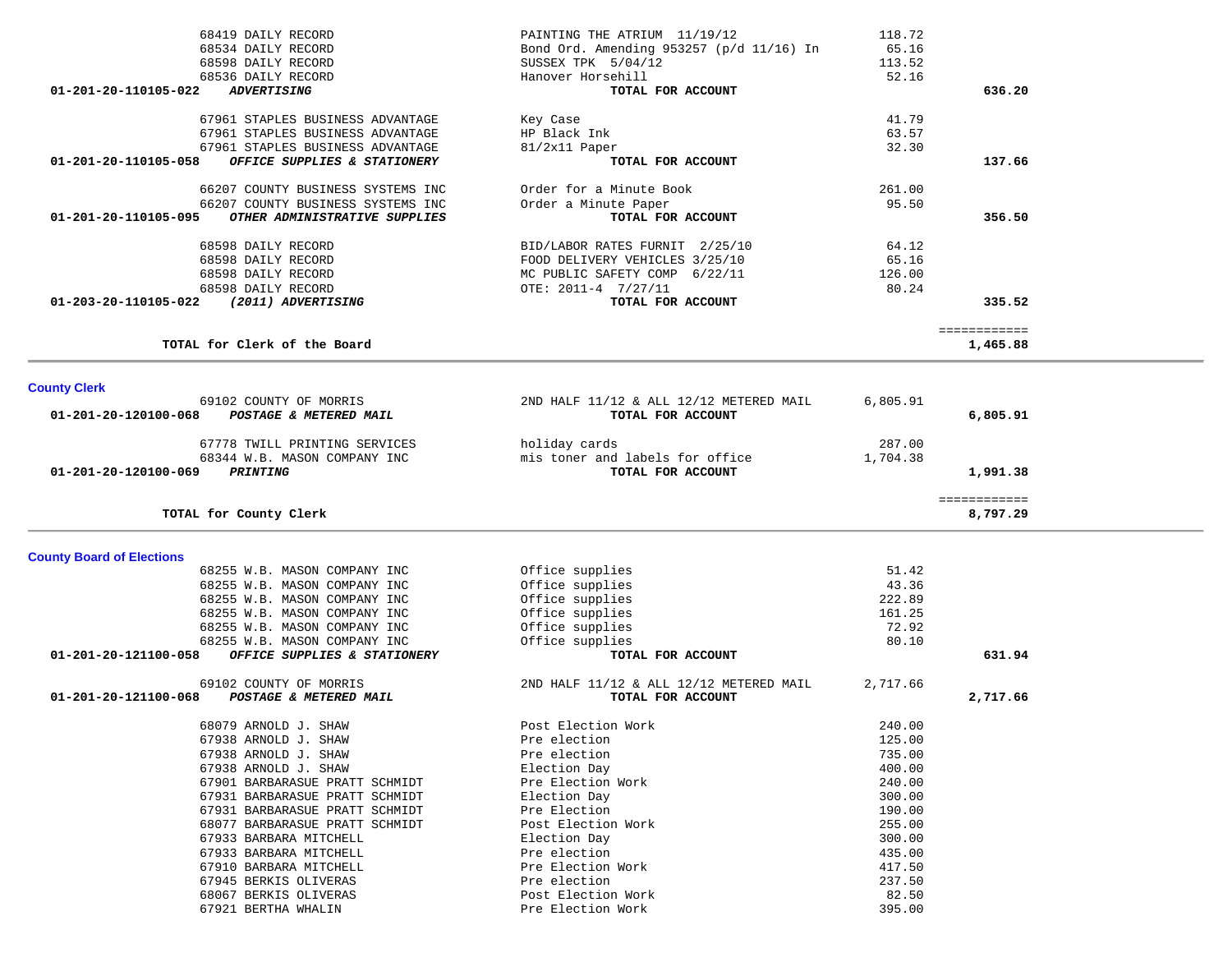| 67902 CLAUDIA SALOMON                   | Pre Election Work                       | 70.00  |
|-----------------------------------------|-----------------------------------------|--------|
| 67909 COLLEEN M. OCONNELL               | Pre Election Work                       | 70.00  |
| 67941 DANIEL SMOLAN                     | Election Day                            | 300.00 |
| 67941 DANIEL SMOLAN                     | Pre Election                            | 220.00 |
| 68081 DANIEL SMOLAN                     | Post Election Work                      | 217.50 |
| 67947 DONALD ROBINSON                   | Pre election                            | 80.00  |
| 67905 DOUGLAS PITNEY                    | Pre Election Work                       | 90.00  |
| 67936 PAUL CHASE                        | Pre Election                            | 210.00 |
| 68031 PAUL CHASE                        | Pre Election                            | 875.00 |
| 68031 PAUL CHASE                        | Election Day                            | 300.00 |
| 68071 PAUL CHASE                        | Post Election Work                      | 255.00 |
| 67919 PAUL CHASE                        | Pre Election Work                       | 620.00 |
| 67918 DONNA GIORDANO                    | Pre Election Work                       | 660.00 |
| 68033 DONNA GIORDANO                    | Pre Election                            | 665.00 |
| 68033 DONNA GIORDANO                    | ELECTION DAY                            | 400.00 |
| 67895 DONNA GIORDANO                    | Pre Election Work                       | 210.00 |
| 67898 GINA A VANDERHOOF                 | Pre Election Work                       | 65.00  |
| 67939 GINA A VANDERHOOF                 | Pre election                            | 120.00 |
| 67939 GINA A VANDERHOOF                 | Election Day                            | 400.00 |
| 66675 GINA A VANDERHOOF                 | PRE ELECTION WORK                       | 260.00 |
| 67906 HELEN PENNELLA                    | Pre Election Work                       | 280.00 |
| 67932 HELEN PENNELLA                    | Pre Election                            | 600.00 |
| 67932 HELEN PENNELLA                    | Election Day                            | 300.00 |
| 68034 HELEN HACKNEY                     | Pre Election                            | 595.00 |
| 68034 HELEN HACKNEY                     | Election Day                            | 300.00 |
| 68082 HELEN PENNELLA                    | Post Election Work                      | 240.00 |
| 68072 HELEN HACKNEY                     | Post Election Work                      | 97.50  |
| 67917 HELEN HACKNEY                     | Pre Election Work                       | 475.00 |
| 67950 JAMES WHEPLEY                     | Election Day                            | 200.00 |
| 67916 JEAN HANLEY                       | Pre Election Work                       | 327.50 |
| 68032 JEAN HANLEY                       | Pre Election                            | 165.00 |
| 68073 JEAN HANLEY                       | Post Election Work                      | 97.50  |
| 67937 JEAN SHAW                         | Pre election                            | 135.00 |
| 67937 JEAN SHAW                         | Pre election                            | 745.00 |
| 67937 JEAN SHAW                         | Election Day                            | 400.00 |
| 68080 JEAN SHAW                         | Post Election Work                      | 240.00 |
| 67942 KAY FRANCES WALKER                | Pre Election                            | 825.00 |
| 67942 KAY FRANCES WALKER                | Election Day                            | 300.00 |
| 67897 KAY FRANCES WALKER                | Pre Election Work                       | 620.00 |
| 68075 KAY FRANCES WALKER                | Post Election Work                      | 255.00 |
| 68001 LEONARDO A. FARIELLO              | Pre Election Work                       | 70.00  |
| 68035 LEONARDO A. FARIELLO              | Election Day                            | 200.00 |
| 68035 LEONARDO A. FARIELLO              | Pre election                            | 40.00  |
| 67946 LINDA HUMPHRIES                   | Election Day                            | 350.00 |
| 66676 MARY JENKINS                      | Pre Election Work                       | 605.00 |
| 65905 MICHELE ELIAS                     | Pre Election Work                       | 120.00 |
| 68037 MARC ORTNER                       | Pre Election                            | 420.00 |
| 68037 MARC ORTNER                       | Pre Election                            | 837.50 |
| 68037 MARC ORTNER                       | Election Day                            | 400.00 |
|                                         |                                         | 262.50 |
| 68068 MARC ORTNER<br>67914 MARY JENKINS | Post Election Work<br>Pre Election Work |        |
|                                         |                                         | 355.00 |
| 67904 MICHAEL SCARNEO                   | Pre Election Work                       | 290.00 |
| 67949 PAULINE MARIA HEIZMANN            | Election Day                            | 250.00 |
| 68074 ROBERTA HERSH                     | Post Election Work                      | 236.25 |
| 67915 ROBERTA HERSH                     | Pre Election Work                       | 935.00 |
| 67927 SUSAN COLARDEAU                   | Election Day                            | 250.00 |
| 67943 ALEXANDER O'CONNOR                | Election Day                            | 200.00 |
| 68253 COLLEEN M. OCONNELL               | Pre Election Work                       | 130.00 |
| 68253 COLLEEN M. OCONNELL               | Pre Election Work                       | 110.00 |
| 67899 WERNER TIETJEN                    | Pre Election Work                       | 195.00 |
| 66669 WILLIAM ROTH                      | Pre Election Work                       | 730.00 |
| 67913 LISA KENNEDY                      | Pre Election Work                       | 55.00  |
| 67908 LORRAINE O'CONNOR                 | Pre Election Work                       | 220.00 |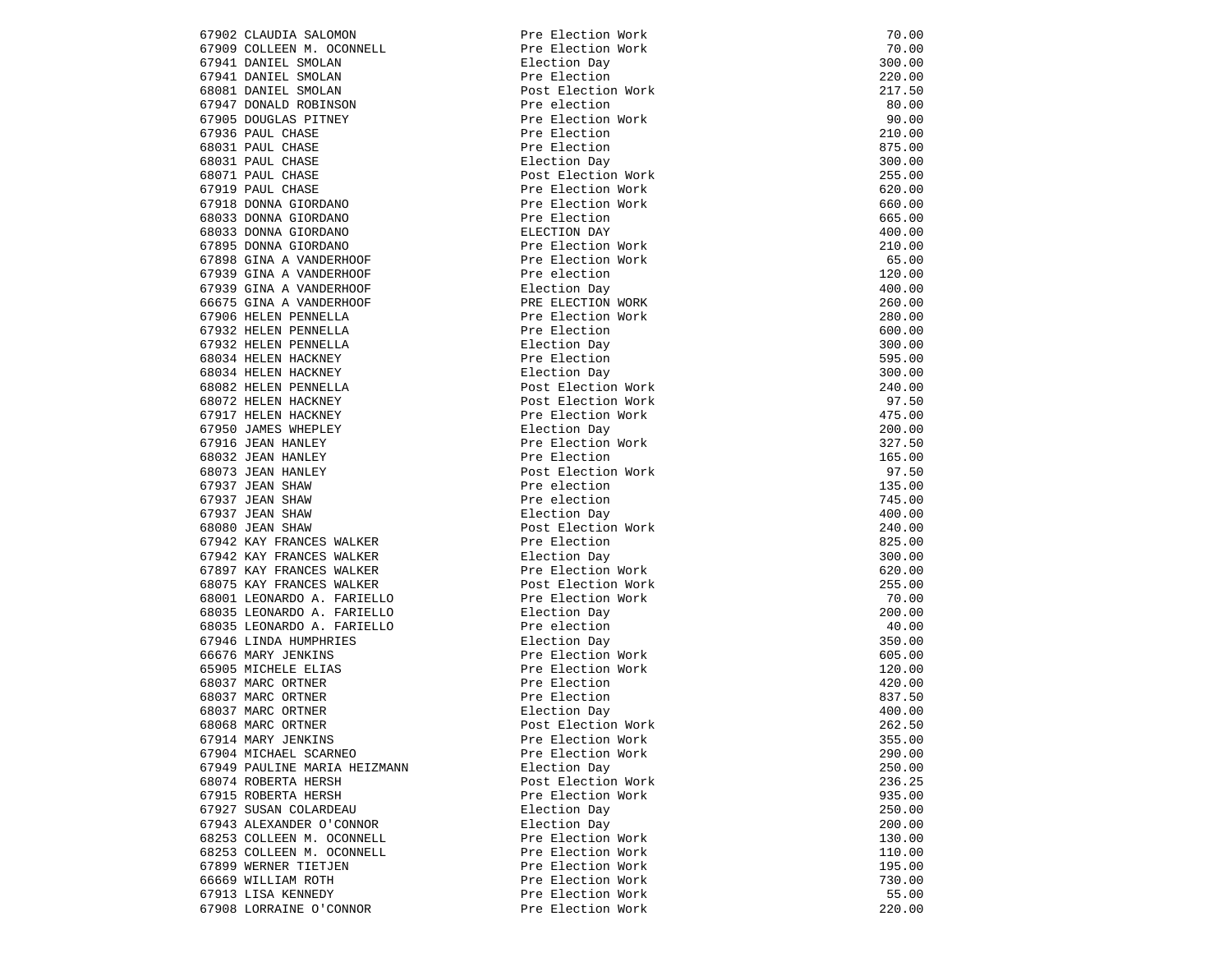| 67944 MARIA O'CONNOR<br>68210 ROBERT DONEGAN<br><b>ELECTION OFFICER</b><br>01-201-20-121100-096 | Election Day<br>Pre election<br>TOTAL FOR ACCOUNT             | 200.00<br>100.00 | 25,198.75                 |  |
|-------------------------------------------------------------------------------------------------|---------------------------------------------------------------|------------------|---------------------------|--|
| TOTAL for County Board of Elections                                                             |                                                               |                  | ============<br>28,548.35 |  |
| <b>Superintendent of Elections</b>                                                              |                                                               |                  |                           |  |
| 68101 DAILY RECORD                                                                              | Legal Ad English & Spanish - Voter's Rem                      | 52.78            |                           |  |
| 68101 DAILY RECORD                                                                              | Affidavit of Publication Charge                               | 35.00            |                           |  |
| <b>ADVERTISING</b><br>01-201-20-121105-022                                                      | TOTAL FOR ACCOUNT                                             |                  | 87.78                     |  |
| 68105 BRIAN HAMILTON                                                                            | Verifing Provisional Ballots from Nov. 6                      | 50.00            |                           |  |
| 68105 BRIAN HAMILTON                                                                            | Verifing Provisional Ballots from Nov. 6                      | 65.00            |                           |  |
| NATIONAL VOTER REGISTRATION<br>01-201-20-121105-057                                             | TOTAL FOR ACCOUNT                                             |                  | 115.00                    |  |
|                                                                                                 |                                                               |                  |                           |  |
| 69102 COUNTY OF MORRIS                                                                          | 2ND HALF 11/12 & ALL 12/12 METERED MAIL                       | 2,121.51         |                           |  |
| 01-201-20-121105-068<br>POSTAGE & METERED MAIL                                                  | TOTAL FOR ACCOUNT                                             |                  | 2,121.51                  |  |
| 68457 POLAND SPRING WATER CO.                                                                   | 0427719620 10-1-12-10-31-12                                   | 54.30            |                           |  |
| OTHER ADMINISTRATIVE SUPPLIES<br>01-201-20-121105-095                                           | TOTAL FOR ACCOUNT                                             |                  | 54.30                     |  |
|                                                                                                 |                                                               |                  |                           |  |
| 67541 WIDMER TIME RECORDER CO. INC.                                                             | Service Contract 7-2012 thru 7-2013 Time                      | 150.00           |                           |  |
| 67541 WIDMER TIME RECORDER CO. INC.                                                             | Service Contract 7-2012 thru 7-2013 Time                      | 150.00           |                           |  |
| 67541 WIDMER TIME RECORDER CO. INC.                                                             | Service Contract 7-2012 thru 7-2013 Time                      | 150.00           |                           |  |
| OFFICE MACHINES - RENTAL<br>01-201-20-121105-164                                                | TOTAL FOR ACCOUNT                                             |                  | 450.00                    |  |
|                                                                                                 |                                                               |                  | ============              |  |
| TOTAL for Superintendent of Elections                                                           |                                                               |                  | 2,828.59                  |  |
|                                                                                                 |                                                               |                  |                           |  |
| <b>County Elections (Cty Clerk)</b>                                                             |                                                               |                  |                           |  |
| 68328 SPECTRUM STAFFING SERVICE                                                                 | tempory services laura daven week ending                      | 910.88           |                           |  |
| 68329 TELESEARCH INC<br>SALARIES & WAGES-OVERTIME<br>01-201-20-121110-014                       | tempory services weekend 11/11/12 joel r<br>TOTAL FOR ACCOUNT | 887.25           | 1,798.13                  |  |
|                                                                                                 |                                                               |                  |                           |  |
| 69102 COUNTY OF MORRIS                                                                          | 2ND HALF 11/12 & ALL 12/12 METERED MAIL                       | 135.10           |                           |  |
| POSTAGE & METERED MAIL<br>01-201-20-121110-068                                                  | TOTAL FOR ACCOUNT                                             |                  | 135.10                    |  |
|                                                                                                 |                                                               |                  |                           |  |
| 67779 TWILL PRINTING SERVICES                                                                   | absentee voter certificate and envelopes                      | 2,540.00         |                           |  |
| 67779 TWILL PRINTING SERVICES                                                                   | civilian absentee ballot inner and outer                      | 1,919.00         |                           |  |
| PRINTING<br>01-201-20-121110-069                                                                | TOTAL FOR ACCOUNT                                             |                  | 4,459.00                  |  |
|                                                                                                 |                                                               |                  | ============              |  |
| TOTAL for County Elections (Cty Clerk)                                                          |                                                               |                  | 6,392.23                  |  |
| <b>County Treasurer</b>                                                                         |                                                               |                  |                           |  |
| 68521 MGL PRINTING SOLUTIONS                                                                    | W-2 Laser: 4-up Box 500/pk                                    | 708.00           |                           |  |
| 68521 MGL PRINTING SOLUTIONS                                                                    | W-2 Envelopes for 5205/5209                                   | 858.00           |                           |  |
| 68521 MGL PRINTING SOLUTIONS                                                                    | Shipping & Handling                                           | 89.00            |                           |  |
| 01-201-20-130100-037<br>DATA PROCESSING SUPPLIES                                                | TOTAL FOR ACCOUNT                                             |                  | 1,655.00                  |  |
|                                                                                                 |                                                               |                  |                           |  |
| 68517 W.B. MASON COMPANY INC                                                                    | Treasury Office supplies minus returned                       | 673.07           |                           |  |
| 01-201-20-130100-058<br>OFFICE SUPPLIES & STATIONERY                                            | TOTAL FOR ACCOUNT                                             |                  | 673.07                    |  |
|                                                                                                 |                                                               |                  |                           |  |
| 69102 COUNTY OF MORRIS<br>POSTAGE & METERED MAIL<br>01-201-20-130100-068                        | 2ND HALF 11/12 & ALL 12/12 METERED MAIL<br>TOTAL FOR ACCOUNT  | 990.90           | 990.90                    |  |
|                                                                                                 |                                                               |                  |                           |  |
|                                                                                                 |                                                               |                  | ============              |  |
| TOTAL for County Treasurer                                                                      |                                                               |                  | 3,318.97                  |  |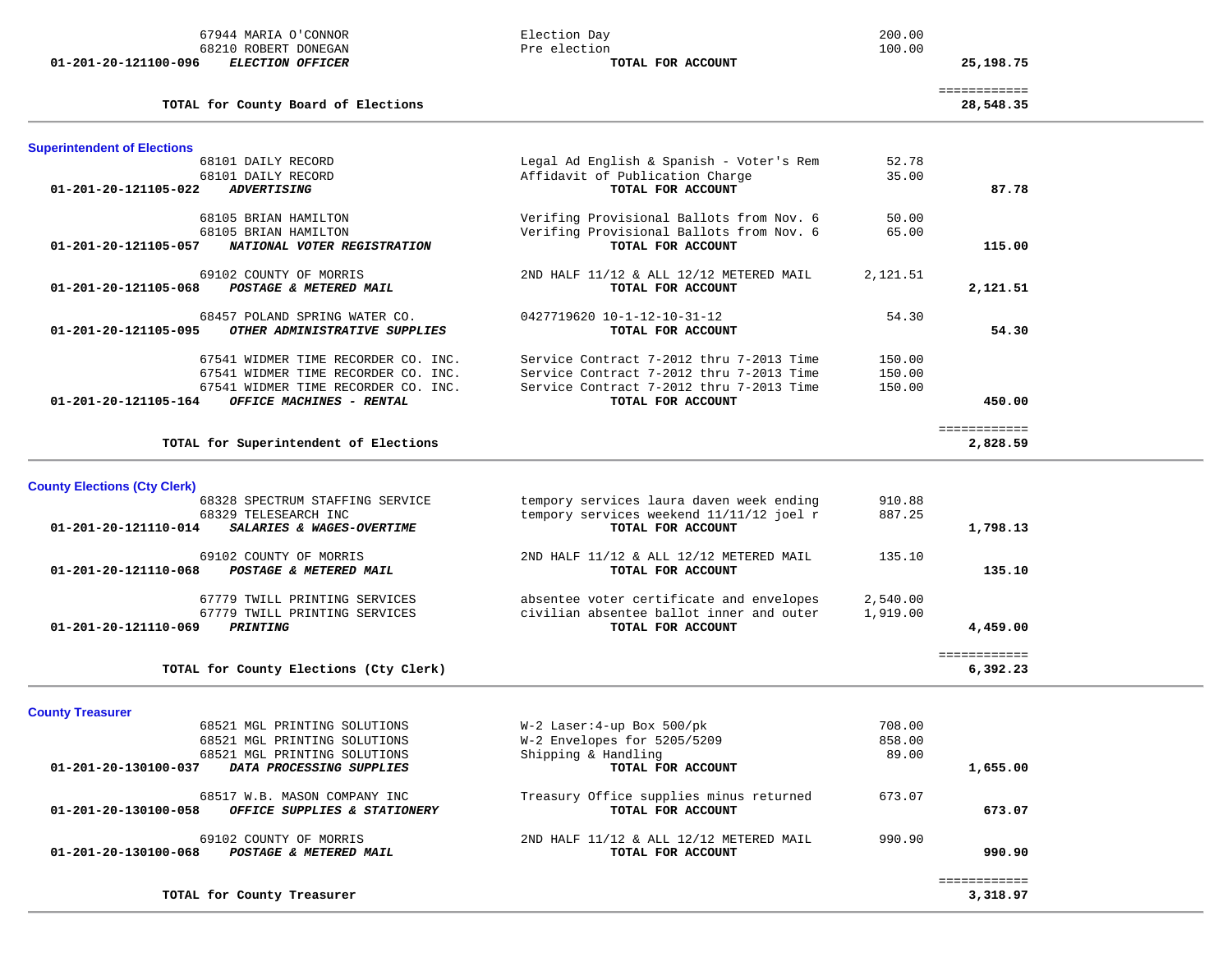| <b>Purchasing Division</b>                                               |                                                              |              |                           |  |
|--------------------------------------------------------------------------|--------------------------------------------------------------|--------------|---------------------------|--|
| 69102 COUNTY OF MORRIS<br>01-201-20-130105-068 POSTAGE & METERED MAIL    | 2ND HALF 11/12 & ALL 12/12 METERED MAIL<br>TOTAL FOR ACCOUNT | 687.91       | 687.91                    |  |
| 68420 DEER PARK<br>01-201-20-130105-095 OTHER ADMINISTRATIVE SUPPLIES    | 0434495552 10/15/12-11/14/12<br>TOTAL FOR ACCOUNT            | 14.63        | 14.63                     |  |
| TOTAL for Purchasing Division                                            |                                                              |              | ============<br>702.54    |  |
| <b>Office Services</b>                                                   |                                                              |              |                           |  |
| 69102 COUNTY OF MORRIS<br>01-201-20-130110-068 POSTAGE & METERED MAIL    | 2ND HALF 11/12 & ALL 12/12 METERED MAIL<br>TOTAL FOR ACCOUNT | 20.49        | 20.49                     |  |
| 68895 COUNTY COLLEGE OF MORRIS<br>PRINTING<br>01-201-20-130110-069       | Printing Services for November<br>TOTAL FOR ACCOUNT          | 15, 333.33   | 15,333.33                 |  |
| TOTAL for Office Services                                                |                                                              |              | ============<br>15,353.82 |  |
| <b>Medical Services</b>                                                  |                                                              |              |                           |  |
| 67966 PSS WORLD MEDICAL, INC.                                            | Mask Proc Ear Loop Blu 50/bx                                 | 12.58        |                           |  |
| 67966 PSS WORLD MEDICAL, INC.                                            | Multistix 10 SG                                              | 59.00        |                           |  |
| 67966 PSS WORLD MEDICAL, INC.<br>67966 PSS WORLD MEDICAL, INC.           | Bandage Adh Sheer 1x3<br>Alcohol Prep Med St 200/bx          | 7.80<br>8.44 |                           |  |
| 67966 PSS WORLD MEDICAL, INC.                                            | Handing Fee                                                  | 7.00         |                           |  |
| 67966 PSS WORLD MEDICAL, INC.                                            | Syringe 1CC 27x.5 TB 100/bx                                  | 10.45        |                           |  |
| 67966 PSS WORLD MEDICAL, INC.                                            | Aplisol 5TU PPD 10 Test 1ml                                  | 171.36       |                           |  |
| 67966 PSS WORLD MEDICAL, INC.                                            | Aplisol 5TU PPD 10 Test 1ml                                  | 171.36       |                           |  |
| <b>LABORATORY SERVICES</b><br>01-201-20-130115-049                       | TOTAL FOR ACCOUNT                                            |              | 447.99                    |  |
| 67962 INTOXIMETERS INC                                                   | DRYGAS 30L/103PPM(.038)C                                     | 128.00       |                           |  |
| 67962 INTOXIMETERS INC<br>OTHER GENERAL EXPENSES<br>01-201-20-130115-059 | SHIPPING<br>TOTAL FOR ACCOUNT                                | 44.45        | 172.45                    |  |
| 69102 COUNTY OF MORRIS                                                   | 2ND HALF 11/12 & ALL 12/12 METERED MAIL                      | 9.32         |                           |  |
| POSTAGE & METERED MAIL<br>01-201-20-130115-068                           | TOTAL FOR ACCOUNT                                            |              | 9.32                      |  |
| TOTAL for Medical Services                                               |                                                              |              | ============<br>629.76    |  |
| <b>Information Technology Div</b>                                        |                                                              |              |                           |  |
| 66295 LEARNING TREE INTL                                                 | SOL Server 2008 - ID 137                                     | 2,530.00     |                           |  |
| 62778 RUTGERS UNIVERSITY                                                 | QPA Examination Review                                       | 564.00       |                           |  |
| 01-201-20-140100-039<br>EDUCATION SCHOOLS & TRAINING                     | TOTAL FOR ACCOUNT                                            |              | 3,094.00                  |  |
| 66759 DEER PARK                                                          | Acct. 0419423314<br>8/31/12-9/30/12                          | 52.14        |                           |  |

| 3,094.00 |        | TOTAL FOR ACCOUNT                   | 01-201-20-140100-039<br><b>EDUCATION</b><br><b>SCHOOLS &amp; TRAINING</b> |
|----------|--------|-------------------------------------|---------------------------------------------------------------------------|
|          | 52.14  | 8/31/12-9/30/12<br>Acct. 0419423314 | 66759 DEER PARK                                                           |
|          | 103.03 | Office Supplies                     | 66764 STAPLES BUSINESS ADVANTAGE                                          |
|          | 22.44  | Office Supplies                     | 66764 STAPLES BUSINESS ADVANTAGE                                          |
|          | 2.76   | Office Supplies                     | 66764 STAPLES BUSINESS ADVANTAGE                                          |
| 180.37   |        | TOTAL FOR ACCOUNT                   | 01-201-20-140100-058<br>OFFICE SUPPLIES & STATIONERY                      |
|          | 29.70  | 50' CAT5E Cable                     | 67351 COMPUTER CABLE & CONNECTOR CO                                       |
| 29.70    |        | TOTAL FOR ACCOUNT                   | 01-201-20-140100-098<br>OTHER OPERATING&REPAIR SUPPLY                     |
|          | 701.10 | Account 157313                      | 66763 RICOH AMERICAS CORPORATION                                          |
| 701.10   |        | TOTAL FOR ACCOUNT                   | 01-201-20-140100-164<br>OFFICE MACHINES - RENTAL                          |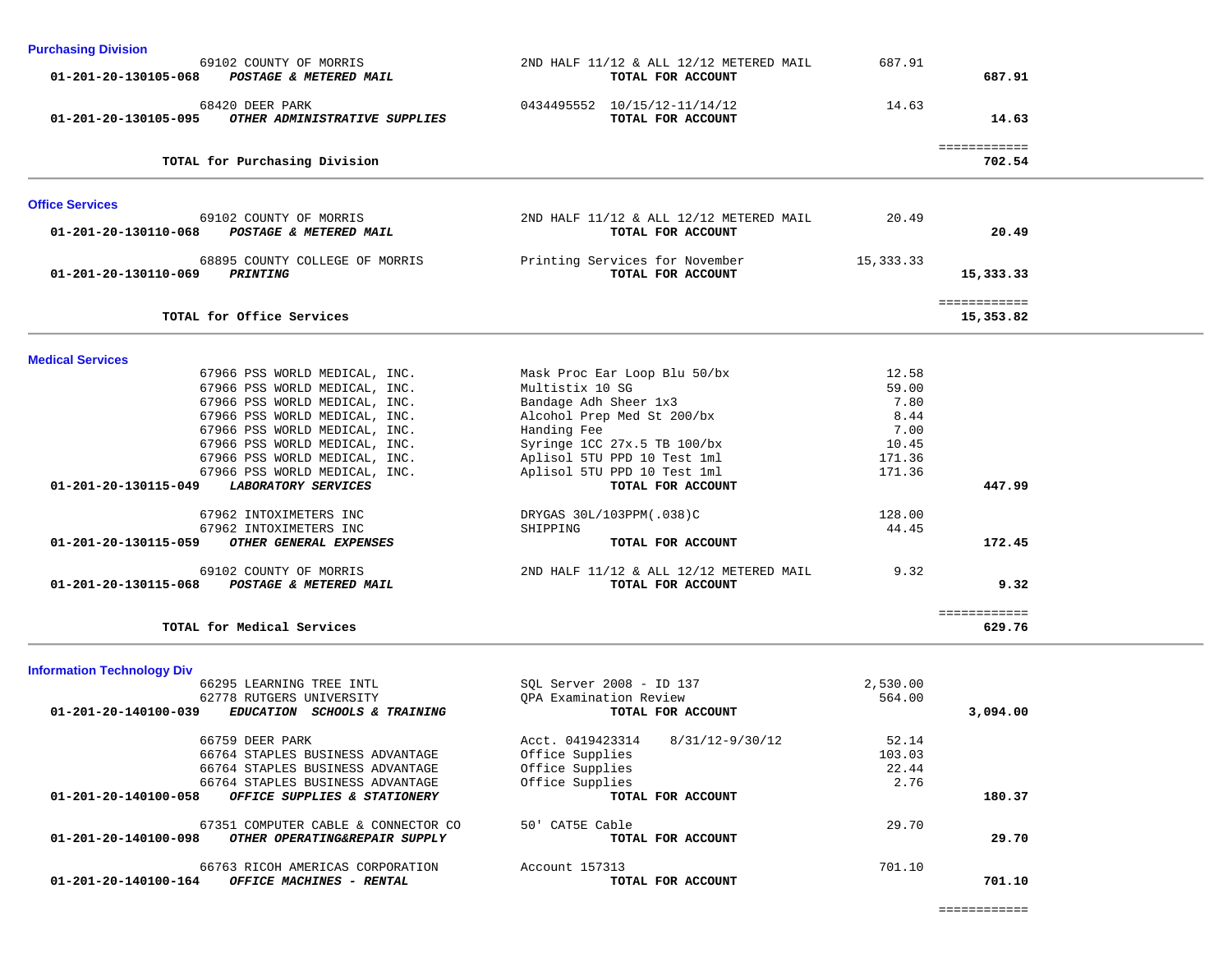| <b>O.L.I.S.</b>                                                                                                                            |                                                                                                                                                                                                                |                                           |                          |  |
|--------------------------------------------------------------------------------------------------------------------------------------------|----------------------------------------------------------------------------------------------------------------------------------------------------------------------------------------------------------------|-------------------------------------------|--------------------------|--|
| 66757 LINDA NOLL<br>$01 - 201 - 20 - 140105 - 039$<br>EDUCATION SCHOOLS & TRAINING                                                         | Registration for PUG Conference<br>TOTAL FOR ACCOUNT                                                                                                                                                           | 325.00                                    | 325.00                   |  |
| 66776 DEER PARK<br>01-201-20-140105-058<br>OFFICE SUPPLIES & STATIONERY                                                                    | 0438862047 9/15/12-10/14/12<br>TOTAL FOR ACCOUNT                                                                                                                                                               | 18.81                                     | 18.81                    |  |
| 66758 SHI INTERNATIONAL CORP<br>01-201-20-140105-078<br><b>SOFTWARE MAINTENANCE</b>                                                        | Quote#5924539 for Deep Freeze ENT Mainte<br>TOTAL FOR ACCOUNT                                                                                                                                                  | 692.00                                    | 692.00                   |  |
| 66757 LINDA NOLL<br>66757 LINDA NOLL<br>66757 LINDA NOLL<br>66757 LINDA NOLL<br>66757 LINDA NOLL<br>01-201-20-140105-082<br>TRAVEL EXPENSE | Travel from MCL to Liverpool NY - 232.0<br>Staybridge Suites in Liverpool - 3 night<br>Meal $(1)$<br>Travel from Liverpool NY to Chester NJ -<br>Toll - 80W at Delaware River (EZ Pass us<br>TOTAL FOR ACCOUNT | 81.20<br>447.63<br>12.08<br>76.65<br>1.00 | 618.56                   |  |
| TOTAL for O.L.I.S.                                                                                                                         |                                                                                                                                                                                                                |                                           | ============<br>1,654.37 |  |
| <b>County Board of Taxation</b>                                                                                                            |                                                                                                                                                                                                                |                                           |                          |  |
| 69102 COUNTY OF MORRIS<br>01-201-20-150100-068<br>POSTAGE & METERED MAIL                                                                   | 2ND HALF 11/12 & ALL 12/12 METERED MAIL<br>TOTAL FOR ACCOUNT                                                                                                                                                   | 780.82                                    | 780.82                   |  |
| 66833 ADVANCED MICRO DISTRIBUTION<br>66220 ELECTRONIC OFFICE SYSTEMS<br>01-201-20-150100-164<br>OFFICE MACHINES - RENTAL                   | Maintenance kit/labor<br>Cost per copy billed quarterly 6/24/12-9<br>TOTAL FOR ACCOUNT                                                                                                                         | 393.00<br>11.90                           | 404.90                   |  |
|                                                                                                                                            |                                                                                                                                                                                                                |                                           |                          |  |

## **County Counsel**

| 1003671819 Sept 01 - Sept 30, 2012<br>556.08  |                                                                                                            |
|-----------------------------------------------|------------------------------------------------------------------------------------------------------------|
| 1003671819 Discount plan charges: Sept. 83.43 |                                                                                                            |
| TOTAL FOR ACCOUNT                             | 639.51                                                                                                     |
|                                               |                                                                                                            |
|                                               |                                                                                                            |
|                                               |                                                                                                            |
|                                               |                                                                                                            |
| 176.00                                        |                                                                                                            |
| 96.00<br>Gordon, Robert                       |                                                                                                            |
| 516.00<br>DelVecchio,Bryan                    |                                                                                                            |
| 372.00<br>Regad, Robert                       |                                                                                                            |
| 684.00<br>General                             |                                                                                                            |
| 24.00<br>Jeudy,Ann Marie                      |                                                                                                            |
| 2,133.73<br>DelVecchio, Bryan                 |                                                                                                            |
| 228.00<br>Barry, Peter                        |                                                                                                            |
| 276.00<br>Regard, Robert                      |                                                                                                            |
| General<br>204.00                             |                                                                                                            |
| 516.00<br>PBA327 (2012 contract neg)          |                                                                                                            |
| 384.00<br>Nemeth Disc.(3)                     |                                                                                                            |
| Nemeth Disc. (2)<br>1,008.00                  |                                                                                                            |
| 504.00<br>Thomson v. County                   |                                                                                                            |
| 120.00<br>Torkos v. MCSD                      |                                                                                                            |
| Megna Disc.<br>1,296.00                       |                                                                                                            |
| 60.00<br>Law Disc.(2)                         |                                                                                                            |
| 240.00<br>Lippman v. MCSD                     |                                                                                                            |
| 510.00<br>Norman Disc.                        |                                                                                                            |
|                                               | 297.83<br>APS-Smith<br>60.99<br>Morris View-Matheny<br>Special Counsel<br>1,579.02<br>District 1199J-E.D.M |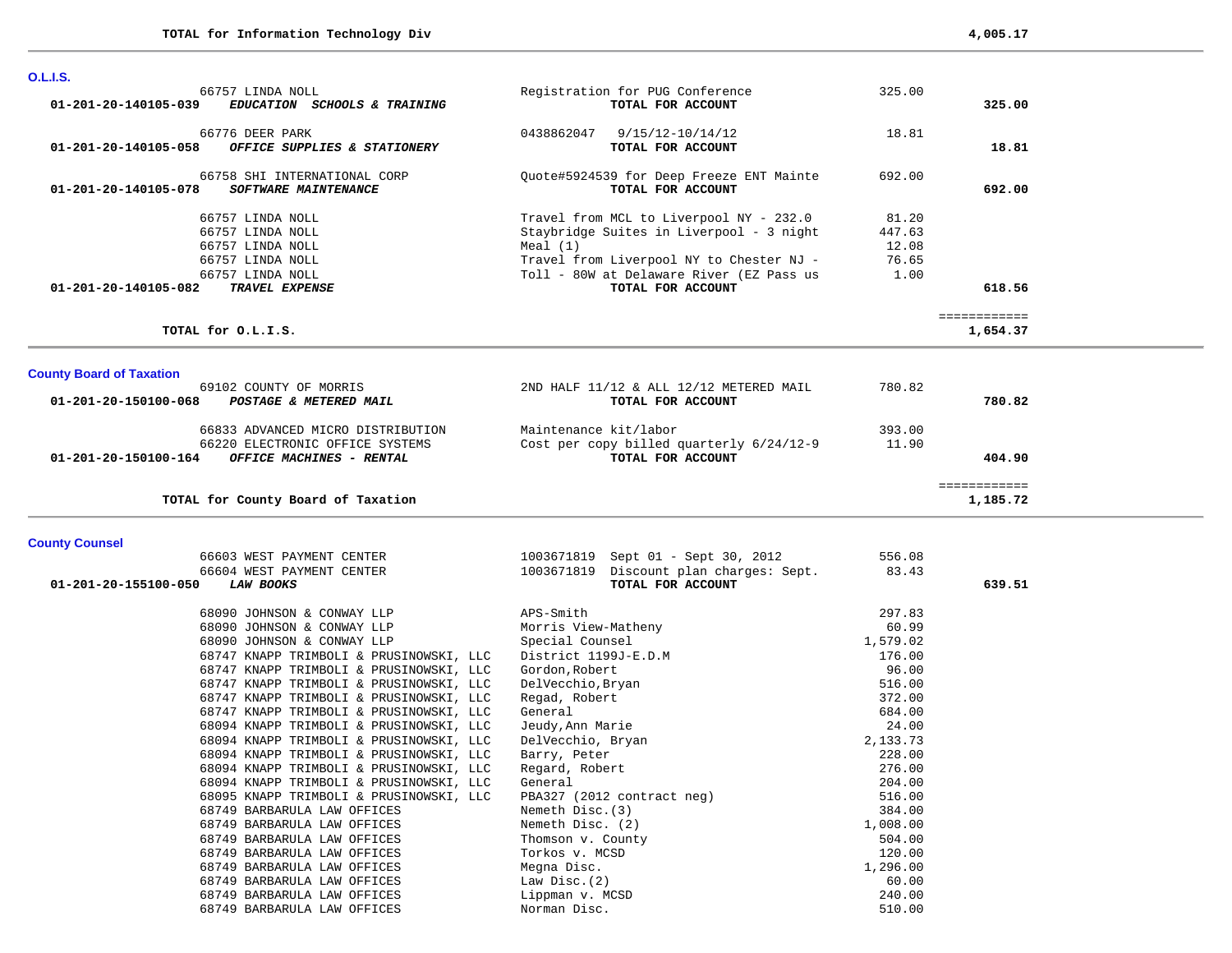| 68749 BARBARULA LAW OFFICES                          | Quinn Disc. (2)                          | 108.00    |              |
|------------------------------------------------------|------------------------------------------|-----------|--------------|
| 68749 BARBARULA LAW OFFICES                          | Ouinn Disc. (3)                          | 444.00    |              |
| 68749 BARBARULA LAW OFFICES                          | Ouinn Disc. (4)                          | 504.00    |              |
| 68749 BARBARULA LAW OFFICES                          | Bessler Disc. (3)                        | 96.00     |              |
| 68757 O'MULLAN & BRADY P.C.                          | Legal services                           | 17,147.00 |              |
| 68535 KNAPP TRIMBOLI & PRUSINOWSKI, LLC              | PBA298 StepInc.Grie                      | 300.00    |              |
| 68535 KNAPP TRIMBOLI & PRUSINOWSKI, LLC              | PBA298-2011contract neg.                 | 2,796.00  |              |
| 68535 KNAPP TRIMBOLI & PRUSINOWSKI, LLC              | Leon Pollison-disc                       | 24.00     |              |
| 68535 KNAPP TRIMBOLI & PRUSINOWSKI, LLC              | Michelle Wich-disc.app                   | 408.00    |              |
| 68535 KNAPP TRIMBOLI & PRUSINOWSKI, LLC              | Wm. Mauro                                | 288.00    |              |
| 68535 KNAPP TRIMBOLI & PRUSINOWSKI, LLC              | Zienowicz                                | 179.65    |              |
| 68535 KNAPP TRIMBOLI & PRUSINOWSKI, LLC              | Wm. Williams                             | 1,151.44  |              |
| 68535 KNAPP TRIMBOLI & PRUSINOWSKI, LLC              | James Still                              | 180.00    |              |
| 68538 THE BELL LAW GROUP, PC.                        | Sept. to Oct., 2012                      | 1,200.00  |              |
| 01-201-20-155100-051<br>LEGAL                        | TOTAL FOR ACCOUNT                        |           | 36,111.66    |
| 67770 STAPLES BUSINESS ADVANTAGE                     | Order for paper, calendars and pens      | 114.53    |              |
| 01-201-20-155100-058<br>OFFICE SUPPLIES & STATIONERY | TOTAL FOR ACCOUNT                        |           | 114.53       |
| 68728 DANIEL W. O'MULLAN                             | Reimbursement for check #s 1576 (\$199), | 226.00    |              |
| 01-201-20-155100-059<br>OTHER GENERAL EXPENSES       | TOTAL FOR ACCOUNT                        |           | 226.00       |
| 69102 COUNTY OF MORRIS                               | 2ND HALF 11/12 & ALL 12/12 METERED MAIL  | 307.47    |              |
| 01-201-20-155100-068 POSTAGE & METERED MAIL          | TOTAL FOR ACCOUNT                        |           | 307.47       |
|                                                      |                                          |           | ============ |
| TOTAL for County Counsel                             |                                          |           | 37,399.17    |

# **County Surrogate**

| 69102 COUNTY OF MORRIS                                                       | 2ND HALF 11/12 & ALL 12/12 METERED MAIL | 1,228.16       |  |
|------------------------------------------------------------------------------|-----------------------------------------|----------------|--|
| 01-201-20-160100-068<br>POSTAGE & METERED MAIL                               | TOTAL FOR ACCOUNT                       | 1,228.16       |  |
| 68447 JOHN PECORARO<br>OTHER ADMINISTRATIVE SUPPLIES<br>01-201-20-160100-095 | PETTY CASH<br>TOTAL FOR ACCOUNT         | 70.03<br>70.03 |  |
| TOTAL for County Surrogate                                                   |                                         | 1,298.19       |  |

# **Engineering**

| 60001 DELL MARKETING L.P.                            | Seagate 2 TB USB 3.0 Expansion External | 224.82 |        |
|------------------------------------------------------|-----------------------------------------|--------|--------|
| 68367 DEER PARK                                      | 0434495495 10-15-12-11-14-12            | 30.38  |        |
| OFFICE SUPPLIES & STATIONERY<br>01-201-20-165100-058 | TOTAL FOR ACCOUNT                       |        | 255.20 |
| 69102 COUNTY OF MORRIS                               | 2ND HALF 11/12 & ALL 12/12 METERED MAIL | 38.64  |        |
| 69102 COUNTY OF MORRIS                               | 2ND HALF 11/12 & ALL 12/12 METERED MAIL | 217.92 |        |
| 01-201-20-165100-068<br>POSTAGE & METERED MAIL       | TOTAL FOR ACCOUNT                       |        | 256.56 |

511.76

**TOTAL for Engineering 511.76**

#### **Heritage Commission**

| 67255 DEER PARK                                                          | 0434723672 8/15/12-9/14/12                                   | 4.18   |        |
|--------------------------------------------------------------------------|--------------------------------------------------------------|--------|--------|
| 01-201-20-175100-058<br>OFFICE SUPPLIES & STATIONERY                     | TOTAL FOR ACCOUNT                                            |        | 4.18   |
| 69102 COUNTY OF MORRIS<br>01-201-20-175100-068<br>POSTAGE & METERED MAIL | 2ND HALF 11/12 & ALL 12/12 METERED MAIL<br>TOTAL FOR ACCOUNT | 66.36  | 66.36  |
| 67256 ATLANTIC TOMORROWS OFFICE                                          | RICOH MPC2000 COLOR MULTI FUNCTION CLICK                     | 18.79  |        |
| 67257 RICOH AMERICAS CORPORATION                                         | 157313 COPIER RENTAL 10-1-12-10-31-12                        | 550.69 |        |
| 01-201-20-175100-164<br><b>OFFICE MACHINES - RENTAL</b>                  | TOTAL FOR ACCOUNT                                            |        | 569.48 |

============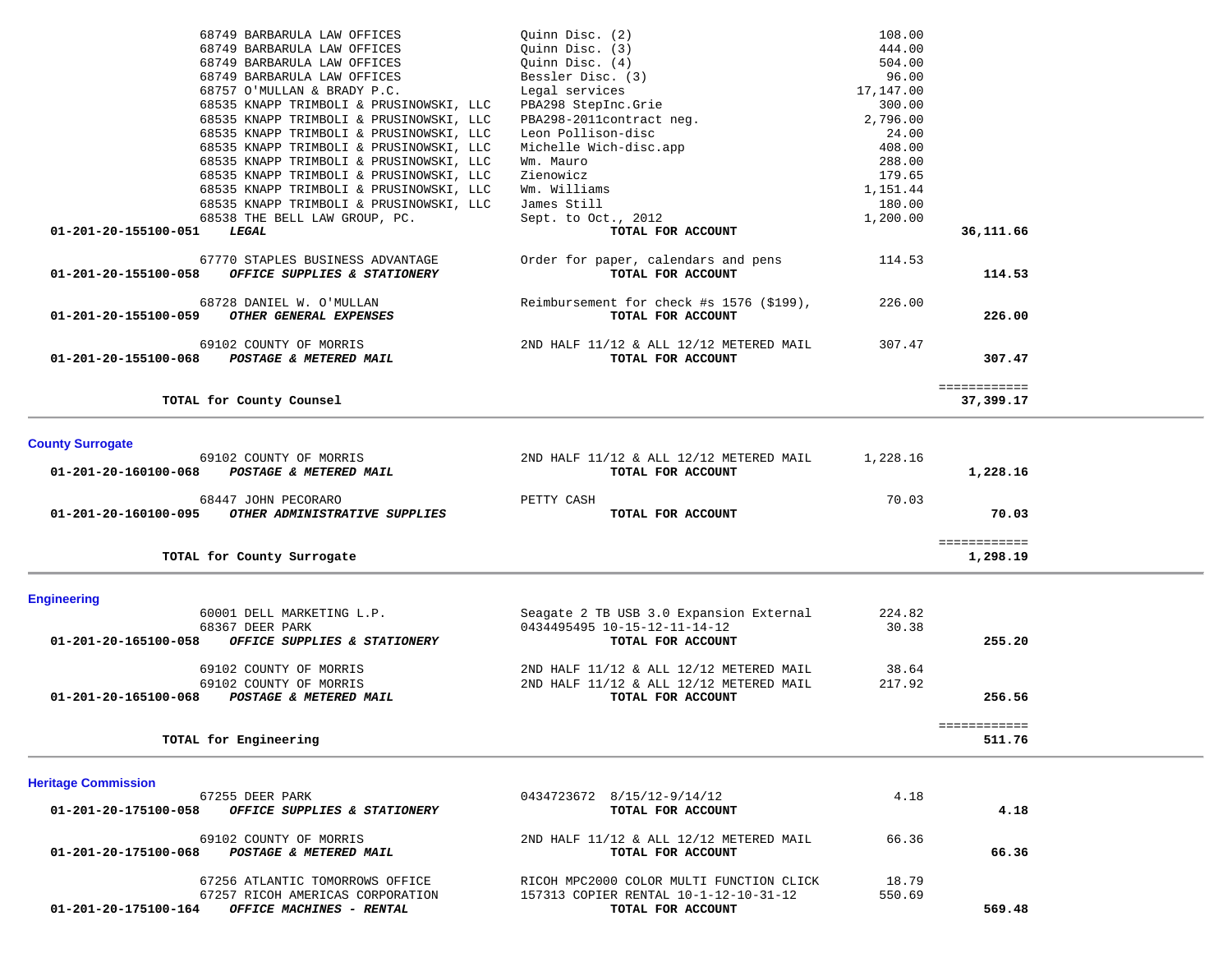| <b>Planning Board</b>                                                                             |                                                                                                                                                       |                            |                        |  |
|---------------------------------------------------------------------------------------------------|-------------------------------------------------------------------------------------------------------------------------------------------------------|----------------------------|------------------------|--|
| 69102 COUNTY OF MORRIS<br>01-201-20-180100-068<br>POSTAGE & METERED MAIL                          | 2ND HALF 11/12 & ALL 12/12 METERED MAIL<br>TOTAL FOR ACCOUNT                                                                                          | 213.95                     | 213.95                 |  |
| 68128 ANTHONY SORIANO<br><b>TRAVEL EXPENSE</b><br>01-201-20-180100-082                            | Travel expenses for NJ State Planning Co<br>TOTAL FOR ACCOUNT                                                                                         | 35.35                      | 35.35                  |  |
| TOTAL for Planning Board                                                                          |                                                                                                                                                       |                            | ============<br>249.30 |  |
| <b>Transportation Management</b>                                                                  |                                                                                                                                                       |                            |                        |  |
| 69102 COUNTY OF MORRIS<br>01-201-20-180105-068<br>POSTAGE & METERED MAIL                          | 2ND HALF 11/12 & ALL 12/12 METERED MAIL<br>TOTAL FOR ACCOUNT                                                                                          | 0.70                       | 0.70                   |  |
| 62617 BFI<br>01-201-20-180105-286<br><b>URBAN BUS</b>                                             | Item code E1415.1648T - Two (2) Tile, Wi<br>TOTAL FOR ACCOUNT                                                                                         | 153.72                     | 153.72                 |  |
| TOTAL for Transportation Management                                                               |                                                                                                                                                       |                            | ============<br>154.42 |  |
| <b>PDT - General Admin</b>                                                                        |                                                                                                                                                       |                            |                        |  |
| 68354 W.B. MASON COMPANY INC<br>OFFICE SUPPLIES & STATIONERY<br>01-201-20-180115-058              | Office supply order<br>TOTAL FOR ACCOUNT                                                                                                              | 133.54                     | 133.54                 |  |
| 69102 COUNTY OF MORRIS<br>POSTAGE & METERED MAIL<br>01-201-20-180115-068                          | 2ND HALF 11/12 & ALL 12/12 METERED MAIL<br>TOTAL FOR ACCOUNT                                                                                          | 225.44                     | 225.44                 |  |
| 60247 NJ STATE LEAGUE OF<br>01-201-20-180115-070<br>PUBLICATION & SUBSCRIPTIONS                   | Renewal of New Jersey Municipalities Mag<br>TOTAL FOR ACCOUNT                                                                                         | 20.00                      | 20.00                  |  |
| 68354 W.B. MASON COMPANY INC<br>OTHER ADMINISTRATIVE SUPPLIES<br>01-201-20-180115-095             | Paper Order<br>TOTAL FOR ACCOUNT                                                                                                                      | 239.60                     | 239.60                 |  |
| 66911 R.S. KNAPP CO. INC.<br>68352 STAPLES BUSINESS ADVANTAGE<br>68352 STAPLES BUSINESS ADVANTAGE | Plotter Paper - 150' x 3' P19B - 1 carto<br>Injet Cartridges for GIS plotter Invoice<br>Injet Cartridges for GIS plotter Invoice<br>TOTAL FOR ACCOUNT | 163.72<br>209.82<br>104.92 |                        |  |
| 01-201-20-180115-098<br>OTHER OPERATING&REPAIR SUPPLY                                             |                                                                                                                                                       |                            | 478.46<br>============ |  |
| TOTAL for PDT - General Admin                                                                     |                                                                                                                                                       |                            | 1,097.04               |  |
| <b>Preservation Trust</b>                                                                         |                                                                                                                                                       |                            |                        |  |
| 69102 COUNTY OF MORRIS<br>01-201-20-180120-068<br>POSTAGE & METERED MAIL                          | 2ND HALF 11/12 & ALL 12/12 METERED MAIL<br>TOTAL FOR ACCOUNT                                                                                          | 77.75                      | 77.75                  |  |
| TOTAL for Preservation Trust                                                                      |                                                                                                                                                       |                            | ============<br>77.75  |  |
| <b>County Weights &amp; Measures</b><br>69102 COUNTY OF MORRIS                                    | 2ND HALF 11/12 & ALL 12/12 METERED MAIL                                                                                                               | 53.70                      |                        |  |
| 01-201-22-201100-068<br>POSTAGE & METERED MAIL                                                    | TOTAL FOR ACCOUNT                                                                                                                                     |                            | 53.70                  |  |
| 68335 DEER PARK<br>67857 EMPLOYMENT HORIZONS, INC.                                                | ACT# 0426700738<br>OCTOBER 2012                                                                                                                       | 16.80<br>829.00            |                        |  |

============

**TOTAL for Heritage Commission 640.02**

640.02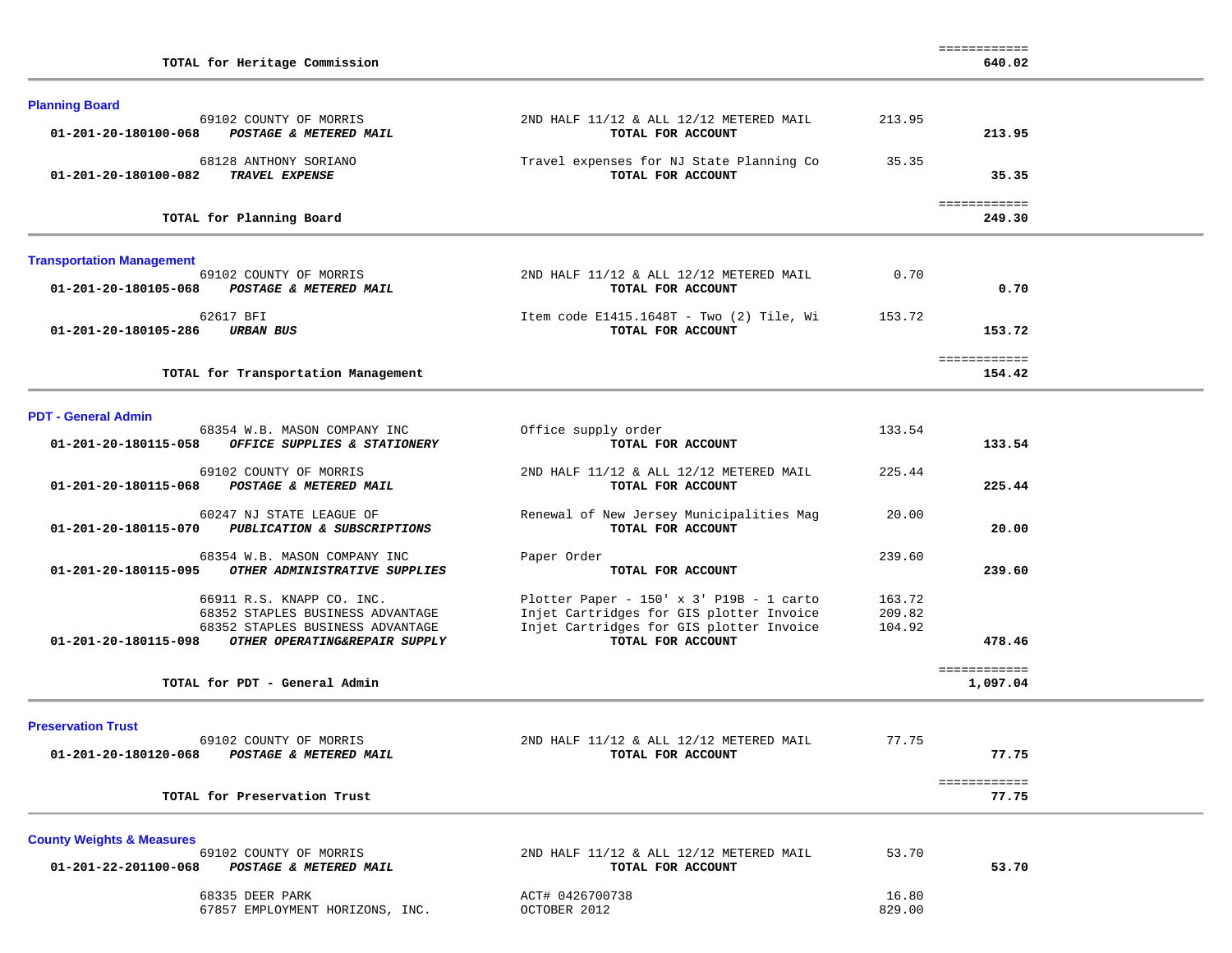| 68298 ACCREDITED LOCK SUPPLY CO<br>68425 MORRISTOWN LUMBER &                             | 3" WIDE BODY - PADLOCK<br>QUICKRETE                                                | 90.90<br>19.99 |                           |  |
|------------------------------------------------------------------------------------------|------------------------------------------------------------------------------------|----------------|---------------------------|--|
| 01-201-22-201100-258<br><b>EQUIPMENT</b>                                                 | TOTAL FOR ACCOUNT                                                                  |                | 110.89                    |  |
| 66666 CONSOLIDATED STEEL & ALUMINUM                                                      | INSTALLED FENCE, SLIDE GATE, & PIPE BOLL                                           | 9,142.00       |                           |  |
| 66666 CONSOLIDATED STEEL & ALUMINUM<br>01-201-22-201100-262 MACHINERY REPAIRS & PARTS    | ADDED SLATS<br>TOTAL FOR ACCOUNT                                                   | 1,926.00       | 11,068.00                 |  |
| TOTAL for County Weights & Measures                                                      |                                                                                    |                | ============<br>12,078.39 |  |
|                                                                                          |                                                                                    |                |                           |  |
| <b>Office of Emergency Management</b><br>68532 AT&T MOBILITY                             |                                                                                    | 47.39          |                           |  |
| 68429 VERIZON WIRELESS<br>CELLULAR PHONES/PAGERS<br>01-201-25-252100-031                 | L&PS/ADMIN<br>TOTAL FOR ACCOUNT                                                    | 75.50          | 122.89                    |  |
|                                                                                          |                                                                                    |                |                           |  |
| 68498 DEER PARK<br>01-201-25-252100-058 OFFICE SUPPLIES & STATIONERY                     | Water Service<br>TOTAL FOR ACCOUNT                                                 | 8.36           | 8.36                      |  |
|                                                                                          |                                                                                    |                |                           |  |
| 69102 COUNTY OF MORRIS<br>69102 COUNTY OF MORRIS                                         | 2ND HALF 11/12 & ALL 12/12 METERED MAIL<br>2ND HALF 11/12 & ALL 12/12 METERED MAIL | 5.25<br>21.69  |                           |  |
| POSTAGE & METERED MAIL<br>01-201-25-252100-068                                           | TOTAL FOR ACCOUNT                                                                  |                | 26.94                     |  |
| 67629 KYOCERA MITA AMERICA, INC.                                                         | 7629689-028 Kyocera TaskAlfa 250ci - OEM                                           | 748.50         |                           |  |
| 67629 KYOCERA MITA AMERICA, INC.                                                         | 7629689-029 Kyocera TaskAlfa 250ci - OEM                                           | 655.77         |                           |  |
| OFFICE MACHINES - RENTAL<br>01-201-25-252100-164                                         | TOTAL FOR ACCOUNT                                                                  |                | 1,404.27                  |  |
| 69102 COUNTY OF MORRIS                                                                   | 2ND HALF 11/12 & ALL 12/12 METERED MAIL                                            | 101.63         |                           |  |
| ENVIRONMENTAL COMPLIANCE<br>01-201-25-252100-210                                         | TOTAL FOR ACCOUNT                                                                  |                | 101.63                    |  |
| 67708 ACCREDITED LOCK SUPPLY CO                                                          | Padlocks                                                                           | 155.45         |                           |  |
|                                                                                          |                                                                                    |                |                           |  |
| 01-201-25-252100-258<br><b>EQUIPMENT</b>                                                 | TOTAL FOR ACCOUNT                                                                  |                | 155.45                    |  |
|                                                                                          |                                                                                    |                | ============              |  |
| TOTAL for Office of Emergency Management                                                 |                                                                                    |                | 1,819.54                  |  |
|                                                                                          |                                                                                    |                |                           |  |
| <b>Communications Center</b><br>67823 LIFESAVERS INC                                     | Per invoice, dtd 11/9/12, Administration                                           | 45.00          |                           |  |
| 67811 PRIORITY DISPATCH CORP.                                                            | Per Invoice Training CD Medical Miranda                                            | 65.00          |                           |  |
| 67811 PRIORITY DISPATCH CORP.<br>EDUCATION SCHOOLS & TRAINING<br>01-201-25-252105-039    | Per invoice Shipping and Handling<br>TOTAL FOR ACCOUNT                             | 8.00           | 118.00                    |  |
|                                                                                          |                                                                                    | 297.64         |                           |  |
| 67821 W.B. MASON COMPANY INC<br>67821 W.B. MASON COMPANY INC                             | Per invoice toner cartridges<br>Per invoice office supplies                        | 96.12          |                           |  |
| 68473 DEER PARK                                                                          | 11/2/12, 0434508784 for 10/1-10/31/12                                              | 70.38          |                           |  |
| 68477 STAPLES BUSINESS ADVANTAGE                                                         | PER Invoice, 11/17/12, office supplies                                             | 1,103.79       |                           |  |
| 68477 STAPLES BUSINESS ADVANTAGE<br>01-201-25-252105-058<br>OFFICE SUPPLIES & STATIONERY | PER Invoice, 11/17/12, office supplies<br>TOTAL FOR ACCOUNT                        | 19.56          | 1,587.49                  |  |
| 67829 LANGUAGE LINE SERVICES                                                             |                                                                                    |                |                           |  |
| <b>INTERPRETOR FEES</b><br>01-201-25-252105-117                                          | $902 - 0110022$ , $10/31/12$ $(10/1/12 - 10/31/12)$<br>TOTAL FOR ACCOUNT           | 1,319.20       | 1,319.20                  |  |
| 59097 VERIZON SELECT SERVICES INC                                                        | JL0000011191 6/13/12, Replace parts for                                            | 4,039.49       |                           |  |
| 59097 VERIZON SELECT SERVICES INC                                                        | 6/13/12 Replace parts to Patriot System,                                           | 9,758.49       |                           |  |
| COUNTY WIDE RADIO SYSTEM<br>01-201-25-252105-131                                         | TOTAL FOR ACCOUNT                                                                  |                | 13,797.98                 |  |
| 67828 BOROUGH OF BUTLER                                                                  | 3680-0 dtd 10/17/12 Denise Drive cell to                                           | 490.01         |                           |  |
| 67816 JERSEY CENTRAL POWER & LIGHT                                                       | 10 00 78 7725 4 6, 10/29 Oak Ridge (9/27                                           | 387.51         |                           |  |
| 67814 JERSEY CENTRAL POWER & LIGHT                                                       | 10 01 00 1949 3 3, 10/25/12 Long Valley                                            | 340.44         |                           |  |

845.80

 **01-201-22-201100-084** *OTHER OUTSIDE SERVICES* **TOTAL FOR ACCOUNT 845.80**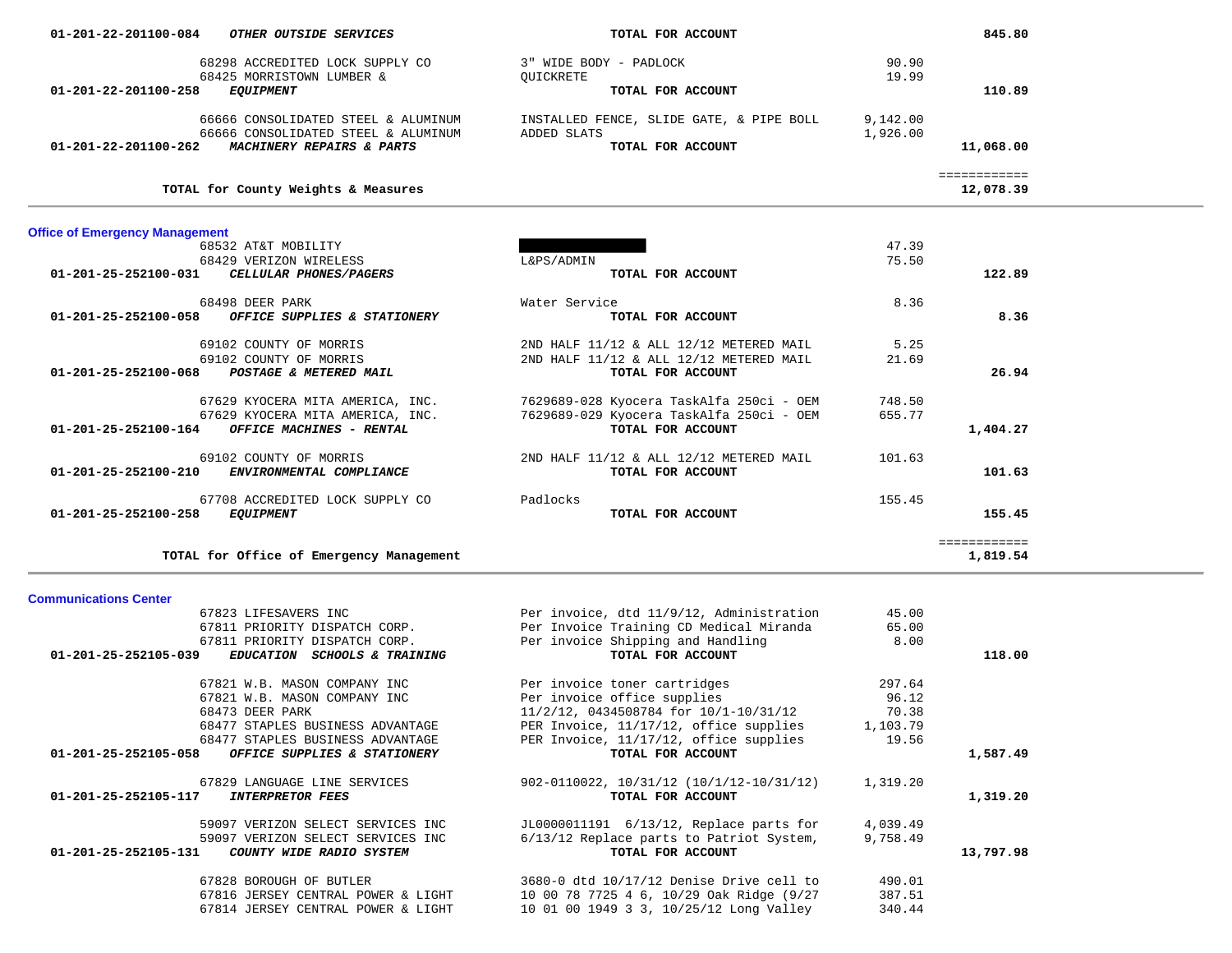| <b>County Medical Examiner Office</b>                                                              |                                                               |          |              |
|----------------------------------------------------------------------------------------------------|---------------------------------------------------------------|----------|--------------|
| 68320 MICHALSKI FUNERAL HOME                                                                       | CASE 14-12-0446 10/26/12                                      | 900.00   |              |
| 68320 MICHALSKI FUNERAL HOME                                                                       | CASE 21-12-0105 10/23/12                                      | 900.00   |              |
| $01 - 201 - 25 - 254100 - 030$<br><b>CARTAGE</b>                                                   | TOTAL FOR ACCOUNT                                             |          | 1,800.00     |
| 68002 MORRISTOWN PATHOLOGY ASSOCIATES<br>$01 - 201 - 25 - 254100 - 035$<br><b>CONSULTATION FEE</b> | CASE14-12-0667 NEUROPATHOLOGY SRVC 10/25<br>TOTAL FOR ACCOUNT | 400.00   | 400.00       |
| 68371 DEER PARK                                                                                    | AC#0434597878 11/26/12                                        | 11.95    |              |
| $01 - 201 - 25 - 254100 - 058$<br>OFFICE SUPPLIES & STATIONERY                                     | TOTAL FOR ACCOUNT                                             |          | 11.95        |
| 68003 FEDEX                                                                                        | Acct#1642-1593-8 CASE 14120573 10/29/12                       | 30.59    |              |
| $01 - 201 - 25 - 254100 - 059$<br>OTHER GENERAL EXPENSES                                           | TOTAL FOR ACCOUNT                                             |          | 30.59        |
| 69102 COUNTY OF MORRIS                                                                             | 2ND HALF 11/12 & ALL 12/12 METERED MAIL                       | 93.72    |              |
| $01 - 201 - 25 - 254100 - 068$<br>POSTAGE & METERED MAIL                                           | TOTAL FOR ACCOUNT                                             |          | 93.72        |
| 68004 NMS LABS                                                                                     | OCTOBER 2012 TOXICOLOGY MORRIS                                | 3,034.00 |              |
| 68004 NMS LABS                                                                                     | OCTOBER 2012 TOXICOLOGY SUSSEX                                | 490.00   |              |
| 68004 NMS LABS                                                                                     | OCTOBER 2012 TOXICOLOGY WARREN                                | 1,180.00 |              |
| $01 - 201 - 25 - 254100 - 084$<br>OTHER OUTSIDE SERVICES                                           | TOTAL FOR ACCOUNT                                             |          | 4,704.00     |
| 68078 CENTENNIAL PRODUCTS INC.                                                                     | BODY BAGS 10/18/12                                            | 1,033.92 |              |
| 68078 CENTENNIAL PRODUCTS INC.                                                                     | FREIGHT                                                       | 166.44   |              |
|                                                                                                    | TOTAL FOR ACCOUNT                                             |          | 1,200.36     |
|                                                                                                    |                                                               |          | ============ |
| TOTAL for County Medical Examiner Office                                                           |                                                               |          | 8,240.62     |

============

|                      | 67812 UNIVERSAL UNIFORM SALES CO INC | Maskers MC Comm   | 687.87   |
|----------------------|--------------------------------------|-------------------|----------|
|                      | 68476 UNIVERSAL UNIFORM SALES CO INC | BEHRE MC Co-Op#50 | 105.00   |
| 01-201-25-252105-202 | <i>UNIFORM AND ACCESSORIES</i>       | TOTAL FOR ACCOUNT | 5,796.95 |

**TOTAL for Communications Center 31,055.26**

| 10 00 78 7707 1 4, 10/26/12 Flanders(9/2                          | 628.88                                                                                                                                                                                                                                                                                                                                                                                                                                                                            |                                                                                                                                                                                                                                                                                                                                                                                                                                                                                                                                                                             |
|-------------------------------------------------------------------|-----------------------------------------------------------------------------------------------------------------------------------------------------------------------------------------------------------------------------------------------------------------------------------------------------------------------------------------------------------------------------------------------------------------------------------------------------------------------------------|-----------------------------------------------------------------------------------------------------------------------------------------------------------------------------------------------------------------------------------------------------------------------------------------------------------------------------------------------------------------------------------------------------------------------------------------------------------------------------------------------------------------------------------------------------------------------------|
|                                                                   | 500.60                                                                                                                                                                                                                                                                                                                                                                                                                                                                            |                                                                                                                                                                                                                                                                                                                                                                                                                                                                                                                                                                             |
|                                                                   | 215.93                                                                                                                                                                                                                                                                                                                                                                                                                                                                            |                                                                                                                                                                                                                                                                                                                                                                                                                                                                                                                                                                             |
|                                                                   | 308.44                                                                                                                                                                                                                                                                                                                                                                                                                                                                            |                                                                                                                                                                                                                                                                                                                                                                                                                                                                                                                                                                             |
|                                                                   | 3.42                                                                                                                                                                                                                                                                                                                                                                                                                                                                              |                                                                                                                                                                                                                                                                                                                                                                                                                                                                                                                                                                             |
|                                                                   | 588.33                                                                                                                                                                                                                                                                                                                                                                                                                                                                            |                                                                                                                                                                                                                                                                                                                                                                                                                                                                                                                                                                             |
|                                                                   | 391.99                                                                                                                                                                                                                                                                                                                                                                                                                                                                            |                                                                                                                                                                                                                                                                                                                                                                                                                                                                                                                                                                             |
|                                                                   | 9.62                                                                                                                                                                                                                                                                                                                                                                                                                                                                              |                                                                                                                                                                                                                                                                                                                                                                                                                                                                                                                                                                             |
|                                                                   | 80.47                                                                                                                                                                                                                                                                                                                                                                                                                                                                             |                                                                                                                                                                                                                                                                                                                                                                                                                                                                                                                                                                             |
| TOTAL FOR ACCOUNT                                                 |                                                                                                                                                                                                                                                                                                                                                                                                                                                                                   | 3,945.64                                                                                                                                                                                                                                                                                                                                                                                                                                                                                                                                                                    |
|                                                                   |                                                                                                                                                                                                                                                                                                                                                                                                                                                                                   |                                                                                                                                                                                                                                                                                                                                                                                                                                                                                                                                                                             |
|                                                                   |                                                                                                                                                                                                                                                                                                                                                                                                                                                                                   |                                                                                                                                                                                                                                                                                                                                                                                                                                                                                                                                                                             |
| TOTAL FOR ACCOUNT                                                 |                                                                                                                                                                                                                                                                                                                                                                                                                                                                                   | 4,490.00                                                                                                                                                                                                                                                                                                                                                                                                                                                                                                                                                                    |
|                                                                   | 955.98                                                                                                                                                                                                                                                                                                                                                                                                                                                                            |                                                                                                                                                                                                                                                                                                                                                                                                                                                                                                                                                                             |
| Barton - MC Co-Op# 135                                            | 22.00                                                                                                                                                                                                                                                                                                                                                                                                                                                                             |                                                                                                                                                                                                                                                                                                                                                                                                                                                                                                                                                                             |
|                                                                   | 1,250.60                                                                                                                                                                                                                                                                                                                                                                                                                                                                          |                                                                                                                                                                                                                                                                                                                                                                                                                                                                                                                                                                             |
|                                                                   |                                                                                                                                                                                                                                                                                                                                                                                                                                                                                   |                                                                                                                                                                                                                                                                                                                                                                                                                                                                                                                                                                             |
|                                                                   |                                                                                                                                                                                                                                                                                                                                                                                                                                                                                   |                                                                                                                                                                                                                                                                                                                                                                                                                                                                                                                                                                             |
| 67827 UNIVERSAL UNIFORM SALES CO INC<br>Zaragoza MC Co-Op# 131    | 153.00                                                                                                                                                                                                                                                                                                                                                                                                                                                                            |                                                                                                                                                                                                                                                                                                                                                                                                                                                                                                                                                                             |
| 67831 UNIVERSAL UNIFORM SALES CO INC<br>Singer MC Co-Op# 202      | 655.98                                                                                                                                                                                                                                                                                                                                                                                                                                                                            |                                                                                                                                                                                                                                                                                                                                                                                                                                                                                                                                                                             |
| 67831 UNIVERSAL UNIFORM SALES CO INC<br>$Gaffney - MC Co-Op# 192$ | 959.98                                                                                                                                                                                                                                                                                                                                                                                                                                                                            |                                                                                                                                                                                                                                                                                                                                                                                                                                                                                                                                                                             |
|                                                                   | 67814 JERSEY CENTRAL POWER & LIGHT<br>68472 JERSEY CENTRAL POWER & LIGHT<br>68472 JERSEY CENTRAL POWER & LIGHT<br>68472 JERSEY CENTRAL POWER & LIGHT<br>68472 JERSEY CENTRAL POWER & LIGHT<br>68472 JERSEY CENTRAL POWER & LIGHT<br>68472 JERSEY CENTRAL POWER & LIGHT<br>65540 TRITEC OFFICE EOUIPMENT<br>67819 UNIVERSAL UNIFORM SALES CO INC<br>Petrocy MC Co-Op# 187<br>67819 UNIVERSAL UNIFORM SALES CO INC<br>67819 UNIVERSAL UNIFORM SALES CO INC<br>Walsh - MC Co-Op #180 | 10 00 78 7744 2 7, 10/26/12 Boonton(9/27<br>10 00 78 7724 2 1, 11/13/12 Gillette(10/<br>10 00 78 7716 0 5, 11/16 Dover(10/18-11/<br>100 082 995 7 45,11/2/12, Conklin Rd, Fl<br>100 097 970 5 19, 11/19,0 W.Hanover Dr,<br>100 097 970 5 19, 11/19, 0 W.Hanover Dr,<br>100 097 920 0 35,11/19,Long Valley, (9/3<br>100 097 920 0 35, 11/19, Long Valley, (9<br>65540 TRITEC OFFICE EQUIPMENT 9/11/12 Per Quote Ricoh Fax Machine 3,990.00<br>9/11/12, Per quote 15month contract for<br>500.00<br>67827 UNIVERSAL UNIFORM SALES CO INC<br>Tavares MC Co-Op# 191<br>1,006.54 |

31,055.26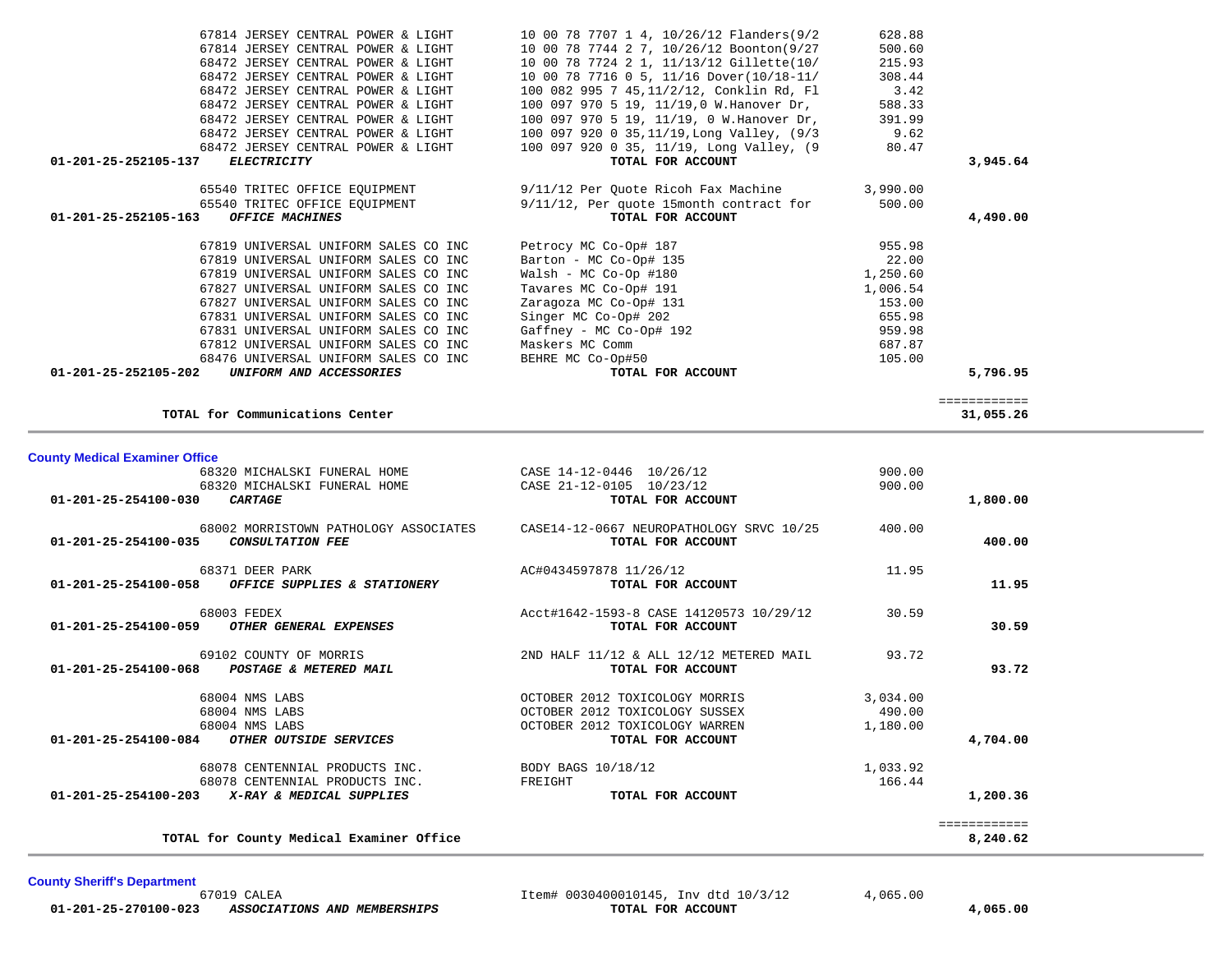| 68512 SHERIFF EDWARD V. ROCHFORD                      | M. Chiarolanza - Training Class Fee         | 25.00    |              |  |
|-------------------------------------------------------|---------------------------------------------|----------|--------------|--|
| 68012 STEVEN POST                                     | Rutgers "Summer I - 2012"                   | 1,332.00 |              |  |
| 68012 STEVEN POST                                     | Books "Fundamentals of Organizational Be    | 117.06   |              |  |
| 68742 STEVEN POST                                     | Centenary College - Summer II 2012          | 1,332.00 |              |  |
| EDUCATION SCHOOLS & TRAINING<br>01-201-25-270100-039  | TOTAL FOR ACCOUNT                           |          | 2,806.06     |  |
| 68513 SHERIFF EDWARD V. ROCHFORD                      | C. Ackerman - cake swearing-in              | 37.46    |              |  |
| 68513 SHERIFF EDWARD V. ROCHFORD                      | P.Mendel - invoice for E-Z Pass             | 15.37    |              |  |
| 68513 SHERIFF EDWARD V. ROCHFORD                      | G. Elorette-Mailing for documents sent t    | 21.30    |              |  |
| 68513 SHERIFF EDWARD V. ROCHFORD                      | D. Mauro - Notary Public Application        | 25.00    |              |  |
| 68513 SHERIFF EDWARD V. ROCHFORD                      | D. Mauro - Notary Embosser and Stamps       | 84.51    |              |  |
| OTHER GENERAL EXPENSES<br>01-201-25-270100-059        | TOTAL FOR ACCOUNT                           |          | 183.64       |  |
| 60941 MEDIA SUPPLY                                    | Custom Printed/MAM41018-80MM SILVER THER    | 1,440.00 |              |  |
| PHOTOGRAPHIC SUPPIES<br>01-201-25-270100-064          | TOTAL FOR ACCOUNT                           |          | 1,440.00     |  |
| 69102 COUNTY OF MORRIS                                | 2ND HALF 11/12 & ALL 12/12 METERED MAIL     | 2.04     |              |  |
| 69102 COUNTY OF MORRIS                                | 2ND HALF 11/12 & ALL 12/12 METERED MAIL     | 1,947.54 |              |  |
| POSTAGE & METERED MAIL<br>01-201-25-270100-068        | TOTAL FOR ACCOUNT                           |          | 1,949.58     |  |
| 68318 JOHN F. DEMPSEY                                 | Dinner for CALEA & Pick-up & drop-off CA    | 669.37   |              |  |
| 68317 LAUREL BURNS                                    | Training 2012 Accreditation Conference/S    | 179.17   |              |  |
| 68515 SHERIFF EDWARD V. ROCHFORD                      | E. Barnes - Fuel                            | 41.00    |              |  |
| 68515 SHERIFF EDWARD V. ROCHFORD                      | E. Barnes - Tolls                           | 16.90    |              |  |
| 68515 SHERIFF EDWARD V. ROCHFORD                      | M. Nunn - Tolls                             | 50.15    |              |  |
| 68515 SHERIFF EDWARD V. ROCHFORD                      | L. Burns - CALEA Assessors-food             | 29.22    |              |  |
| 68515 SHERIFF EDWARD V. ROCHFORD                      | R. Cook - Tolls                             | 12.00    |              |  |
| 68369 DENISE THORNTON                                 | FOOD reimbursement, 10/11, 12/12            | 16.73    |              |  |
| 68744 JASON DELTURCO                                  | Lodging & Food for Traing / SKIDDS & CAT    | 227.13   |              |  |
| 01-201-25-270100-082<br>TRAVEL EXPENSE                | TOTAL FOR ACCOUNT                           |          | 1,241.67     |  |
|                                                       |                                             |          |              |  |
| 67025 STEVE SEIDLER                                   | Canine Training - Oct $1-5$ , 2012, Oct. 9- | 1,230.00 |              |  |
| OTHER OUTSIDE SERVICES<br>01-201-25-270100-084        | TOTAL FOR ACCOUNT                           |          | 1,230.00     |  |
| 68483 SHERIFF EDWARD V. ROCHFORD                      | C. Ackerman - Dividers                      | 12.82    |              |  |
| 68016 STAPLES BUSINESS ADVANTAGE                      | K.Lehman, Ordert#7091604910, Inv dtd 10/26  | 398.11   |              |  |
| 68016 STAPLES BUSINESS ADVANTAGE                      | K.Lehman, Order#7091604910, Inv dtd 10/2    | 32.14    |              |  |
| 68016 STAPLES BUSINESS ADVANTAGE                      | K.Lehman, Order#709161112, Inv dtd 10/26    | 50.36    |              |  |
| 01-201-25-270100-095<br>OTHER ADMINISTRATIVE SUPPLIES | TOTAL FOR ACCOUNT                           |          | 493.43       |  |
| 67030 CALEA                                           | PO#2812, Item#0050300090000,1-499, Inv d    | 16.00    |              |  |
| 67030 CALEA                                           | Shipping & Handlings                        | 6.50     |              |  |
| 01-201-25-270100-202<br>UNIFORM AND ACCESSORIES       | TOTAL FOR ACCOUNT                           |          | 22.50        |  |
|                                                       |                                             |          | ============ |  |
| TOTAL for County Sheriff's Department                 |                                             |          | 13,431.88    |  |
|                                                       |                                             |          |              |  |
| <b>County Prosecutor's Office</b><br>66003 AT&T       | Account #055 538-6343 001 9/27-10/27/1      | 34.97    |              |  |
| 01-201-25-275100-031<br>CELLULAR PHONES/PAGERS        | TOTAL FOR ACCOUNT                           |          | 34.97        |  |
| 68413 STAPLES BUSINESS ADVANTAGE                      | Account #NYC 1054187-Toner and Ink Cartr    | 378.64   |              |  |
| DATA PROCESSING SUPPLIES<br>01-201-25-275100-037      | TOTAL FOR ACCOUNT                           |          | 378.64       |  |
| 67789 MATHEW POTTER                                   | NJHIA HOMICIDE INVESTIGATION SEMINAR-MEA    | 223.80   |              |  |

189.24

348.48

 67922 STEPHEN WILSON NJ Homicide Investigators Association Se 189.24 67826 STEVEN BRYLINSKI NJ Homicide Investigators Association Se 198.30 67792 ROBERT MCNALLY NJHIA HOMICIDE INVESTIGATION SEMINAR- OC 198.82 67791 BARRY BITTENMASTER Natioanl Association of Bunco Investigat 348.48 67790 CAROLINA MORENO Travel and Meal Expenses- "When Words Ma 165.86 "When Words Matter Conference"10/8-10/11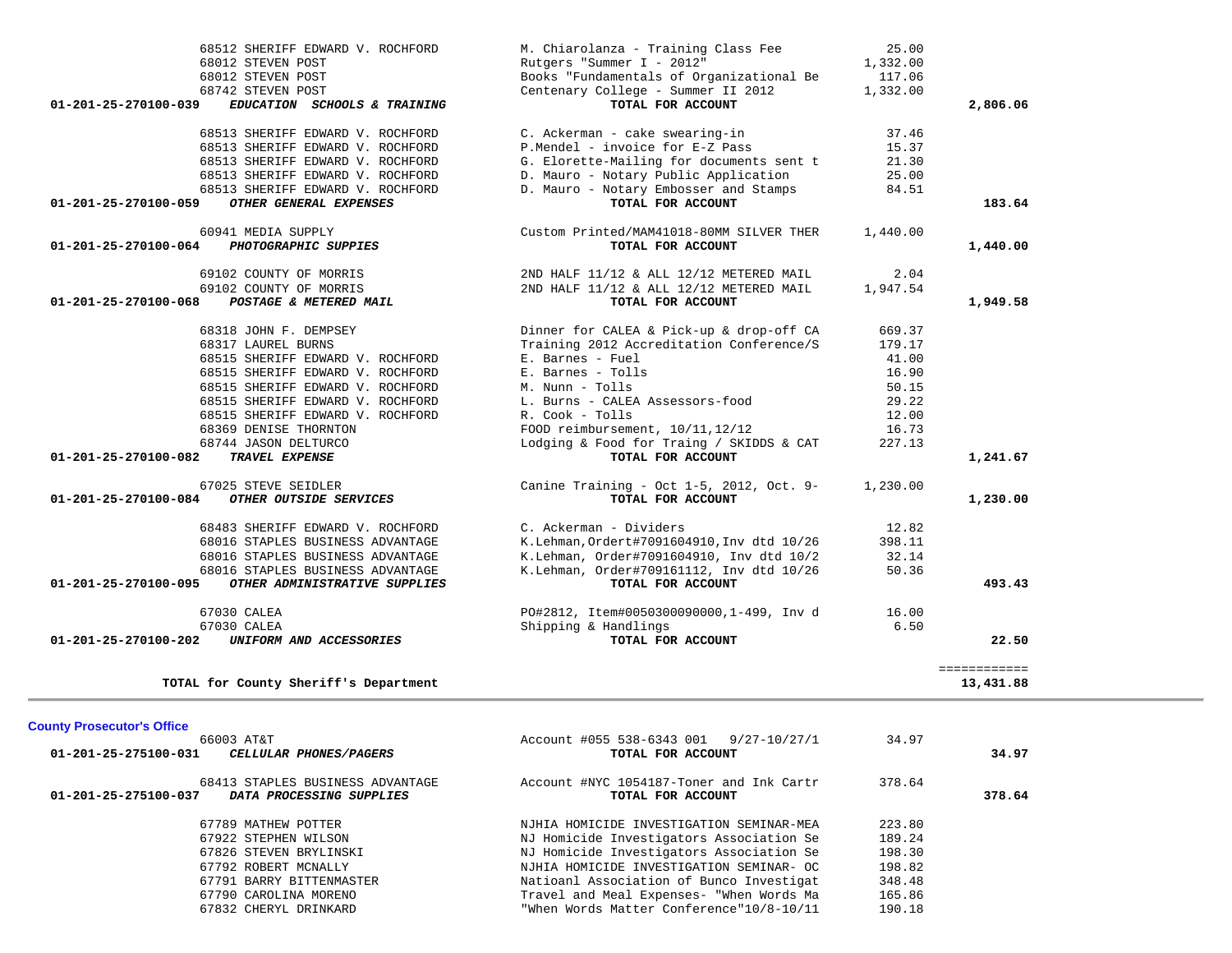| 67832 CHERYL DRINKARD                                | Expenses for 10/12/12                                                               | 78.97    |          |
|------------------------------------------------------|-------------------------------------------------------------------------------------|----------|----------|
| 66830 NJ SEX CRIMES OFFICERS ASSOC                   | 15th Annual Sex Crimes Conference** Atte                                            | 1,240.00 |          |
| 67219 SOUTH JERSEY TRAFFIC                           | 2012 Child Passenger Safety Technical Co                                            | 300.00   |          |
| 68834 BRENT RAFUSE                                   | Hotel Accomadations for Sex Crimes Infor                                            | 340.20   |          |
| 01-201-25-275100-039<br>EDUCATION SCHOOLS & TRAINING | TOTAL FOR ACCOUNT                                                                   |          | 3,473.85 |
|                                                      |                                                                                     |          |          |
| 66623 WEST PAYMENT CENTER                            |                                                                                     | 1,066.34 |          |
| 66623 WEST PAYMENT CENTER                            | 1003917278 Sept. 2012 Appellate Team Onl<br>1003917278 OCT. 2012 Appellate Team Onl | 1,086.34 |          |
| 66623 WEST PAYMENT CENTER                            | 1000176025 OCT. 2012 Appellate Team Onl                                             | 1,221.35 |          |
| 01-201-25-275100-050<br><b>LAW BOOKS</b>             | TOTAL FOR ACCOUNT                                                                   |          | 3,374.03 |
|                                                      |                                                                                     |          |          |
| 68413 STAPLES BUSINESS ADVANTAGE                     | Misc. Office Supplies                                                               | 244.66   |          |
| 68413 STAPLES BUSINESS ADVANTAGE                     | Headphones, Rcrd. Book, Post-It                                                     | 244.92   |          |
| 68413 STAPLES BUSINESS ADVANTAGE                     | Yellow Notebooks                                                                    | 22.68    |          |
| 68413 STAPLES BUSINESS ADVANTAGE                     | Scissors                                                                            | 7.32     |          |
| 68413 STAPLES BUSINESS ADVANTAGE                     | D-Batteries                                                                         | 10.92    |          |
| 01-201-25-275100-058<br>OFFICE SUPPLIES & STATIONERY | TOTAL FOR ACCOUNT                                                                   |          | 530.50   |
|                                                      |                                                                                     |          |          |
| 68409 FEDEX                                          | 1051-0576-2 NOV 12, 2012                                                            | 49.82    |          |
| 69102 COUNTY OF MORRIS                               | 2ND HALF 11/12 & ALL 12/12 METERED MAIL                                             | 3,922.76 |          |
| 01-201-25-275100-068<br>POSTAGE & METERED MAIL       | TOTAL FOR ACCOUNT                                                                   |          | 3,972.58 |
|                                                      |                                                                                     |          |          |
| 64496 CROWNE PLAZA-ST PAUL RIVERFRONT                | Detective Carolina Moreno** October 8th, 513.04                                     |          |          |
| 68421 LISA M SCORSOLINI                              | Community Affairs Event Parking Fee                                                 | 15.00    |          |
| 68833 CHRISTOPHER MERCADANTE                         | RE: Chief Schievella                                                                | 14.00    |          |
| 01-201-25-275100-082<br>TRAVEL EXPENSE               | TOTAL FOR ACCOUNT                                                                   |          | 542.04   |
|                                                      |                                                                                     |          |          |
| 68323 MARTYNA RUMINSKA                               | RE: Tablecloths for Polish Heritage Even                                            | 4.28     |          |
| 64317 AT&T                                           | Account #055 538-6343 001-August Service                                            | 34.97    |          |
| 67797 WILLIAM SCHIEVELLA                             | Career Development Workshop                                                         | 172.05   |          |
| 67797 WILLIAM SCHIEVELLA                             | Honoring: Special Agent-Newark ATF                                                  | 100.00   |          |
| 68456 WILLIAM SCHIEVELLA                             | Polish Heritage Celebration-11/15/2012.                                             | 386.00   |          |
| 68456 WILLIAM SCHIEVELLA                             | Career Dev.Workshop-Pizza                                                           | 70.75    |          |
| 63561 MEDIA SUPPLY                                   | CD-1000 Range(618610-619609)                                                        | 540.00   |          |
| 63561 MEDIA SUPPLY                                   | DVD-1000 Range (516709-517708)                                                      | 540.00   |          |
| 63561 MEDIA SUPPLY                                   | Paper Sleeve                                                                        | 80.00    |          |
| 61362 MEDIA SUPPLY                                   | CD'S                                                                                | 590.00   |          |
| 61362 MEDIA SUPPLY                                   | DVD'S                                                                               | 590.00   |          |
| 61362 MEDIA SUPPLY                                   | Papers Sleeves                                                                      | 80.00    |          |
| 67596 MORRISTOWN NEIGHBORHOOD HOUSE                  | Hispanic Heritage Month Celebration Octo                                            | 100.00   |          |
| 67621 RIOS' ENGRAVING                                | Name plaques: AP Tracy Dannis & AP Jenna                                            | 20.00    |          |
| 67621 RIOS' ENGRAVING                                | Plaque-"Matthew Horace" from Chief Schie                                            | 79.00    |          |
| 67621 RIOS' ENGRAVING                                | 10 X 13 PLAQUES W/2 LOGOS & ENG.                                                    | 447.00   |          |
| 67625 SPRINT NEXTEL                                  | Account #899669942 (From 9/12-10/15/12)                                             | 161.97   |          |
| 67595 SPRINT NEXTEL                                  | Period 2/7-3/6/2012 Account #296629811                                              | 119.97   |          |
| 67595 SPRINT NEXTEL                                  | Period 8/7-9/6/2012 Account #296629811                                              | 119.97   |          |
| 67595 SPRINT NEXTEL                                  | Period 9/7/10/6/2012 Account #296629811                                             | 119.97   |          |
| 68297 VERIZON                                        | Account #973 984-2133 421 22Y (10/22-11/                                            | 55.38    |          |
| 68297 VERIZON                                        | Account#973 984-2133 421 22Y (9/22-10/21                                            | 55.02    |          |
| 68296 VERIZON                                        | Account #973 285-5371 820 57Y (10/14-11                                             | 29.78    |          |
| 68296 VERIZON                                        | Account #973 285-5371 820 57Y (9/14-10/1                                            | 29.48    |          |
| 01-201-25-275100-118<br><b>INVESTIGATION EXPENSE</b> | TOTAL FOR ACCOUNT                                                                   |          | 4,525.59 |
|                                                      |                                                                                     |          |          |
| 68410 DEER PARK                                      | Account #0434996856 10/15/12-11/14/12                                               | 146.30   |          |
| 68294 DEER PARK                                      | 0434996856 8/15/12-9/14/12                                                          | 160.93   |          |
| 68294 DEER PARK                                      | 0434996856 9/15/12-10/14/12                                                         | 152.57   |          |
| 01-201-25-275100-147<br><b>WATER</b>                 | TOTAL FOR ACCOUNT                                                                   |          | 459.80   |
|                                                      |                                                                                     |          |          |
| 67598 EMBROIDME                                      | Short & Long Sleeve (Det. Higgs & E. Lima)                                          | 150.00   |          |
| 67598 EMBROIDME                                      | 3 In 1 Jacket (Pros.Bianchi & Caliendo)                                             | 270.00   |          |
| 67598 EMBROIDME                                      | Short & Long Sleeve (Ruminska, Negron, J                                            | 150.00   |          |
| 01-201-25-275100-202 UNIFORM AND ACCESSORIES         | TOTAL FOR ACCOUNT                                                                   |          | 570.00   |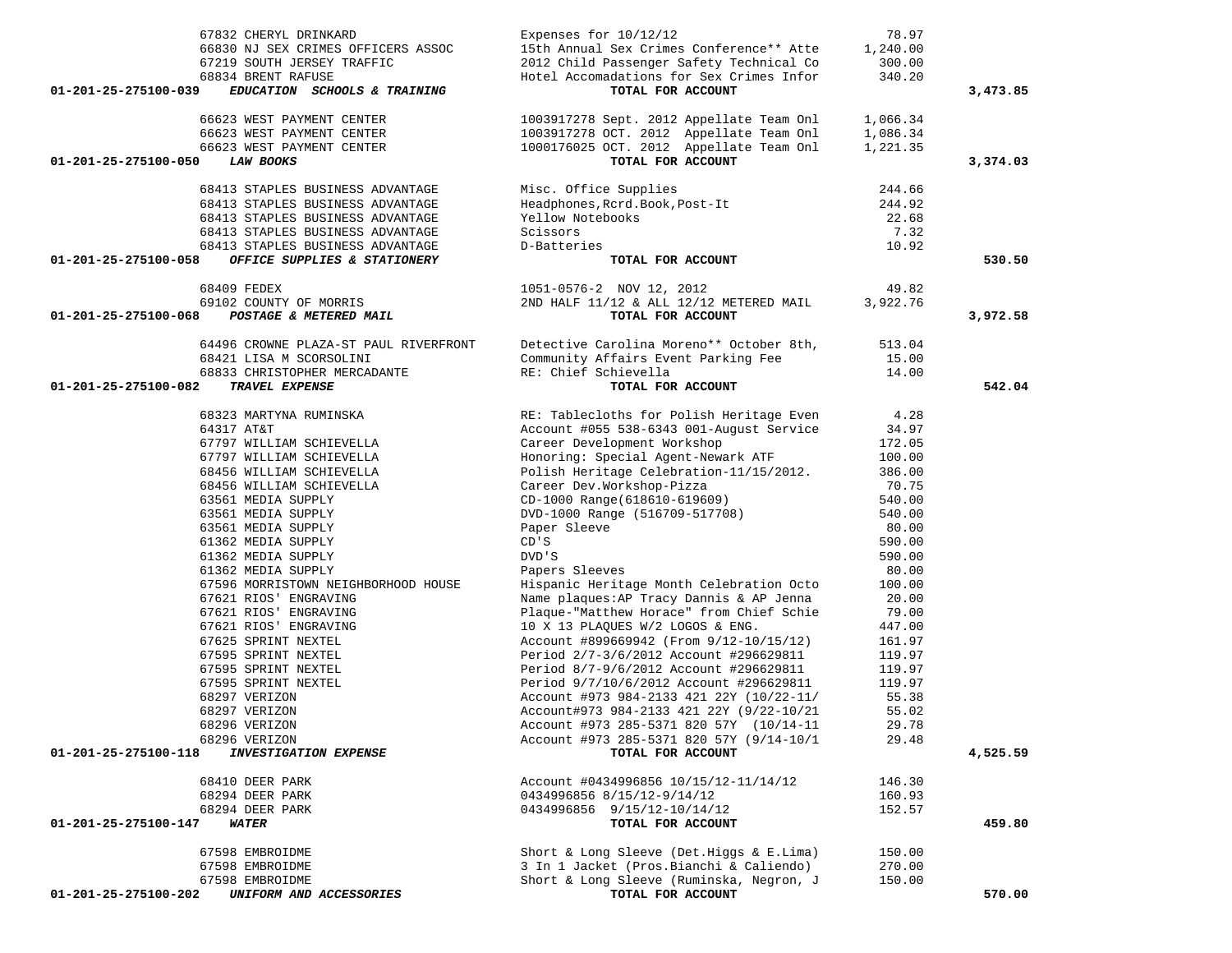|                                     | 68300 DONNA GRUBLE<br>01-201-25-280100-023 ASSOCIATIONS AND MEMBERSHIPS | REIMBURSEMENT FOR MEMBERSHIP FEE TO ACAD 75.00<br>TOTAL FOR ACCOUNT                                                                                                                                                                                                                                                                                                                                                            |          | 75.00    |
|-------------------------------------|-------------------------------------------------------------------------|--------------------------------------------------------------------------------------------------------------------------------------------------------------------------------------------------------------------------------------------------------------------------------------------------------------------------------------------------------------------------------------------------------------------------------|----------|----------|
|                                     |                                                                         | $\begin{array}{cccc} \textbf{6448 VERIZON WIREless} & \textbf{885699058-00001 CEL L PHONES DATED 9.26.1} & \textbf{349.98} \\ \textbf{01-201-25-280100-031} & \textbf{CELLULAR PHONES} & \textbf{585699058-00001 CEL L PHONES DATED 9.26.1} & \textbf{349.98} \\ \textbf{6508 JACKSON LENIS, LLP} & \textbf{STAP} & \textbf{STAPF TRAINING DATED 10.2.12} & \textbf{6,100.00} \\ \textbf{6$                                    |          |          |
|                                     |                                                                         |                                                                                                                                                                                                                                                                                                                                                                                                                                |          | 349.98   |
|                                     |                                                                         |                                                                                                                                                                                                                                                                                                                                                                                                                                |          |          |
|                                     |                                                                         |                                                                                                                                                                                                                                                                                                                                                                                                                                |          |          |
|                                     |                                                                         |                                                                                                                                                                                                                                                                                                                                                                                                                                |          |          |
|                                     |                                                                         |                                                                                                                                                                                                                                                                                                                                                                                                                                |          |          |
|                                     |                                                                         |                                                                                                                                                                                                                                                                                                                                                                                                                                |          |          |
|                                     |                                                                         |                                                                                                                                                                                                                                                                                                                                                                                                                                |          |          |
|                                     |                                                                         |                                                                                                                                                                                                                                                                                                                                                                                                                                |          |          |
|                                     |                                                                         |                                                                                                                                                                                                                                                                                                                                                                                                                                |          | 7,369.88 |
|                                     |                                                                         |                                                                                                                                                                                                                                                                                                                                                                                                                                |          |          |
|                                     |                                                                         | 67635 ATC SERVICES INC<br>67634 SCIENTIFIC WATER CONDITIONING WATER GUARD SERVICE AGREEMENT PAYMENT FO 232.00                                                                                                                                                                                                                                                                                                                  |          |          |
|                                     | 01-201-25-280100-044 EQUIPMENT SERVICE AGREEMENTS                       | TOTAL FOR ACCOUNT                                                                                                                                                                                                                                                                                                                                                                                                              |          |          |
|                                     |                                                                         |                                                                                                                                                                                                                                                                                                                                                                                                                                |          | 4,408.50 |
|                                     |                                                                         |                                                                                                                                                                                                                                                                                                                                                                                                                                |          |          |
|                                     |                                                                         |                                                                                                                                                                                                                                                                                                                                                                                                                                |          |          |
|                                     |                                                                         |                                                                                                                                                                                                                                                                                                                                                                                                                                |          |          |
|                                     |                                                                         | $\begin{array}{cccc} 67630 & \text{STAPLES BUSINES} & \text{ADVANTAGE} \\ 67630 & \text{STAPLES BUSINES} & \text{ADVANTAGE} \\ 67630 & \text{STAPLES BUSINES} & \text{ADVANTAGE} \\ 67397 \text{ W.B. MASON COMPANY INC} & \text{OFFICE SUPPLIES DATED 10.27.12} \\ 67397 \text{ W.B. MASON COMPANY INC} & \text{OFFICE SUPPLIES DATED 10.23.12} \\ 1,575.00 \\ \text{TCTL FOR ACCOUNT} & \text{TCAL FOR ACCOUNT} \end{array}$ |          | 4,611.83 |
|                                     |                                                                         |                                                                                                                                                                                                                                                                                                                                                                                                                                |          |          |
|                                     |                                                                         |                                                                                                                                                                                                                                                                                                                                                                                                                                |          |          |
|                                     |                                                                         |                                                                                                                                                                                                                                                                                                                                                                                                                                |          |          |
|                                     |                                                                         |                                                                                                                                                                                                                                                                                                                                                                                                                                |          |          |
|                                     |                                                                         |                                                                                                                                                                                                                                                                                                                                                                                                                                |          |          |
|                                     |                                                                         |                                                                                                                                                                                                                                                                                                                                                                                                                                |          |          |
|                                     |                                                                         |                                                                                                                                                                                                                                                                                                                                                                                                                                |          |          |
|                                     |                                                                         |                                                                                                                                                                                                                                                                                                                                                                                                                                |          |          |
|                                     |                                                                         |                                                                                                                                                                                                                                                                                                                                                                                                                                |          |          |
|                                     |                                                                         |                                                                                                                                                                                                                                                                                                                                                                                                                                |          |          |
|                                     |                                                                         |                                                                                                                                                                                                                                                                                                                                                                                                                                |          |          |
|                                     |                                                                         |                                                                                                                                                                                                                                                                                                                                                                                                                                |          |          |
|                                     |                                                                         |                                                                                                                                                                                                                                                                                                                                                                                                                                |          |          |
|                                     |                                                                         |                                                                                                                                                                                                                                                                                                                                                                                                                                |          |          |
|                                     |                                                                         |                                                                                                                                                                                                                                                                                                                                                                                                                                |          |          |
|                                     |                                                                         |                                                                                                                                                                                                                                                                                                                                                                                                                                |          |          |
|                                     |                                                                         |                                                                                                                                                                                                                                                                                                                                                                                                                                |          | 2,269.89 |
|                                     |                                                                         |                                                                                                                                                                                                                                                                                                                                                                                                                                |          |          |
|                                     |                                                                         |                                                                                                                                                                                                                                                                                                                                                                                                                                |          | 510.82   |
|                                     | 67970 JOHN KOWALSKI                                                     | PARKING FOR HEARING IN NEWARK.BRIAN FRAN 9.00<br>TOTAL FOR ACCOUNT                                                                                                                                                                                                                                                                                                                                                             |          |          |
| 01-201-25-280100-082 TRAVEL EXPENSE |                                                                         |                                                                                                                                                                                                                                                                                                                                                                                                                                |          | 9.00     |
|                                     |                                                                         | 67632 ELEVATOR MAINTENANCE CORP ELEVATOR MAINTENANCE FOR DEC.2012 DATED 683.33                                                                                                                                                                                                                                                                                                                                                 |          |          |
|                                     | 66974 T J'S SPORTWIDE TROPHY                                            | PLAQUE AND ENGRAVING DATED 10.16.12                                                                                                                                                                                                                                                                                                                                                                                            | 41.00    |          |
|                                     | 66702 T J'S SPORTWIDE TROPHY                                            | MAGNETIC SIGNS DATED 10.16.12                                                                                                                                                                                                                                                                                                                                                                                                  | 1,556.10 |          |
| 01-201-25-280100-084                | OTHER OUTSIDE SERVICES                                                  | TOTAL FOR ACCOUNT                                                                                                                                                                                                                                                                                                                                                                                                              |          | 2,280.43 |
|                                     | 67396 ROYAL SYSTEMS                                                     | 4 SECURITY CAMERAS PLUS FREIGHT DATED 10                                                                                                                                                                                                                                                                                                                                                                                       | 1,637.39 |          |
| 01-201-25-280100-128                | SECURITY EQUIPMENT                                                      | TOTAL FOR ACCOUNT                                                                                                                                                                                                                                                                                                                                                                                                              |          | 1,637.39 |
|                                     | 67251 OUENCH USA                                                        | RENT PAYMENT ON 7 WATER COOLERS FOR NOV.                                                                                                                                                                                                                                                                                                                                                                                       | 284.00   |          |
| 01-201-25-280100-147                | <i><b>WATER</b></i>                                                     | TOTAL FOR ACCOUNT                                                                                                                                                                                                                                                                                                                                                                                                              |          | 284.00   |

**County Jail**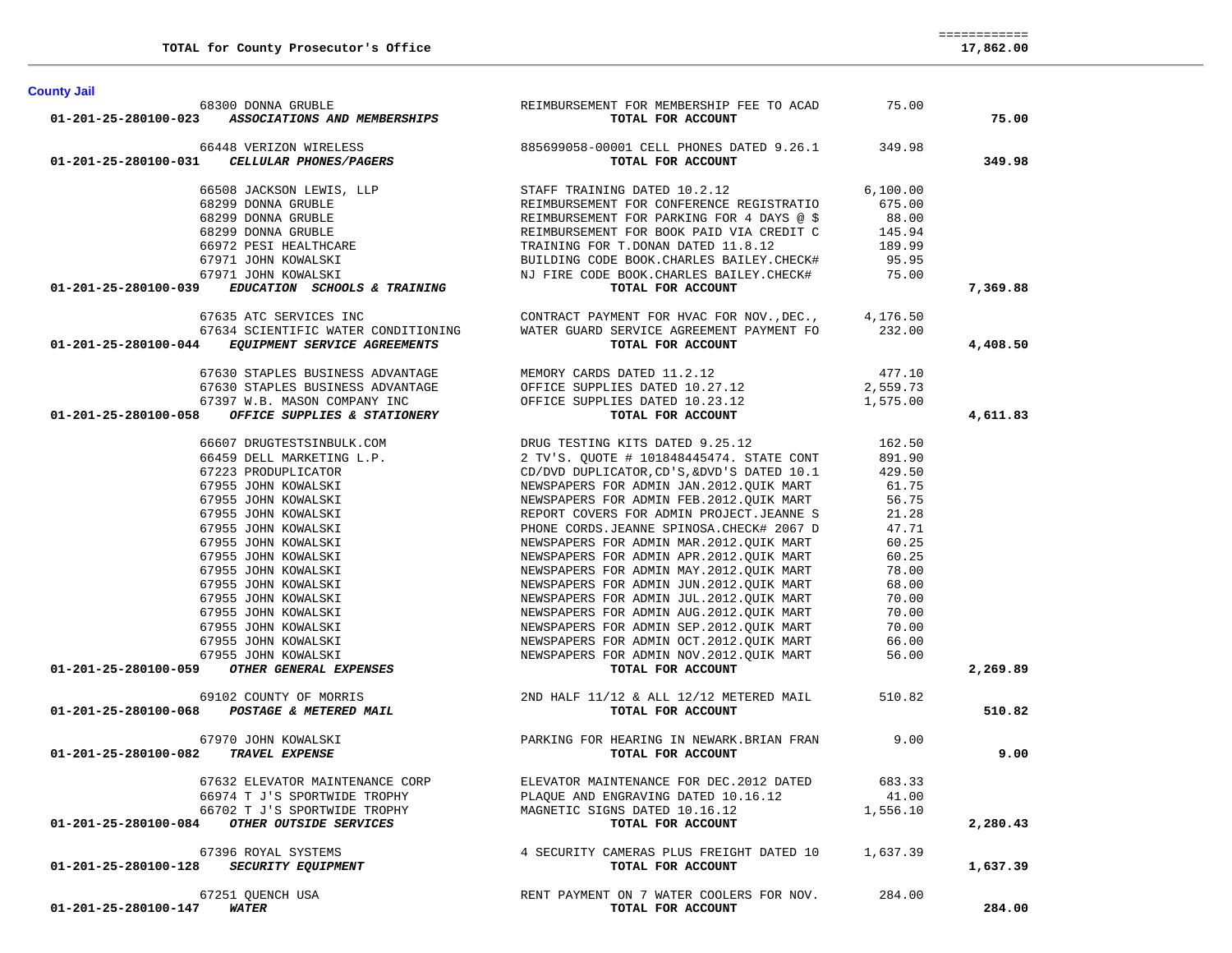| 66449 MOORE MEDICAL LLC<br>66469 MORRIS IMAGING ASSOC II PA<br>66469 MORRIS IMAGING ASSOC II PA<br>67969 JOHN KOWALSKI<br>01-201-25-280100-189<br><b>MEDICAL</b>                                                                                                                   | MEDICAL SUPPLIES DATED 10.1.12<br>MEDICAL CARE FOR R. PALMIERE DATED 9.13.1<br>MEDICAL CARE FOR V.COLUMBO DATED 9.18.12<br>NOTARY APPLICATION.DAWN STIFTER.CHECK# 2<br>TOTAL FOR ACCOUNT                                                                                                                                                                                                                             | 19.28<br>534.00<br>110.00<br>25.00                                                            | 27,799.18                  |
|------------------------------------------------------------------------------------------------------------------------------------------------------------------------------------------------------------------------------------------------------------------------------------|----------------------------------------------------------------------------------------------------------------------------------------------------------------------------------------------------------------------------------------------------------------------------------------------------------------------------------------------------------------------------------------------------------------------|-----------------------------------------------------------------------------------------------|----------------------------|
| 67252 UNIVERSAL UNIFORM SALES CO INC<br>67252 UNIVERSAL UNIFORM SALES CO INC<br>UNIFORM AND ACCESSORIES<br>01-201-25-280100-202                                                                                                                                                    | UNIFORMS FOR M.HERBERT DATED 10.12.12<br>UNIFORMS FOR M.HERBERT DATED 10.12.12<br>TOTAL FOR ACCOUNT                                                                                                                                                                                                                                                                                                                  | 33.00<br>553.53                                                                               | 586.53                     |
| 66700 FINCH FUEL OIL COMPANY, INC.<br>67582 MORRISTOWN LUMBER &<br>67582 MORRISTOWN LUMBER &<br>67633 TURTLE & HUGHES, INC<br>67373 TURTLE & HUGHES, INC<br>67373 TURTLE & HUGHES, INC<br>67968 JOHN KOWALSKI<br>67968 JOHN KOWALSKI<br>67968 JOHN KOWALSKI<br>67968 JOHN KOWALSKI | FUEL FOR GENERATOR DATED 10.15.12<br>MISC. MAINT. SUPPLIES DATED 10.25.12<br>MISC. MAINT. SUPPLIES DATED 10.26.12<br>ELECTRICAL SUPPLIES DATED 10.31.12<br>ELECRICAL SUPPLIES DATED 10.12.12<br>ELECTRICAL SUPPLIES DATED 10.17.12<br>OFFICE EQUIPMENT FOR IA PROJECT.STAPLES.<br>PARTS FOR SHOWER.BOB CONWAY.CHECK# 2063<br>BELTS AND PARTS FOR JAIL REPAIR. BOB CONW<br>PARTS FOR JAIL REPAIR. CHARLES BAILEY. CHE | 1,945.64<br>9.74<br>20.97<br>162.02<br>3,790.05<br>468.00<br>57.97<br>52.09<br>29.65<br>22.18 |                            |
| 67968 JOHN KOWALSKI<br><b>BLDG MAINTENANCE SUPPLIES</b><br>01-201-25-280100-249                                                                                                                                                                                                    | PARTS FOR JAIL DOORS.BOB CONWAY.CHECK# 2<br>TOTAL FOR ACCOUNT                                                                                                                                                                                                                                                                                                                                                        | 57.34                                                                                         | 6,615.65                   |
| 67394 ARAMARK CORRECTIONAL SERVICES<br>66707 JERSEY PAPER PLUS INC<br>66707 JERSEY PAPER PLUS INC<br>67583 E.A. MORSE & CO. INC.<br><b>JANITORIAL SUPPLIES</b><br>01-201-25-280100-252                                                                                             | CLEANING SOLUTION DATED 11.1.12<br>JANITORIAL SUPPLIES DATED 10.18.12<br>JANITORIAL SUPPLIES DATED 10.18.12<br>JANITORIAL SUPPLIES DATED 10.31.12<br>TOTAL FOR ACCOUNT                                                                                                                                                                                                                                               | 99.84<br>1,496.75<br>174.00<br>793.50                                                         | 2,564.09                   |
| 01-201-25-280100-266<br><b>SAFETY ITEMS</b>                                                                                                                                                                                                                                        | 66447 BOB BARKER COMPANY, INC. THE RESCUE TOOLS PLUS FREIGHT DATED 10.4.12<br>TOTAL FOR ACCOUNT                                                                                                                                                                                                                                                                                                                      | 503.23                                                                                        | 503.23                     |
| 67954 JOHN KOWALSKI<br>67954 JOHN KOWALSKI<br>01-203-25-280100-059 (2011) OTHER GENERAL EXPENSES                                                                                                                                                                                   | SHIPPING OF FIT TESTING EQUIPMENT. STEVE<br>NEWSPAPERS FOR ADMIN DEC.2011.OUIK MART<br>TOTAL FOR ACCOUNT                                                                                                                                                                                                                                                                                                             | 73.79<br>60.25                                                                                | 134.04                     |
| TOTAL for County Jail                                                                                                                                                                                                                                                              |                                                                                                                                                                                                                                                                                                                                                                                                                      |                                                                                               | ============<br>111,465.49 |
| <b>County Youth Detention Facilit</b><br>67310 STAPLES BUSINESS ADVANTAGE<br>01-201-25-281100-039<br>EDUCATION SCHOOLS & TRAINING                                                                                                                                                  | Certificate paper, white lined pads, cor<br>TOTAL FOR ACCOUNT                                                                                                                                                                                                                                                                                                                                                        | 66.48                                                                                         | 66.48                      |
| 68383 STAPLES BUSINESS ADVANTAGE<br>68383 STAPLES BUSINESS ADVANTAGE<br>67648 STAPLES BUSINESS ADVANTAGE<br>01-201-25-281100-058 OFFICE SUPPLIES & STATIONERY                                                                                                                      | Paper<br>ink jets, file labels<br>Laminated Badge<br>TOTAL FOR ACCOUNT                                                                                                                                                                                                                                                                                                                                               | 192.00<br>192.57<br>43.45                                                                     | 428.02                     |
| 69102 COUNTY OF MORRIS<br>01-201-25-281100-068<br>POSTAGE & METERED MAIL                                                                                                                                                                                                           | $2ND$ HALF $11/12$ & ALL $12/12$ METERED MAIL<br>TOTAL FOR ACCOUNT                                                                                                                                                                                                                                                                                                                                                   | 372.69                                                                                        | 372.69                     |

66612 BIO- REFERENCE LABORATORIES INMATE LAB WORK FOR SEPT.2012 DATED 10.1 1,919.92

64664 ATLANTIC HEALTH SYSTEM MEDICAL CARE FOR J.UMANZOR DATED 8.19.12 470.26

67641 AFFILIATED EYE SURGEONS OF MEDICAL CARE FOR J.COLUMBO DATED 9.28.12 420.00

 67642 CONTRACT PHARMACY SERVICES INC INMATE MEDICATION FOR OCTOBER 2012 DATED 19,207.72 67249 DENTRUST DENTAL INC. INMATE DENTAL WORK FOR SEPT.2012 DATED 1 5,093.00

 67640 ARAMARK CORRECTIONAL SERVICES STAFF AND INMATE MEALS DATED 11.8.12 16,351.97 67393 ARAMARK CORRECTIONAL SERVICES STAFF AND INMATE MEALS DATED 11.1.12 16,825.64 67250 ARAMARK CORRECTIONAL SERVICES STAFF AND INMATE MEALS DATED 10.25.12 16,278.44  **01-201-25-280100-185** *FOOD* **TOTAL FOR ACCOUNT 49,456.05**

420.00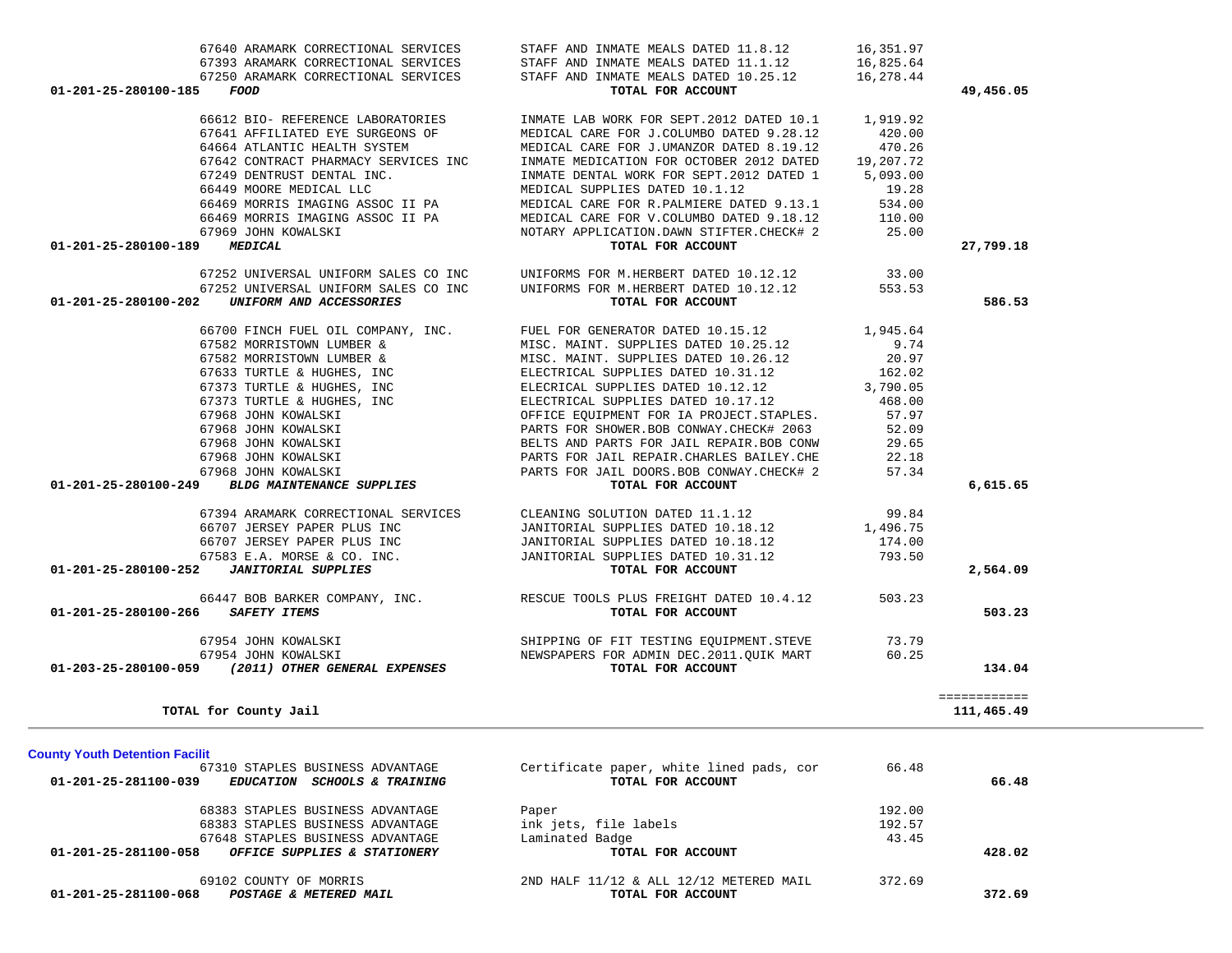| 68380 DEER PARK                                           | 0434495636 10-15-12-11-14-12                                  | 33.44     |              |  |
|-----------------------------------------------------------|---------------------------------------------------------------|-----------|--------------|--|
| 68124 SODEXO, INC & AFFILIATES                            | Contractural Charge 10/6-11/2/12                              | 2,752.00  |              |  |
| 68124 SODEXO, INC & AFFILIATES                            | Meals $10/6 - 11/2/12$                                        | 4,277.64  |              |  |
| 68124 SODEXO, INC & AFFILIATES                            | Snacks & Groceries $10/6 - 11/2/12$                           | 2,863.87  |              |  |
| 01-201-25-281100-185<br>FOOD                              | TOTAL FOR ACCOUNT                                             |           | 9,926.95     |  |
|                                                           |                                                               |           |              |  |
| 65918 ALERE TOXICOLOGY SERVICES INC.                      | Resident Drug Tests                                           | 16.00     |              |  |
| <b>MEDICAL</b><br>01-201-25-281100-189                    | TOTAL FOR ACCOUNT                                             |           | 16.00        |  |
|                                                           |                                                               |           |              |  |
|                                                           |                                                               |           | ============ |  |
| TOTAL for County Youth Detention Facilit                  |                                                               |           | 10,810.14    |  |
|                                                           |                                                               |           |              |  |
|                                                           |                                                               |           |              |  |
| <b>Road Repairs</b>                                       |                                                               |           |              |  |
| 67503 SPACE FARMS INC                                     | deer removal 10/1-10/31/2012                                  | 6,888.00  |              |  |
| 01-201-26-290100-036 CONTRACTED SERVICES                  | TOTAL FOR ACCOUNT                                             |           | 6,888.00     |  |
|                                                           |                                                               |           |              |  |
| 69102 COUNTY OF MORRIS                                    | 2ND HALF 11/12 & ALL 12/12 METERED MAIL                       | 43.95     |              |  |
| 01-201-26-290100-068 POSTAGE & METERED MAIL               | TOTAL FOR ACCOUNT                                             |           | 43.95        |  |
|                                                           |                                                               |           |              |  |
| 67400 WASHINGTON TWP MUNICIPAL                            | 3rd quarter 2012 installment                                  | 1,502.60  |              |  |
| 01-201-26-290100-140 GAS PURCHASES                        | TOTAL FOR ACCOUNT                                             |           | 1,502.60     |  |
|                                                           |                                                               |           |              |  |
| 67502 CENTURYLINK                                         | 310111021 10/25/2012                                          | 155.17    |              |  |
| 68376 VERIZON                                             | 973-361-2726 132 16Y dated 11/1/2012                          | 248.47    |              |  |
| <b>TELEPHONE</b><br>01-201-26-290100-146                  | TOTAL FOR ACCOUNT                                             |           | 403.64       |  |
|                                                           |                                                               |           |              |  |
| 64332 LOVEYS PIZZA & GRILL                                | meals $4/6 - 8/20/2012$                                       | 90.00     |              |  |
| 64332 LOVEYS PIZZA & GRILL                                | 15% gratuity                                                  | 13.50     |              |  |
| 01-201-26-290100-188<br><i><b>MEALS</b></i>               | TOTAL FOR ACCOUNT                                             |           | 103.50       |  |
|                                                           |                                                               |           |              |  |
| 66840 STATEWIDE STRIPING CORP                             | spray traffic stripe yellow/white, thermo                     | 26,476.98 |              |  |
| 01-201-26-290100-221<br><b>BEADS &amp; PAINTS</b>         | TOTAL FOR ACCOUNT                                             |           | 26,476.98    |  |
|                                                           |                                                               |           |              |  |
| 67085 DYNASTY CHEMICAL CORPORATION                        | citrus kleen cleaner & degreaser                              | 3,424.00  |              |  |
| 67398 TILCON NEW YORK INC.                                | $I - 5$                                                       | 427.48    |              |  |
| 67398 TILCON NEW YORK INC.                                | I-6                                                           | 209.80    |              |  |
| 67398 TILCON NEW YORK INC.                                | $I - 5$                                                       | 548.45    |              |  |
| 67094 TILCON NEW YORK INC.                                | $I - 5$                                                       | 426.75    |              |  |
| 67094 TILCON NEW YORK INC.                                | $I - 5$                                                       | 317.02    |              |  |
| 67094 TILCON NEW YORK INC.                                | $I - 5$                                                       | 1,355.95  |              |  |
| <b>BITUMINOUS CONCRETE</b><br>01-201-26-290100-222        | TOTAL FOR ACCOUNT                                             |           | 6,709.45     |  |
| 67089 HARRISON SUPPLY                                     | 907517 catch basin blocks order # 69851                       | 1,142.20  |              |  |
| 67089 HARRISON SUPPLY                                     | pallets refund on return                                      | $-360.00$ |              |  |
| 01-201-26-290100-224<br>CATCH BASIN DRAINAGE & PIPES      | TOTAL FOR ACCOUNT                                             |           | 782.20       |  |
|                                                           |                                                               |           |              |  |
| 66193 COUNTY WELDING SUPPLY CO                            | oxygen compressed, acetylene                                  | 69.40     |              |  |
| 66193 COUNTY WELDING SUPPLY CO                            | acetylene                                                     | 8.85      |              |  |
| 67214 GARDEN STATE HIGHWAY                                | sq blank-std holes/corners,                                   | 299.85    |              |  |
| 67214 GARDEN STATE HIGHWAY                                | alum blank std holes                                          | 174.75    |              |  |
| 67214 GARDEN STATE HIGHWAY                                | 30"diamond blank std holes                                    | 694.50    |              |  |
| 67214 GARDEN STATE HIGHWAY                                | square blank std holes                                        | 100.20    |              |  |
|                                                           |                                                               |           |              |  |
| 67214 GARDEN STATE HIGHWAY                                | 36"diamond blank std holes                                    | 199.90    |              |  |
| 67214 GARDEN STATE HIGHWAY                                | 12"x18" alum blank std holes                                  | 169.00    |              |  |
| 67214 GARDEN STATE HIGHWAY                                | $24$ "x24"xP/S face                                           | 52.60     |              |  |
| 67214 GARDEN STATE HIGHWAY                                | 9x12x080 white on blue #262                                   | 25.00     |              |  |
| 67214 GARDEN STATE HIGHWAY                                | 9x12x080 white on blue #172                                   | 25.00     |              |  |
| 01-201-26-290100-238<br><b>SIGNAGE</b>                    | TOTAL FOR ACCOUNT                                             |           | 1,819.05     |  |
|                                                           |                                                               |           |              |  |
| 67090 GM FENCE CO.<br>SNOW FENCES<br>01-201-26-290100-240 | Order # 052305 48"wood snow fence, 14" w<br>TOTAL FOR ACCOUNT | 1,684.75  |              |  |
|                                                           |                                                               |           | 1,684.75     |  |
|                                                           |                                                               |           |              |  |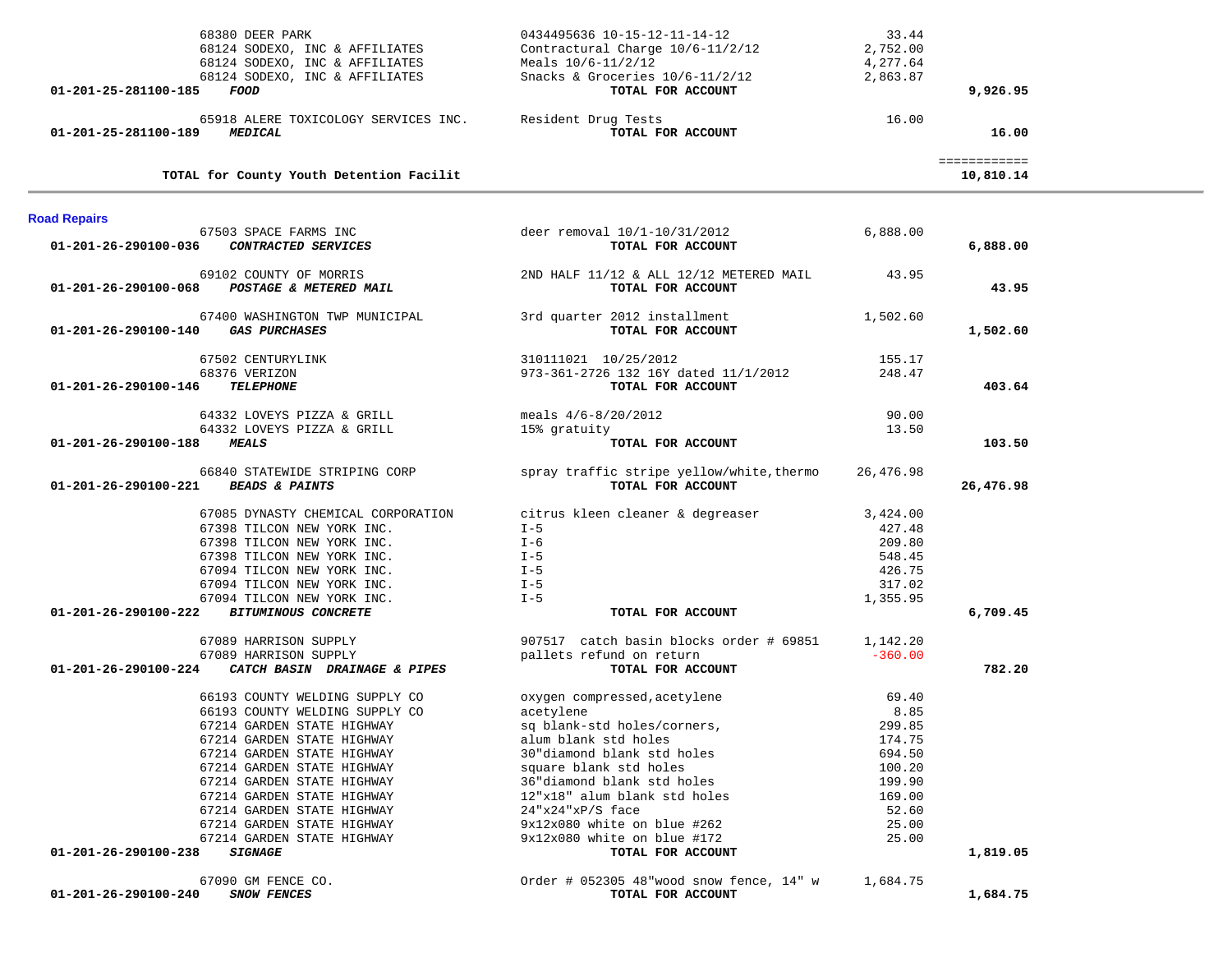| CTM00001CM Street Sweeping 10/17/2012     | 91.35                                                                    |                           |
|-------------------------------------------|--------------------------------------------------------------------------|---------------------------|
|                                           |                                                                          | 2,903.22                  |
|                                           |                                                                          |                           |
| 07876-512349-01-9 billing period 11-1-12  | 69.21                                                                    |                           |
| universal tilt wall mount                 | 39.72                                                                    |                           |
| 19 in. HDTV/Built IN DVD                  | 300.60                                                                   |                           |
| TOTAL FOR ACCOUNT                         |                                                                          | 409.53                    |
|                                           |                                                                          | ============<br>50,775.70 |
|                                           |                                                                          |                           |
|                                           |                                                                          |                           |
| NJDOT Class B                             | 270.00                                                                   |                           |
|                                           | 215.00                                                                   |                           |
|                                           |                                                                          |                           |
|                                           | 215.00                                                                   |                           |
| TOTAL FOR ACCOUNT                         |                                                                          | 790.00                    |
| 2.7MM Starter Rope, Part No. 0000-930-22  | 2.54                                                                     |                           |
| Shop Labor                                |                                                                          |                           |
| Processing fee                            | 0.20                                                                     |                           |
| Blade 450MM/18 2 PCS, Part No. 4228-710-6 | 99.65                                                                    |                           |
| Gasket, Part No. 4228-649-0302            | 3.68                                                                     |                           |
| Shop Labor                                | 56.67                                                                    |                           |
| processing surcharge                      | 1.60                                                                     |                           |
| TOTAL FOR ACCOUNT                         |                                                                          | 171.42                    |
| 6011 5/32 ElectrodesAC/DCEP 130-160 AMPS  | 150.05                                                                   |                           |
| TOTAL FOR ACCOUNT                         |                                                                          | 150.05                    |
| air filter                                | 5.23                                                                     |                           |
| filter housing                            | 11.27                                                                    |                           |
| fuel surcharge                            | 0.50                                                                     |                           |
| TOTAL FOR ACCOUNT                         |                                                                          | 17.00                     |
| Cover                                     | 24.16                                                                    |                           |
| TOTAL FOR ACCOUNT                         |                                                                          | 24.16                     |
|                                           |                                                                          | ============              |
|                                           |                                                                          | 1,152.63                  |
|                                           | TOTAL FOR ACCOUNT<br>Delivery Charge<br>NJDOT Class B<br>Delivery Charge | 118.50<br>90.00<br>7.08   |

## 66555 COUNTY CONCRETE CORP. ticket # 2094148 mason sand 10/5/2012 106.75 67501 TILCON NEW YORK INC. quarry process 128.02 67323 TILCON NEW YORK INC. quarry process 814.06  **01-201-26-290100-244** *STONE* **TOTAL FOR ACCOUNT 1,048.83** 67088 GRINNELL RECYCLING INC. Disposable Recycling 10/3-10/15/2012 268.32 67088 GRINNELL RECYCLING INC. 472.95 67088 GRINNELL RECYCLING INC. 293.03 67088 GRINNELL RECYCLING INC. 382.47 67088 GRINNELL RECYCLING INC. 432.12 67088 GRINNELL RECYCLING INC. 276.12 67088 GRINNELL RECYCLING INC. 67088 GRINNELL RECYCLING INC. 291.20

 69102 COUNTY OF MORRIS 2ND HALF 11/12 & ALL 12/12 METERED MAIL 43.33  **01-201-26-300100-068** *POSTAGE & METERED MAIL* **TOTAL FOR ACCOUNT 43.33** 67213 GEN-EL SAFETY & INDUSTRIAL fleece liners L/XL/XXL/XXXL 395.50 67213 GEN-EL SAFETY & INDUSTRIAL Jackets 208.50

**Shade Tree Commission** 

277.16

91.35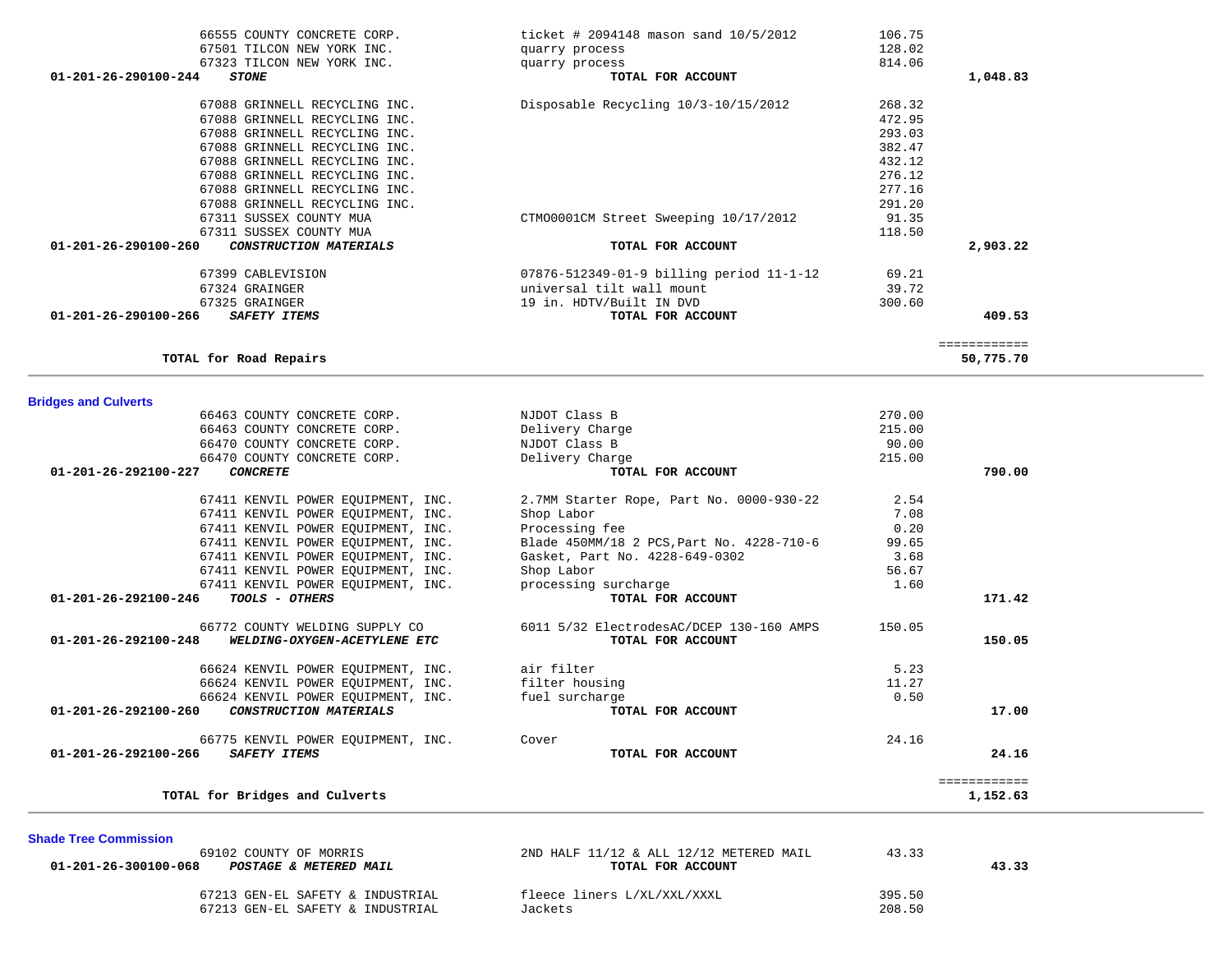| 01-201-26-300100-239           | 67320 CUTTER'S CHOICE EAST<br>SMALL TOOLS                                                                                                                                                                                                                                                                                                                                                                                                                                                                                                                                  | 9x100 saw chain<br>67322 VERMEER NORTH ATLANTIC<br><b>booth left/right forged, capscrews</b><br><b>SMALL TOOLS</b> TOTAL FOR ACCOUNT<br>TOTAL FOR ACCOUNT                                                                                                                                                                                                                                                                                                                                                                              | 330.20<br>563.16                                                                                                                               | 893.36                   |
|--------------------------------|----------------------------------------------------------------------------------------------------------------------------------------------------------------------------------------------------------------------------------------------------------------------------------------------------------------------------------------------------------------------------------------------------------------------------------------------------------------------------------------------------------------------------------------------------------------------------|----------------------------------------------------------------------------------------------------------------------------------------------------------------------------------------------------------------------------------------------------------------------------------------------------------------------------------------------------------------------------------------------------------------------------------------------------------------------------------------------------------------------------------------|------------------------------------------------------------------------------------------------------------------------------------------------|--------------------------|
|                                | TOTAL for Shade Tree Commission                                                                                                                                                                                                                                                                                                                                                                                                                                                                                                                                            |                                                                                                                                                                                                                                                                                                                                                                                                                                                                                                                                        |                                                                                                                                                | ============<br>1,540.69 |
| <b>Buildings &amp; Grounds</b> |                                                                                                                                                                                                                                                                                                                                                                                                                                                                                                                                                                            |                                                                                                                                                                                                                                                                                                                                                                                                                                                                                                                                        |                                                                                                                                                |                          |
| 01-201-26-310100-029           | <b>BUILDING RENTAL</b>                                                                                                                                                                                                                                                                                                                                                                                                                                                                                                                                                     | 68601 WILLIAM F. BARNISH RENT FOR DOVER PROBATION/ JANUARY 2013<br>TOTAL FOR ACCOUNT                                                                                                                                                                                                                                                                                                                                                                                                                                                   | 7,087.72                                                                                                                                       | 7,087.72                 |
|                                | 68547 LAZ PARKING<br>68547 LAZ PARKING<br>68550 MORRISTOWN PARKING AUTHORITY<br>68305 MORRISTOWN PARKING AUTHORITY<br>01-201-26-310100-062 PARKING LOT RENTAL                                                                                                                                                                                                                                                                                                                                                                                                              | 590803109/ JUROR PARKING - SEPTEMBER 201<br>590803109/ JUROR PARKING - OCTOBER 2012<br>PARKING MAINTENANCE FEE / DECEMBER 2012<br>PARKING MAINTENANCE FEE / NOVEMBER 2012<br>TOTAL FOR ACCOUNT                                                                                                                                                                                                                                                                                                                                         | 5,292.00<br>5,852.25<br>5,130.00<br>5,130.00                                                                                                   | 21,404.25                |
|                                | 68402 CHRIS WALKER<br>01-201-26-310100-082 TRAVEL EXPENSE                                                                                                                                                                                                                                                                                                                                                                                                                                                                                                                  | PURCHASE 30 TABLE CLOTHS FOR HURRICANE S<br>TOTAL FOR ACCOUNT                                                                                                                                                                                                                                                                                                                                                                                                                                                                          | 80.73                                                                                                                                          | 80.73                    |
|                                |                                                                                                                                                                                                                                                                                                                                                                                                                                                                                                                                                                            | 68326 LOVEYS PIZZA & GRILL RE: MEAL RECEIPTS/ DATED 09-01-12 THRU 1<br>01-201-26-310100-084 OTHER OUTSIDE SERVICES TOTAL FOR ACCOUNT                                                                                                                                                                                                                                                                                                                                                                                                   | 520.00                                                                                                                                         | 520.00                   |
| 01-201-26-310100-098           | 47 THE COUNTRY NURSERY<br><b>OTHER OPERATING&amp;REPAIR SUPPLY</b><br>67847 THE COUNTRY NURSERY                                                                                                                                                                                                                                                                                                                                                                                                                                                                            | WO67683/RE: HOLIDAY DECOR/11-08-12<br>TOTAL FOR ACCOUNT                                                                                                                                                                                                                                                                                                                                                                                                                                                                                | 331.20                                                                                                                                         | 331.20                   |
| 01-201-26-310100-143           | 67555 MC MUA TRANSFER STATION<br>67555 MC MUA TRANSFER STATION<br>3      RUBBISH & TRASH REMOVAL                                                                                                                                                                                                                                                                                                                                                                                                                                                                           | 000291/ RE: REFUSE REMOVAL/ DATED 06-06-<br>000291/ RE: REFUSE REMOVAL/ DATED 06-20-<br><b>TOTAL FOR ACCOUNT</b><br>TOTAL FOR ACCOUNT                                                                                                                                                                                                                                                                                                                                                                                                  | 219.65<br>206.23                                                                                                                               | 425.88                   |
|                                | 01-201-26-310100-223 BUILDING REPAIRS                                                                                                                                                                                                                                                                                                                                                                                                                                                                                                                                      | 67556 MORRIS BRICK AND STONE CO. WO67492/RE: HILL/DATED 10-04-12<br>67556 MORRIS BRICK AND STONE CO. WO67492/RE: HILL/DATED 10-04-12<br>67556 MORRIS BRICK AND STONE CO. WO67492/RE: HILL/DATED 10-03-12<br>TOTAL FOR ACCOUNT                                                                                                                                                                                                                                                                                                          | 63.00<br>63.00<br>80.50                                                                                                                        | 206.50                   |
| 01-201-26-310100-234           | 67553 MORRISTOWN LUMBER &<br>67553 MORRISTOWN LUMBER &<br><b>PAINT</b>                                                                                                                                                                                                                                                                                                                                                                                                                                                                                                     | W067635/ RE: K-9/ 10-12-12<br>WO67709/ RE: A & R/ 10-26-12<br>TOTAL FOR ACCOUNT                                                                                                                                                                                                                                                                                                                                                                                                                                                        | 31.73<br>125.98                                                                                                                                | 157.71                   |
| 01-201-26-310100-235           | 67086 MADISON PLUMBING SUPPLY CO<br>67086 MADISON PLUMBING SUPPLY CO<br>67086 MADISON PLUMBING SUPPLY CO<br>67086 MADISON PLUMBING SUPPLY CO<br>67086 MADISON PLUMBING SUPPLY CO<br>67086 MADISON PLUMBING SUPPLY CO<br>67086 MADISON PLUMBING SUPPLY CO<br>67087 MADISON PLUMBING SUPPLY CO<br>67087 MADISON PLUMBING SUPPLY CO<br>67087 MADISON PLUMBING SUPPLY CO<br>67087 MADISON PLUMBING SUPPLY CO<br>67087 MADISON PLUMBING SUPPLY CO<br>67087 MADISON PLUMBING SUPPLY CO<br>67425 MADISON PLUMBING SUPPLY CO<br>67425 MADISON PLUMBING SUPPLY CO<br>PIPES - OTHERS | W067418/ RE: CAC/ 09-11-12<br>WO67186/RE: YOUTH SHELTER/ 10-01-12<br>WO67419/ RE: SEU/10-02-12<br>WO67656/RE: YOUTH SHELTER/ 10-02-12<br>WO67634/ RE: EXT SERV/ 10-05-12<br>W067634/ RE: EXT SERV/ 10-05-12<br>WO67634/ RE: EXT SERV/ 10-10-12<br>W066869/ RE: JDC/ 10-11-12<br>W067645/ RE: HOMELESS/ 10-12-12<br>WO67655/ RE: WARRANTS/ 10-15-12<br>WO67471/ RE: CH/ 10-05-12<br>WO67706/ RE: R-7 LEGAL SERV/ 10-17-12<br>W067867/ RE: K-9/ 10-18-12<br>W067708/ RE: STOCK/ 10-22-12<br>RE: GREYSTONE/ 10-24-12<br>TOTAL FOR ACCOUNT | 292.09<br>737.80<br>225.38<br>259.20<br>293.97<br>72.11<br>360.48<br>69.10<br>126.39<br>242.42<br>117.81<br>231.90<br>4.05<br>278.73<br>204.47 | 3,515.90                 |
|                                | 67177 MSC INDUSTRIAL SUPPLY CO.<br>67177 MSC INDUSTRIAL SUPPLY CO.<br>67549 MORRISTOWN LUMBER &<br>67549 MORRISTOWN LUMBER &                                                                                                                                                                                                                                                                                                                                                                                                                                               | WO67633/ RE: B & G/ 10-12-12<br>WO67633/ RE: B & G/ 10-17-12<br>W067528/ RE: B & G/ 10-01-12<br>WO67528/ RE: B & G/ 10-01-12                                                                                                                                                                                                                                                                                                                                                                                                           | 113.79<br>164.99<br>134.20<br>51.89                                                                                                            |                          |

604.00

 **01-201-26-300100-207** *UNIFORM & CLOTHING ALLOWANCE* **TOTAL FOR ACCOUNT 604.00**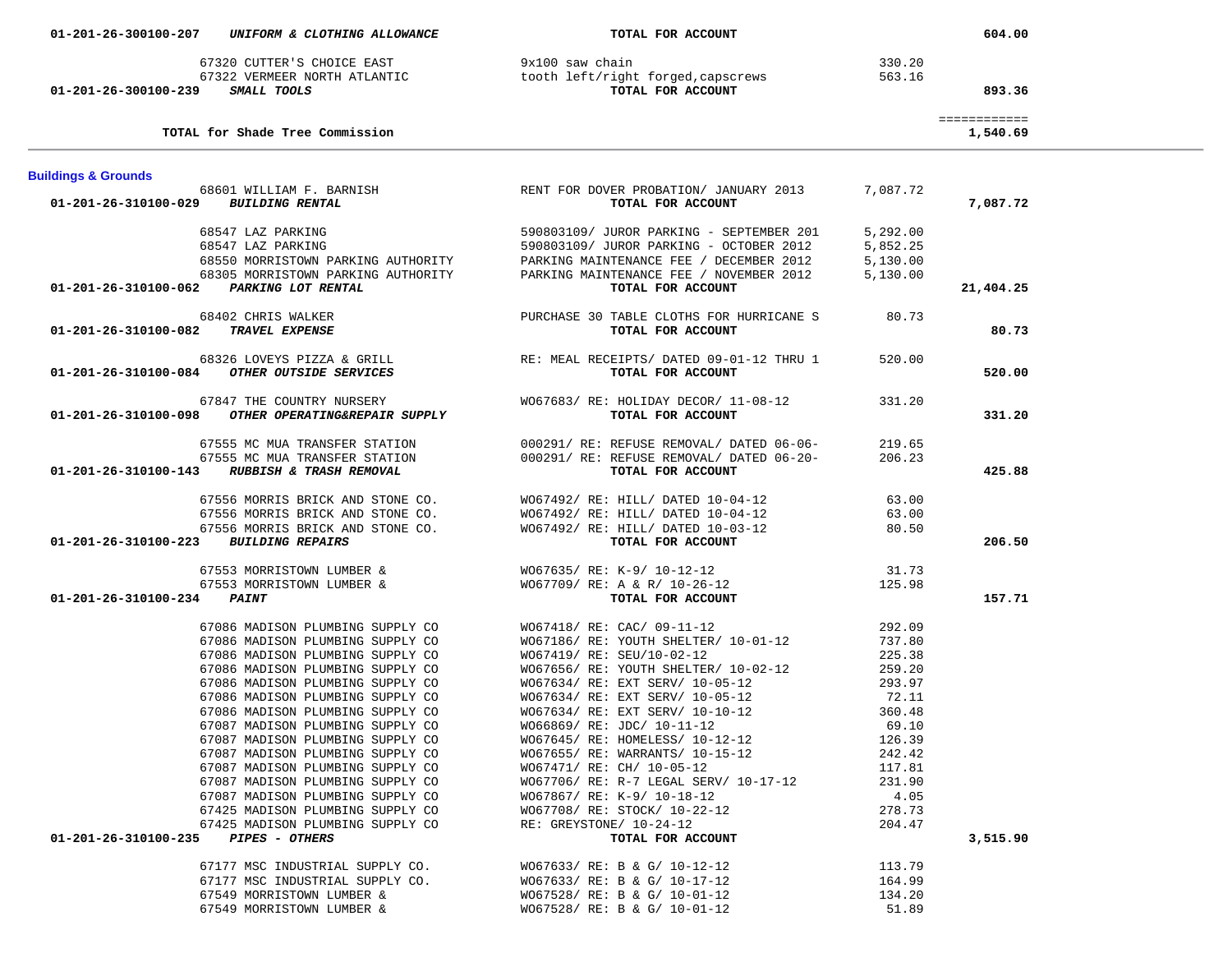| <b>Motor Services Center</b> |                                                   |                                             |        |        |
|------------------------------|---------------------------------------------------|---------------------------------------------|--------|--------|
|                              | 68159 STAPLES BUSINESS ADVANTAGE                  | PRINTER, POST IT, TONER, PAPER, SCISSOR     | 381.66 |        |
|                              | 67163 STAPLES BUSINESS ADVANTAGE                  | INK, PEN                                    | 66.59  |        |
|                              | 01-201-26-315100-058 OFFICE SUPPLIES & STATIONERY | TOTAL FOR ACCOUNT                           |        | 448.25 |
|                              | 64681 BATTERIES PLUS                              | REBUILD BATTERIES                           | 79.98  |        |
|                              | 67655 BOONTON AUTO PARTS                          | PAINT                                       | 86.28  |        |
|                              | 67659 CY DRAKE LOCKSMITHS, INC.                   | KEYS                                        | 8.80   |        |
|                              | 67659 CY DRAKE LOCKSMITHS, INC.                   | PADLOCK                                     | 72.00  |        |
|                              | 67137 DEER PARK                                   | $0435051180, 9/15 - 10/14$                  | 198.93 |        |
|                              | 67665 MCMASTER-CARR SUPPLY CO                     | HAND OPERATED DIAPHRAGM PUMP                | 68.98  |        |
|                              | 67148 MORRISTOWN LUMBER &                         | SCREWS                                      | 0.99   |        |
|                              | 67148 MORRISTOWN LUMBER &                         | BRUSH, 9 OT USG ALL, ROLLER, COVER, TRAY LI | 30.48  |        |
|                              | 67666 MSC INDUSTRIAL SUPPLY CO.                   | BRUSH                                       | 17.66  |        |
|                              | 67666 MSC INDUSTRIAL SUPPLY CO.                   | WASHER                                      | 25.95  |        |
|                              | 67666 MSC INDUSTRIAL SUPPLY CO.                   | WHEELBARROW, TIRE                           | 173.95 |        |

| 3,427.90                                  | TOTAL FOR ACCOUNT | <i>INCREMENTAL BOND COSTS</i> | 01-201-26-310100-267 |
|-------------------------------------------|-------------------|-------------------------------|----------------------|
| ------------<br>. _ _ _ _ _ _ _ _ _ _ _ _ |                   |                               |                      |
| 62,300.92                                 |                   | TOTAL for Buildings & Grounds |                      |

| 67561 MOE DISTRIBUTORS INC.<br>$WO67550/RE: YOUTH SHELTE/ DATED 10-09-172.50$<br>67561 MOE DISTRIBUTORS INC. WO67550/ RE: YOUTH SHELTER/ DATED 10-15-<br>01-201-26-310100-249 BLDG MAINTENANCE SUPPLIES TOTAL FOR ACCOUNT                                                                                                                                                                                                          |          |          |
|------------------------------------------------------------------------------------------------------------------------------------------------------------------------------------------------------------------------------------------------------------------------------------------------------------------------------------------------------------------------------------------------------------------------------------|----------|----------|
|                                                                                                                                                                                                                                                                                                                                                                                                                                    |          | 1,405.63 |
| 67545 KENVIL WELDERY & MACHINE, INC. RE: LEAF COLLECTION TRAILER/ 10-24-12 9,900.00<br>01-201-26-310100-251 GROUND MAINTENANCE SUPPLIES<br>TOTAL FOR ACCOUNT                                                                                                                                                                                                                                                                       |          | 9,900.00 |
| 68348 GOODALE PHARMACY & SURGICAL SUPPLY WO67735/RE: JANTORIAL SUPPLIES/ 11-07-1 4,800.00<br>TOTAL FOR ACCOUNT                                                                                                                                                                                                                                                                                                                     |          | 4,800.00 |
|                                                                                                                                                                                                                                                                                                                                                                                                                                    |          |          |
|                                                                                                                                                                                                                                                                                                                                                                                                                                    |          |          |
|                                                                                                                                                                                                                                                                                                                                                                                                                                    |          |          |
|                                                                                                                                                                                                                                                                                                                                                                                                                                    |          |          |
|                                                                                                                                                                                                                                                                                                                                                                                                                                    |          |          |
|                                                                                                                                                                                                                                                                                                                                                                                                                                    |          |          |
| 67550 R & J CONTROL, INC.<br>67550 R & J CONTROL, INC. $003109/$ MONTVILLE                                                                                                                                                                                                                                                                                                                                                         | 174.95   |          |
| 67550 R & J CONTROL, INC.<br>67550 R & J CONTROL, INC. 002869/ SCHUYLER<br>67550 R & J CONTROL, INC. 003114/ SEU<br>67550 R & J CONTROL, INC. 002868/ WHARTON                                                                                                                                                                                                                                                                      | 174.95   |          |
|                                                                                                                                                                                                                                                                                                                                                                                                                                    | 174.95   |          |
| 174.95                                                                                                                                                                                                                                                                                                                                                                                                                             |          |          |
| 67550 R & J CONTROL, INC. 002866/ YOUTH SHELTER                                                                                                                                                                                                                                                                                                                                                                                    | 174.95   |          |
| TOTAL FOR ACCOUNT<br>01-201-26-310100-262 MACHINERY REPAIRS & PARTS                                                                                                                                                                                                                                                                                                                                                                |          | 2,242.34 |
| 67179 BINSKY & SNYDER SERVICES LLC RE ADMIN - CH/ 09-26-12 $2,475.00$                                                                                                                                                                                                                                                                                                                                                              |          |          |
| 67178 BINSKY & SNYDER SERVICES LLC RE: BOILER SERVICES - VARIOUS COUNTY FAC 3,250.00                                                                                                                                                                                                                                                                                                                                               |          |          |
|                                                                                                                                                                                                                                                                                                                                                                                                                                    |          |          |
|                                                                                                                                                                                                                                                                                                                                                                                                                                    |          |          |
|                                                                                                                                                                                                                                                                                                                                                                                                                                    |          |          |
| $\begin{array}{lllllllllllll} 68350 & \text{JOHNSTONE SUPPLY} & & & & & & & & 350.00 \\ 67425 & \text{MADISON PLUMBING SUPPLY CO} & & & & & & & & 350.00 \\ 67425 & \text{MADISON PLUMBING SUPPLY CO} & & & & & & 9067677/ RE: GREYSTONE/ 10-26-12 & & & & & 2.16 \\ 67425 & \text{MADISON PLUMBING SUPPLY CO} & & & & & & & 9067645/ RE: HOMELES/ 10-26-12 & & & & & 718.00 \\ 4 & \text{HEAT$<br>01-201-26-310100-264 HEAT & A/C |          | 6,795.16 |
| 68301 MORRISTOWN PARKING AUTHORITY          INCREMENTAL BOND - NOVEMBER 2012                1,713.95                                                                                                                                                                                                                                                                                                                               |          |          |
| 68555 MORRISTOWN PARKING AUTHORITY <b>INCREMENTAL BOND - DECEMBER 2012</b>                                                                                                                                                                                                                                                                                                                                                         | 1,713.95 |          |

| 67549 MORRISTOWN LUMBER &                        | WO66832/ RE: WARRANTS/ 10-02-12                                            | 12.29    |  |
|--------------------------------------------------|----------------------------------------------------------------------------|----------|--|
| 67549 MORRISTOWN LUMBER &                        | WO67550/RE: YOUTH SHELTER/10-02-12                                         | 17.70    |  |
| 67549 MORRISTOWN LUMBER &                        | WO67492/ RE: B & G/ 10-03-12                                               | 113.05   |  |
| 67549 MORRISTOWN LUMBER &                        | WO67528/ RE: B & G/ 10-04-12                                               | 49.42    |  |
| 67549 MORRISTOWN LUMBER &                        | WO6758/ RE: LIBRARY/ 10-16-12                                              | 68.42    |  |
| 67549 MORRISTOWN LUMBER &                        | WO6758/ RE: LIBRARY/ 10-17-12                                              | 116.04   |  |
| 67553 MORRISTOWN LUMBER &                        | WO67716/ RE: YOUTH SHELTE/ 10-23-12                                        | 25.76    |  |
| 67553 MORRISTOWN LUMBER &                        | W067558/RE: CH/ 10-04-12                                                   | 53.95    |  |
| 67561 MOE DISTRIBUTORS INC.                      | WO67505/ RE: CTY GRG/ DATED 10-01-12                                       | 134.70   |  |
| 67561 MOE DISTRIBUTORS INC.                      | WO67550/RE: YOUTH SHELTER/ DATED 10-09-                                    | 172.50   |  |
| 67561 MOE DISTRIBUTORS INC.                      | WO67550/ RE: YOUTH SHELTER/ DATED 10-15-                                   | 176.93   |  |
| $01-201-26-310100-249$ BLDG MAINTENANCE SUPPLIES | TOTAL FOR ACCOUNT                                                          |          |  |
|                                                  |                                                                            |          |  |
|                                                  | 67545 KENVIL WELDERY & MACHINE. INC. RE: LEAF COLLECTION TRAILER/ 10-24-12 | 9.900.00 |  |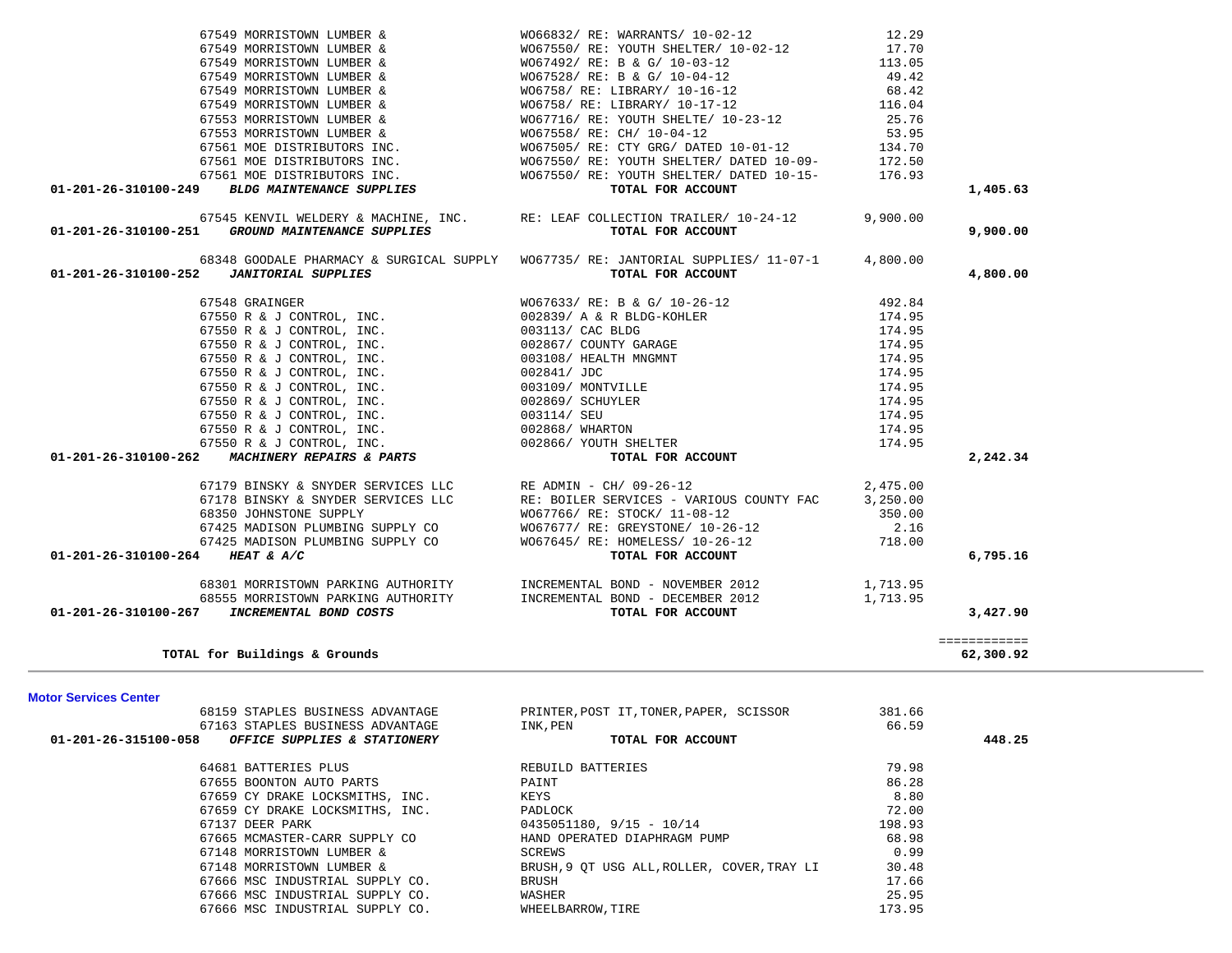| 67152 MSC INDUSTRIAL SUPPLY CO.                                                                                                        | TERMINAL, CONNECTOR                                                                                                                  | 126.50   |          |
|----------------------------------------------------------------------------------------------------------------------------------------|--------------------------------------------------------------------------------------------------------------------------------------|----------|----------|
| 67152 MSC INDUSTRIAL SUPPLY CO.                                                                                                        | GLOVE, TWLETTS, BATTERIES, ANTISIEZE                                                                                                 | 218.46   |          |
| 67152 MSC INDUSTRIAL SUPPLY CO.                                                                                                        |                                                                                                                                      | 134.93   |          |
| 67152 MSC INDUSTRIAL SUPPLY CO.                                                                                                        | GLOVE, INDETES, BATTERIES, ANTISTEER<br>THREADED HHSC, SCREW<br>WHEEL WEIGHT, CAP<br>WHEEL WEIGHT<br>GLOVE, ELECTRICAL TAPE<br>BRUSH | 22.22    |          |
| 67494 MSC INDUSTRIAL SUPPLY CO.                                                                                                        |                                                                                                                                      | 147.72   |          |
|                                                                                                                                        |                                                                                                                                      |          |          |
| 67494 MSC INDUSTRIAL SUPPLY CO.                                                                                                        |                                                                                                                                      | 44.98    |          |
| 67494 MSC INDUSTRIAL SUPPLY CO.                                                                                                        |                                                                                                                                      | 90.96    |          |
| 67494 MSC INDUSTRIAL SUPPLY CO.                                                                                                        | <b>BRUSH</b>                                                                                                                         | 35.32    |          |
| 68148 MORRISTOWN LUMBER &                                                                                                              | SCREW                                                                                                                                | 7.99     |          |
| 68148 MORRISTOWN LUMBER &                                                                                                              | BIT                                                                                                                                  | 24.00    |          |
| 01-201-26-315100-098<br>OTHER OPERATING&REPAIR SUPPLY                                                                                  | TOTAL FOR ACCOUNT                                                                                                                    |          | 1,617.08 |
|                                                                                                                                        |                                                                                                                                      |          |          |
| 67163 STAPLES BUSINESS ADVANTAGE                                                                                                       | OFFICE CHAIR                                                                                                                         | 135.85   |          |
| 67163 STAPLES BUSINESS ADVANTAGE                                                                                                       | PEN                                                                                                                                  | 2.31     |          |
| 67163 STAPLES BUSINESS ADVANTAGE                                                                                                       | POST IT, CORRECTION FLUID, MARKER                                                                                                    | 29.81    |          |
| 67163 STAPLES BUSINESS ADVANTAGE                                                                                                       | INK CARTRIDGE                                                                                                                        | 174.10   |          |
| 01-201-26-315100-162<br><b>FURNITURE &amp; FIXTURES</b>                                                                                | TOTAL FOR ACCOUNT                                                                                                                    |          | 342.07   |
|                                                                                                                                        |                                                                                                                                      |          |          |
| 67653 AMERICAN WEAR INC.                                                                                                               | UNIFORMS & MATS                                                                                                                      | 255.74   |          |
| 67653 AMERICAN WEAR INC.                                                                                                               | UNIFORMS                                                                                                                             | 186.77   |          |
| 67653 AMERICAN WEAR INC.                                                                                                               | UNIFORMS & MATS                                                                                                                      | 266.73   |          |
| 01-201-26-315100-207<br>UNIFORM & CLOTHING ALLOWANCE                                                                                   | TOTAL FOR ACCOUNT                                                                                                                    |          | 709.24   |
|                                                                                                                                        |                                                                                                                                      |          |          |
| 67667 MY TOOL LADY                                                                                                                     | <b>HEAT GUN</b>                                                                                                                      | 49.99    |          |
| 01-201-26-315100-239 SMALL TOOLS                                                                                                       | TOTAL FOR ACCOUNT                                                                                                                    |          | 49.99    |
|                                                                                                                                        |                                                                                                                                      | 488.00   |          |
| 67145 METALS USA PLATES & $\begin{array}{ccccc} 807922 & \text{STEEL} \ 62878 & \text{METALS} & \text{USA PLATES & & & \\ \end{array}$ |                                                                                                                                      |          |          |
|                                                                                                                                        |                                                                                                                                      | 300.00   |          |
| 01-201-26-315100-243<br><i><b>STEEL</b></i>                                                                                            | TOTAL FOR ACCOUNT                                                                                                                    |          | 788.00   |
| 67661 GOODYEAR AUTO SERVICE<br>27221 COODYEAR AUTO SERVICE (TIRES TIRES                                                                |                                                                                                                                      | 101.40   |          |
|                                                                                                                                        |                                                                                                                                      |          |          |
|                                                                                                                                        |                                                                                                                                      | 216.64   |          |
| 67490 INTER CITY TIRE                                                                                                                  | TIRES                                                                                                                                | 665.96   |          |
| 67490 INTER CITY TIRE                                                                                                                  | TIRES                                                                                                                                | 1,132.14 |          |
| 67490 INTER CITY TIRE                                                                                                                  | TIRES                                                                                                                                | 2,328.90 |          |
| 67164 SERVICE TIRE TRUCK CENTERS INC                                                                                                   | TIRES                                                                                                                                | 170.00   |          |
| 67483 SERVICE TIRE TRUCK CENTERS INC                                                                                                   | TIRES                                                                                                                                | 1,083.00 |          |
| 67167 STS TIRE & AUTO CENTERS                                                                                                          | TIRES                                                                                                                                | 251.44   |          |
| 67167 STS TIRE & AUTO CENTERS                                                                                                          | TIRES                                                                                                                                | 170.00   |          |
| 67167 STS TIRE & AUTO CENTERS                                                                                                          | TIRES                                                                                                                                | 427.08   |          |
| 01-201-26-315100-245<br><b>TIRES</b>                                                                                                   | TOTAL FOR ACCOUNT                                                                                                                    |          | 6,546.56 |
|                                                                                                                                        |                                                                                                                                      |          |          |
| 67484 GTS WELCO                                                                                                                        | ADAPTER, GAUGE                                                                                                                       | 37.30    |          |
| 67484 GTS WELCO                                                                                                                        | CYLINDER RENTAL                                                                                                                      | 102.90   |          |
| 67168 GTS WELCO                                                                                                                        | CUT TIP                                                                                                                              | 122.75   |          |
| WELDING-OXYGEN-ACETYLENE ETC<br>01-201-26-315100-248                                                                                   | TOTAL FOR ACCOUNT                                                                                                                    |          | 262.95   |
|                                                                                                                                        |                                                                                                                                      |          |          |
| 67676 TOMAR INDUSTRIES INC                                                                                                             | DIAL, DEGREASER, SILICONE SPRAY                                                                                                      | 165.20   |          |
| 01-201-26-315100-252  JANITORIAL SUPPLIES                                                                                              | TOTAL FOR ACCOUNT                                                                                                                    |          | 165.20   |
| 67652 AIR BRAKE & EQUIPMENT                                                                                                            | GRP 31 STUD 925C                                                                                                                     | 230.92   |          |
| 67652 AIR BRAKE & EQUIPMENT                                                                                                            |                                                                                                                                      |          |          |
|                                                                                                                                        | WIPER BLADE                                                                                                                          | 270.00   |          |
| 67652 AIR BRAKE & EQUIPMENT                                                                                                            | RAD TANK                                                                                                                             | 276.90   |          |
| 67656 BOBCAT OF NORTH JERSEY-EAST                                                                                                      | PROGRAM HAND CONTROLLER (7SK1)                                                                                                       | 1,543.16 |          |
| 67139 FACTORY DIRECT BUS & TRUCK                                                                                                       | STRUT, STRAP, LOOP                                                                                                                   | 290.85   |          |
| 62086 GUARANTEED REBUILDERS INC                                                                                                        | ALTERNATOR, STARTER                                                                                                                  | 405.00   |          |
| 67489 GUARANTEED REBUILDERS INC                                                                                                        | STARTER, ALTERNATOR                                                                                                                  | 285.00   |          |
| 67662 JESCO INC.                                                                                                                       | CUTTING EDGE, BOLT, WASHER                                                                                                           | 632.16   |          |
| 67663 JET-VAC INC                                                                                                                      | PIPE EXTENSION, GASKET                                                                                                               | 227.36   |          |
| 67492 JET-VAC INC                                                                                                                      | NOZZLE                                                                                                                               | 318.51   |          |
| 68146 MONTAGE ENTERPRISES INC.                                                                                                         | GUARD, FLEXIBLE                                                                                                                      | 366.45   |          |
|                                                                                                                                        |                                                                                                                                      |          |          |
| 67144 MCMASTER-CARR SUPPLY CO                                                                                                          | BACK UP ALARM                                                                                                                        | 109.52   |          |
| 67493 MID-ATLANTIC TRUCK CENTRE INC                                                                                                    | HOUSING                                                                                                                              | 684.94   |          |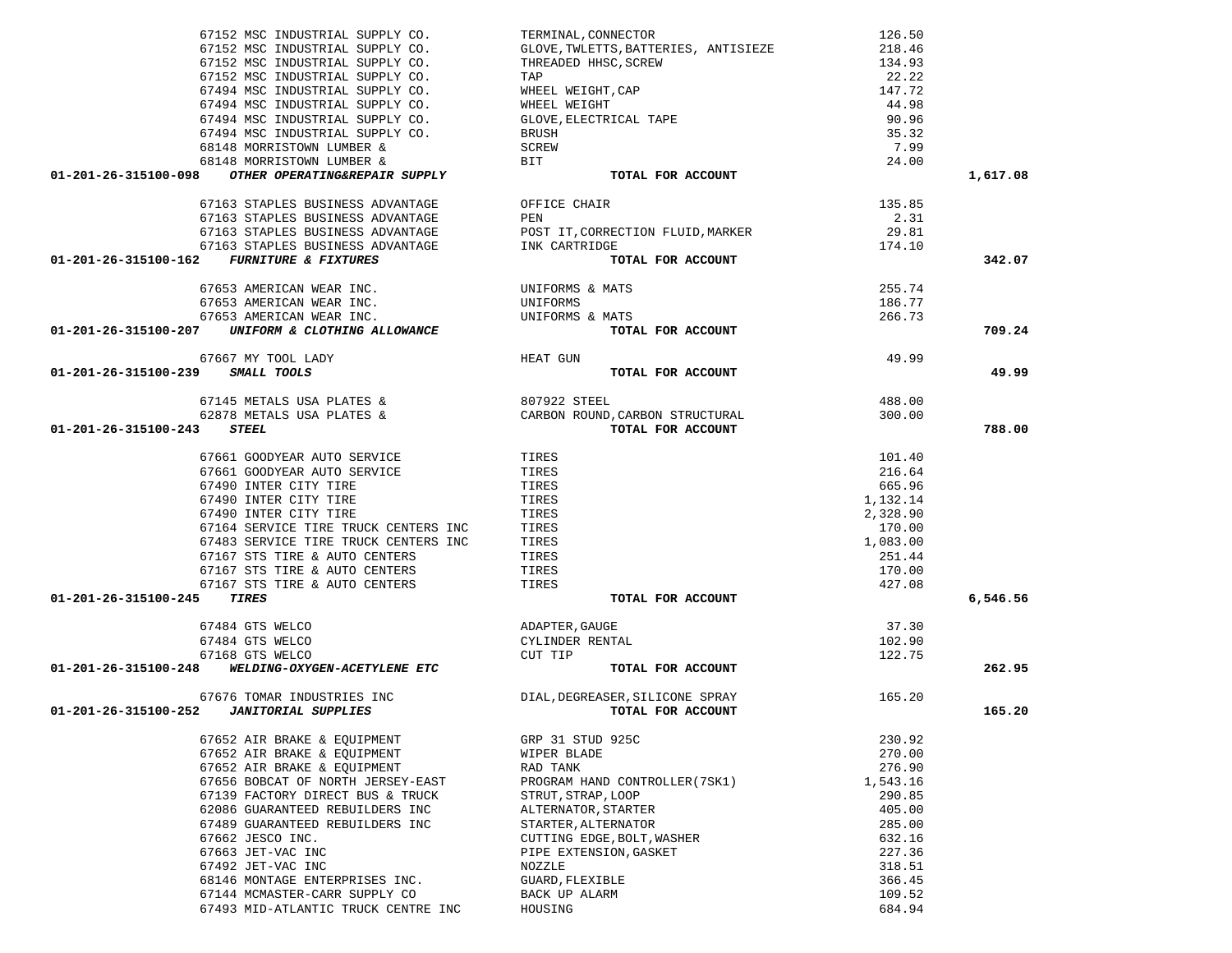| 67146 MID-ATLANTIC TRUCK CENTRE INC. BLOCK CONTRESS (124 DEREVIS TRANSPORT DESCRIPTION CONTRESS)<br>67146 MID-ATLANTIC TRUCK CENTRE INC. INDEEDED TRUCK CONTRESS (124 DEREVIS AND TRISP) 201.52<br>67146 MID-ATLANTIC TRUCK CENTR |                                                                                                                                                                                                                                     |  |
|-----------------------------------------------------------------------------------------------------------------------------------------------------------------------------------------------------------------------------------|-------------------------------------------------------------------------------------------------------------------------------------------------------------------------------------------------------------------------------------|--|
|                                                                                                                                                                                                                                   |                                                                                                                                                                                                                                     |  |
|                                                                                                                                                                                                                                   |                                                                                                                                                                                                                                     |  |
|                                                                                                                                                                                                                                   |                                                                                                                                                                                                                                     |  |
|                                                                                                                                                                                                                                   |                                                                                                                                                                                                                                     |  |
|                                                                                                                                                                                                                                   |                                                                                                                                                                                                                                     |  |
|                                                                                                                                                                                                                                   |                                                                                                                                                                                                                                     |  |
|                                                                                                                                                                                                                                   |                                                                                                                                                                                                                                     |  |
|                                                                                                                                                                                                                                   |                                                                                                                                                                                                                                     |  |
|                                                                                                                                                                                                                                   |                                                                                                                                                                                                                                     |  |
|                                                                                                                                                                                                                                   |                                                                                                                                                                                                                                     |  |
|                                                                                                                                                                                                                                   |                                                                                                                                                                                                                                     |  |
|                                                                                                                                                                                                                                   |                                                                                                                                                                                                                                     |  |
|                                                                                                                                                                                                                                   |                                                                                                                                                                                                                                     |  |
|                                                                                                                                                                                                                                   |                                                                                                                                                                                                                                     |  |
|                                                                                                                                                                                                                                   |                                                                                                                                                                                                                                     |  |
|                                                                                                                                                                                                                                   |                                                                                                                                                                                                                                     |  |
|                                                                                                                                                                                                                                   |                                                                                                                                                                                                                                     |  |
|                                                                                                                                                                                                                                   |                                                                                                                                                                                                                                     |  |
|                                                                                                                                                                                                                                   |                                                                                                                                                                                                                                     |  |
|                                                                                                                                                                                                                                   |                                                                                                                                                                                                                                     |  |
|                                                                                                                                                                                                                                   |                                                                                                                                                                                                                                     |  |
|                                                                                                                                                                                                                                   |                                                                                                                                                                                                                                     |  |
|                                                                                                                                                                                                                                   |                                                                                                                                                                                                                                     |  |
|                                                                                                                                                                                                                                   |                                                                                                                                                                                                                                     |  |
|                                                                                                                                                                                                                                   |                                                                                                                                                                                                                                     |  |
|                                                                                                                                                                                                                                   |                                                                                                                                                                                                                                     |  |
|                                                                                                                                                                                                                                   |                                                                                                                                                                                                                                     |  |
|                                                                                                                                                                                                                                   |                                                                                                                                                                                                                                     |  |
|                                                                                                                                                                                                                                   |                                                                                                                                                                                                                                     |  |
|                                                                                                                                                                                                                                   |                                                                                                                                                                                                                                     |  |
|                                                                                                                                                                                                                                   |                                                                                                                                                                                                                                     |  |
|                                                                                                                                                                                                                                   |                                                                                                                                                                                                                                     |  |
|                                                                                                                                                                                                                                   |                                                                                                                                                                                                                                     |  |
|                                                                                                                                                                                                                                   |                                                                                                                                                                                                                                     |  |
|                                                                                                                                                                                                                                   |                                                                                                                                                                                                                                     |  |
|                                                                                                                                                                                                                                   |                                                                                                                                                                                                                                     |  |
|                                                                                                                                                                                                                                   |                                                                                                                                                                                                                                     |  |
|                                                                                                                                                                                                                                   |                                                                                                                                                                                                                                     |  |
|                                                                                                                                                                                                                                   |                                                                                                                                                                                                                                     |  |
|                                                                                                                                                                                                                                   | 67858 DER AUTOS SUPER (METHOD MINIMUM PROTEINS), ANGELES, BANKI MASTER, BATTERY, COUPLER (15.19)<br>67658 DEB AUTO SUPER CHEVROLET (NEWSOLET (METHOD), INDIANAL (17.19)<br>67669 PERMINISTON SUCK CHEVROLET (NEWSOLET (ANTERNA<br>6 |  |
|                                                                                                                                                                                                                                   |                                                                                                                                                                                                                                     |  |
|                                                                                                                                                                                                                                   |                                                                                                                                                                                                                                     |  |
|                                                                                                                                                                                                                                   |                                                                                                                                                                                                                                     |  |
|                                                                                                                                                                                                                                   |                                                                                                                                                                                                                                     |  |
|                                                                                                                                                                                                                                   |                                                                                                                                                                                                                                     |  |
|                                                                                                                                                                                                                                   |                                                                                                                                                                                                                                     |  |
|                                                                                                                                                                                                                                   |                                                                                                                                                                                                                                     |  |
|                                                                                                                                                                                                                                   |                                                                                                                                                                                                                                     |  |

67493 MID-ATLANTIC TRUCK CENTRE INC BATTERY

| 01-201-26-315100-261         | $\begin{tabular}{lllllllllllllllllllll} \textbf{67146} & \textbf{MID-ATLANTIC TRUCK CENTRE INC} & \textbf{RADIATOR}, \textbf{HORN}, \textbf{FAN} & 1,081.54 \\ \textbf{67146} & \textbf{MID-ATLANTIC TRUCK CENTRE INC} & \textbf{BATTERY} & 169.54 \\ \textbf{67146} & \textbf{MID-ATLANTIC TRUCK CENTRE INC} & \textbf{BLOCK} & 53.60 \\ \textbf{67146} & \textbf{MID-ATLANTIC TRUCK CENTRE INC} & \textbf{EINC} & \textbf{BLOCK} & $ |          | 9,016.72 |
|------------------------------|----------------------------------------------------------------------------------------------------------------------------------------------------------------------------------------------------------------------------------------------------------------------------------------------------------------------------------------------------------------------------------------------------------------------------------------|----------|----------|
|                              | 51 SPART PATTO NATION ILLC. SERVIT NEW PRICE REALIZED 1910.00<br>51 SPART PATTON NATION ILLC. SERVIT MATERIAL CONTROL (1916 ACCOUNT 1920, 001<br>521 SAVIN CHECK DES DES MUNICIPAL CONTROL DE CONTROL DE CONTROL DE CONTROL DE CO                                                                                                                                                                                                      |          |          |
|                              |                                                                                                                                                                                                                                                                                                                                                                                                                                        |          |          |
|                              |                                                                                                                                                                                                                                                                                                                                                                                                                                        |          |          |
|                              |                                                                                                                                                                                                                                                                                                                                                                                                                                        |          |          |
|                              |                                                                                                                                                                                                                                                                                                                                                                                                                                        |          |          |
|                              |                                                                                                                                                                                                                                                                                                                                                                                                                                        |          |          |
|                              |                                                                                                                                                                                                                                                                                                                                                                                                                                        |          |          |
|                              |                                                                                                                                                                                                                                                                                                                                                                                                                                        |          |          |
|                              |                                                                                                                                                                                                                                                                                                                                                                                                                                        |          |          |
|                              |                                                                                                                                                                                                                                                                                                                                                                                                                                        |          |          |
|                              |                                                                                                                                                                                                                                                                                                                                                                                                                                        |          |          |
|                              |                                                                                                                                                                                                                                                                                                                                                                                                                                        |          |          |
|                              |                                                                                                                                                                                                                                                                                                                                                                                                                                        |          |          |
|                              |                                                                                                                                                                                                                                                                                                                                                                                                                                        |          |          |
|                              |                                                                                                                                                                                                                                                                                                                                                                                                                                        |          |          |
|                              |                                                                                                                                                                                                                                                                                                                                                                                                                                        |          |          |
|                              |                                                                                                                                                                                                                                                                                                                                                                                                                                        |          |          |
|                              |                                                                                                                                                                                                                                                                                                                                                                                                                                        |          |          |
|                              |                                                                                                                                                                                                                                                                                                                                                                                                                                        |          |          |
|                              |                                                                                                                                                                                                                                                                                                                                                                                                                                        |          |          |
|                              |                                                                                                                                                                                                                                                                                                                                                                                                                                        |          |          |
|                              |                                                                                                                                                                                                                                                                                                                                                                                                                                        |          |          |
|                              |                                                                                                                                                                                                                                                                                                                                                                                                                                        |          |          |
|                              |                                                                                                                                                                                                                                                                                                                                                                                                                                        |          |          |
|                              |                                                                                                                                                                                                                                                                                                                                                                                                                                        |          |          |
|                              |                                                                                                                                                                                                                                                                                                                                                                                                                                        |          |          |
|                              |                                                                                                                                                                                                                                                                                                                                                                                                                                        |          |          |
|                              |                                                                                                                                                                                                                                                                                                                                                                                                                                        |          |          |
|                              |                                                                                                                                                                                                                                                                                                                                                                                                                                        |          |          |
|                              |                                                                                                                                                                                                                                                                                                                                                                                                                                        |          |          |
|                              |                                                                                                                                                                                                                                                                                                                                                                                                                                        |          |          |
|                              |                                                                                                                                                                                                                                                                                                                                                                                                                                        |          |          |
|                              |                                                                                                                                                                                                                                                                                                                                                                                                                                        |          |          |
|                              |                                                                                                                                                                                                                                                                                                                                                                                                                                        |          |          |
|                              |                                                                                                                                                                                                                                                                                                                                                                                                                                        |          |          |
|                              |                                                                                                                                                                                                                                                                                                                                                                                                                                        |          |          |
|                              |                                                                                                                                                                                                                                                                                                                                                                                                                                        |          |          |
|                              |                                                                                                                                                                                                                                                                                                                                                                                                                                        |          |          |
|                              |                                                                                                                                                                                                                                                                                                                                                                                                                                        |          |          |
| 67671 ROUTE 23 AUTO MALL LLC | INDICATOR ASY                                                                                                                                                                                                                                                                                                                                                                                                                          | 15.97    |          |
| 67671 ROUTE 23 AUTO MALL LLC | VEHICLE REPAIR (R594CG)                                                                                                                                                                                                                                                                                                                                                                                                                | 1,607.49 |          |
| 67160 ROUTE 23 AUTO MALL LLC | TUBE ASY                                                                                                                                                                                                                                                                                                                                                                                                                               | 25.33    |          |
| 67160 ROUTE 23 AUTO MALL LLC | TANK, STRAP                                                                                                                                                                                                                                                                                                                                                                                                                            | 728.68   |          |
| 67160 ROUTE 23 AUTO MALL LLC | SOLENOID, SCREEN                                                                                                                                                                                                                                                                                                                                                                                                                       | 285.76   |          |
| 67160 ROUTE 23 AUTO MALL LLC | PANEL ASY                                                                                                                                                                                                                                                                                                                                                                                                                              | 98.94    |          |
| 67160 ROUTE 23 AUTO MALL LLC | BATTERY                                                                                                                                                                                                                                                                                                                                                                                                                                | 344.88   |          |
| 67160 ROUTE 23 AUTO MALL LLC | COVER                                                                                                                                                                                                                                                                                                                                                                                                                                  | 46.21    |          |
| 67160 ROUTE 23 AUTO MALL LLC | FILTER ASY                                                                                                                                                                                                                                                                                                                                                                                                                             | 57.72    |          |
| 67160 ROUTE 23 AUTO MALL LLC | KNOB                                                                                                                                                                                                                                                                                                                                                                                                                                   | 28.68    |          |

 67493 MID-ATLANTIC TRUCK CENTRE INC ROTELLA 131.28 258.18 50.22 67146 MID-ATLANTIC TRUCK CENTRE INC HORN, HARNESS 67146 MID-ATLANTIC TRUCK CENTRE INC BELT, CLAMP, PULLEY, NUT, DRIVE, FAN 1,445.27 60 .28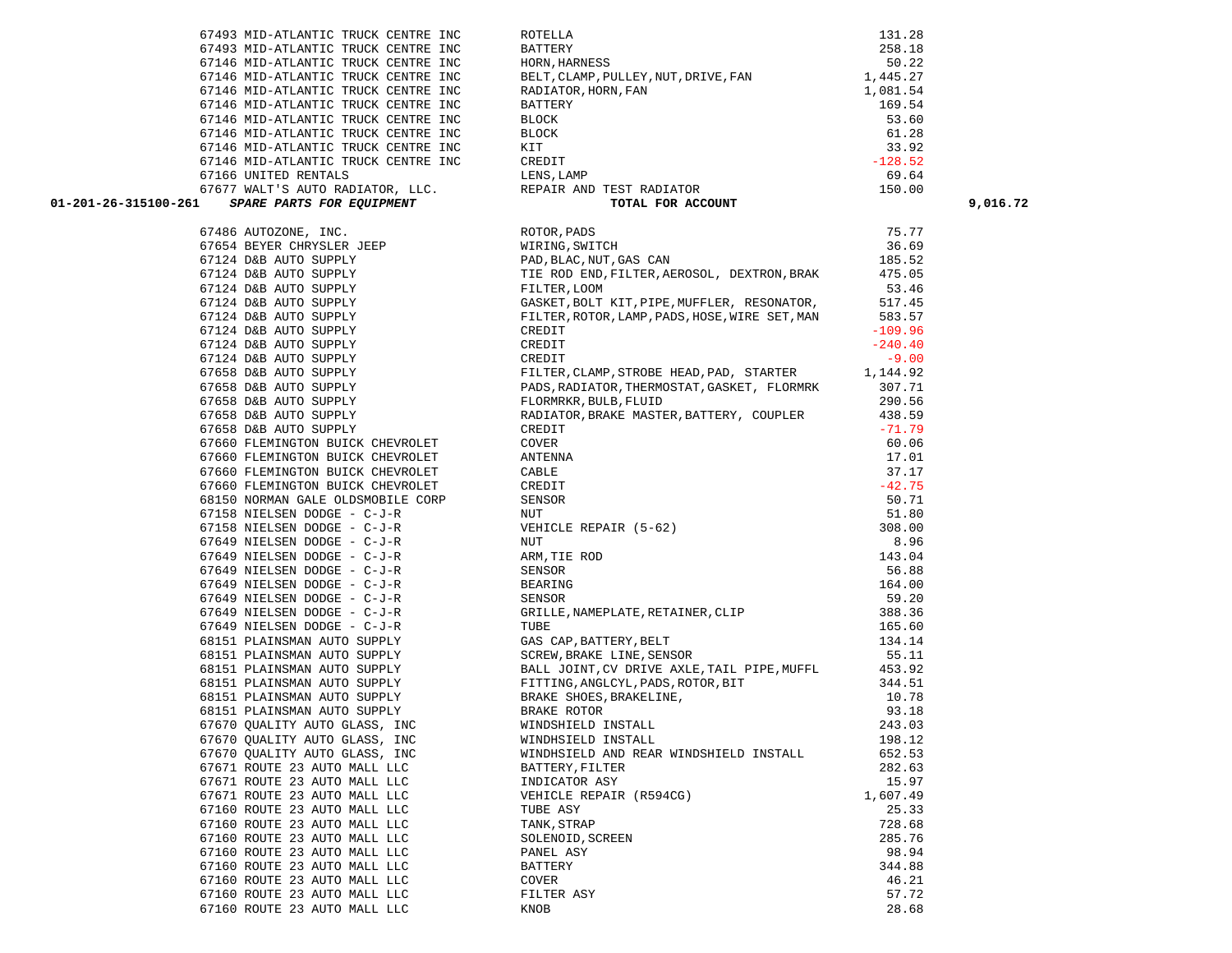| 01-201-26-315100-291    VEHICLE REPAIRS           | TOTAL FOR ACCOUNT                              | 13,095.81 |
|---------------------------------------------------|------------------------------------------------|-----------|
| 68140 FLEMINGTON BUICK CHEVROLET                  | PIPE                                           | 11.42     |
| 68139 D&B AUTO SUPPLY                             | CREDIT                                         | $-53.99$  |
| 68139 D&B AUTO SUPPLY                             | CREDIT                                         | $-21.00$  |
| 68139 D&B AUTO SUPPLY                             | HOSE, FILTER, CLAMP. LAMP, PAD, ROTOR, PIPE, M | 869.47    |
| 68139 D&B AUTO SUPPLY                             | WATER PUMP                                     | 73.88     |
| 68139 D&B AUTO SUPPLY                             | PADS, FILTER, SHOE, ROTOR                      | 293.69    |
| 68135 BEYER FORD                                  | ANTIFREEZE                                     | 93.96     |
| 68135 BEYER FORD                                  | LEVER, SEAL                                    | 28.91     |
| 67162 SMITH MOTOR CO., INC.                       | CREDIT                                         | $-60.00$  |
| 67162 SMITH MOTOR CO., INC. CONNECTOR             |                                                | 23.20     |
| 67162 SMITH MOTOR CO., INC.                       | SWITCH                                         | 49.35     |
| 67481 SMITH CHRYSLER JEEP DODGE                   | SHIELD                                         | 61.74     |
| 67161 SMITH CHRYSLER JEEP DODGE                   | BATTERY                                        | 189.00    |
| 67482 SMITH MOTOR CO., INC.                       | MOTOR ASY                                      | 51.46     |
| 67482 SMITH MOTOR CO., INC.                       | MODULE                                         | 147.79    |
| 67672 SAFELITE AUTOGLASS WINDHSIELD REPAIR (8-18) |                                                | 78.93     |
| 67675 SMITH MOTOR CO., INC.                       | GASKET                                         | 74.58     |
| 67674 SMITH CHRYSLER JEEP DODGE                   | FILTER                                         | 61.20     |
| 67497 ROUTE 23 AUTO MALL LLC                      | MOTOR ASY                                      | 51.06     |
| 67497 ROUTE 23 AUTO MALL LLC                      | SPACER                                         | 4.99      |
| 67160 ROUTE 23 AUTO MALL LLC                      | CREDIT                                         | $-41.34$  |
| 67160 ROUTE 23 AUTO MALL LLC                      | CREDIT                                         | $-54.00$  |
| 67160 ROUTE 23 AUTO MALL LLC                      | KNOB                                           | 13.10     |
| 67160 ROUTE 23 AUTO MALL LLC                      | LINK ASY,KIT                                   | 294.62    |

**TOTAL for Motor Services Center 33,041.87**

 ============ 33,041.87

| <b>Health Management</b>                             |                                          |           |            |
|------------------------------------------------------|------------------------------------------|-----------|------------|
| 68429 VERIZON WIRELESS                               | L&PS/HEALTH MANAGEMENT                   | 113.25    |            |
| 01-201-27-330100-031<br><b>CELLULAR PHONE/PAGERS</b> | TOTAL FOR ACCOUNT                        |           | 113.25     |
| 67696 ATLANTIC HEALTH SERVICES                       | TB Clinic Services Oct. 2012             | 10,000.00 |            |
| 01-201-27-330100-079<br><i>SPECIAL PROJECTS</i>      | TOTAL FOR ACCOUNT                        |           | 10,000.00  |
| 67332 ATLANTIC TOMORROWS OFFICE                      | Machine ID G31754 clicks used from 6/30/ | 200.69    |            |
| 68471 W.B. MASON COMPANY INC                         | customer C1033751Invoice dated 10/15/12  | 93.93     |            |
| 01-201-27-330100-210<br>ENVIRONMENTAL COMPLIANCE     | TOTAL FOR ACCOUNT                        |           | 294.62     |
|                                                      |                                          |           | ---------- |
| TOTAL for Health Management                          |                                          |           | 10,407.87  |

**Human Services** 

| 69102 COUNTY OF MORRIS                         | 2ND HALF 11/12 & ALL 12/12 METERED MAIL  | 507.60 |        |
|------------------------------------------------|------------------------------------------|--------|--------|
| 69102 COUNTY OF MORRIS                         | 2ND HALF 11/12 & ALL 12/12 METERED MAIL  | 90.99  |        |
| 01-201-27-331100-068<br>POSTAGE & METERED MAIL | TOTAL FOR ACCOUNT                        |        | 598.59 |
| 68529 LAURIE BECKER                            | Parking NJACHMHA Meeting Trenton 6/15/12 | 6.00   |        |
| 68529 LAURIE BECKER                            | Parking NJACHMHA Meeting Trenton 9/24/12 | 10.00  |        |
| 68529 LAURIE BECKER                            | Parking MMC Site review                  | 4.00   |        |
| 68529 LAURIE BECKER                            | Coffee for Aging in Meeting In TF 8/21/1 | 15.99  |        |
| 68529 LAURIE BECKER                            | Coffee for PAC mtg $6/1/12$              | 15.99  |        |
| 68529 LAURIE BECKER                            | Coffee Aging In TF $8/21/12$             | 15.99  |        |
| 68529 LAURIE BECKER                            | Coffee Aging in TF $11/20/12$            | 15.99  |        |
| 68529 LAURIE BECKER                            | State meeting mileage rund trip mt to Fr | 33.60  |        |
| 68529 LAURIE BECKER                            | Travel reimbursement Jan-Nov. 2012 For P | 9.00   |        |
| 68529 LAURIE BECKER                            | Parking NJACMHA Meeting Trenton 3/26/12  | 9.00   |        |
| 01-201-27-331100-082<br>TRAVEL EXPENSE         | TOTAL FOR ACCOUNT                        |        | 135.56 |
| 67700 SODEXO, INC & AFFILIATES                 | Refreshments food and drink for HS HSAC  | 124.35 |        |
|                                                |                                          |        |        |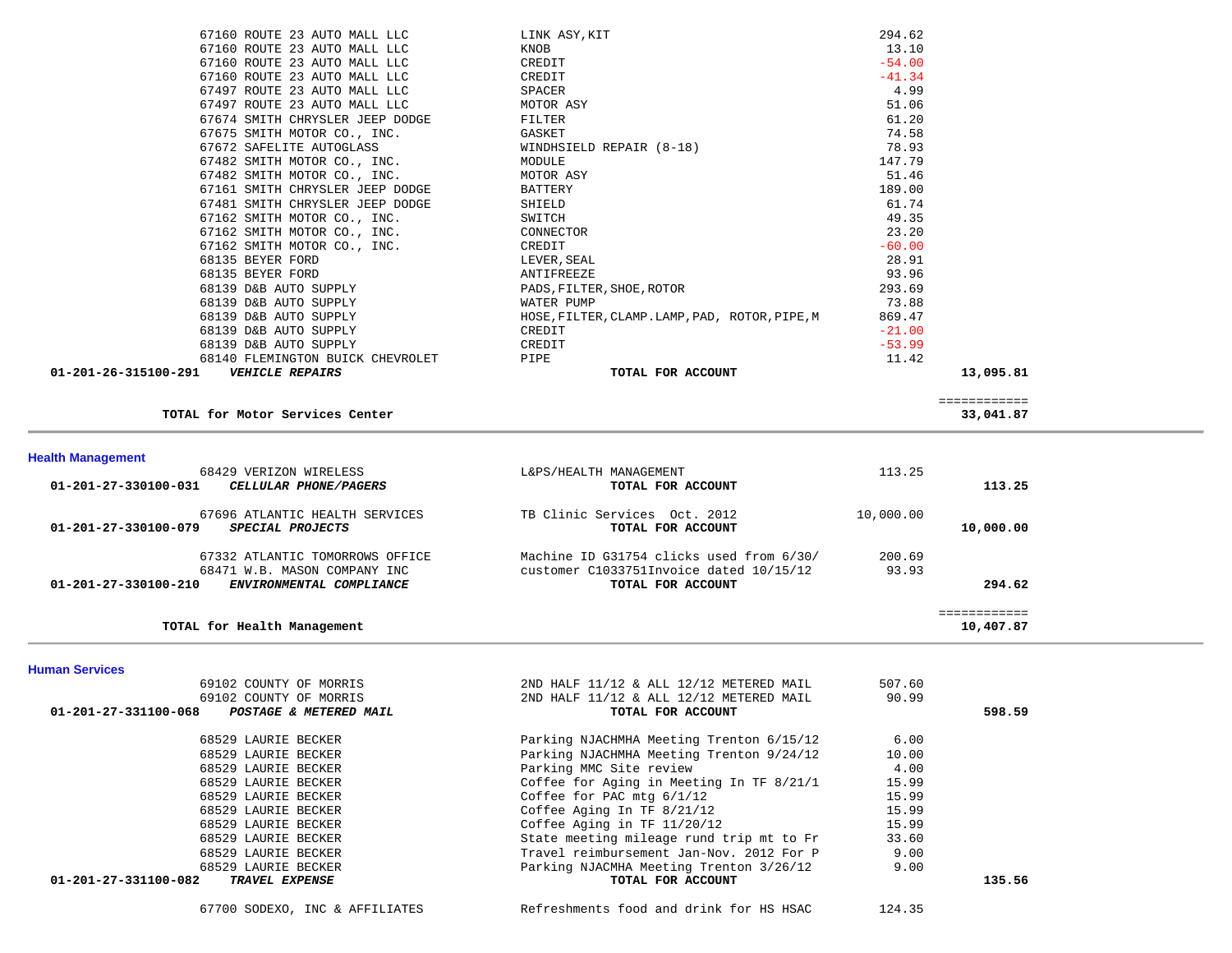TOTAL for Human Services

124.35

============

858.50

| TOTAL for Youth Shelter                                        |                                     |        | ============<br>1,419.66 |
|----------------------------------------------------------------|-------------------------------------|--------|--------------------------|
| 68127 LOVEYS PIZZA & GRILL<br>01-201-27-331110-185<br>FOOD     | Pizza Pick Ups<br>TOTAL FOR ACCOUNT | 246.13 | 246.13                   |
| $01 - 201 - 27 - 331110 - 070$<br>PUBLICATION & SUBSCRIPTIONS  | TOTAL FOR ACCOUNT                   |        | 248.02                   |
| 67681 DAILY RECORD                                             | Acct #DR0337860                     | 248.02 |                          |
| $01 - 201 - 27 - 331110 - 059$<br>OTHER GENERAL EXPENSES       | TOTAL FOR ACCOUNT                   |        | 467.48                   |
| 67031 MORRIS COUNTY PARK COMMISSION                            | Skating Admission & Rental 10/19/12 | 21.00  |                          |
| 67031 MORRIS COUNTY PARK COMMISSION                            | Skating Admission & Rental 10/21    | 21.00  |                          |
| 67031 MORRIS COUNTY PARK COMMISSION                            | skating Admission \$ Rental 10/20   | 21.00  |                          |
| 67031 MORRIS COUNTY PARK COMMISSION                            | Skating Admission & Rental 10/17    | 6.50   |                          |
| 67031 MORRIS COUNTY PARK COMMISSION                            | Skating Admission & Rentals 10/13   | 21.00  |                          |
| 68824 THOMAS POLLIO                                            | Visa Gift Cards for Resident Reward | 300.00 |                          |
| 68824 THOMAS POLLIO                                            | Gold Resident Reward                | 23.54  |                          |
| 68824 THOMAS POLLIO                                            | Primary Time Resident Reward        | 22.25  |                          |
| 68824 THOMAS POLLIO                                            | Gold Resident Group Reward          | 31.19  |                          |
| $01 - 201 - 27 - 331110 - 058$<br>OFFICE SUPPLIES & STATIONERY | TOTAL FOR ACCOUNT                   |        | 458.03                   |
| 68123 STAPLES BUSINESS ADVANTAGE                               | Copy Paper; toner                   | 458.03 |                          |

# **Office on Aging**

| 68099 KRISTINE A. BEIRNE                          | Car Insurance Reimbursement for october   | 12.00  |        |
|---------------------------------------------------|-------------------------------------------|--------|--------|
| 68097 KELLY-ANN FREY                              | Car Insurance Reimbursement for October,  | 12.00  |        |
| 67724 ANDREA BATISTONI                            | Car Insurance Reimbursement for October   | 12.00  |        |
| 67723 BETH DENMEAD                                | Car Insurance Reimbursement for october   | 12.00  |        |
| 68028 CARMEN N. AYALA                             | Car Insurance Reimbursement for October,  | 12.00  |        |
| 67722 LUCY CANNIZZO                               | Car Insurance Reiombursement for October  | 12.00  |        |
| 67841 OPHELIA V. CRUSE                            | Car Insurance Reimbursement for October   | 12.00  |        |
| 68759 KAREN WEBSTER                               | Car Insurance reimbursement for November  | 12.00  |        |
| 68755 OPHELIA V. CRUSE                            | Car Insurance Reimbursement for November  | 12.00  |        |
| 68606 VERA BLOSSOM                                | Car Insurance Reimbursement for October   | 12.00  |        |
| 68758 VICTORINE FUNG                              | Car Insurance Reimbursement for November  | 12.00  |        |
| 01-201-27-333100-048<br>INSURANCE                 | TOTAL FOR ACCOUNT                         |        | 132.00 |
| 67438 STAPLES BUSINESS ADVANTAGE                  | Seb reman toner HP 61X HY, ATT Dect 2 lin | 125.91 |        |
| 01-201-27-333100-058 OFFICE SUPPLIES & STATIONERY | TOTAL FOR ACCOUNT                         |        | 125.91 |
|                                                   |                                           |        |        |
| 69102 COUNTY OF MORRIS                            | 2ND HALF 11/12 & ALL 12/12 METERED MAIL   | 743.79 |        |
| 01-201-27-333100-068<br>POSTAGE & METERED MAIL    | TOTAL FOR ACCOUNT                         |        | 743.79 |
| 68099 KRISTINE A. BEIRNE                          | Miles Reimbursement for October 2012.     | 45.50  |        |
| 68097 KELLY-ANN FREY                              | Miles Reimbursement for October, 2012     | 66.50  |        |
| 67724 ANDREA BATISTONI                            | Miles reimbursement for October 2012      | 19.25  |        |
| 67723 BETH DENMEAD                                | Miles reimbursement for October 2012      | 93.10  |        |
| 68028 CARMEN N. AYALA                             | Miles reimbursement for October 2012      | 53.20  |        |
| 67722 LUCY CANNIZZO                               | Miles reimbursement for October 2012      | 42.00  |        |
| 67841 OPHELIA V. CRUSE                            | Miles reimbursement for October 2012      | 35.70  |        |
| 68759 KAREN WEBSTER                               | Miles reimbursement for November 2012     | 16.10  |        |
| 68755 OPHELIA V. CRUSE                            | Miles reimbursement for November 2012     | 28.70  |        |
| 68606 VERA BLOSSOM                                | Miles reimbursement for October 2012      | 33.95  |        |
| 68758 VICTORINE FUNG                              | Miles reimbursement for November 2012.    | 45.85  |        |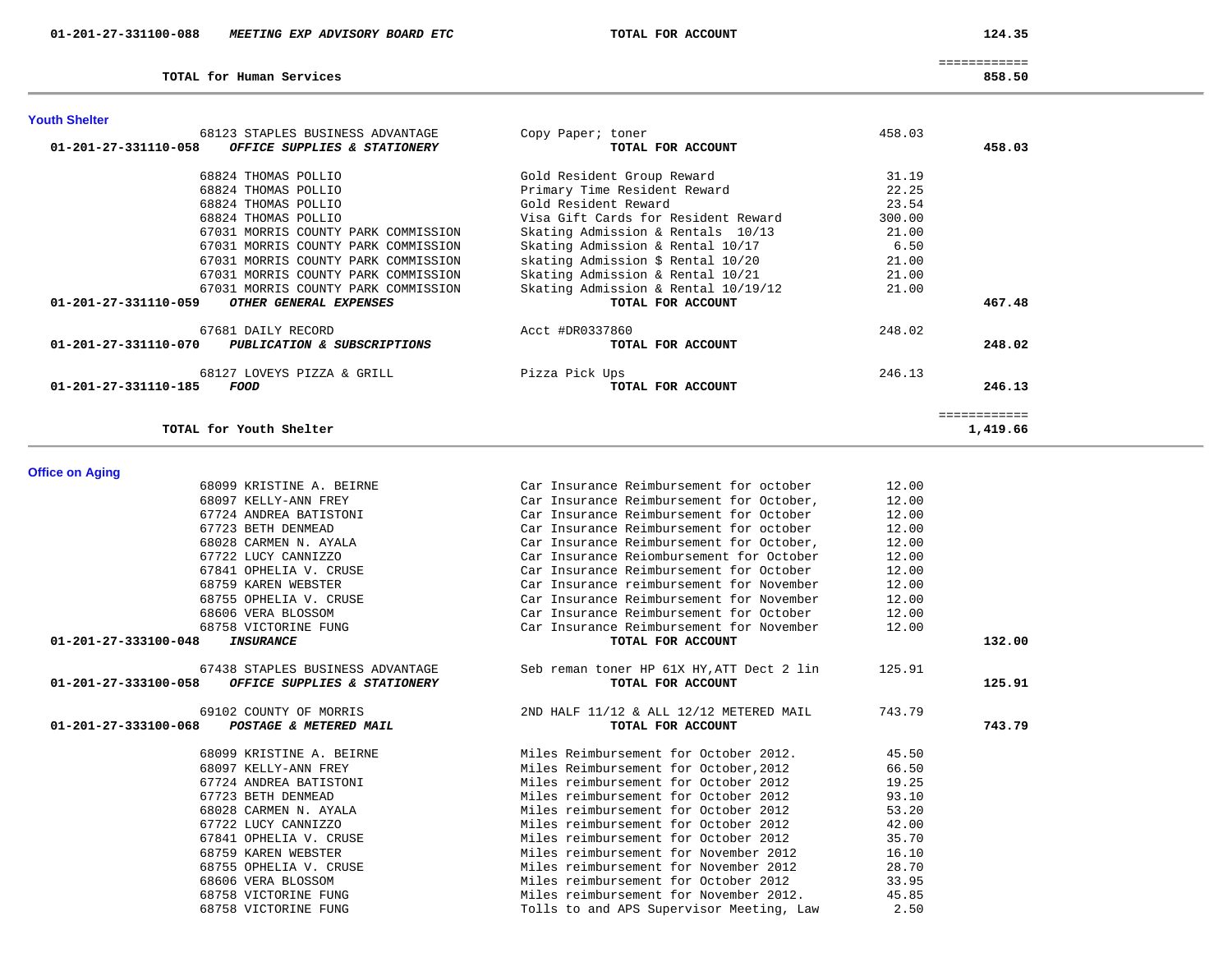| 01-201-27-333100-082                    | TRAVEL EXPENSE                                                                                                                                                                                                                                                                                                        | TOTAL FOR ACCOUNT                                                                                                                                                                                                               |                                                                                                   | 482.35                    |  |
|-----------------------------------------|-----------------------------------------------------------------------------------------------------------------------------------------------------------------------------------------------------------------------------------------------------------------------------------------------------------------------|---------------------------------------------------------------------------------------------------------------------------------------------------------------------------------------------------------------------------------|---------------------------------------------------------------------------------------------------|---------------------------|--|
| 01-201-27-333100-164                    | 66571 RICOH AMERICAS CORP<br>66571 RICOH AMERICAS CORP<br>OFFICE MACHINES - RENTAL                                                                                                                                                                                                                                    | Rental Payment Q4 L3685100377<br>Rental payment Q4 M5585100879<br>TOTAL FOR ACCOUNT                                                                                                                                             | 667.41<br>726.00                                                                                  | 1,393.41                  |  |
|                                         | TOTAL for Office on Aging                                                                                                                                                                                                                                                                                             |                                                                                                                                                                                                                                 |                                                                                                   | ============<br>2,877.46  |  |
| <b>Grant in Aid</b>                     |                                                                                                                                                                                                                                                                                                                       |                                                                                                                                                                                                                                 |                                                                                                   |                           |  |
| 01-201-27-342000-459                    | 67703 EL PRIMER PASO<br>67703 EL PRIMER PASO<br>67703 EL PRIMER PASO<br>67703 EL PRIMER PASO<br>67702 MC ORGANIZATION FOR HISPANIC<br>67702 MC ORGANIZATION FOR HISPANIC<br>GRANT IN AID GIA: HISPANIC AFFAIRS                                                                                                        | ESL CLASSES FOR OCTOBER 2012<br>PRESCHOOL CLASSES OCT. 2012<br>PRESCHOOL SCHOLARSHIPS OCTOBER 2012<br>FAMILY CHILDCARE SERVICES OCT. 2012<br>MC Org. for Hispanic Affairs El Paso Rid<br>Outreach Services<br>TOTAL FOR ACCOUNT | 1,440.00<br>2,772.00<br>1,950.00<br>1,200.00<br>348.48<br>9,282.00                                | 16,992.48                 |  |
|                                         | 67701 FAMILY PROMISE OF<br>01-201-27-342000-475 GRANT IN AID GIA:INTERFAITH COUNCIL                                                                                                                                                                                                                                   | 91 Hours of Case management from July- S<br>TOTAL FOR ACCOUNT                                                                                                                                                                   | 2,275.00                                                                                          | 2,275.00                  |  |
|                                         | TOTAL for Grant in Aid                                                                                                                                                                                                                                                                                                |                                                                                                                                                                                                                                 |                                                                                                   | ============<br>19,267.48 |  |
| <b>Seniors, Disabled &amp; Veterans</b> |                                                                                                                                                                                                                                                                                                                       |                                                                                                                                                                                                                                 |                                                                                                   |                           |  |
| 01-201-27-343100-036                    | 67798 FAMILY SERVICE OF MORRIS COUNTY<br>CONTRACTED SERVICES - ADULT DAY CARE                                                                                                                                                                                                                                         | MVADC<br>Period $10/1/12$<br>TOTAL FOR ACCOUNT                                                                                                                                                                                  | 24,927.16                                                                                         | 24,927.16                 |  |
| 01-201-27-343100-059                    | 67725 JURGENSEN CHARLES<br>OTHER GENERAL EXPENSES                                                                                                                                                                                                                                                                     | Trip to Atlantic City, VA Acreditacion, H<br>TOTAL FOR ACCOUNT                                                                                                                                                                  | 658.25                                                                                            | 658.25                    |  |
| 01-201-27-343100-082 TRAVEL EXPENSE     | 67725 JURGENSEN CHARLES                                                                                                                                                                                                                                                                                               | Miles Reimbursement trip to Atlantic Cit<br>TOTAL FOR ACCOUNT                                                                                                                                                                   | 96.60                                                                                             | 96.60                     |  |
|                                         | TOTAL for Seniors, Disabled & Veterans                                                                                                                                                                                                                                                                                |                                                                                                                                                                                                                                 |                                                                                                   | ============<br>25,682.01 |  |
| <b>County Board of Social Service</b>   |                                                                                                                                                                                                                                                                                                                       |                                                                                                                                                                                                                                 |                                                                                                   |                           |  |
| 01-201-27-345100-166                    | 67054 WIDMER TIME RECORDER CO. INC.<br>OFFICE MACHINE- REPAIR                                                                                                                                                                                                                                                         | Time stamp W/LED Display Ser #:260547<br>TOTAL FOR ACCOUNT                                                                                                                                                                      | 225.94                                                                                            | 225.94                    |  |
| 01-201-27-345100-329                    | 68280 HORIZON BLUE CROSS BLUE SHIELD<br>HOSPITAL INSURANCE PREMIUMS                                                                                                                                                                                                                                                   | 061156060 Invoice for the month of 2012<br>TOTAL FOR ACCOUNT                                                                                                                                                                    | 148,268.59                                                                                        | 148,268.59                |  |
| 01-201-27-345100-333                    | 68278 DENES HEIDINGER<br>68279 SUZANNE MEYERS<br>68283 USHA THENAPPAN<br>OTHER ALLOWANCES                                                                                                                                                                                                                             | SSS - Insurance reimb. for the 2nd & 3rd<br>SSS - Insurance reimb. for the 3rd qtr.<br>MAP - Insurance reimb. for the 2nd & 3rd<br>TOTAL FOR ACCOUNT                                                                            | 90.00<br>36.00<br>72.00                                                                           | 198.00                    |  |
|                                         | 68285 GOODALE PHARMACY & SURGICAL SUPPLY<br>68285 GOODALE PHARMACY & SURGICAL SUPPLY<br>68286 MOLNAR PHARMACY<br>68286 MOLNAR PHARMACY<br>68286 MOLNAR PHARMACY<br>68286 MOLNAR PHARMACY<br>68286 MOLNAR PHARMACY<br>68286 MOLNAR PHARMACY<br>68286 MOLNAR PHARMACY<br>68286 MOLNAR PHARMACY<br>68286 MOLNAR PHARMACY |                                                                                                                                                                                                                                 | 18.99<br>13.79<br>12.96<br>173.64<br>4.40<br>13.95<br>10.84<br>334.86<br>46.94<br>183.28<br>18.81 |                           |  |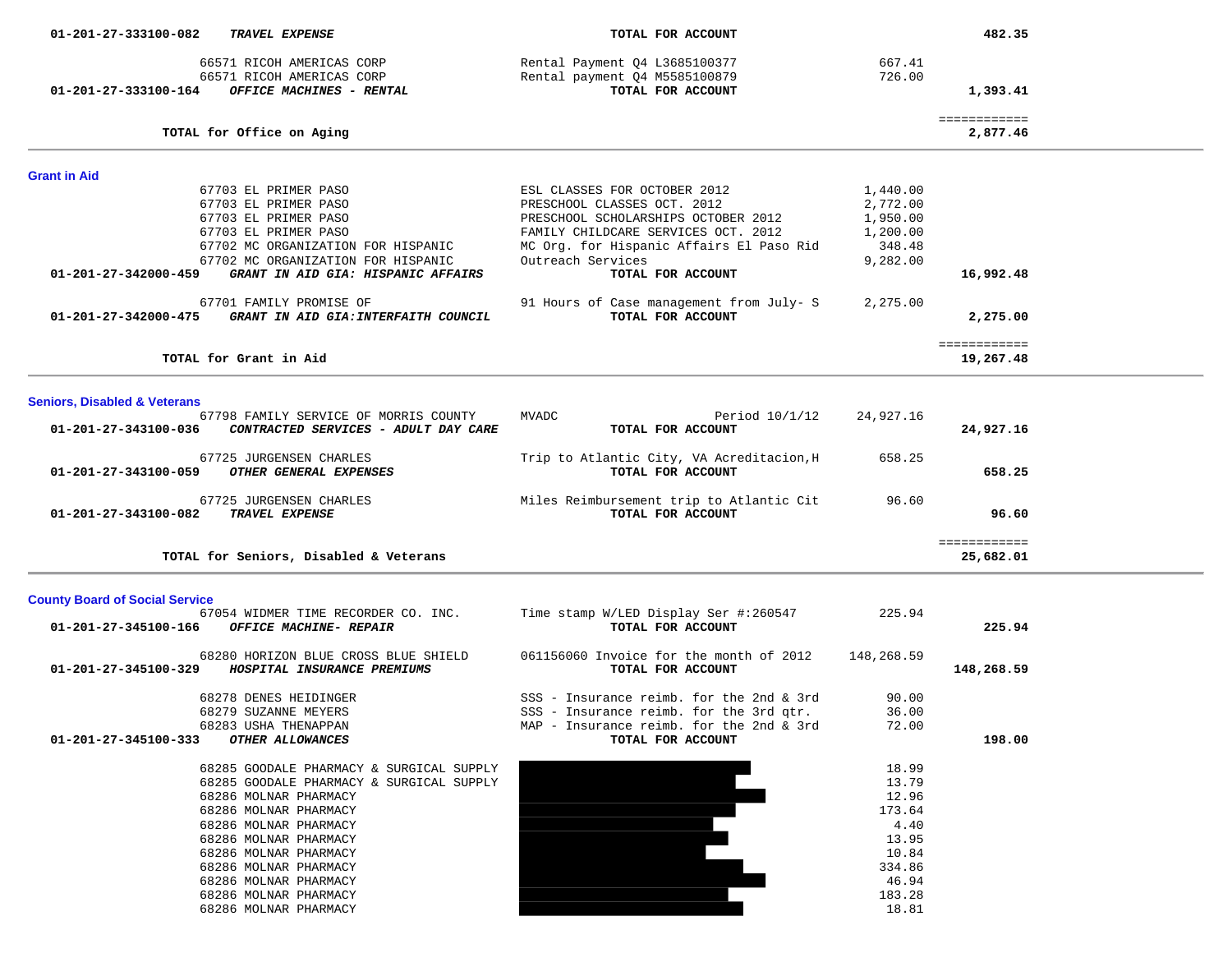| 01-201-27-350100-036<br>CONTRACTED SERVICES      | 68566 FAMILY SERVICE OF MORRIS COUNTY Social Work for October, 2012<br>TOTAL FOR ACCOUNT                                                                                                                                                                                                                     | 21,000.00 | 21,000.00 |
|--------------------------------------------------|--------------------------------------------------------------------------------------------------------------------------------------------------------------------------------------------------------------------------------------------------------------------------------------------------------------|-----------|-----------|
| OUTSIDE SALARIES & WAGES<br>01-201-27-350100-016 | TOTAL FOR ACCOUNT                                                                                                                                                                                                                                                                                            |           | 58,891.13 |
| 68588 TELESEARCH INC                             | EXERCIS AND READ CONTROLL AND READ CONTROLL AND READ CONTROLL AND READ CONTROLL AND READ CONTROLL AND READ CONTROLL AND READ CONTROLL AND READ CONTROLL AND READ CONTROLL AND CONTROLL AND CONTROLL AND CONTROLL AND CONTROLL<br>$01365 - 000$ , w/e $11 - 25 - 2012$                                        | 3,443.96  |           |
|                                                  |                                                                                                                                                                                                                                                                                                              |           |           |
|                                                  |                                                                                                                                                                                                                                                                                                              |           |           |
|                                                  |                                                                                                                                                                                                                                                                                                              |           |           |
|                                                  |                                                                                                                                                                                                                                                                                                              |           |           |
|                                                  |                                                                                                                                                                                                                                                                                                              |           |           |
| 68655 JESSY CHERIAN<br>68670 TOYELLA E GIBSON    |                                                                                                                                                                                                                                                                                                              |           |           |
| 68655 JESSY CHERIAN                              | RN, 11/18~12/1/2012<br>TO REMOVE ADJUSTMENT ADDED FOR 9/10/12 P -280.00                                                                                                                                                                                                                                      |           |           |
|                                                  | 68669 ROSEMARY BATANE COBCOBO $\overline{RN}, 11/18~12/1/2012$                                                                                                                                                                                                                                               |           |           |
| 68668 ROSE DUMAPIT                               | RN, 11/18~12/1/2012                                                                                                                                                                                                                                                                                          |           |           |
| 68667 MICHELLE CAPILI                            | 2<br>2<br>2<br>3,325.00<br>3,904.25<br>2<br>1,120.00<br>3<br>1,792.00<br>1,792.00<br>1,578.35<br>2<br>76.15<br>560.00<br>3,006.15<br>560.00<br>7<br>1,104.25<br>560.00<br>1,930.95<br>1,393.70<br>1,400.00<br>1,393.70<br>1,400.00<br>560.00<br>1,930.95<br>1,393.70<br>1,400.00<br>5<br>RN, 11/18~12/1/2012 |           |           |
| 68666 MELOJANE CELESTINO                         | RN, 11/18~12/1/2012                                                                                                                                                                                                                                                                                          |           |           |
|                                                  | 68665 MARY JANE M. ARCINAS RN, 11/18~12/1/2012                                                                                                                                                                                                                                                               |           |           |
| 68664 MARTHA YAGHI                               | RN, 11/18~12/1/2012                                                                                                                                                                                                                                                                                          |           |           |
| 68663 MARIA CARMELITA OBLINA                     | RN, 11/18~12/1/2012                                                                                                                                                                                                                                                                                          |           |           |
| 68662 MARIA CAMPOS                               | RN, 11/18~12/1/2012                                                                                                                                                                                                                                                                                          |           |           |
| 68661 MA. LIZA IMPERIAL                          | RN, 11/18~12/1/2012                                                                                                                                                                                                                                                                                          |           |           |
|                                                  |                                                                                                                                                                                                                                                                                                              |           |           |
|                                                  |                                                                                                                                                                                                                                                                                                              |           |           |
|                                                  | 00049<br>68650 DANILO LAPID<br>68651 EDITHA MARQUEZ<br>68652 EVELYN TOLENTINO<br>68652 EVELYN TOLENTINO<br>68660 MADUKWE IMO IBOKO, RN<br>RN, 11/18~12/1/2012<br>RN, 11/18~12/1/2012                                                                                                                         |           |           |
|                                                  |                                                                                                                                                                                                                                                                                                              |           |           |
|                                                  | 68649 CHRISNADINE FRANCOIS LPN, 11/18~12/1/2012                                                                                                                                                                                                                                                              |           |           |
|                                                  | 68648 CHARLES NADARAJAH RN, 11/18~12/1/2012                                                                                                                                                                                                                                                                  |           |           |
|                                                  |                                                                                                                                                                                                                                                                                                              |           |           |
|                                                  |                                                                                                                                                                                                                                                                                                              |           |           |
|                                                  | 68645 ANGELIKA KOMOLIBIO<br>68646 ARNEL P GARCIA<br>68647 BARKEL FLEMMING<br>68647 BARKEL FLEMMING<br>11/18~12/1/2012                                                                                                                                                                                        |           |           |
| 68644 AKUA OPOMEA ABEBRESE                       | RN,11/18~12/1/2012                                                                                                                                                                                                                                                                                           |           |           |
| 68657 JOYCE REED                                 | LPN, 11/18~12/1/2012                                                                                                                                                                                                                                                                                         |           |           |

 68658 LOREEN RAFISURA RN,11/18~12/1/2012 280.00 68659 LOUISE R. MACCHIA RN,11/18~12/1/2012 2,240.00 68653 GEORGINA GRAY-HORSLEY LPN,11/18~12/1/2012 896.00 68654 ILLIENE CHARLES, RN RN,11/18~12/1/2012 1,679.65 68656 JESSY JACOB LPN,11/18~12/1/2012 210.00

#### **MV:Administration**

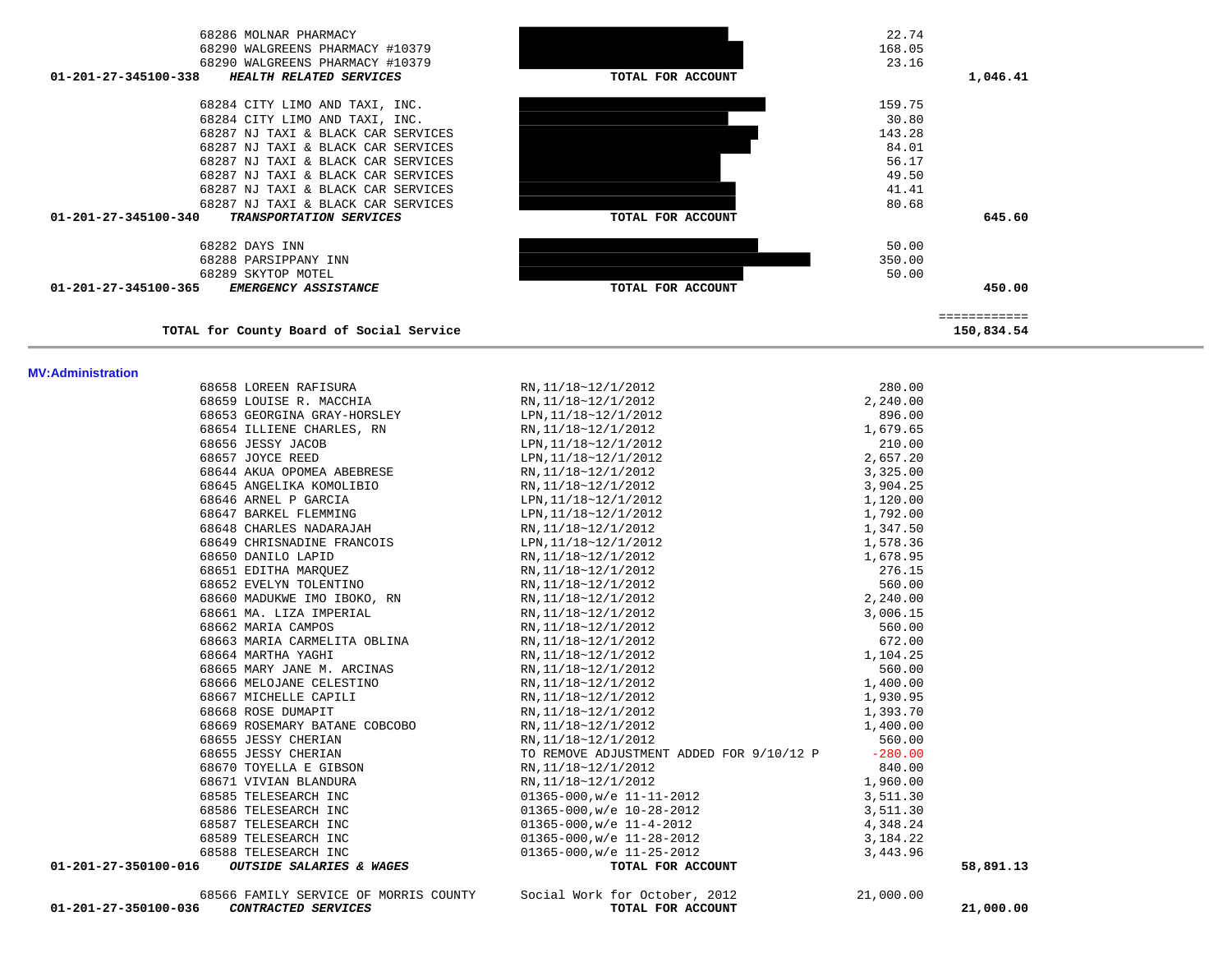| 1,336.32     | 1,336.32 | 1020, December~2012<br>TOTAL FOR ACCOUNT | 68576 OPTIMUS EMR, INC.<br>ELECTRONIC DATA PROCESSING | $01 - 201 - 27 - 350100 - 040$ |
|--------------|----------|------------------------------------------|-------------------------------------------------------|--------------------------------|
|              | 475.80   | 128, Retirement Placques                 | 68573 KILBOURNE & KILBOURNE                           |                                |
| 475.80       |          | TOTAL FOR ACCOUNT                        | EMPLOYEE RECOGNITION PROGRAM                          | 01-201-27-350100-041           |
|              | 10.45    | 0435619937,9/15/2012~10/14/2012          | 68022 DEER PARK                                       |                                |
| 10.45        |          | TOTAL FOR ACCOUNT                        | <b>GENERAL STORES</b>                                 | 01-201-27-350100-046           |
|              | 590.64   | 2ND HALF 11/12 & ALL 12/12 METERED MAIL  | 69102 COUNTY OF MORRIS                                |                                |
| 590.64       |          | TOTAL FOR ACCOUNT                        | POSTAGE & METERED MAIL                                | 01-201-27-350100-068           |
|              | 521.01   | 9073,6/30/2012~9/29/2012                 | 67241 ATLANTIC TOMORROWS OFFICE                       |                                |
|              | 5,157.46 | 90136062792,11/11/2012                   | 68643 KYOCERA MITA AMERICA, INC.                      |                                |
| 5,678.47     |          | TOTAL FOR ACCOUNT                        | OFFICE MACHINES - RENTAL                              | $01 - 201 - 27 - 350100 - 164$ |
|              | 5,042.07 | 573-1134-000,10/11/2012                  | 68590 U.S. SECURITY ASSOCIATES, INC.                  |                                |
|              | 5,119.20 | 573-1134-000, 10/18/2012                 | 68590 U.S. SECURITY ASSOCIATES, INC.                  |                                |
|              | 4,639.12 | 573-1134-000,10/25/2012                  | 68590 U.S. SECURITY ASSOCIATES, INC.                  |                                |
|              | 5,025.52 | 573-1134-000, 11/01/2012                 | 68590 U.S. SECURITY ASSOCIATES, INC.                  |                                |
|              | 5,207.92 | 573-1134-000,11/08/2012                  | 68590 U.S. SECURITY ASSOCIATES, INC.                  |                                |
|              | 4,550.56 | 573-1134-000, 11/15/2012                 | 68590 U.S. SECURITY ASSOCIATES, INC.                  |                                |
| 29,584.39    |          | TOTAL FOR ACCOUNT                        | <b>SAFETY ITEMS</b>                                   | 01-201-27-350100-266           |
| ============ |          |                                          |                                                       |                                |
| 117,567.20   |          |                                          | TOTAL for MV:Administration                           |                                |

| <b>MV:Building Services</b>                                                                                    |                                                                             |           |           |
|----------------------------------------------------------------------------------------------------------------|-----------------------------------------------------------------------------|-----------|-----------|
| 68581 SODEXO INC & AFFILIATES 100022833, October~2012                                                          |                                                                             | 5,450.76  |           |
| 68591 VIKING TERMITE & PEST                                                                                    | 1310641, Novebmer~2012                                                      | 870.00    |           |
| 01-201-27-350110-036<br>CONTRACTED SERVICES                                                                    | TOTAL FOR ACCOUNT                                                           |           | 6,320.76  |
| 68592 AES-NJ COGEN CO INC                                                                                      | Electric for October, 2012<br>3,481.64                                      |           |           |
|                                                                                                                | 68570 JERSEY CENTRAL POWER & LIGHT 100 004 803 738, 9/29/2012 thru 10/27/20 | 45,715.57 |           |
| 01-201-27-350110-137<br><b>ELECTRICITY</b>                                                                     | TOTAL FOR ACCOUNT                                                           |           | 49,197.21 |
| 68567 FINCH FUEL OIL COMPANY, INC. 1999-01, 11/3/2012                                                          |                                                                             | 663.52    |           |
| 68567 FINCH FUEL OIL COMPANY, INC. 1999-01, 11/3/2012                                                          |                                                                             | 581.00    |           |
| 68567 FINCH FUEL OIL COMPANY, INC. 1999-01, 11/4/2012<br>68567 FINCH FUEL OIL COMPANY, INC. 1999-01, 11/1/2012 |                                                                             | 821.97    |           |
|                                                                                                                |                                                                             | 1,169.04  |           |
| <b>FUEL OIL</b><br>01-201-27-350110-139                                                                        | TOTAL FOR ACCOUNT                                                           |           | 3,235.53  |
| 65067 STERICYCLE INC.                                                                                          | 8074425,10/1/2012                                                           | 1,651.11  |           |
| 01-201-27-350110-145<br>SOLID WASTE COST                                                                       | TOTAL FOR ACCOUNT                                                           |           | 1,651.11  |
| 67215 ALPINE DEERE LANDSCAPING                                                                                 | Landscaping, $7/13/2012$                                                    | 4,900.00  |           |
| 67215 ALPINE DEERE LANDSCAPING                                                                                 | Landscaping, $7/13/2012$                                                    | 9,500.00  |           |
| 67217 ALPINE DEERE LANDSCAPING                                                                                 | Landscaping, $8/14/2012$                                                    | 2,500.00  |           |
| 68025 GRAINGER                                                                                                 | 806843231,9/20/2012                                                         | 63.84     |           |
| 68025 GRAINGER                                                                                                 | 806843231,9/05/2012                                                         | 228.00    |           |
| 68025 GRAINGER                                                                                                 | 806843231,8/28/2012                                                         | 436.00    |           |
| 68025 GRAINGER                                                                                                 | 806843231,9/14/2012[Credit Memo]                                            | $-414.20$ |           |
| 67236 J.A. SEXAUER                                                                                             | 276829,10/11/2012                                                           | 940.00    |           |
| 67242 MADISON PLUMBING SUPPLY CO                                                                               | 191,8/31/2012                                                               | 124.20    |           |
| 67242 MADISON PLUMBING SUPPLY CO                                                                               | 191,9/19/2012                                                               | 926.62    |           |
| 67242 MADISON PLUMBING SUPPLY CO                                                                               | 191,10/18/2012                                                              | 208.78    |           |
| 67234 TURTLE & HUGHES, INC                                                                                     | 132425,9/18/2012                                                            | 94.94     |           |
| 01-201-27-350110-204 PLANT OPERATION                                                                           | TOTAL FOR ACCOUNT                                                           |           | 19,508.18 |
| 64772 CENTRAL POLY CORP                                                                                        | MORRI0, 9/6/2012                                                            | 1,355.00  |           |
| 01-201-27-350110-252<br><b>JANITORIAL SUPPLIES</b>                                                             | TOTAL FOR ACCOUNT                                                           |           | 1,355.00  |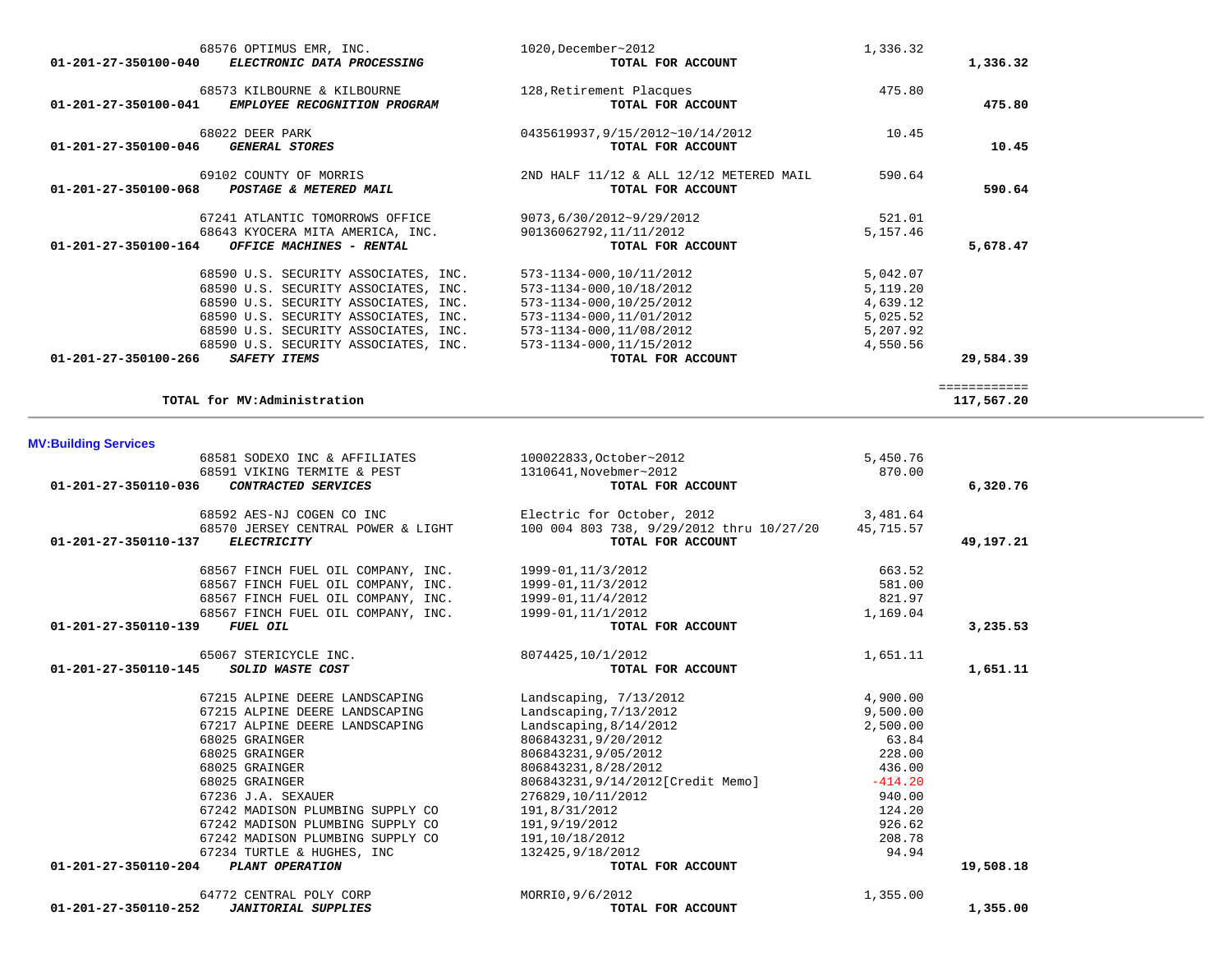| 66372 GRAINGER<br>01-201-27-350110-258<br><b>EQUIPMENT</b>                                                                                                                                                                                                                                                                                      |                                                                   | 4ADN5, Raymond Products Panel Dolly<br>TOTAL FOR ACCOUNT                                                                                                                                                                                                                             | 490.20                                                                                                                                                 | 490.20                     |  |
|-------------------------------------------------------------------------------------------------------------------------------------------------------------------------------------------------------------------------------------------------------------------------------------------------------------------------------------------------|-------------------------------------------------------------------|--------------------------------------------------------------------------------------------------------------------------------------------------------------------------------------------------------------------------------------------------------------------------------------|--------------------------------------------------------------------------------------------------------------------------------------------------------|----------------------------|--|
| 67228 HB & HS, INC.<br>67230 JOHNSTONE SUPPLY<br>66365 J.A. SEXAUER<br>01-201-27-350110-262                                                                                                                                                                                                                                                     | 68580 SCHINDLER ELEVATOR CORPORATION<br>MACHINERY REPAIRS & PARTS | Vanderlift Repair, 10/4/2012<br>11177,9/19/2012<br>276829,9/19/2012<br>5000013604, 11/12/2012<br>TOTAL FOR ACCOUNT                                                                                                                                                                   | 2,211.20<br>181.24<br>564.12<br>1,016.18                                                                                                               | 3,972.74                   |  |
| TOTAL for MV: Building Services                                                                                                                                                                                                                                                                                                                 |                                                                   |                                                                                                                                                                                                                                                                                      |                                                                                                                                                        | ============<br>85,730.73  |  |
| <b>MV:Dietary</b>                                                                                                                                                                                                                                                                                                                               |                                                                   |                                                                                                                                                                                                                                                                                      |                                                                                                                                                        |                            |  |
| 68583 SODEXO, INC & AFFILIATES<br>01-201-27-350115-036<br>CONTRACTED SERVICES                                                                                                                                                                                                                                                                   |                                                                   | 100005746, October~2012<br>TOTAL FOR ACCOUNT                                                                                                                                                                                                                                         | 250,971.01                                                                                                                                             | 250,971.01                 |  |
| TOTAL for MV: Dietary                                                                                                                                                                                                                                                                                                                           |                                                                   |                                                                                                                                                                                                                                                                                      |                                                                                                                                                        | ============<br>250,971.01 |  |
| <b>MV:Laundry</b>                                                                                                                                                                                                                                                                                                                               |                                                                   |                                                                                                                                                                                                                                                                                      |                                                                                                                                                        |                            |  |
| 68582 SODEXO, INC & AFFILIATES<br>CONTRACTED SERVICES<br>01-201-27-350125-036                                                                                                                                                                                                                                                                   |                                                                   | 100011720, October~2012<br>TOTAL FOR ACCOUNT                                                                                                                                                                                                                                         | 84,996.03                                                                                                                                              | 84,996.03                  |  |
| 68025 GRAINGER<br>68578 READY SUPPLY<br>01-201-27-350125-046<br><b>GENERAL STORES</b>                                                                                                                                                                                                                                                           |                                                                   | 806843231, 9/21/2012<br>B060, 9/27/2012<br>TOTAL FOR ACCOUNT                                                                                                                                                                                                                         | 56.62<br>1,626.96                                                                                                                                      | 1,683.58                   |  |
| 68578 READY SUPPLY<br>68578 READY SUPPLY<br>01-201-27-350125-182<br><b>DIAPERS</b>                                                                                                                                                                                                                                                              |                                                                   | B06Q, 10/2/2012<br>B06Q, 10/26/2012<br>TOTAL FOR ACCOUNT                                                                                                                                                                                                                             | 2,220.00<br>1,480.00                                                                                                                                   | 3,700.00                   |  |
|                                                                                                                                                                                                                                                                                                                                                 |                                                                   |                                                                                                                                                                                                                                                                                      |                                                                                                                                                        | ============               |  |
| TOTAL for MV: Laundry                                                                                                                                                                                                                                                                                                                           |                                                                   |                                                                                                                                                                                                                                                                                      |                                                                                                                                                        | 90,379.61                  |  |
| <b>MV:Nursing</b>                                                                                                                                                                                                                                                                                                                               |                                                                   |                                                                                                                                                                                                                                                                                      |                                                                                                                                                        |                            |  |
| 68687 PHARMA CARE INC<br>68560 ALBERTA SCOCOZZA R.R.A.<br>01-201-27-350130-035<br><b>CONSULTATION FEE</b>                                                                                                                                                                                                                                       |                                                                   | MORR02, October~2012<br>Records Management, November~2012<br>TOTAL FOR ACCOUNT                                                                                                                                                                                                       | 3,677.96<br>350.00                                                                                                                                     | 4,027.96                   |  |
| 68593 JAMES H WOLF<br>01-201-27-350130-036<br>CONTRACTED SERVICES                                                                                                                                                                                                                                                                               | 68015 VISITING DENTAL ASSOCIATES PC                               | Medical Director, 11/8/2012 thru 11/26/20<br>MILOS, 9/18/2012<br>TOTAL FOR ACCOUNT                                                                                                                                                                                                   | 1,272.50<br>1,855.00                                                                                                                                   | 3,127.50                   |  |
| 68559 AGL WELDING SUPPLY CO INC<br>68559 AGL WELDING SUPPLY CO INC<br>68559 AGL WELDING SUPPLY CO INC<br>68572 JML MEDICAL INC.<br>68572 JML MEDICAL INC.<br>68572 JML MEDICAL INC.<br>68572 JML MEDICAL INC.<br>68572 JML MEDICAL INC.<br>68572 JML MEDICAL INC.<br>68572 JML MEDICAL INC.<br>68572 JML MEDICAL INC.<br>68572 JML MEDICAL INC. | 68568 GULF SOUTH MEDICAL SUPPLY INC                               | 584500,11/14/2012<br>584500,11/14/2012<br>584500,11/14/2012<br>1225058, 11/21/2012<br>5MOC02, 10/12/2012<br>5MOC02, 10/16/2012<br>5MOC02, 10/16/2012<br>5MOC02,10/19/2012<br>5MOC02,10/23/2012<br>5MOC02,10/23/2012<br>5MOC02, 11/06/2012<br>5MOC02, 11/16/2012<br>5MOC02,11/06/2012 | 250.00<br>250.00<br>200.00<br>1,824.00<br>1,655.72<br>2,136.00<br>234.00<br>101.50<br>198.00<br>3,049.25<br>1,048.77<br>1,390.08<br>2,032.95<br>111.00 |                            |  |
| 68572 JML MEDICAL INC.<br>68572 JML MEDICAL INC.<br>68572 JML MEDICAL INC.                                                                                                                                                                                                                                                                      |                                                                   | 5MOC02,11/06/2012<br>5MOC02,11/06/2012<br>5MOC02, 11/06/2012                                                                                                                                                                                                                         | 105.90<br>73.44                                                                                                                                        |                            |  |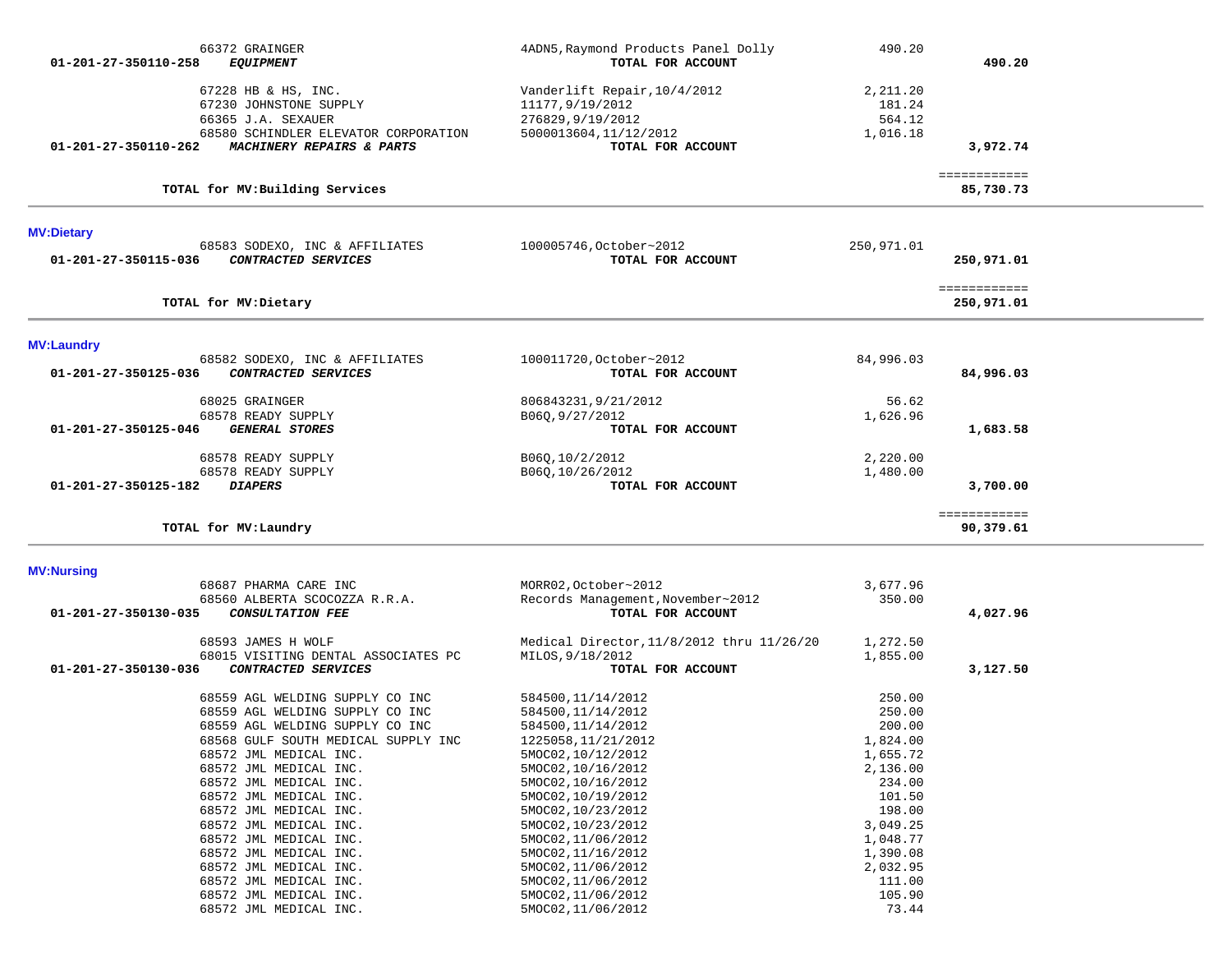| 68571 JML MEDICAL INC.                          | 5MOC02,November~2012             | 5,938.73 |              |
|-------------------------------------------------|----------------------------------|----------|--------------|
| 68571 JML MEDICAL INC.                          | 5MOC02. Credit Memo              | $-49.44$ |              |
| 68577 PENN-JERSEY PAPER CO.                     | 20955, 11/8/2012                 | 336.40   |              |
| 68578 READY SUPPLY                              | B060,11/1/2012                   | 328.50   |              |
| <b>GENERAL STORES</b><br>01-201-27-350130-046   | TOTAL FOR ACCOUNT                |          | 21,214.80    |
| 67225 BIO- REFERENCE LABORATORIES               | M8049, September~2012            | 2,249.61 |              |
| 01-201-27-350130-049<br>LABORATORY SERVICES     | TOTAL FOR ACCOUNT                |          | 2,249.61     |
| 68557 HERMA I. MCNAB                            | CNA Re-Certification, 11/29/2012 | 30.00    |              |
| 68558 ROSELIND A. CUDJOE                        | CNA Re-Certification, 11/29/2012 | 30.00    |              |
| 01-201-27-350130-191<br><i><b>NURSING</b></i>   | TOTAL FOR ACCOUNT                |          | 60.00        |
| 68564 GOODALE PHARMACY & SURGICAL SUPPLY        | 2023, 1/1/2012                   | 42.00    |              |
| 01-201-27-350130-193<br><b>OXYGEN</b>           | TOTAL FOR ACCOUNT                |          | 42.00        |
| 67237 ON TIME TRANSPORT INC.                    | Transport, 10/8/2012             | 118.00   |              |
| 67237 ON TIME TRANSPORT INC.                    | Transport, 9/14/2012             | 422.00   |              |
| 67237 ON TIME TRANSPORT INC.                    | Transport, 10/12/2012            | 118.00   |              |
| 67237 ON TIME TRANSPORT INC.                    | Transport, 10/19/2012            | 112.00   |              |
| 01-201-27-350130-340<br>TRANSPORTATION SERVICES | TOTAL FOR ACCOUNT                |          | 770.00       |
| 68564 GOODALE PHARMACY & SURGICAL SUPPLY        | 2023, 9/1/2011                   | 78.00    |              |
| 68564 GOODALE PHARMACY & SURGICAL SUPPLY        | 2023, 10/1/2011                  | 78.00    |              |
| 68564 GOODALE PHARMACY & SURGICAL SUPPLY        | 2023, 11/1/2011                  | 42.00    |              |
| 68564 GOODALE PHARMACY & SURGICAL SUPPLY        | 2023, 12/1/2011                  | 42.00    |              |
| (2011) OXYGEN<br>01-203-27-350130-193           | TOTAL FOR ACCOUNT                |          | 240.00       |
|                                                 |                                  |          | ============ |
| TOTAL for MV: Nursing                           |                                  |          | 31,731.87    |

| 68563 DH SPECIAL SERVICES                          | MEPAP Registration, 10/22/2012          | 455.00 |          |
|----------------------------------------------------|-----------------------------------------|--------|----------|
| 01-201-27-350135-034<br><b>CONFERENCE EXPENSES</b> | TOTAL FOR ACCOUNT                       |        | 455.00   |
| 68562 ARTS! BY THE PEOPLE INC.                     | Poetry Class, 11/5/2012                 | 75.00  |          |
| 68561 ARTISTIC AOUARIA INC                         | Aquarium Maintenance, October~2012      | 606.50 |          |
| 68561 ARTISTIC AOUARIA INC                         | Special Service on Aquarium, 11/18/2012 | 86.80  |          |
| 68565 DENNIS GRAU                                  | Music Therapy, $11/13/2012$             | 150.00 |          |
| 68565 DENNIS GRAU                                  | Music Therapy, $11/14/2012$             | 150.00 |          |
| 68569 HARMONIUM CHORAL SOCIETY                     | Resident Program Tickets, 11/19/2012    | 200.00 |          |
| 68574 NICHOLAS L. ROCCAFORTE                       | Music, 11/26/2012                       | 75.00  |          |
| 68579 ROBERTA S. FOSTER                            | $Sing-Alonq, 11/20/212$                 | 50.00  |          |
| 68584 SPECIAL K HEALTH & FITNESS                   | Exercise, 10/10/2012                    | 100.00 |          |
| 68584 SPECIAL K HEALTH & FITNESS                   | Exercise, 11/14/2012                    | 100.00 |          |
| 68584 SPECIAL K HEALTH & FITNESS                   | Exercise, 11/21/2012                    | 100.00 |          |
| 68584 SPECIAL K HEALTH & FITNESS                   | Exercise, 11/27/2012                    | 100.00 |          |
| 01-201-27-350135-194<br>PATIENT ACTIVITIES         | TOTAL FOR ACCOUNT                       |        | 1,793.30 |

**TOTAL for MV:Recreation/Volunteer Svc 2,248.30**

**County Adjuster**  67327 WEST PAYMENT CENTER NJ Court Rules State V.I 2013 Pamphlet 68.50 67327 WEST PAYMENT CENTER NJ Court Rules Fed V.II 2013 Pamphlet 66.00  **01-201-27-357100-028** *BOOKS & PERIODICALS* **TOTAL FOR ACCOUNT 134.50** 69102 COUNTY OF MORRIS 2ND HALF 11/12 & ALL 12/12 METERED MAIL 320.50  **01-201-27-357100-068** *POSTAGE & METERED MAIL* **TOTAL FOR ACCOUNT 320.50**67326 NJ STATE ASSOC OF CTY ADJUSTER NJ State Association of County Adjuster' 20.00

============

2,248.30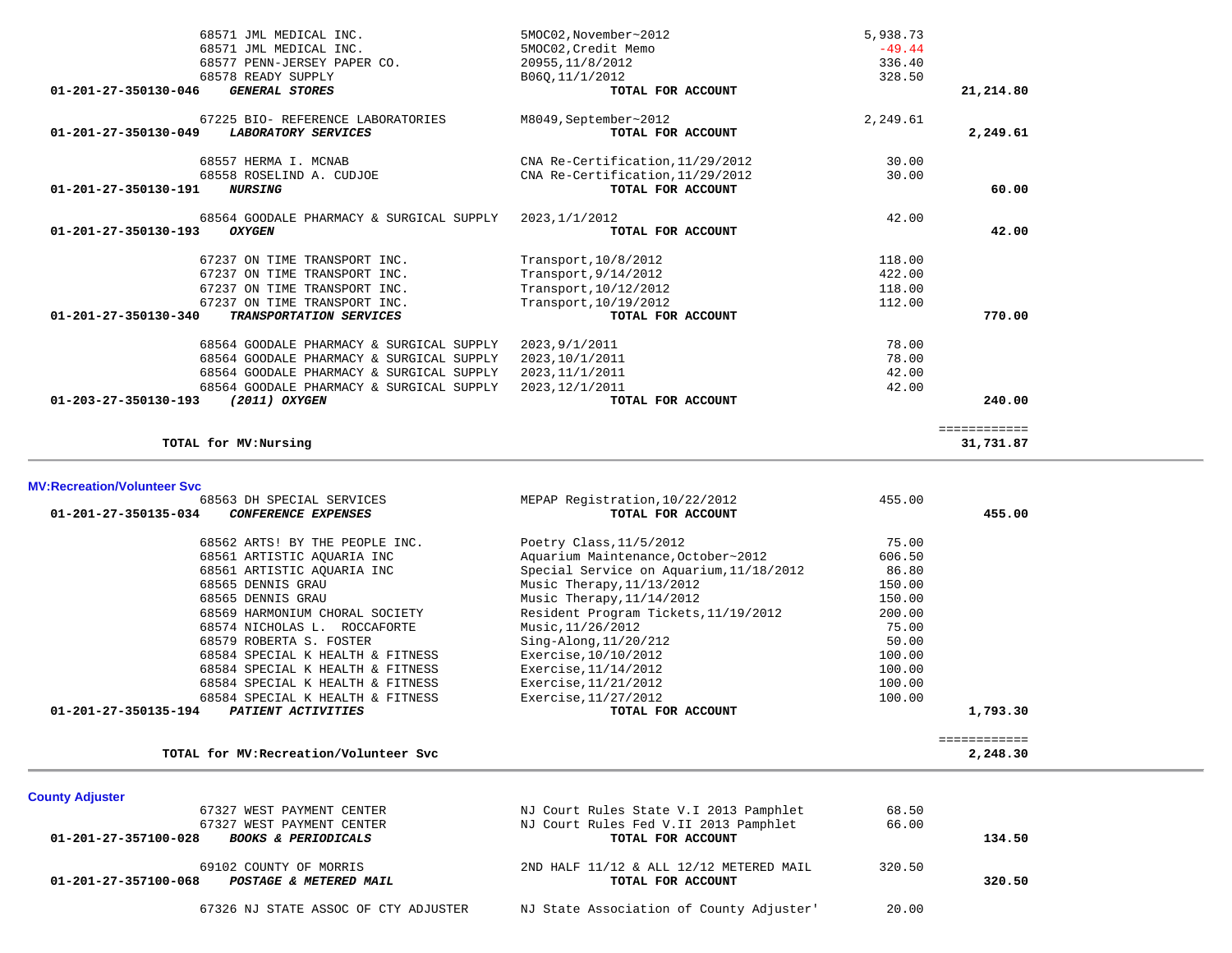| 01-201-29-392100-031 | <i>CELLULAR PHONES/PAGERS</i> | TOTAL FOR ACCOUNT                       |        | 122.93 |
|----------------------|-------------------------------|-----------------------------------------|--------|--------|
|                      | 69102 COUNTY OF MORRIS        | 2ND HALF 11/12 & ALL 12/12 METERED MAIL | 323.04 |        |
| 01-201-29-392100-068 | POSTAGE & METERED MAIL        | TOTAL FOR ACCOUNT                       |        | 323.04 |

| TOTAL for County Library                                                                                                  |                                                               |        | 9,836.17 |
|---------------------------------------------------------------------------------------------------------------------------|---------------------------------------------------------------|--------|----------|
| <b>County Superintendent of Schoo</b><br>68209 KATHLEEN SERAFINO<br>01-201-29-392100-031<br><i>CELLULAR PHONES/PAGERS</i> | REIMBURSEMENT CELL PHONE CHARGES FOR 10-<br>TOTAL FOR ACCOUNT | 122.93 | 122.93   |

| 66103 MIDWEST TAPE LLC                                           | 2000001148 dated 09/14/12            | 117.94 |
|------------------------------------------------------------------|--------------------------------------|--------|
| 66103 MIDWEST TAPE LLC                                           | 2000001148 dated 09/21/12            | 90.34  |
| 66108 RECORDED BOOKS LLC                                         | 91165 dated 08/31/12                 | 58.20  |
| 66108 RECORDED BOOKS LLC                                         | 91165 dated 09/10/12                 | 20.85  |
| 01-201-29-390100-083<br><i><b>VIDEO &amp; FILM MATERIALS</b></i> | TOTAL FOR ACCOUNT                    |        |
|                                                                  |                                      |        |
| 66100 DICK BLICK COMPANY                                         | 48890281 Ordered on Oct 02 2012      | 112.63 |
| 66100 DICK BLICK COMPANY                                         |                                      | 9.42   |
| 68750 LYNNE OLVER                                                | WMTR - Winter Snow Closing<br>WDHA , | 30.00  |
| 01-201-29-390100-095<br>OTHER ADMINISTRATIVE SUPPLIES            | TOTAL FOR ACCOUNT                    |        |
|                                                                  |                                      |        |

| - 201 202 202 202 202 |  | <u>UIIIUM DUIIMUU A DIAII</u> |  |
|-----------------------|--|-------------------------------|--|
|                       |  |                               |  |
|                       |  | 69102 COUNTY OF MORRIS        |  |
| 01-201-29-390100-068  |  | POSTAGE & METERED MAIL        |  |

|                      |  | 67066 W.B. MASON COMPANY INC |  |                                         |  |
|----------------------|--|------------------------------|--|-----------------------------------------|--|
| 01-201-29-390100-058 |  |                              |  | <i>OFFICE SUPPLIES &amp; STATIONERY</i> |  |

|                      | 68750 LYNNE OLVER |  |                              |
|----------------------|-------------------|--|------------------------------|
| 01-201-29-390100-039 |                   |  | EDUCATION SCHOOLS & TRAINING |

|                       | TOTAL for County Adjuster      |                                          |        | 475.00   |
|-----------------------|--------------------------------|------------------------------------------|--------|----------|
| <b>County Library</b> |                                |                                          |        |          |
|                       | 63497 BERNAN                   | 0782711 dated 06/28/12                   | 72.00  |          |
|                       | 67056 GREY HOUSE PUBLISHING    | PO#108SP12 dated 09/26/12                | 258.90 |          |
|                       | 64525 GANN LAW BOOKS           | NJ Auto Ins Law dated 09/06/12           | 133.00 |          |
|                       | 67057 JSTOR                    | NCP2159 dated 07/26/12                   | 958.35 |          |
|                       | 68750 LYNNE OLVER              | Sun Magazine - Renewal 24 issues         | 60.00  |          |
|                       | 68750 LYNNE OLVER              | Military History - Renewal 6 issues      | 31.95  |          |
|                       | 68750 LYNNE OLVER              | Civil War TImes - Renewal 6 issues       | 39.95  |          |
|                       | 68750 LYNNE OLVER              | Reminisce Extra - 2 yr Subscription      | 24.98  |          |
|                       | 68750 LYNNE OLVER              | Scholastic Magazine - 2012/13 School yr  | 21.95  |          |
|                       | 68750 LYNNE OLVER              | Washington Times - 1 yr subscription     | 69.95  |          |
|                       | 68750 LYNNE OLVER              | Traditional Home Magazine - 1yr + Bonus  | 22.00  |          |
|                       | 68750 LYNNE OLVER              | American Council on Education - 2011 Acc | 56.95  |          |
|                       | 68750 LYNNE OLVER              | Audio File - Renewal 2 yr subscription   | 99.00  |          |
|                       | 66105 NEW JERSEY LAW JOURNAL   | MOCOL dated 08/31/12; NJ Estate Litigati | 42.95  |          |
|                       | 66105 NEW JERSEY LAW JOURNAL   | MOCOL dated 09/28/12; NJ Law of Personal | 147.95 |          |
|                       | 66106 OXFORD UNIVERSITY PRESS  | 1087326 dated 09/20/12                   | 450.00 |          |
|                       | 64531 PRINTWORLD INC           | PROFORMA - 14th Edition of Printworld Di | 379.00 |          |
|                       | 66119 PDR DISTRIBUTION, LLC    | 178922 dated 09/12/12                    | 77.90  |          |
|                       | 66112 WEST PAYMENT CENTER      | 1003308031 dated 09/01/12 AUGUST 2012    | 939.36 |          |
| 01-201-29-390100-028  | <b>BOOKS &amp; PERIODICALS</b> | TOTAL FOR ACCOUNT                        |        | 3,886.14 |

| 67056 GREY HOUSE PUBLISHING                         | PO#108SP12 dated 09/26/12                                                                   | 258.90         |          |
|-----------------------------------------------------|---------------------------------------------------------------------------------------------|----------------|----------|
| 64525 GANN LAW BOOKS                                |                                                                                             | 133.00         |          |
| 67057 JSTOR                                         | NJ Auto Ins Law dated 09/06/12<br>NCP2159 dated 07/26/12                                    | 958.35         |          |
| 68750 LYNNE OLVER                                   | Sun Magazine - Renewal 24 issues 60.00                                                      |                |          |
| 68750 LYNNE OLVER                                   |                                                                                             |                |          |
| 68750 LYNNE OLVER                                   | Military History - Renewal 6 issues<br>Civil War TImes - Renewal 6 issues                   | 31.95<br>39.95 |          |
| 68750 LYNNE OLVER                                   | Reminisce Extra - 2 yr Subscription 24.98                                                   |                |          |
| 68750 LYNNE OLVER                                   |                                                                                             |                |          |
| 68750 LYNNE OLVER                                   | Scholastic Magazine - 2012/13 School yr 21.95<br>Washington Times - 1 yr subscription 69.95 |                |          |
| 68750 LYNNE OLVER                                   | Traditional Home Magazine - $1yr$ + Bonus                                                   | 22.00          |          |
| 68750 LYNNE OLVER                                   | American Council on Education - 2011 Acc                                                    | 56.95          |          |
| 68750 LYNNE OLVER                                   | Audio File - Renewal 2 yr subscription                                                      | 99.00          |          |
| 68750 LYNNE OLVER<br>66105 NEW JERSEY LAW JOURNAL   | MOCOL dated 08/31/12; NJ Estate Litigati 42.95                                              |                |          |
| 66105 NEW JERSEY LAW JOURNAL                        | MOCOL dated 09/28/12; NJ Law of Personal 147.95                                             |                |          |
| 66106 OXFORD UNIVERSITY PRESS                       | 1087326 dated 09/20/12                                                                      | 450.00         |          |
| 64531 PRINTWORLD INC                                | PROFORMA - 14th Edition of Printworld Di 379.00                                             |                |          |
| 66119 PDR DISTRIBUTION, LLC                         | 178922 dated 09/12/12                                                                       | 77.90          |          |
| 66112 WEST PAYMENT CENTER                           | 1003308031 dated 09/01/12 AUGUST 2012                                                       | 939.36         |          |
| 01-201-29-390100-028 BOOKS & PERIODICALS            | TOTAL FOR ACCOUNT                                                                           |                | 3,886.14 |
|                                                     |                                                                                             |                |          |
| 68750 LYNNE OLVER                                   | Library LInk NJ - A Salloway                                                                | 50.00          |          |
| 01-201-29-390100-039 EDUCATION SCHOOLS & TRAINING   | TOTAL FOR ACCOUNT                                                                           |                | 50.00    |
|                                                     |                                                                                             |                |          |
| 67066 W.B. MASON COMPANY INC                        | C1033751 dated 10/01/12; Ref#I07558500;                                                     | 237.28         |          |
| $01-201-29-390100-058$ OFFICE SUPPLIES & STATIONERY | TOTAL FOR ACCOUNT                                                                           |                | 237.28   |
|                                                     |                                                                                             |                |          |
| 69102 COUNTY OF MORRIS                              | 2ND HALF $11/12$ & ALL $12/12$ METERED MAIL                                                 | 2,377.35       |          |
| 01-201-29-390100-068 POSTAGE & METERED MAIL         | TOTAL FOR ACCOUNT                                                                           |                | 2,377.35 |
|                                                     |                                                                                             |                |          |
| 67049 ARKIV MUSIC LLC                               | Order#4408432 dated 10/02/12                                                                | 625.44         |          |
| 66103 MIDWEST TAPE LLC                              | 2000001148 dated 08/24/12                                                                   | 1,336.69       |          |
| 66103 MIDWEST TAPE LLC                              | 2000001148 dated 08/30/12<br>2000001148 dated 09/07/12                                      | 375.55         |          |
| 66103 MIDWEST TAPE LLC                              |                                                                                             | 508.34         |          |
| 66103 MIDWEST TAPE LLC                              | 2000001148 dated 09/14/12                                                                   | 117.94         |          |
| 66103 MIDWEST TAPE LLC                              | 2000001148 dated 09/21/12                                                                   | 90.34          |          |
| 66108 RECORDED BOOKS LLC                            | 91165 dated 08/31/12                                                                        | 58.20          |          |
| 66108 RECORDED BOOKS LLC                            | 91165 dated 09/10/12                                                                        | 20.85          |          |
| 01-201-29-390100-083    VIDEO & FILM MATERIALS      | TOTAL FOR ACCOUNT                                                                           |                | 3,133.35 |
|                                                     |                                                                                             |                |          |
| 66100 DICK BLICK COMPANY                            | 48890281 Ordered on Oct 02 2012                                                             | 112.63         |          |
| 66100 DICK BLICK COMPANY                            |                                                                                             | 9.42           |          |
| 68750 LYNNE OLVER                                   | WDHA / WMTR - Winter Snow Closing                                                           | 30.00          |          |
| 01-201-29-390100-095 OTHER ADMINISTRATIVE SUPPLIES  | TOTAL FOR ACCOUNT                                                                           |                | 152.05   |
|                                                     |                                                                                             |                |          |

============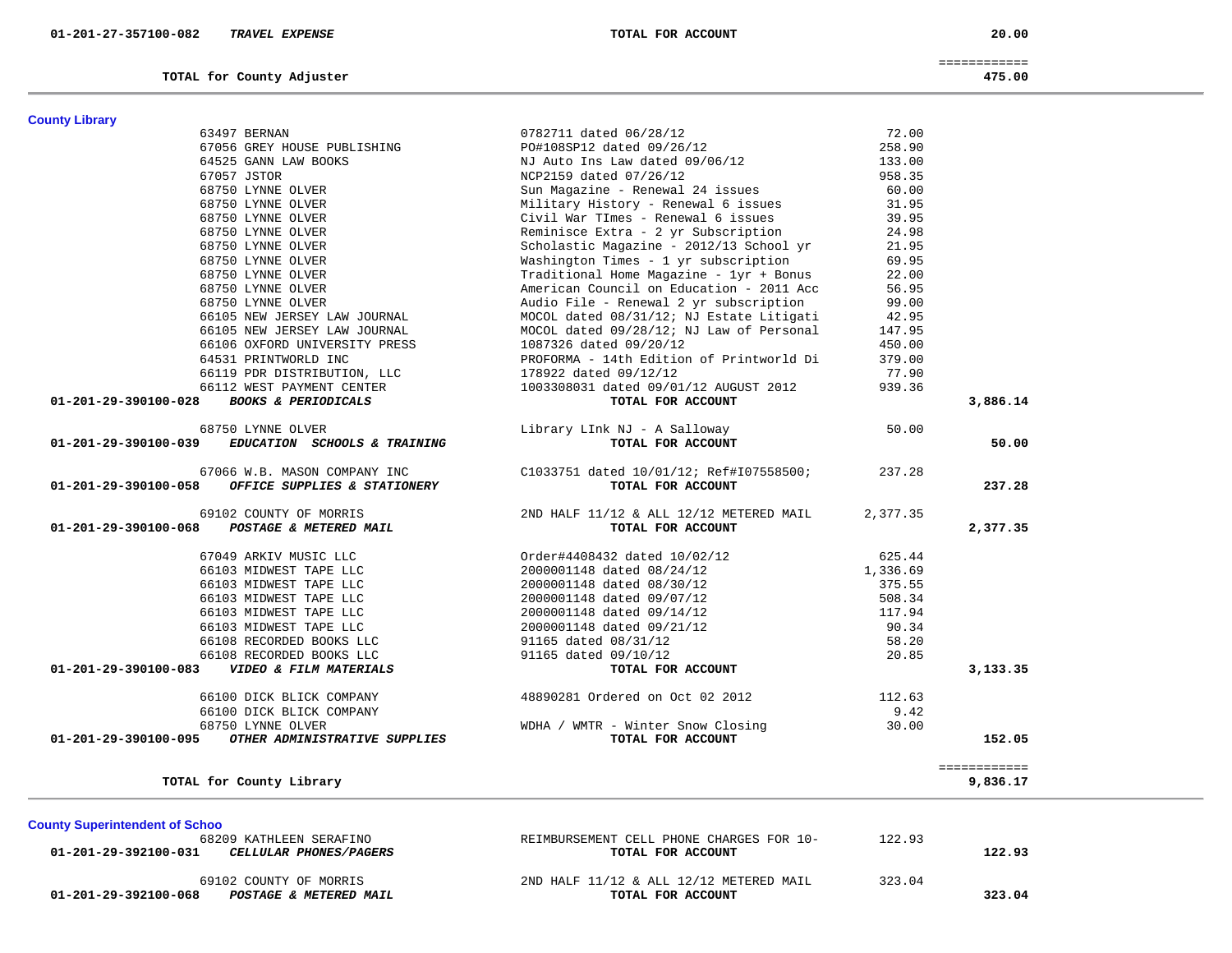| TOTAL for County Superintendent of Schoo                                                                                 |                                                              |                  | 445.97                     |  |
|--------------------------------------------------------------------------------------------------------------------------|--------------------------------------------------------------|------------------|----------------------------|--|
| <b>Contribution to County College</b><br>68599 COUNTY COLLEGE OF MORRIS<br><b>EXPENDITURES</b><br>01-201-29-395100-090   | 1ST HALF 12/12 OPERATING BUDGET<br>TOTAL FOR ACCOUNT         | 398,409.91       | 398,409.91                 |  |
| TOTAL for Contribution to County College                                                                                 |                                                              |                  | ============<br>398,409.91 |  |
| <b>Rutgers Extension Service</b>                                                                                         |                                                              |                  |                            |  |
| 69102 COUNTY OF MORRIS<br>POSTAGE & METERED MAIL<br>01-201-29-396100-068                                                 | 2ND HALF 11/12 & ALL 12/12 METERED MAIL<br>TOTAL FOR ACCOUNT | 355.43           | 355.43                     |  |
| 66042 JAMES TRIMBLE<br>01-201-29-396100-084 OTHER OUTSIDE SERVICES                                                       | hrs. worked from Jan-Sept<br>TOTAL FOR ACCOUNT               | 5,500.00         | 5,500.00                   |  |
| TOTAL for Rutgers Extension Service                                                                                      |                                                              |                  | ============<br>5,855.43   |  |
| <b>Fire and Police Academy</b>                                                                                           |                                                              |                  |                            |  |
| 61785 MEGGIT TRAINING SYSTEMS INC.<br>EQUIPMENT SERVICE AGREEMENTS<br>01-201-29-407100-044                               | Maintenance Contract<br>TOTAL FOR ACCOUNT                    | 7,980.00         | 7,980.00                   |  |
| 69102 COUNTY OF MORRIS<br>POSTAGE & METERED MAIL<br>01-201-29-407100-068                                                 | 2ND HALF 11/12 & ALL 12/12 METERED MAIL<br>TOTAL FOR ACCOUNT | 551.56           | 551.56                     |  |
| 67317 M.C. MUNICIPAL UTILITIES<br>67317 M.C. MUNICIPAL UTILITIES<br>01-201-29-407100-143<br>RUBBISH & TRASH REMOVAL      | Tipping Fee<br>Tipping Fee<br>TOTAL FOR ACCOUNT              | 484.40<br>371.21 | 855.61                     |  |
| 66844 KYOCERA MITA AMERICA, INC.<br>01-201-29-407100-164 OFFICE MACHINES - RENTAL                                        | 7629689-011 Quarterly Payment<br>TOTAL FOR ACCOUNT           | 851.97           | 851.97                     |  |
| 68412 FIRE FIGHTERS EQUIPMENT CO INC<br>01-201-29-407100-223<br><b>BUILDING REPAIRS</b>                                  | Bleed Unit for Valve<br>TOTAL FOR ACCOUNT                    | 22.50            | 22.50                      |  |
| 66843 KIDDE FIRE TRAINERS, INC.<br>01-201-29-407100-258<br><b>EQUIPMENT</b>                                              | Drum of Smoke Fluid<br>TOTAL FOR ACCOUNT                     | 1,200.00         | 1,200.00                   |  |
| 67650 AIRPOWER INTERNATIONAL INC.<br>67650 AIRPOWER INTERNATIONAL INC.<br>01-201-29-407100-291<br><b>VEHICLE REPAIRS</b> | Valve Repair Kit<br>Labor Fee<br>TOTAL FOR ACCOUNT           | 18.50<br>85.00   | 103.50                     |  |
| TOTAL for Fire and Police Academy                                                                                        |                                                              |                  | ============<br>11,565.14  |  |

|  | tılıt |  |
|--|-------|--|
|  |       |  |

| 67495 NATIONAL FUEL OIL INC.        | 1379.0 GAL. DIESEL FUEL FOR MONTVILLE GA | 4,474.17  |           |
|-------------------------------------|------------------------------------------|-----------|-----------|
| 67668 NATIONAL FUEL OIL INC.        | 5000.0 GAL. DIESEL FUEL FOR WHARTON GARA | 16,447.50 |           |
| 67668 NATIONAL FUEL OIL INC.        | 4100.0 GAL. DIESEL FUEL FOR COUNTY GARAG | 13,630.45 |           |
| 01-201-31-430100-136<br>DIESEL FUEL | TOTAL FOR ACCOUNT                        |           | 34,552.12 |
| 68377 JERSEY CENTRAL POWER & LIGHT  | 10-00-05-8414-2-2 st lighting 11/14/2012 | 370.48    |           |
| 68387 JERSEY CENTRAL POWER & LIGHT  | 10-00-84-5137-1-0 O Berkshire Valley Rd  | 20.37     |           |
| 68381 JERSEY CENTRAL POWER & LIGHT  | 10-00-28-8978-6-4 Mt Arlington 11/9/2012 | 43.89     |           |
| 68384 JERSEY CENTRAL POWER & LIGHT  | 10-00-48-4053-0-0 Howard Blvd. 11/9/2012 | 15.35     |           |
| 68379 JERSEY CENTRAL POWER & LIGHT  | 10-00-44-7627-6-1 Rt 46 & Canfield Ave 1 | 40.11     |           |
| 68385 JERSEY CENTRAL POWER & LIGHT  | 10-00-59-9968-9-0 Rt 15 Dewey Ave 11/9/2 | 56.83     |           |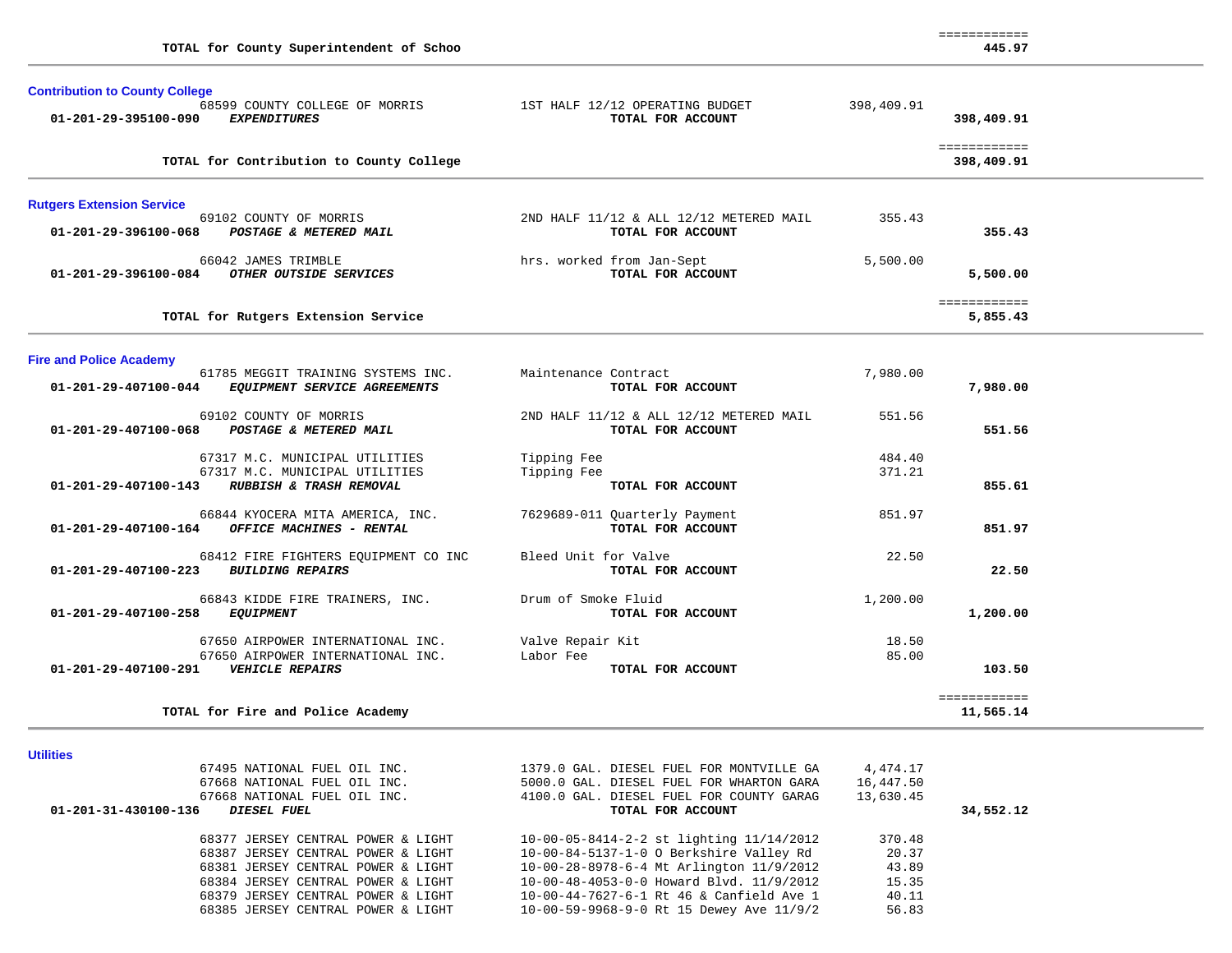| 68098 SODEXO, INC & AFFILIATES | Daily Meals. Services for $10/6/12 - 11/2$ | 148,250.08 |
|--------------------------------|--------------------------------------------|------------|
| 68098 SODEXO, INC & AFFILIATES | Weekend Meals. Services $10/6/12 - 11/2/1$ | 10,278.72  |
| 68098 SODEXO, INC & AFFILIATES | Frozen Meals. Services for $10/6/12 - 11/$ | 3,633.00   |
| 68098 SODEXO, INC & AFFILIATES | Boxed Meals. Swervices for 10/6/12 - 11/   | 18,469.50  |

#### **Nutrition**

| <b>Nutrition</b>                                   |                                                                     |                 |
|----------------------------------------------------|---------------------------------------------------------------------|-----------------|
| VERIZON<br>81 N N<br>5 d                           | ACCT# 201-Z43-6536-999-73Y,<br>November<br>$\overline{\phantom{a}}$ | $\sim$<br>15.26 |
| 1-201-41-716100-146<br>^1<br><b>TRI.RPHONR</b><br> | . FOR ACCOUNT<br>TOTAL                                              | 915.26          |

| utrition |               |
|----------|---------------|
|          | 68100 VERIZON |

**TOTAL for Utilities 102,466.93**

| T# 201-Z43-6536-999-73Y, November 01, |  |
|---------------------------------------|--|
| <b>MORAT DOD ACCOUNT</b>              |  |

============

102,466.93

| 67830 VERIZON                                    | 973 326-8955 127 49Y, 10/25/12, 10/25-11                                                                                                                                                                                                           | 27.61     |           |
|--------------------------------------------------|----------------------------------------------------------------------------------------------------------------------------------------------------------------------------------------------------------------------------------------------------|-----------|-----------|
| 67830 VERIZON                                    | 973 838-8083 446 48Y, 10/28/12 (10/28-11 31.35                                                                                                                                                                                                     |           |           |
| 67830 VERIZON                                    | 973 328-3165 445 58Y, 11/4/12, (11/4-12/                                                                                                                                                                                                           | 31.14     |           |
| 67830 VERIZON                                    | 973 829-0312 882 15Y, 11/4/12, (11/4-12/                                                                                                                                                                                                           | 65.44     |           |
| 67830 VERIZON                                    | 973 697-0879 521 94Y, 10/22/12, (10/22-1 27.59                                                                                                                                                                                                     |           |           |
| 67809 VERIZON                                    | 201 V03-7261 127 66Y 10/16/12 18,887.51                                                                                                                                                                                                            |           |           |
| 68432 VERIZON                                    | 973 292-0327 155 30Y 11/07/12                                                                                                                                                                                                                      | 30.30     |           |
| 67709 VERIZON                                    | Account 201 Z43-6565 209 52Y 11/01/12 866.00                                                                                                                                                                                                       |           |           |
| 68475 CENTURYLINK                                | acct # 309973303 11/19 908-138-1000-027 1,785.33                                                                                                                                                                                                   |           |           |
|                                                  |                                                                                                                                                                                                                                                    |           |           |
|                                                  |                                                                                                                                                                                                                                                    |           |           |
|                                                  |                                                                                                                                                                                                                                                    |           |           |
|                                                  |                                                                                                                                                                                                                                                    |           |           |
|                                                  |                                                                                                                                                                                                                                                    |           |           |
|                                                  |                                                                                                                                                                                                                                                    |           |           |
|                                                  |                                                                                                                                                                                                                                                    |           |           |
|                                                  |                                                                                                                                                                                                                                                    |           |           |
|                                                  | 68475 CENTURYLINK<br>68430 SPRINT-NEXTEL<br>68430 SPRINT-NEXTEL<br>68476 VERIZON<br>68474 VERIZON<br>68474 VERIZON<br>68474 VERIZON<br>68474 VERIZON<br>68474 VERIZON<br>973 644-3258 153 04Y, 11/13/12, 11/13-12<br>973 644-3258 153 04Y, 11/13/1 |           |           |
| 01-201-31-430100-146<br><b>TELEPHONE</b>         | TOTAL FOR ACCOUNT                                                                                                                                                                                                                                  |           | 44,894.03 |
|                                                  | 68602 SOUTHEAST MORRIS COUNTY 20-999-919-699/ A & R BLDG 498.51                                                                                                                                                                                    |           |           |
| 68602 SOUTHEAST MORRIS COUNTY 20-999-919-688/ CH | 656.90                                                                                                                                                                                                                                             |           |           |
|                                                  | 68602 SOUTHEAST MORRIS COUNTY 20-999-756-272/ CORRECTION FACILITY 5,492.83                                                                                                                                                                         |           |           |
| 68602 SOUTHEAST MORRIS COUNTY                    | 20-999-999-724/ ADM CTS                                                                                                                                                                                                                            | 245.40    |           |
| 68602 SOUTHEAST MORRIS COUNTY                    | 20-999-753-907/ SHADETREE                                                                                                                                                                                                                          | 4, 114.33 |           |
|                                                  | 68548 SOUTHEAST MORRIS COUNTY 20-999-904-134/ JDC                                                                                                                                                                                                  | 827.51    |           |
|                                                  | 68548 SOUTHEAST MORRIS COUNTY<br>68548 SOUTHEAST MORRIS COUNTY 20-999-690-393/ 9-11/ SEASONAL 896.98                                                                                                                                               |           |           |
|                                                  |                                                                                                                                                                                                                                                    |           |           |
|                                                  | 68549 TOWNSHIP OF PARSIPPANY - 1330060-1/500 W HANOVER 1,160.48                                                                                                                                                                                    |           |           |
|                                                  | 68549 TOWNSHIP OF PARSIPPANY - 1330060-2/ 500 W HANOVER                                                                                                                                                                                            | 145.00    |           |
|                                                  | 68549 TOWNSHIP OF PARSIPPANY - 1330060-3/ 500 W HANOVER 770.00                                                                                                                                                                                     |           |           |
|                                                  | 68549 TOWNSHIP OF PARSIPPANY - 1330060-4/ 500 W HANOVER                                                                                                                                                                                            | 1,844.46  |           |
| 01-201-31-430100-147<br><b>WATER</b>             | TOTAL FOR ACCOUNT                                                                                                                                                                                                                                  |           | 16,738.95 |
|                                                  |                                                                                                                                                                                                                                                    |           |           |

 68436 CABLEVISION 07876-536684-01-1 10/15/12-11/14/12 239.90 68435 CABLEVISION 07876-536684-01-1 9/15/12-10/14/12 239.90 66294 COPPER SERVICES Account 602217 22.60 67813 CENTURYLINK 309973303, 10/19 T1 Chester site 10/19-1 1,785.33 66312 EXTEL COMMUNICATIONS Yearly Maintenance 1,685.81 68429 VERIZON WIRELESS COUNTY WIDE 486023883-00001 SEP 22 - OC 5,105.07 67830 VERIZON 973 361-0398 892 16Y, 11/1, 11/1-11/30/1 113.45 67830 VERIZON 973 455-1700 480 36Y, 11/2/12, 11/2-12/1 109.13

# **01-201-31-430100-140** *GAS PURCHASES* **TOTAL FOR ACCOUNT 299.80**

 68552 JERSEY CENTRAL POWER & LIGHT 10 00 79 4382 5 3 - CAC COMPLEX 4,076.05 68397 JERSEY CENTRAL POWER & LIGHT 20-00-00-0539-3-0 120 E Hanover Ave 10/3 630.09 68394 JERSEY CENTRAL POWER & LIGHT 10-00-01-6063-0-8 st lighting 11/14/2012 708.22 68395 JERSEY CENTRAL POWER & LIGHT  $10-00-84-5117-1-4$  O Berkshire Valley Rd  $20.64$ <br> **FLECTRICITY TOTAL FOR ACCOUNT 01-201-31-430100-137** *ELECTRICITY* **TOTAL FOR ACCOUNT 5,982.03** 68500 FLEET SERVICES ACCT #0431-00-448418-4 299.80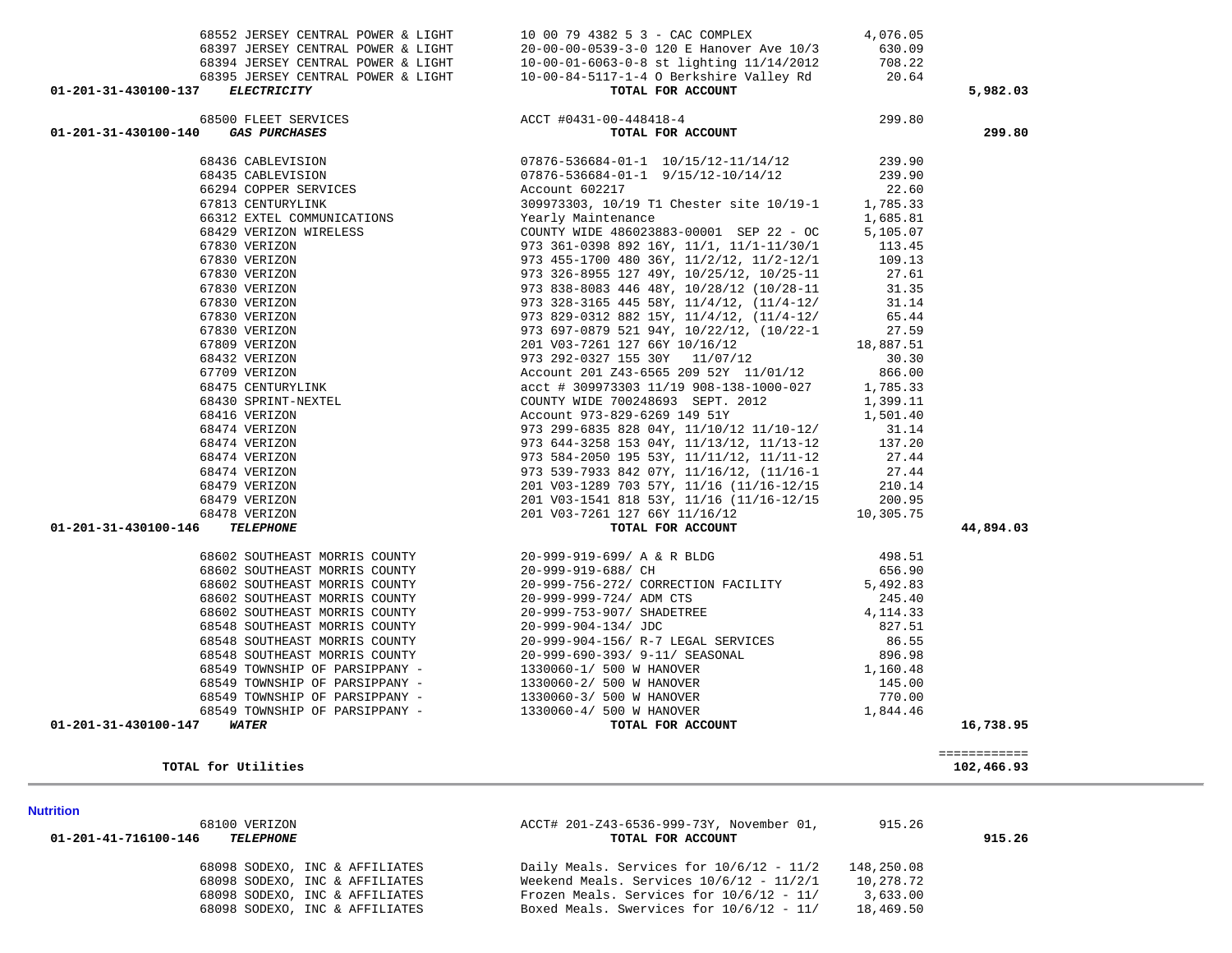| 68098 SODEXO, INC & AFFILIATES                                    | Coffee.                                   | 780.92      |                            |  |
|-------------------------------------------------------------------|-------------------------------------------|-------------|----------------------------|--|
| 68098 SODEXO, INC & AFFILIATES                                    | Other                                     | 407.29      |                            |  |
| 67434 SODEXO, INC & AFFILIATES                                    | 27,380 Daily Meals, 3210 Weekend Meals,   | 188, 193.58 |                            |  |
| 01-201-41-716100-185<br>FOOD                                      | TOTAL FOR ACCOUNT                         |             | 370,013.09                 |  |
| 67763 SODEXO, INC & AFFILIATES                                    | 12038 Daily Meals. Services for 9/1/12-10 | 63,077.00   |                            |  |
| 01-203-41-716100-185<br>(2011) FOOD                               | TOTAL FOR ACCOUNT                         |             | 63,077.00                  |  |
|                                                                   |                                           |             |                            |  |
| TOTAL for Nutrition                                               |                                           |             | ============<br>434,005.35 |  |
|                                                                   |                                           |             |                            |  |
| <b>Area Plan Grant</b>                                            |                                           |             |                            |  |
| 68372 VMC                                                         | OAA<br>Period $10/1/1$                    | 7,696.00    |                            |  |
| 01-201-41-716110-090<br><i>EXPENDITURES</i>                       | TOTAL FOR ACCOUNT                         |             | 7,696.00                   |  |
|                                                                   |                                           |             | ============               |  |
| TOTAL for Area Plan Grant                                         |                                           |             | 7,696.00                   |  |
|                                                                   |                                           |             |                            |  |
|                                                                   |                                           |             |                            |  |
|                                                                   | <b>Grant Fund</b>                         |             |                            |  |
| <b>Bio-Terrorism Grant</b>                                        |                                           |             |                            |  |
| 67923 CABLEVISION                                                 | 07876 616465 01 8 Billing period 11/1/20  | 153.99      |                            |  |
| 68430 SPRINT-NEXTEL                                               | L&PS / HEALTH MANAGEMENT                  | 174.04      |                            |  |
| 67695 STAPLES BUSINESS ADVANTAGE                                  | Invoice date 10/23/2012 Customer NYC 105  | 551.45      |                            |  |
| 69073 COUNTY OF MORRIS                                            | 2ND HALF 11/12 & ALL 12/12 METERED MAIL   | 133.04      |                            |  |
| PUBLIC HEALTH EMER GRANT (8/10/12-6/30/13<br>02-213-41-718305-391 | TOTAL FOR ACCOUNT                         |             | 1,012.52                   |  |
|                                                                   |                                           |             | ============               |  |
| TOTAL for Bio-Terrorism Grant                                     |                                           |             | 1,012.52                   |  |
|                                                                   |                                           |             |                            |  |
| <b>TANF</b><br>66858 JOHN PATTEN                                  |                                           | 24.64       |                            |  |
| 68455 CENTURYLINK                                                 |                                           | 11.23       |                            |  |
| 64586 EDI/ERGOSPACE DESIGN INC                                    | 405L-B 5 Drawer Vertical File Letter w/h  | 759.00      |                            |  |
| 64586 EDI/ERGOSPACE DESIGN INC                                    | Less NJ Contract Discount 34%             | $-258.06$   |                            |  |
| 68458 PRIME TIME PERSONNEL INC                                    |                                           | 9.80        |                            |  |
| 66992 STAPLES BUSINESS ADVANTAGE                                  |                                           | 55.87       |                            |  |
| 68463 STATE SHUTTTLE INC                                          |                                           | 1,219.70    |                            |  |
| 68459 TELESEARCH INC                                              |                                           | 43.06       |                            |  |
| 68460 VERIZON                                                     |                                           | 15.13       |                            |  |
| 68461 VERIZON                                                     |                                           | 7.81        |                            |  |
| 68462 VERIZON                                                     |                                           | 2.33        |                            |  |
| 02-213-41-741015-392<br>TANF STATE SHARE                          | TOTAL FOR ACCOUNT                         |             | 1,890.51                   |  |
|                                                                   |                                           |             | <b>EEEEEEEEEEE</b>         |  |
| TOTAL for TANF                                                    |                                           |             | 1,890.51                   |  |
|                                                                   |                                           |             |                            |  |
| <b>General Assistance</b>                                         |                                           |             |                            |  |
| 66858 JOHN PATTEN                                                 |                                           | 18.48       |                            |  |
| 68455 CENTURYLINK                                                 |                                           | 14.97       |                            |  |
| 68458 PRIME TIME PERSONNEL INC                                    |                                           | 7.35        |                            |  |
| 66992 STAPLES BUSINESS ADVANTAGE                                  |                                           | 41.91       |                            |  |
| 68463 STATE SHUTTTLE INC                                          |                                           | 304.93      |                            |  |
| 68459 TELESEARCH INC                                              |                                           | 32.29       |                            |  |
| 68460 VERIZON                                                     |                                           | 11.35       |                            |  |
| 68461 VERIZON                                                     |                                           | 5.86        |                            |  |
| 68462 VERIZON                                                     |                                           | 1.75        |                            |  |
|                                                                   |                                           |             |                            |  |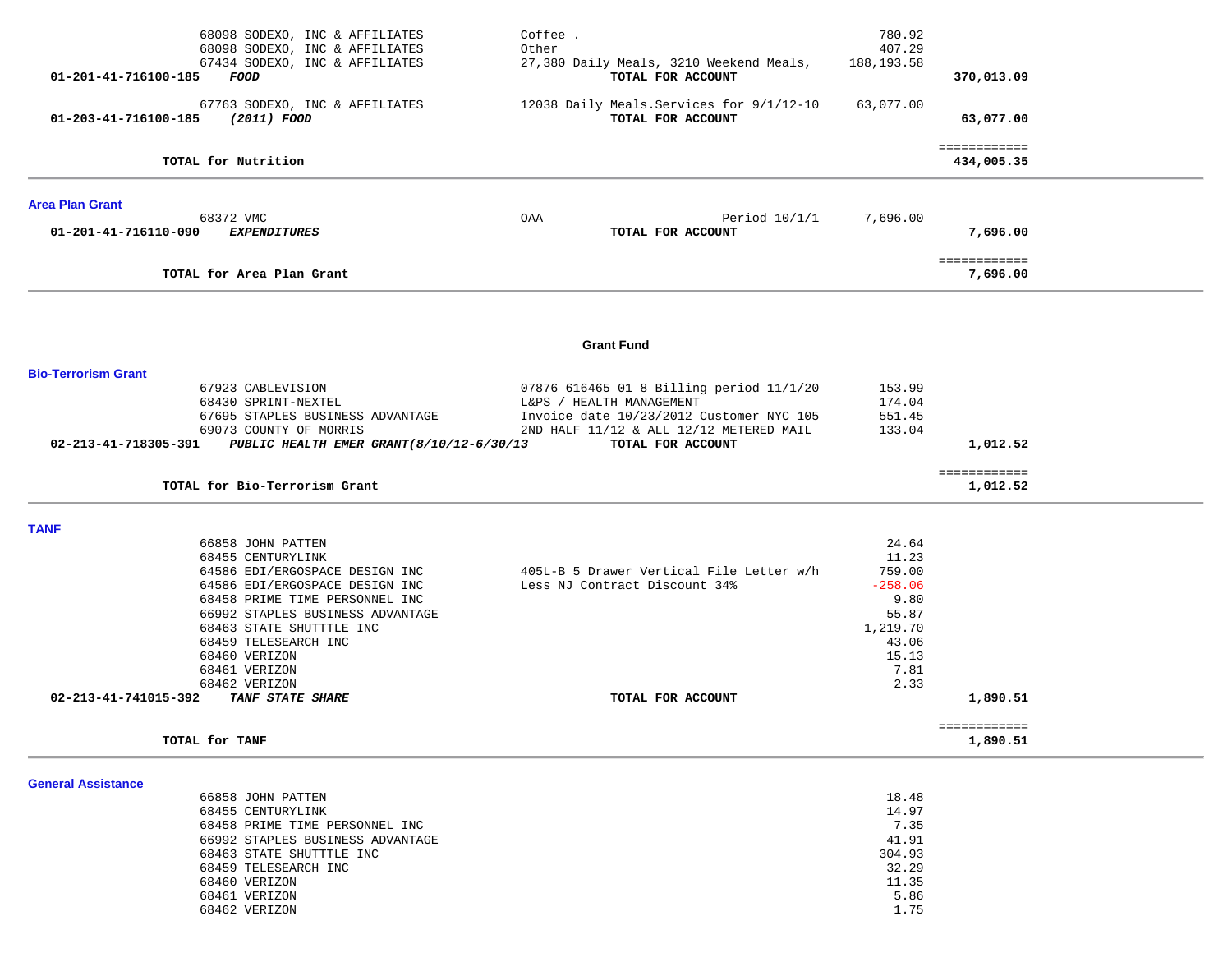438.89

| TOTAL for General Assistance | 438.89 |
|------------------------------|--------|
|                              |        |

**TOTAL for WIA: Disclocated Worker 17,942.76**

17,942.76

| <b>WIA: Adult</b>                                |                                              |          |          |
|--------------------------------------------------|----------------------------------------------|----------|----------|
| 66858 JOHN PATTEN                                |                                              | 55.43    |          |
| 68445 AMERICAN FINACIAL RESOURCES, INC.          | Kyle Ticotin; Dates: $6/25/12$ to $9/25/201$ | 3,998.76 |          |
| 68450 AVTECH INSTITUTE                           |                                              | 1,610.66 |          |
| 68455 CENTURYLINK                                |                                              | 33.69    |          |
| 68458 PRIME TIME PERSONNEL INC                   |                                              | 22.06    |          |
| 66992 STAPLES BUSINESS ADVANTAGE                 |                                              | 125.72   |          |
| 68459 TELESEARCH INC                             |                                              | 96.88    |          |
| 68460 VERIZON                                    |                                              | 34.04    |          |
| 68461 VERIZON                                    |                                              | 17.57    |          |
| 68462 VERIZON                                    |                                              | 5.25     |          |
| 69073 COUNTY OF MORRIS                           | 2ND HALF 11/12 & ALL 12/12 METERED MAIL      | 720.05   |          |
| 02-213-41-742005-391<br>WIA: ADULT FEDERAL SHARE | TOTAL FOR ACCOUNT                            |          | 6,720.11 |
|                                                  |                                              |          |          |
| TOTAL for WIA: Adult                             |                                              |          | 6,720.11 |

============

**WIA: Disclocated Worker** 

| 66858 JOHN PATTEN                                             | July 10, 2012 through Oct. 9/2012.    | 163.20   |              |
|---------------------------------------------------------------|---------------------------------------|----------|--------------|
| 67976 MANUELA SCHUSTER                                        | Travel from 10/20/11 trhough 5/22/12. | 442.29   |              |
| 68465 AVTECH INSTITUTE                                        |                                       | 888.00   |              |
| 68448 AVTECH INSTITUTE                                        |                                       | 1,397.33 |              |
| 68449 AVTECH INSTITUTE                                        |                                       | 1,120.00 |              |
| 68455 CENTURYLINK                                             | 310372742 973-383-8033                | 99.18    |              |
| 68443 E-TEK COMPUTER TRAINING                                 |                                       | 802.00   |              |
| 65737 GLEIM PUBLICATIONS INC                                  |                                       | 494.98   |              |
| 68446 JERSEY TRACTOR-TRAILER                                  |                                       | 800.00   |              |
| 68458 PRIME TIME PERSONNEL INC                                | L. Bogner; W/E 11/4/2012              | 64.94    |              |
| 68442 RUTGERS, THE STATE UNIVERSITY                           |                                       | 3,200.00 |              |
| 68454 RUTGERS SCHOOL OF BUSINESS                              |                                       | 3,192.00 |              |
| 68451 RUTGERS CENTER FOR CONTINUING                           |                                       | 1,296.00 |              |
| 68452 RUTGERS SCHOOL OF BUSINESS                              |                                       | 3,160.00 |              |
|                                                               |                                       |          |              |
| 66992 STAPLES BUSINESS ADVANTAGE                              | Various office supplies.              | 370.16   |              |
| 68459 TELESEARCH INC                                          | Jason Duccini; W/E 10/28/2012         | 285.25   |              |
| 68460 VERIZON                                                 | 908859322014381Y 11-4-12-12-3-12      | 100.22   |              |
| 68461 VERIZON                                                 | 973328193582697Y 11-4-12-12-3-12      | 51.75    |              |
| 68462 VERIZON                                                 | 973644953617055y 11-13-12-12-12-12    | 15.46    |              |
| 02-213-41-742010-391<br>WIA: DISCLOCATED WORKER FEDERAL SHARE | TOTAL FOR ACCOUNT                     |          | 17,942.76    |
|                                                               |                                       |          |              |
|                                                               |                                       |          | ============ |

|  | WIA: Youth |
|--|------------|
|  |            |

|                      | 66858 JOHN PATTEN                |                   | 46.19  |          |
|----------------------|----------------------------------|-------------------|--------|----------|
|                      | 68122 SUSSEX COUNTY TECH SCHOOL  |                   | 534.56 |          |
|                      | 67977 SUSSEX COUNTY TECH SCHOOL  |                   | 657.90 |          |
|                      | 67979 SUSSEX COUNTY TECH SCHOOL  |                   | 657.90 |          |
|                      | 68455 CENTURYLINK                |                   | 28.07  |          |
|                      | 68458 PRIME TIME PERSONNEL INC   |                   | 18.38  |          |
|                      | 66992 STAPLES BUSINESS ADVANTAGE |                   | 104.76 |          |
|                      | 68459 TELESEARCH INC             |                   | 80.72  |          |
|                      | 68460 VERIZON                    |                   | 28.37  |          |
|                      | 68461 VERIZON                    |                   | 14.64  |          |
|                      | 68462 VERIZON                    |                   | 4.37   |          |
| 02-213-41-742020-391 | WIA: YOUTH FEDERAL SHARE         | TOTAL FOR ACCOUNT |        | 2,175.86 |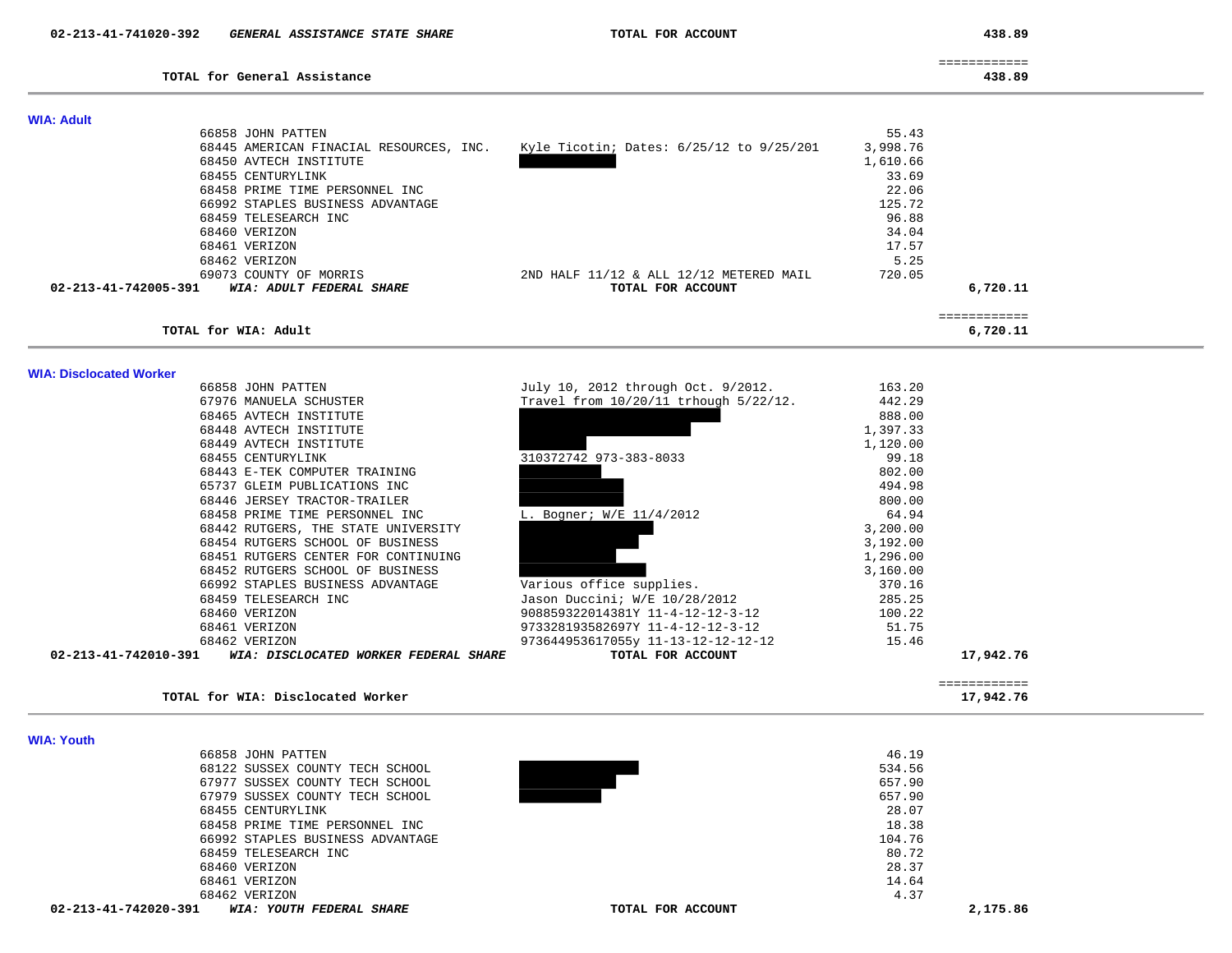|                                                                    |                                          |           | ============             |  |
|--------------------------------------------------------------------|------------------------------------------|-----------|--------------------------|--|
| TOTAL for WIA: Youth                                               |                                          |           | 2,175.86                 |  |
|                                                                    |                                          |           |                          |  |
| <b>DEPARTMENT 742135</b>                                           |                                          |           |                          |  |
| 68453 RUTGERS SCHOOL OF BUSINESS                                   |                                          | 3,950.00  |                          |  |
| 02-213-41-742135-391<br>WIA/NTNL EMRGNCY GRANT $(10/1/10-9/30/13)$ | TOTAL FOR ACCOUNT                        |           | 3,950.00                 |  |
| TOTAL for DEPARTMENT 742135                                        |                                          |           | ============<br>3,950.00 |  |
|                                                                    |                                          |           |                          |  |
| <b>SCP: Program Management</b>                                     |                                          |           |                          |  |
| 68246 SODEXO, INC & AFFILIATES                                     | Refreshments for YSAC Mtg held on Octobe | 10.00     |                          |  |
| 68246 SODEXO, INC & AFFILIATES                                     | Bottles of water and juice               | 4.80      |                          |  |
| 68246 SODEXO, INC & AFFILIATES                                     | fresh fruit                              | 5.00      |                          |  |
| 68246 SODEXO, INC & AFFILIATES                                     | cookies                                  | 5.50      |                          |  |
| 68246 SODEXO, INC & AFFILIATES                                     | brownies                                 | 9.50      |                          |  |
| 68246 SODEXO, INC & AFFILIATES                                     | Delivery chgs                            | 6.50      |                          |  |
| 02-213-41-752210-392<br>SCP-PROGRAM MGMT(1/1/12-12/31/12)          | TOTAL FOR ACCOUNT                        |           | 41.30                    |  |
| TOTAL for SCP: Program Management                                  |                                          |           | ============<br>41.30    |  |
|                                                                    |                                          |           |                          |  |
| <b>SCP: Family Court</b>                                           |                                          |           |                          |  |
| 68530 FAMILY INTERVENTION                                          | Total FCIU Contract Expenses for Federal | 13,393.00 |                          |  |
| 68530 FAMILY INTERVENTION                                          | Total Stabilization contract services fo | 2,526.00  |                          |  |
| 68530 FAMILY INTERVENTION                                          | Total Adolescent Group Contract Services | 300.00    |                          |  |
| 02-213-41-752215-392<br>SCP-FAMILY COURT(1/1/12-12/31/12)          | TOTAL FOR ACCOUNT                        |           | 16,219.00                |  |
|                                                                    |                                          |           | ============             |  |
| TOTAL for SCP: Family Court                                        |                                          |           | 16,219.00                |  |
| <b>Juvenile Accountability</b>                                     |                                          |           |                          |  |
| 68247 M.C. JUVENILE DETENTION CENTER                               | 3RD QUARTER JUVENILE DETENTION OFFICER   | 4,241.75  |                          |  |
| 02-213-41-756205-391<br>JUVENILE ACCOUNTABILITY(1/1/12-12/31/12)   | TOTAL FOR ACCOUNT                        |           | 4,241.75                 |  |
|                                                                    |                                          |           | ============             |  |
| TOTAL for Juvenile Accountability                                  |                                          |           | 4,241.75                 |  |
| <b>Chapter 51</b>                                                  |                                          |           |                          |  |
| 68250 FREEDOM HOUSE INC.                                           | For services rendered in October for 3 c | 4,772.89  |                          |  |
| 68249 MORRISTOWN MEMORIAL HOSPITAL                                 | Atlantic Health Hospital for Services re | 7,341.00  |                          |  |
| 68248 MORRISTOWN MEMORIAL HOSPITAL                                 | For October Co Occurring services        | 810.00    |                          |  |
| 68251 ALFRE INC.                                                   | For Halfway House services for 3 Morris  | 2,790.00  |                          |  |
| 68251 ALFRE INC.                                                   | Bed Days Bed Days in Oct. 2012           | 2,790.00  |                          |  |
| 68251 ALFRE INC.                                                   | Bed Days in Oct 2012                     | 360.00    |                          |  |
| 02-213-41-757205-392<br>CHAPTER 51 (1/1/12-12/31/12)               | TOTAL FOR ACCOUNT                        |           | 18,863.89                |  |
|                                                                    |                                          |           | ============             |  |
| TOTAL for Chapter 51                                               |                                          |           | 18,863.89                |  |
|                                                                    |                                          |           |                          |  |
| <b>DEPARTMENT 758210</b><br>67698 WATCHUNG / LONG HILL             | 2012 Q3 Long Hill/Watchung Hills Municip | 1,795.40  |                          |  |
| 65369 INSTITUTE FOR PREVENTION                                     | HIB presentation by Connie Greene.       | 1,200.00  |                          |  |
| 68200 TOWNSHIP OF EAST HANOVER                                     | Expenditured for 2012 Q3 East Hanover Mu | 3,019.50  |                          |  |
| 68198 SEARCH INSTITUTE                                             | Books for quarterly Alliance meeting on  | 736.25    |                          |  |
| 68492 TOWNSHIP OF RANDOLPH                                         | 2012 Randolph Municipal Alliance expendi | 3,547.24  |                          |  |
|                                                                    |                                          |           |                          |  |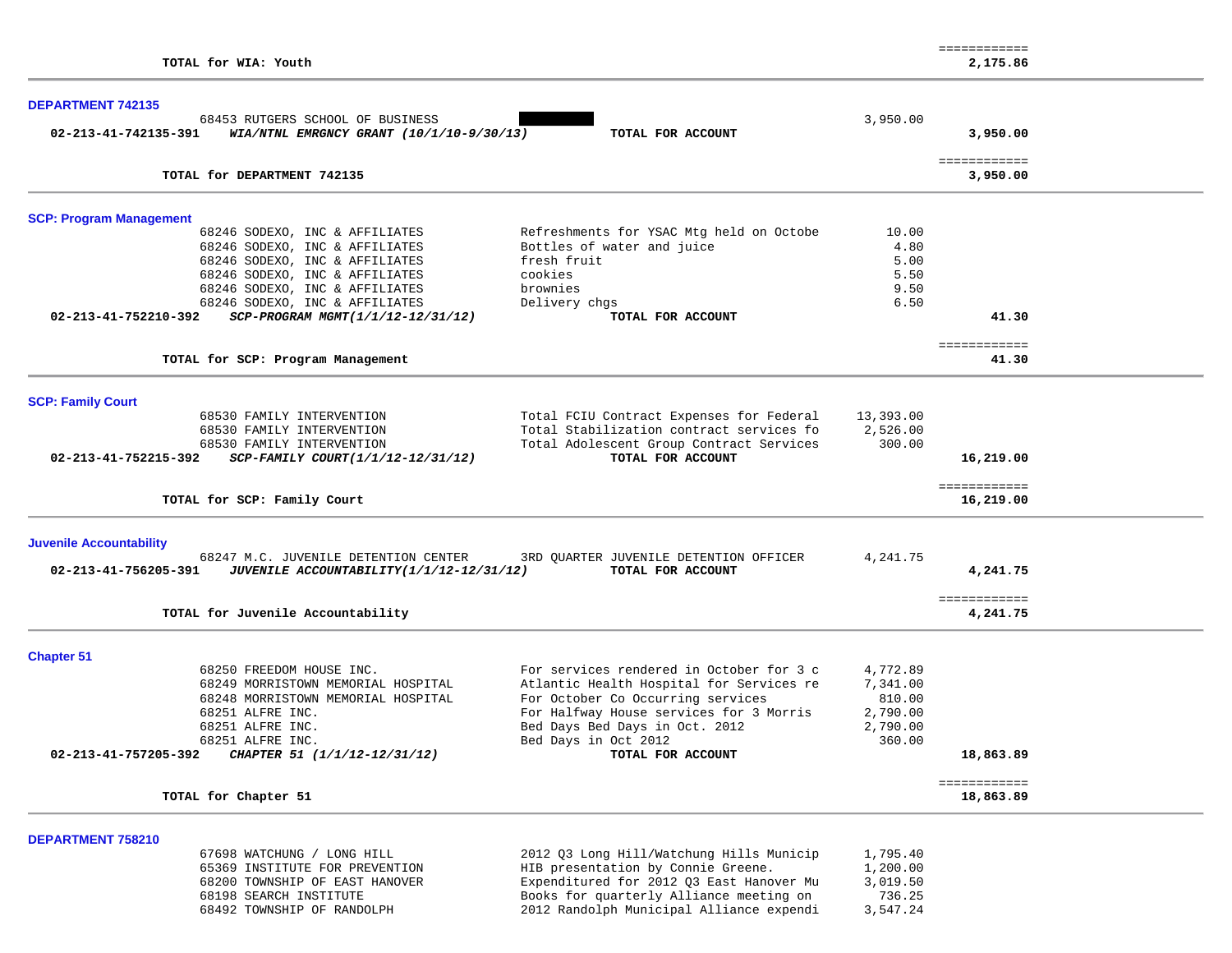| 68496 M.O.M.A.C<br>68199 LONGFELLOWS SANDWICH DELI<br>68502 CHATHAM TOWNSHIP<br>68507 CHARTWELLS DINING SERVICES<br>02-213-41-758210-392<br>MUNICIPAL ALLIANCE (1/1/12-12/31/12)        | 2012 Mt. Olive Municipal Alliance Q3 exp<br>Food for Ryan's Story on January 7, 2012<br>2012 Chatham Municipal Alliance Q3 expen<br>DEDR portion of the food for the United<br>TOTAL FOR ACCOUNT | 4,881.56<br>892.50<br>3,113.01<br>1,413.10 | 20,598.56                  |  |
|-----------------------------------------------------------------------------------------------------------------------------------------------------------------------------------------|--------------------------------------------------------------------------------------------------------------------------------------------------------------------------------------------------|--------------------------------------------|----------------------------|--|
| 67644 CHOOSE TO LOVE, LLC<br>68508 CHARTWELLS DINING SERVICES<br>68197 LONGFELLOWS SANDWICH DELI<br>02-213-41-758210-394<br>MUNICIPAL ALLIANCE (1/1/12-12/31/12)                        | Portion of payment for 200 books for the<br>Supplemental portion of the payment for<br>Breakfast for the Education Partnership<br>TOTAL FOR ACCOUNT                                              | 635.50<br>163.40<br>395.00                 | 1,193.90                   |  |
| TOTAL for DEPARTMENT 758210                                                                                                                                                             |                                                                                                                                                                                                  |                                            | ============<br>21,792.46  |  |
| <b>Safe Communities Construction</b><br>68937 MORRISTOWN MEMORIAL HOSPITAL<br>02-213-41-773205-391<br>SAFE COMMUNITIES(10/1/11-9/30/12)                                                 | NORTHERN NJ SAFE COMMUNITIES Q4 JULY -SE<br>TOTAL FOR ACCOUNT                                                                                                                                    | 28,041.17                                  | 28,041.17                  |  |
| TOTAL for Safe Communities Construction                                                                                                                                                 |                                                                                                                                                                                                  |                                            | ============<br>28,041.17  |  |
| DEPARTMENT 783210<br>64333 LIVING DIRECT, INC.<br>02-213-41-783210-391<br>SART/SANE PROGRAM(10/1/11-9/30/12)                                                                            | CRF320SS-EdgeStar 3.1 Cu.Ft.Energy Star<br>TOTAL FOR ACCOUNT                                                                                                                                     | 249.99                                     | 249.99                     |  |
| TOTAL for DEPARTMENT 783210                                                                                                                                                             |                                                                                                                                                                                                  |                                            | ============<br>249.99     |  |
| <b>Homeland Security</b><br>53085 MOTOROLA SOLUTIONS INC<br>FY11 HOMELAND SECURITY(12/27/11-8/31/14)<br>02-213-41-784415-391                                                            | Equipment Order Per Attached Motorola Pr<br>TOTAL FOR ACCOUNT                                                                                                                                    | 530,669.50                                 | 530,669.50                 |  |
| TOTAL for Homeland Security                                                                                                                                                             |                                                                                                                                                                                                  |                                            | ============<br>530,669.50 |  |
| DEPARTMENT 786220<br>67839 ROUTEMATCH SOFTWARE, INC.<br>67839 ROUTEMATCH SOFTWARE, INC.<br>67839 ROUTEMATCH SOFTWARE, INC.<br>MAPS SECTION 5310(9/1/11-9/30/12)<br>02-213-41-786220-391 | RouteMach License Fees.<br>Annual Hosting Fees 2012-2013<br>Standard Professional Services-Phase O<br>TOTAL FOR ACCOUNT                                                                          | 19,370.00<br>15,000.00<br>880.00           | 35,250.00                  |  |
| TOTAL for DEPARTMENT 786220                                                                                                                                                             |                                                                                                                                                                                                  |                                            | ============<br>35,250.00  |  |
| <b>NYS&amp;W Bicycle/Pedestrian Path</b><br>68195 THE RBA GROUP INC.<br><b>FEDERAL SHARE</b><br>02-213-41-790015-391                                                                    | Professional services rendered concernin<br>TOTAL FOR ACCOUNT                                                                                                                                    | 5,067.11                                   | 5,067.11                   |  |
| TOTAL for NYS&W Bicycle/Pedestrian Path                                                                                                                                                 |                                                                                                                                                                                                  |                                            | ============<br>5,067.11   |  |
| DEPARTMENT 792310<br>68463 STATE SHUTTTLE INC<br>68464 STATE SHUTTTLE INC<br>02-213-41-792310-391<br>JARC GRANT (7/1/11-12/31/12)                                                       | Transportation from Nov. 5th to Nov. 9,<br>Transportation from Nov. 12th to Nov. 18,<br>TOTAL FOR ACCOUNT                                                                                        | 1,799.09<br>3,323.72                       | 5,122.81                   |  |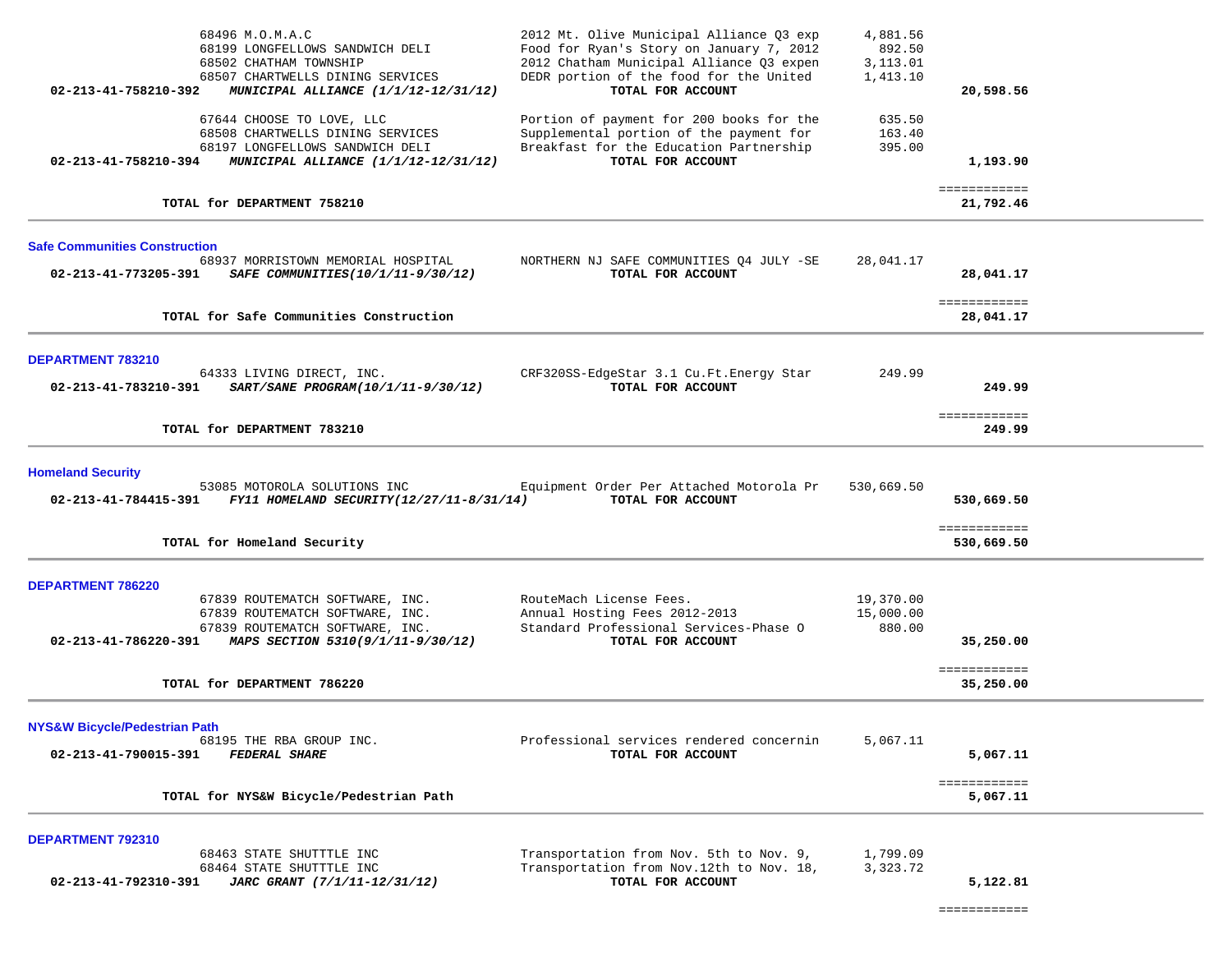| <b>DEPARTMENT 793305</b>                                                                                                                                                          |                                                                                                          |                  |                            |
|-----------------------------------------------------------------------------------------------------------------------------------------------------------------------------------|----------------------------------------------------------------------------------------------------------|------------------|----------------------------|
| 68129 VANASSE HANGEN BRUSTLIN INC. Professional Services MC NJ 124 Corridor<br>02-213-41-793305-391 SUBREGIONAL STUDIES PRG (7/1/11-6/30/13)                                      | TOTAL FOR ACCOUNT                                                                                        | 5,425.43         | 5,425.43                   |
| TOTAL for DEPARTMENT 793305                                                                                                                                                       |                                                                                                          |                  | ============<br>5,425.43   |
| <b>DEPARTMENT 806220</b>                                                                                                                                                          |                                                                                                          |                  |                            |
| 60668 SOUTHWEST PUBLIC SAFETY<br>$02 - 213 - 41 - 806220 - 391$ FY11 COVERDELL (10/1/11-9/30/12)                                                                                  | StreamLight E-Spot Litebox Standard - OR 456.15<br>TOTAL FOR ACCOUNT                                     |                  | 456.15                     |
| TOTAL for DEPARTMENT 806220                                                                                                                                                       |                                                                                                          |                  | ============<br>456.15     |
| <b>DEPARTMENT 832210</b>                                                                                                                                                          |                                                                                                          |                  |                            |
| 65541 TURN OUT FIRE AND SAFETY                                                                                                                                                    | Ouote 123897 dated 9/4/2012                                                                              | 319.94           |                            |
| 65541 TURN OUT FIRE AND SAFETY<br>SHIPPING<br>02-213-41-832210-392 CEHA 2012 (1/1/12 - 12/31/12)                                                                                  | TOTAL FOR ACCOUNT                                                                                        | 14.80            | 334.74                     |
|                                                                                                                                                                                   |                                                                                                          |                  | ============               |
| TOTAL for DEPARTMENT 832210                                                                                                                                                       |                                                                                                          |                  | 334.74                     |
| DEPARTMENT 860205<br>65718 CHATHAM HISTORICAL SOCIETY PAYMENT#2 - 2012 RE-GRANT 20% OF TOTAL A<br>02-213-41-860205-392 GENERAL OPERATING SPPRT(7/11/11-6/30/12) TOTAL FOR ACCOUNT |                                                                                                          | 628.40           | 628.40                     |
| TOTAL for DEPARTMENT 860205                                                                                                                                                       |                                                                                                          |                  | ============<br>628.40     |
| <b>DEPARTMENT 864180</b>                                                                                                                                                          |                                                                                                          |                  |                            |
| 68242 T.Y. LIN INTERNATIONAL<br>68516 KONKUS CORPORATION                                                                                                                          | Construction Support for Middle Valley R 9,818.04<br>Replacement of Bridge No. 1401-202 on Mi 112,189.40 |                  |                            |
| $02 - 213 - 41 - 864180 - 391$ STP-C00S210 (8/31/11-8/31/14)                                                                                                                      | TOTAL FOR ACCOUNT                                                                                        |                  | 122,007.44                 |
| TOTAL for DEPARTMENT 864180                                                                                                                                                       |                                                                                                          |                  | ============<br>122,007.44 |
| <b>DEPARTMENT 864205</b>                                                                                                                                                          |                                                                                                          |                  |                            |
| 67082 DELL MARKETING L.P. The Second PC for Sign & Video reviewing<br>02-213-41-864205-391 MUTCD TRAFFIC SIGN INV(7/1/11-6/30/12) TOTAL FOR ACCOUNT                               |                                                                                                          | 1,227.92         | 1,227.92                   |
| TOTAL for DEPARTMENT 864205                                                                                                                                                       |                                                                                                          |                  | ============<br>1,227.92   |
|                                                                                                                                                                                   |                                                                                                          |                  |                            |
| <b>DEPARTMENT 864405</b><br>67773 WATERS, MCPHERSON, MCNEILL, P.C.<br>Randolph Town Ctr                                                                                           |                                                                                                          | 151.80           |                            |
| 67773 WATERS, MCPHERSON, MCNEILL, P.C.<br>Abraham Zion                                                                                                                            |                                                                                                          | 133.60           |                            |
| 67773 WATERS, MCPHERSON, MCNEILL, P.C.<br>GRMAE, LLC                                                                                                                              |                                                                                                          | 139.80           |                            |
| 67773 WATERS, MCPHERSON, MCNEILL, P.C.<br>First Morris Bank<br>67773 WATERS, MCPHERSON, MCNEILL, P.C.<br>GU Randolph, LLC                                                         |                                                                                                          | 139.60<br>139.60 |                            |
| 67773 WATERS, MCPHERSON, MCNEILL, P.C.<br>Evangelos Pappas                                                                                                                        |                                                                                                          | 139.60           |                            |
| 67773 WATERS, MCPHERSON, MCNEILL, P.C.<br>Charles Winter                                                                                                                          |                                                                                                          | 206.80           |                            |
| 67773 WATERS, MCPHERSON, MCNEILL, P.C.<br>Brian Voynick                                                                                                                           |                                                                                                          | 139.80           |                            |
| 67773 WATERS, MCPHERSON, MCNEILL, P.C.                                                                                                                                            | Sussex Randolph Bldg., LP                                                                                | 182.20           |                            |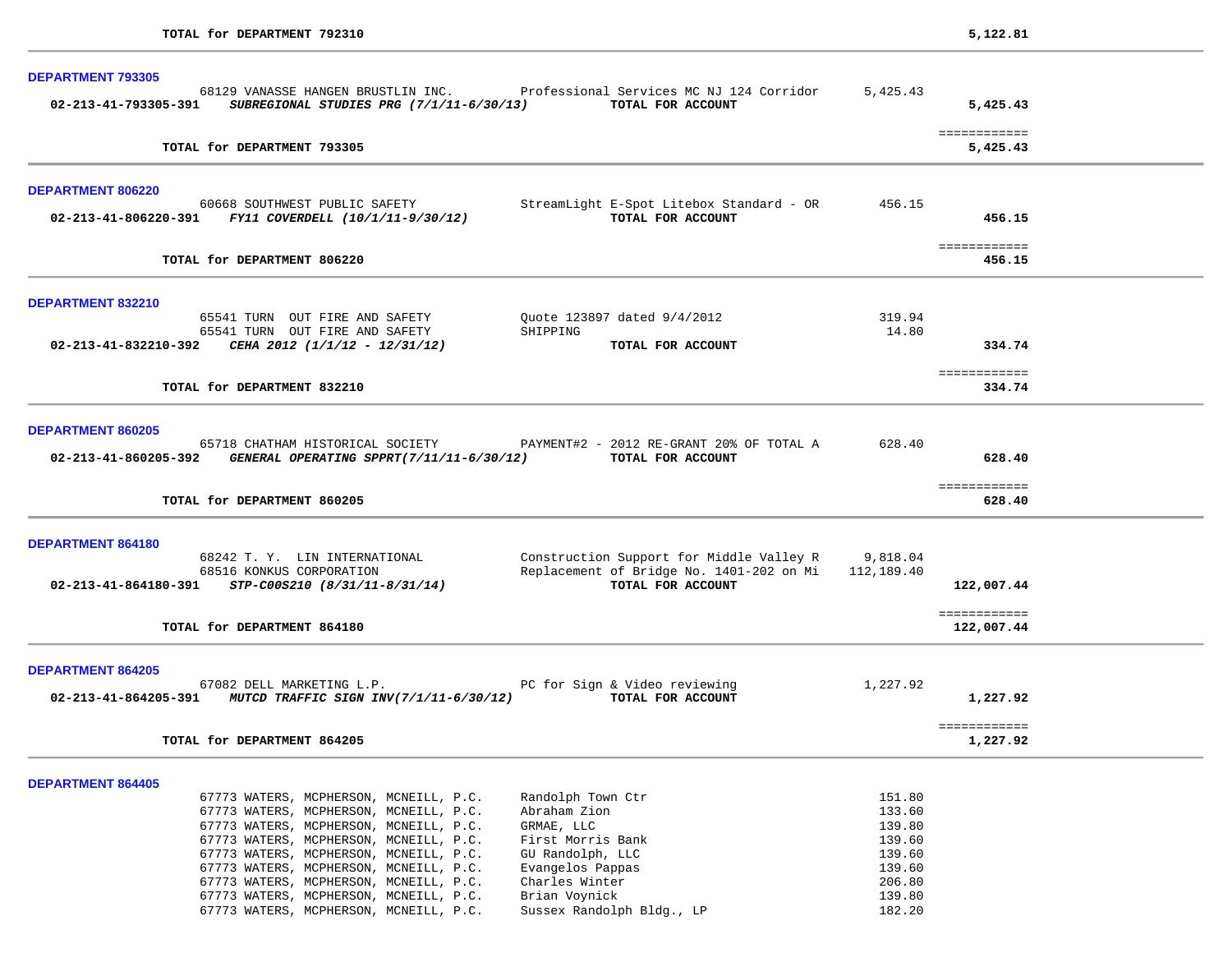| 67773 WATERS, MCPHERSON, MCNEILL, P.C.<br>67773 WATERS, MCPHERSON, MCNEILL, P.C.<br>67773 WATERS, MCPHERSON, MCNEILL, P.C.<br>02-213-41-864405-391<br>CR 617/STP-0350(106)ROW(6/27/12-6/27/14) | Millbrook Plaza, LLC<br>Hebrew Cong.of Mt. Freedom<br>Naomi Silverberg<br>TOTAL FOR ACCOUNT | 211.80<br>230.40<br>199.80 | 2,014.80                               |  |
|------------------------------------------------------------------------------------------------------------------------------------------------------------------------------------------------|---------------------------------------------------------------------------------------------|----------------------------|----------------------------------------|--|
| TOTAL for DEPARTMENT 864405                                                                                                                                                                    |                                                                                             |                            | ============<br>2,014.80               |  |
|                                                                                                                                                                                                | <b>County Capital</b>                                                                       |                            |                                        |  |
| <b>Bridge Design &amp; Constr Proj</b><br>67368 CERBO'S PARSIPPANY GREENHOUSE<br>04-216-55-953027-951<br>BUILDING & IMPROVEMENTS                                                               | White Oak 3"<br>TOTAL FOR ACCOUNT                                                           | 195.00                     | 195.00                                 |  |
| TOTAL for Bridge Design & Constr Proj                                                                                                                                                          |                                                                                             |                            | ============<br>195.00                 |  |
| <b>Enrgy savng instal-var Cty fac</b><br>68600 LIBERTY MECHANICAL CONTRACTORS, INC CHILLER REPLACEMENT - A&R BLDG.<br>04-216-55-953064-951<br>BUILDING & IMPROVEMENTS                          | TOTAL FOR ACCOUNT                                                                           | 19,600.00                  | 19,600.00                              |  |
| TOTAL for Enrgy savng instal-var Cty fac                                                                                                                                                       |                                                                                             |                            | ============<br>19,600.00              |  |
| <b>Bridge Design/Const Var Cty Br</b><br>68240 T. Y. LIN INTERNATIONAL<br>MISCELLANEOUS - OTHER<br>04-216-55-953089-909                                                                        | Replacement of the Ridgedale Avenue Brid<br>TOTAL FOR ACCOUNT                               | 191.06                     | 191.06                                 |  |
| TOTAL for Bridge Design/Const Var Cty Br                                                                                                                                                       |                                                                                             |                            | ============<br>191.06                 |  |
| Cty roadwy drainage improv<br>68239 GREENMAN PEDERSEN INC<br>04-216-55-953098-909<br>MISCELLANEOUS - OTHER<br>TOTAL for Cty roadwy drainage improv                                             | Construction Inspection Services for the<br>TOTAL FOR ACCOUNT                               | 14,670.00                  | 14,670.00<br>============<br>14,670.00 |  |
| <b>Plans/Specs - Greystone</b><br>68495 THE MUSIAL GROUP PA<br>04-216-55-953105-909<br>MISCELLANEOUS - OTHER<br>TOTAL for Plans/Specs - Greystone                                              | Final Design and Construction Documents<br>TOTAL FOR ACCOUNT                                | 5,395.00                   | 5,395.00<br>============<br>5,395.00   |  |
| Analy dam condition, rehab dams<br>68467 MORRIS COUNTY PARK COMMISSION<br>04-216-55-953113-909<br>MISCELLANEOUS - OTHER                                                                        | SALARY & WAGE EXPENSES - ARTHUR VITALE N<br>TOTAL FOR ACCOUNT                               | 11,040.00                  | 11,040.00<br>============              |  |
| TOTAL for Analy dam condition, rehab dams                                                                                                                                                      |                                                                                             |                            | 11,040.00                              |  |

**Bridge DesignConstr varCty Loc**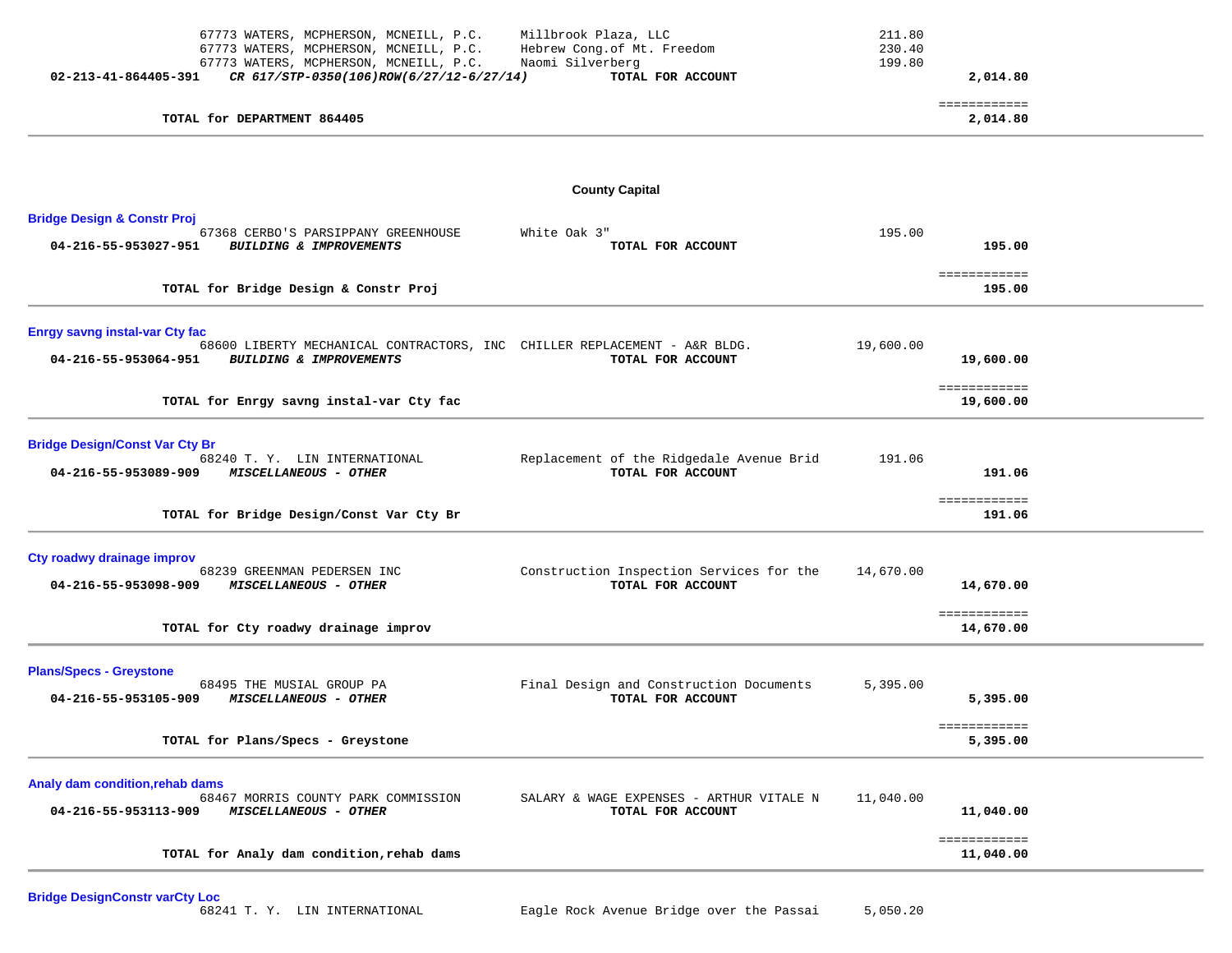| 04-216-55-953137-909                                         | MISCELLANEOUS - OTHER                                                                                                                                                                  | TOTAL FOR ACCOUNT                                             |                | 5,050.20                   |  |
|--------------------------------------------------------------|----------------------------------------------------------------------------------------------------------------------------------------------------------------------------------------|---------------------------------------------------------------|----------------|----------------------------|--|
|                                                              | TOTAL for Bridge DesignConstr varCty Loc                                                                                                                                               |                                                               |                | ============<br>5,050.20   |  |
| <b>Rpl Wood StructureVar Cty Fac</b><br>04-216-55-953138-951 | 67560 STOLTZFUS STRUCTURES LLC<br>BUILDING & IMPROVEMENTS                                                                                                                              | RE: SNOW REMOVAL STORAGE SHEDS/ 10-09-12<br>TOTAL FOR ACCOUNT | 7,620.00       | 7,620.00                   |  |
|                                                              | TOTAL for Rpl Wood StructureVar Cty Fac                                                                                                                                                |                                                               |                | ============<br>7,620.00   |  |
| <b>InstallCty Roadway Drain Imprv</b>                        |                                                                                                                                                                                        |                                                               |                |                            |  |
| 04-216-55-953141-909                                         | 68092 JOHNSON & CONWAY LLP<br><i>MISCELLANEOUS - OTHER</i>                                                                                                                             | Legal services<br>TOTAL FOR ACCOUNT                           | 48.20          | 48.20                      |  |
|                                                              | TOTAL for InstallCty Roadway Drain Imprv                                                                                                                                               |                                                               |                | ============<br>48.20      |  |
| <b>Renov CentralAveBldg Greystone</b>                        | 68494 THE MUSIAL GROUP PA<br>04-216-55-953146-909 MISCELLANEOUS - OTHER                                                                                                                | Construction Inspector for Phase 2 Rehab<br>TOTAL FOR ACCOUNT | 6,800.00       | 6,800.00                   |  |
|                                                              | TOTAL for Renov CentralAveBldg Greystone                                                                                                                                               |                                                               |                | ============<br>6,800.00   |  |
| <b>Road Design/Construction</b>                              |                                                                                                                                                                                        |                                                               |                |                            |  |
| 04-216-55-953165-909                                         | 66771 R.S. KNAPP CO. INC.<br>MISCELLANEOUS - OTHER                                                                                                                                     | Various Mill & Resurf Road Projects 2012<br>TOTAL FOR ACCOUNT | 378.40         | 378.40                     |  |
|                                                              | 68505 FOGGIA TRINITY ELECTRIC LLC<br>04-216-55-953165-951 BUILDING & IMPROVEMENTS                                                                                                      | Intersection Improvements to Morris Stre<br>TOTAL FOR ACCOUNT | 67,587.56      | 67,587.56                  |  |
|                                                              | TOTAL for Road Design/Construction                                                                                                                                                     |                                                               |                | ============<br>67,965.96  |  |
| <b>DEPARTMENT 953202</b>                                     |                                                                                                                                                                                        |                                                               |                |                            |  |
| 04-216-55-953202-909                                         | 68537 DIFRANCESCO, BATEMAN, COLEY, YOSPIN Air Products & Chemicals, Inc.<br>68537 DIFRANCESCO, BATEMAN, COLEY, YOSPIN LE Carpenter/Polyone<br>ROAD RESURFACING/CONSTRUCTION/IMPRVMENTS | TOTAL FOR ACCOUNT                                             | 36.00<br>24.00 | 60.00                      |  |
| 04-216-55-953202-951                                         | 68541 TILCON NEW YORK INC.<br>ROAD RESURFACING/CONSTRUCTION/IMPRVMENTS                                                                                                                 | Milling & Resurfacing of Morris County V<br>TOTAL FOR ACCOUNT | 564, 193.42    | 564,193.42                 |  |
|                                                              | TOTAL for DEPARTMENT 953202                                                                                                                                                            |                                                               |                | ============<br>564,253.42 |  |
| <b>DEPARTMENT 953205</b><br>04-216-55-953205-951             | 67179 BINSKY & SNYDER SERVICES LLC RE ADMIN - CH/ 09-26-12<br>REPLACE HEATING/VENTILATING/AC-VAR FACIL                                                                                 | TOTAL FOR ACCOUNT                                             | 736.00         | 736.00                     |  |
|                                                              | TOTAL for DEPARTMENT 953205                                                                                                                                                            |                                                               |                | ============<br>736.00     |  |

**DEPARTMENT 953227**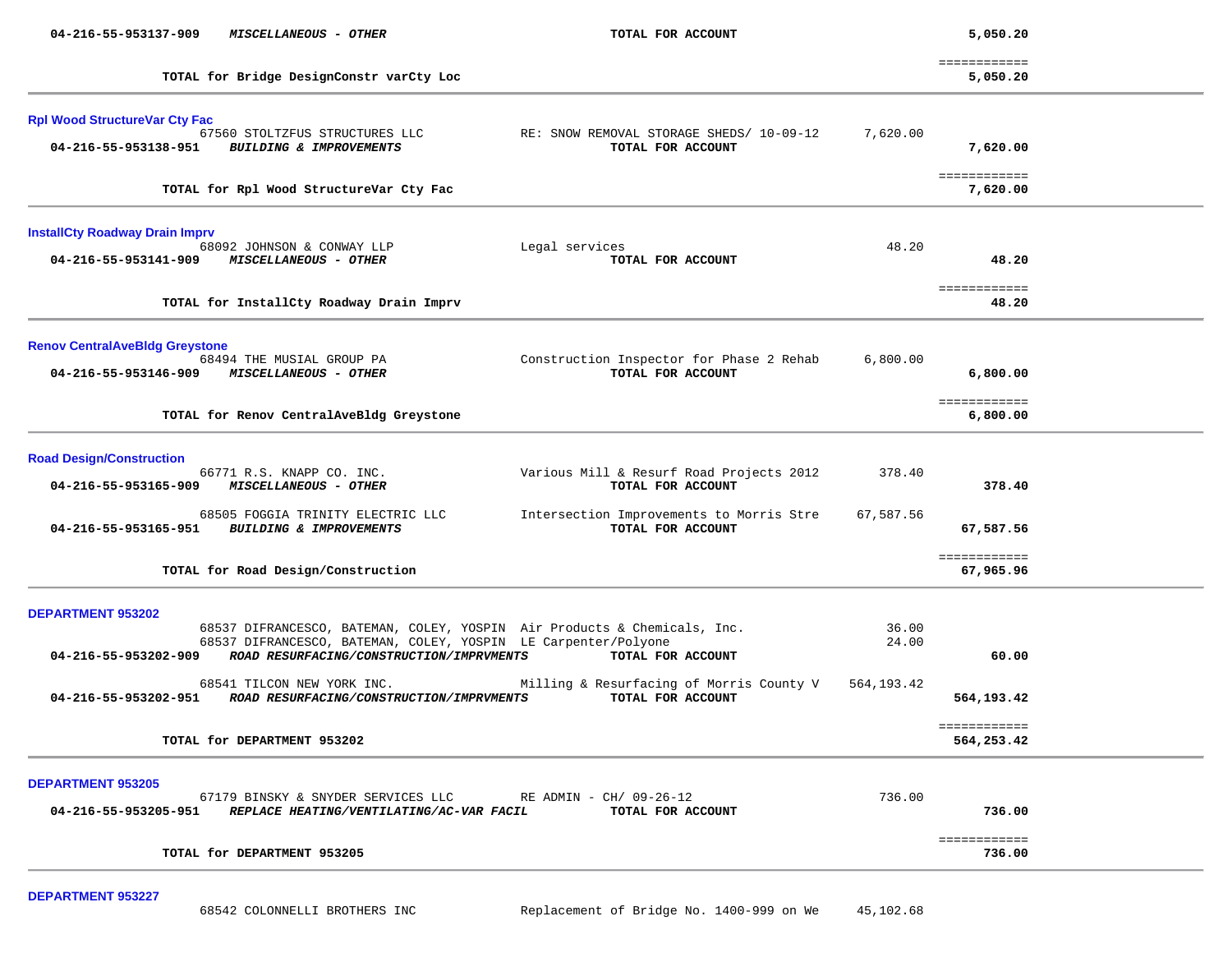|                                                                   | 04-216-55-953227-951 REPLACE BRIDGE #1400-999 WEST CENTRL AVE                                                                                                                                              | TOTAL FOR ACCOUNT                                                              |                      | 45,102.68                              |  |
|-------------------------------------------------------------------|------------------------------------------------------------------------------------------------------------------------------------------------------------------------------------------------------------|--------------------------------------------------------------------------------|----------------------|----------------------------------------|--|
|                                                                   | TOTAL for DEPARTMENT 953227                                                                                                                                                                                |                                                                                |                      | ============<br>45,102.68              |  |
| <b>DEPARTMENT 953234</b>                                          | 68556 CIVIL DYNAMICS INC<br>04-216-55-953234-909 ANALYSIS DAM CONDITIONS/REHAB DAMS                                                                                                                        | PROFESSIONAL SERVICES CONTRACT<br>TOTAL FOR ACCOUNT                            | 2,747.50             | 2,747.50                               |  |
|                                                                   | TOTAL for DEPARTMENT 953234                                                                                                                                                                                |                                                                                |                      | ============<br>2,747.50               |  |
| <b>DEPARTMENT 953235</b>                                          | 65265 S.A. COMUNALE CO., INC 4H Ext. Services & Homeless Solutions Bu<br>04-216-55-953235-956 UPGRADES TO FIRE/SPRINKLER SYS-VAR FACIL TOTAL FOR ACCOUNT                                                   |                                                                                | 6,556.00             | 6,556.00                               |  |
|                                                                   | TOTAL for DEPARTMENT 953235                                                                                                                                                                                |                                                                                |                      | ============<br>6,556.00               |  |
| <b>DEPARTMENT 953259</b>                                          | 68545 JG DRYWALL LLC<br>04-216-55-953259-951 RENOVCENTRLAVECOMPLX-STCLARE/NONPROFMALL                                                                                                                      | Central Avenue Complex Phase II Rehabili 214,228.00<br>TOTAL FOR ACCOUNT       |                      | 214,228.00                             |  |
|                                                                   | TOTAL for DEPARTMENT 953259                                                                                                                                                                                |                                                                                |                      | ============<br>214,228.00             |  |
| <b>DEPARTMENT 953264</b>                                          | 68245 KELLER & KIRKPATRICK<br>67685 TREASURER-STATE OF NEW JERSEY Storm Water Discharge Permit. Program In<br>04-216-55-953264-909 DESIGN/CONSTR CENTRALAVEFIELDS-CENTRALPK<br>TOTAL for DEPARTMENT 953264 | Central Park-Phase IIProf. Svcs. 9/22/12<br>TOTAL FOR ACCOUNT                  | 11,091.00<br>650.00  | 11,741.00<br>============<br>11,741.00 |  |
| <b>DEPARTMENT 953276</b>                                          | 66553 SNAP ON INDUSTRIAL<br>66553 SNAP ON INDUSTRIAL<br>04-216-55-953276-957 PURCHASE OF VEHICLES- PUBLIC WORKS<br>TOTAL for DEPARTMENT 953276                                                             | T/C SYS III R3000-6028655<br>BALANCER SYSTEM IV PWR CLAMP<br>TOTAL FOR ACCOUNT | 5,880.97<br>8,506.59 | 14,387.56<br>============<br>14,387.56 |  |
| <b>DEPARTMENT 953277</b><br>04-216-55-953277-951                  | 67165 ALLSTATE OFFICE INTERIOR INC<br>CARPET/WINDOWFIXTURES VAR LOC-BLDGS&GRND                                                                                                                             | W066832/RE: WARRANTS / 18502-12<br>TOTAL FOR ACCOUNT                           | 18,502.02            | 18,502.02<br>============              |  |
|                                                                   | TOTAL for DEPARTMENT 953277                                                                                                                                                                                |                                                                                |                      | 18,502.02                              |  |
| <b>Cty Bridge Design &amp; Constructi</b><br>04-216-55-953975-909 | 68244 KELLER & KIRKPATRICK<br>MISCELLANEOUS - OTHER                                                                                                                                                        | Construction Inspection-Clerk of Works.P<br>TOTAL FOR ACCOUNT                  | 9,464.00             | 9,464.00                               |  |
|                                                                   | TOTAL for Cty Bridge Design & Constructi                                                                                                                                                                   |                                                                                |                      | ============<br>9,464.00               |  |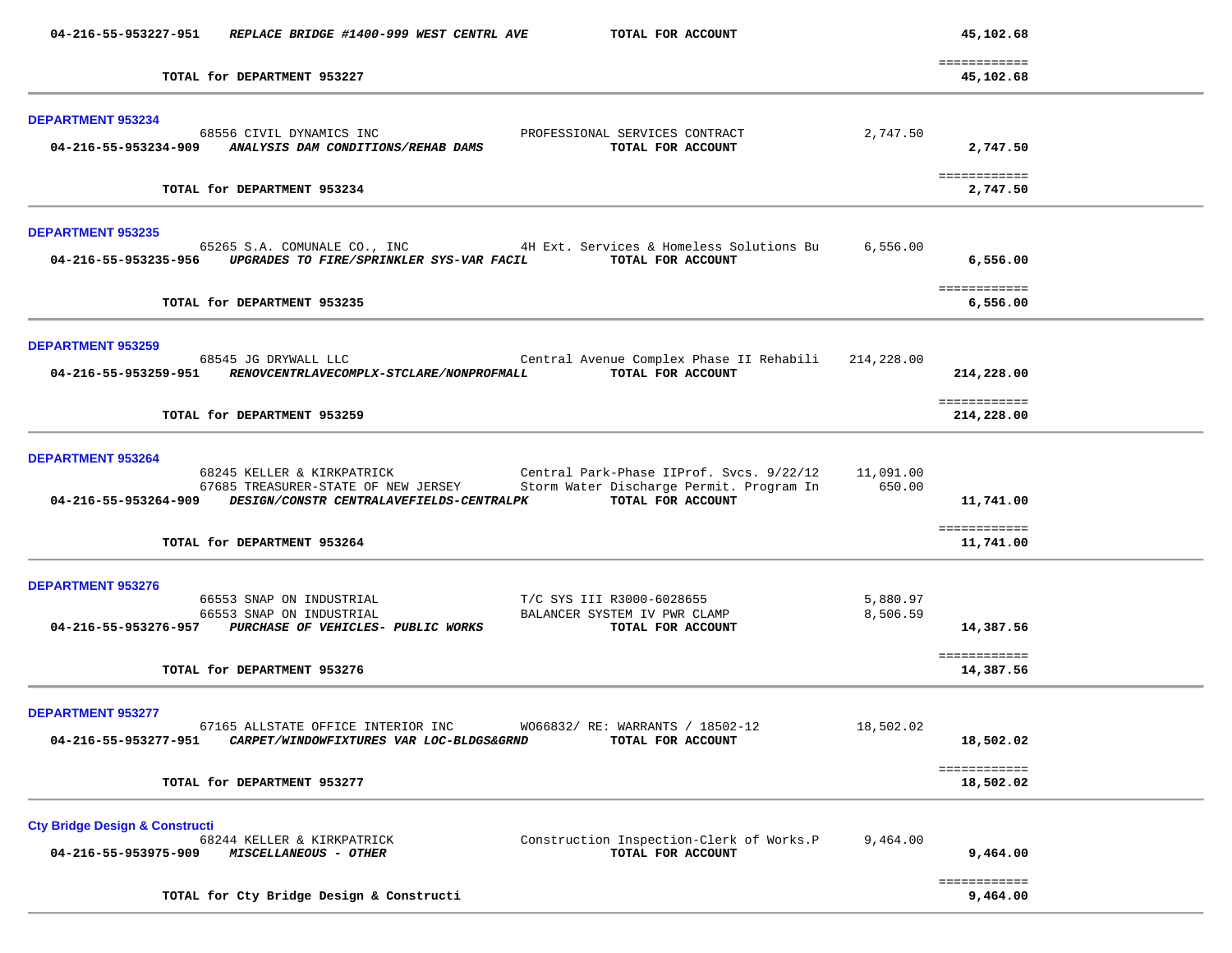| <b>DEPARTMENT 962231</b>                                         |                                           |            |                            |  |
|------------------------------------------------------------------|-------------------------------------------|------------|----------------------------|--|
| 67353 APPLE INC                                                  | iPad3 Repair No: R77732485                | 299.00     |                            |  |
| 67353 APPLE INC                                                  | iPad3 Repair No: R77732157                | 299.00     |                            |  |
| 64011 DELL MARKETING L.P.                                        | Equipment as per quote                    | 10,250.79  |                            |  |
| 67727 NICHOLAS MICCHELLI                                         | Zagg Folio w/ KB for iPad2                | 129.99     |                            |  |
| 64009 DELL MARKETING L.P.                                        | Dell PowerEdge Server Hardware            | 23,595.43  |                            |  |
| 64009 DELL MARKETING L.P.                                        | Backup Exec Software                      | 5,873.45   |                            |  |
| 64009 DELL MARKETING L.P.                                        | Dell ProConsult Install Service           | 10,000.00  |                            |  |
| 04-216-55-962231-955<br>ACQ NEW & REPLACEMENT COMPUTERS FOR IT   | TOTAL FOR ACCOUNT                         |            | 50,447.66                  |  |
| TOTAL for DEPARTMENT 962231                                      |                                           |            | ============<br>50,447.66  |  |
| DEPARTMENT 962260                                                |                                           |            |                            |  |
| 66310 DELL MARKETING L.P.                                        | Dell Optiplex 7010                        | 120,973.50 |                            |  |
| REPLCMNT OF COMPUTER EQUIP-VAR CTY DEPTS<br>04-216-55-962260-955 | TOTAL FOR ACCOUNT                         |            | 120,973.50                 |  |
|                                                                  |                                           |            | ============               |  |
| TOTAL for DEPARTMENT 962260                                      |                                           |            | 120,973.50                 |  |
|                                                                  |                                           |            |                            |  |
| <b>DEPARTMENT 963248</b>                                         |                                           |            |                            |  |
| 65165 MOTOROLA                                                   | Radio equipment order per attached propo  | 230,901.25 |                            |  |
| 04-216-55-963248-952 REPLACE TRUNKED RADIO SYS-LAW&PUBSAFTEY     | TOTAL FOR ACCOUNT                         |            | 230,901.25                 |  |
|                                                                  |                                           |            |                            |  |
| TOTAL for DEPARTMENT 963248                                      |                                           |            | ============<br>230,901.25 |  |
|                                                                  |                                           |            |                            |  |
| <b>DEPARTMENT 963255</b>                                         |                                           |            |                            |  |
| 66854 MOTOROLA                                                   | Motorola Gold Elite Gateway (MGEG) equip  | 82,334.23  |                            |  |
| 04-216-55-963255-956 ACQ MOTOROLA MGEG EQUIP-LAWPUBLICSAFETY     | TOTAL FOR ACCOUNT                         |            | 82,334.23                  |  |
|                                                                  |                                           |            |                            |  |
| TOTAL for DEPARTMENT 963255                                      |                                           |            | ============<br>82,334.23  |  |
|                                                                  |                                           |            |                            |  |
| <b>DEPARTMENT 964272</b>                                         |                                           |            |                            |  |
| 65261 BFI                                                        | Mirra Task Chairs, list \$1,054ea less 46 | 39,841.20  |                            |  |
| 04-216-55-964272-953 PURCHASE TASKCHAIRS/FURNITURE - OTA         | TOTAL FOR ACCOUNT                         |            | 39,841.20                  |  |
|                                                                  |                                           |            |                            |  |
|                                                                  |                                           |            | ============               |  |
| TOTAL for DEPARTMENT 964272                                      |                                           |            | 39,841.20                  |  |
|                                                                  |                                           |            |                            |  |
|                                                                  | <b>Dedicated Trust</b>                    |            |                            |  |
|                                                                  |                                           |            |                            |  |
| <b>Motor Vehicle Fines</b>                                       |                                           |            |                            |  |
| 68983 COUNTY OF MORRIS                                           | TRANSFER FUNDS FOR DEDICATED TRUST MOTOR  | 32,367.88  |                            |  |
| 13-290-56-575701-888<br>MOTOR VEHICLE FINES                      | TOTAL FOR ACCOUNT                         |            | 32,367.88                  |  |
|                                                                  |                                           |            | ============               |  |
| TOTAL for Motor Vehicle Fines                                    |                                           |            | 32,367.88                  |  |
|                                                                  |                                           |            |                            |  |
| <b>Weights &amp; Measures</b>                                    |                                           |            |                            |  |
| 68982 COUNTY OF MORRIS                                           | TRANSFER FUNDS FOR DEDICATED TRUST W&M M  | 104,491.23 |                            |  |

|                      |  | 00902 COUNTI OF MORRIS        |
|----------------------|--|-------------------------------|
| 13-290-56-575801-888 |  | <b>WEIGHTS &amp; MEASURES</b> |